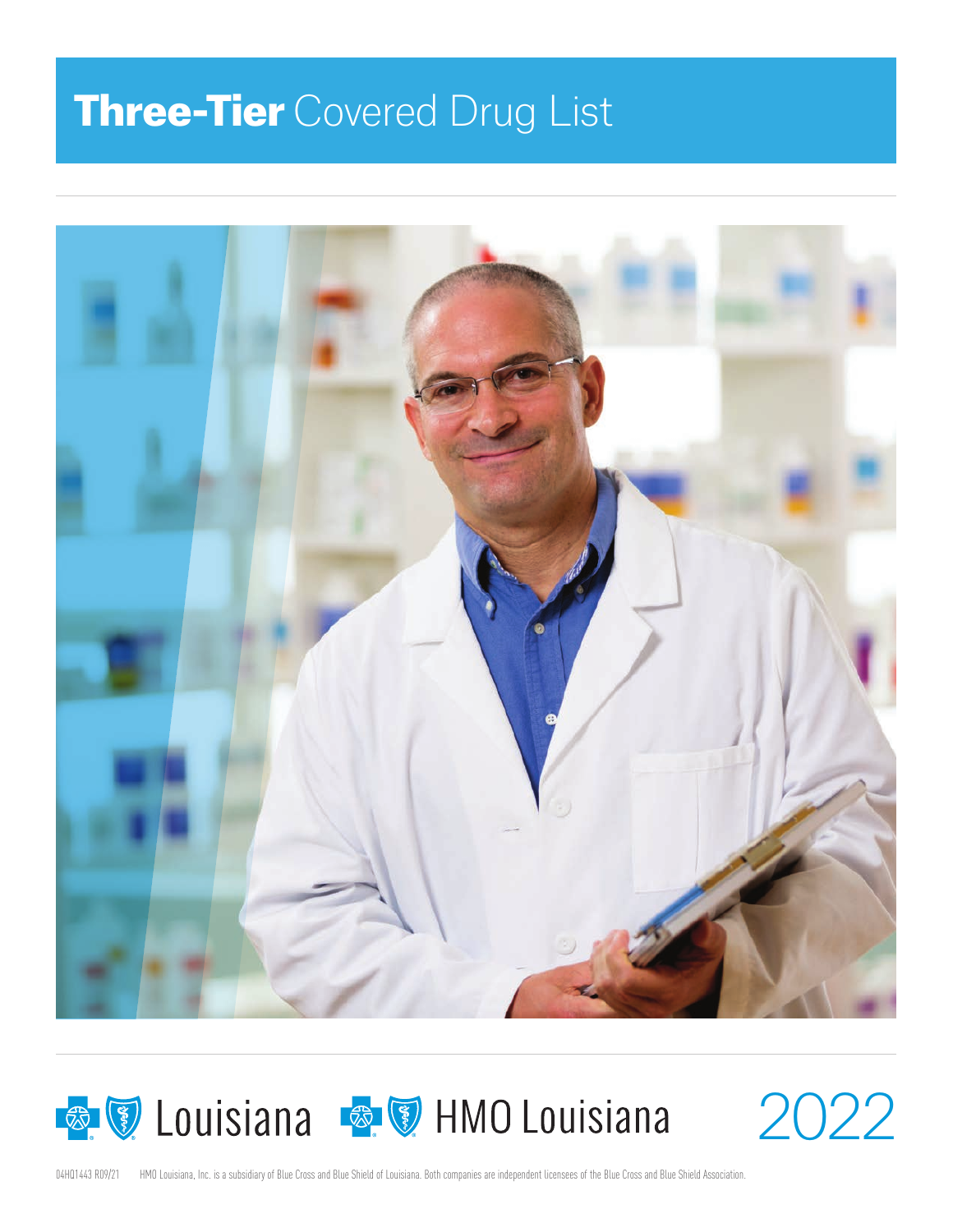# **Understanding Your Covered Drug List**

Blue Cross and Blue Shield of Louisiana and our subsidiary, HMO Louisiana, Inc., along with Express Scripts, an independent company that serves as our pharmacy benefit manager, created this *Covered Drug List* to help you understand your drug benefits. Because drug benefits can be complex, understanding your benefits is key to getting the most from your health plan.

Throughout the year, our clinical staff works with our Pharmacy and Therapeutics Committee, a group of Louisiana doctors and pharmacists who are not employed by Blue Cross, to review published literature about the safety, efficacy and cost of prescription drugs.

You and your doctor always make the final decision for your healthcare needs. The information in this *List* can help you and your doctor make informed decisions before you fill your next prescription. That way, together you may choose the best drug for you while keeping your costs down. Please talk to your doctor or pharmacist about any questions or concerns you may have about your drug therapy.

**Please Note:** Inclusion of a drug in a drug formulary does not guarantee that your doctor or other authorized prescriber will prescribe the drug for a particular medical condition or mental illness.

### **Before you fill a prescription for any drug, you should take the following steps, if needed:**

**1)** Check to see if the drugs you take are on the drug *List*.

**2)** Talk to your doctor about switching to a drug that is on the *List*, if needed.

#### **Important Notes:**

- This *List* is intended to include all drugs that your plan covers as of the time the document was created. But the *List* may change as changes occur in the marketplace.
- This *List* may not apply to all benefit plans. Some benefit plans may have different coverage for specific drugs.
- The *List* applies only to prescription drugs that network pharmacies dispense on an outpatient basis.
- See your member contract or certificate for pharmacy coverage for any exclusions and limitations that apply.

### **How can you find information about your drugs?**

Use the index at the end of this *List* to look up a drug you may take to quickly learn several important things:

- If you must first try one or more prescription drugs before your plan will cover a specific drug for your condition
- If your doctor must get prior authorization before your plan will pay for a drug
- If your plan limits the quantity that will be covered each time you fill a prescription

### **How are prescription drugs classified?**

Your plan offers a 3-tier structure for drugs that are covered:

### **Tier Description of prescription drugs**

- **1**  Primarily generic drugs (traditional and specialty), although some brand drugs may fall into this category
- **2**  Includes traditional brands and generics, specialty brands and generics and biosimilars

**3**  Includes traditional brands and generics, specialty brands and generics, biosimilars and covered compound drugs Generally, you will pay the least out‐of‐pocket for drugs that are in Tier 1.

### **What does it mean when there is a "+" sign in the Tier section?**

You will pay more for some covered brand drugs marked with a "+" that have lost patent protection because a generic equivalent has become available. If you or your doctor decides you should continue to take the brand drug instead of the generic drug, you will be responsible for the generic drug out‐of‐pocket amount, plus the difference in cost between that brand and the generic drug. This is called "brand buy up." This will also apply to covered brand drugs for which a generic equivalent becomes available after the publishing of this *List*.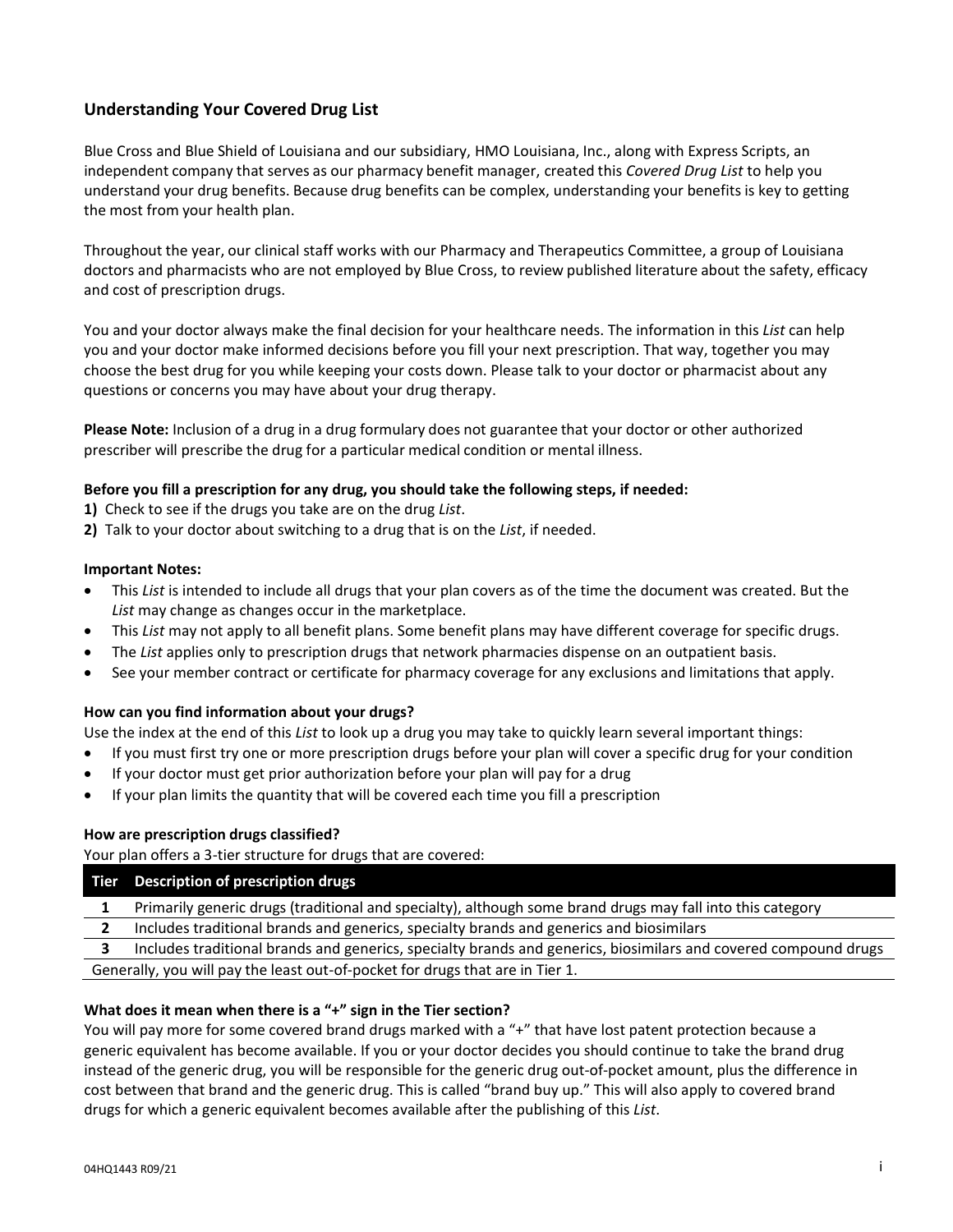**Please Note:** Brand buy up will not apply to certain brand drugs. Examples are select anti‐seizure medications, select thyroid hormones and Coumadin.

### **What does it mean when the Tier section shows \$0?**

Certain drugs may be eligible for first‐dollar coverage. That means you do not pay out of pocket for them and you do not pay a deductible. Drugs in these programs are marked with a **\$0** under the tier column. Because some benefit plans do not have this type of coverage, you should read your plan materials to find out if you have it. Note that restrictions or limitations apply, including age, gender or frequency.

Broad categories of drugs that may be eligible for this coverage include:

**\$0** Selected contraceptives for women

**\$0** Selected preventive drugs as recommended by the U.S. Preventive Services Task Force (USPSTF). For example, selected bowel prep products when used with a wellness screening colonoscopy or selected generic cholesterol lowering drugs for people who qualify may be covered.

| <b>Example of How Drugs Are Listed:</b> |  |
|-----------------------------------------|--|
|-----------------------------------------|--|

| <b>Drug</b>                                                                                             | Tier         | <b>Requirements/Limits</b>                                                                                                                                                                               |
|---------------------------------------------------------------------------------------------------------|--------------|----------------------------------------------------------------------------------------------------------------------------------------------------------------------------------------------------------|
| generic drug name                                                                                       |              | <b>OPD</b>                                                                                                                                                                                               |
| <b>BRAND DRUG NAME</b>                                                                                  | $\mathbf{2}$ | PA; ST                                                                                                                                                                                                   |
| Key:<br>generic drugs are in lowercase italics<br>$\bullet$<br>BRAND drugs are in ALL CAPS<br>$\bullet$ |              | Key:<br>$=$ Prior authorization<br><b>PA</b><br>$QPD =$ Quantity per dispensing limits<br>= Step therapy restrictions<br>ST<br>= Specialty drug restrictions<br><b>SP</b><br>Limited access<br>LA<br>$=$ |

**What do the abbreviations in the Requirements/Limits column mean?** 

#### **PA: Medications requiring prior authorization**

We must authorize certain drugs before your plan will pay for them. After considering current medical literature, the Pharmacy and Therapeutics Committee sets up the criteria needed for the drugs to be authorized. Then Express Scripts processes the prior authorization requests.

If you need prior authorization, have your doctor contact Express Scripts: **Call**: 1‐800‐842‐2015 **Fax**: 1‐877‐251‐5896 For the physician fax form, go to: **www.bcbsla.com** > **Provider** > **Pharmacy.**

#### **ST: Medications requiring participation in the Fill This First** *s***tep therapy program**

For drugs in our Fill This First step therapy program, you must first try certain prescription drugs (Step 1) before your plan will cover other drugs (Step 2) for your condition. If one or more of the Step 1 drugs are not right for you, your doctor may call us for a prior authorization for a Step 2 drug. You can find more information about drugs that you must try first at **www.bcbsla.com/CoveredDrugs**.

### **QPD: Medications that have quantity per dispensing limitations**

Covered prescriptions have a day‐supply limitation (typically up to a 30‐day supply at a retail pharmacy and up to a 90‐day supply for mail‐order). Your plan also limits the amount of certain drugs that can be dispensed at one time. We call those restrictions quantity per dispensing (QPD) limits.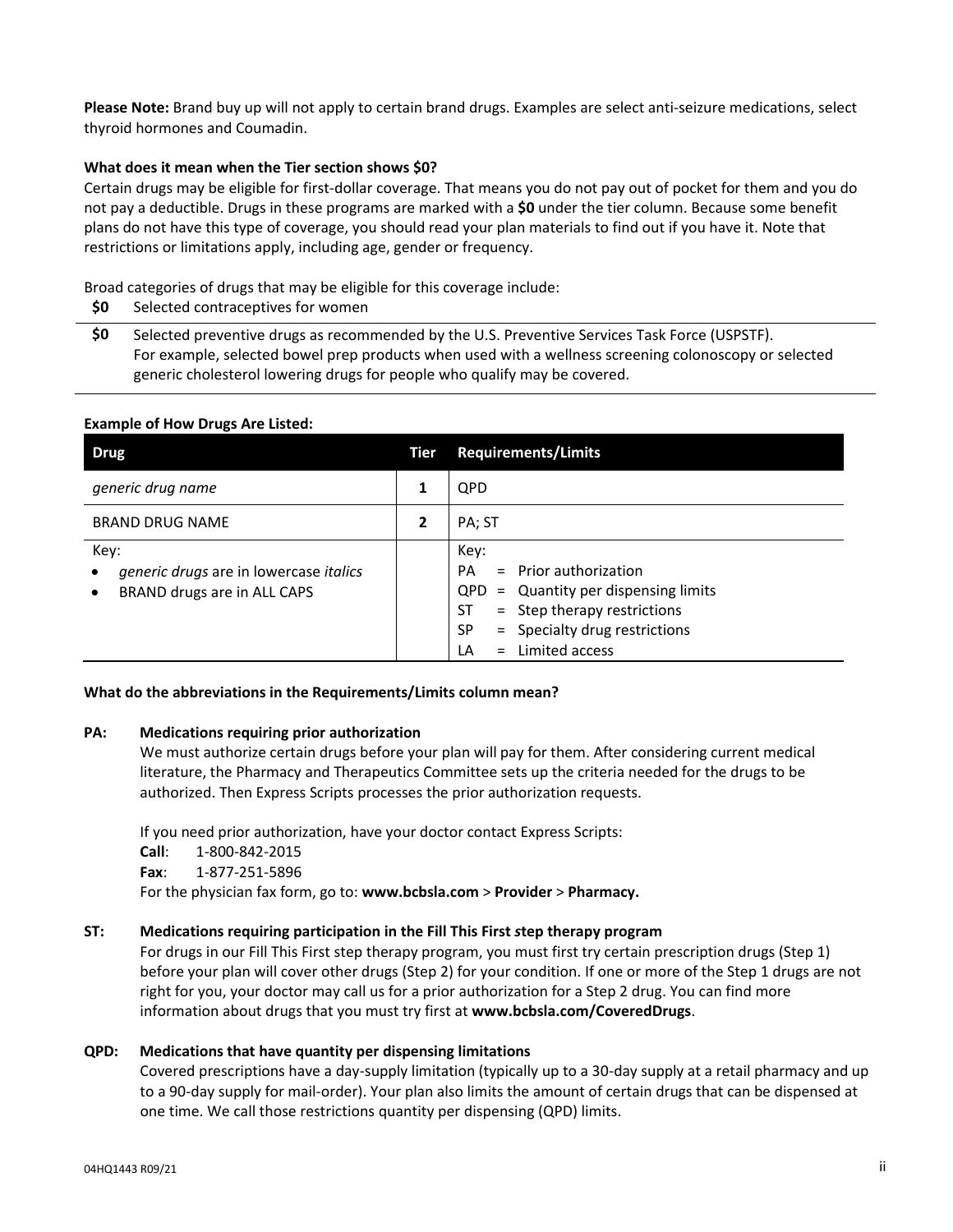QPD limits are additional to the day‐supply limitation and are based on the manufacturer's recommended dosage and duration of therapy, common usage for episodic or intermittent treatment, FDA‐approved recommendations or clinical studies, and as determined by Blue Cross. QPD limits or allowances are subject to quantity limits per day supply, per dispensing event, or any combination of the two. Read your member contract or certificate for the limits for your plan. For a complete list of **Quantity per Dispensing (QPD) Level Limits/Allowances**, go to **www.bcbsla.com/CoveredDrugs**.

## **SP: Specialty drug restrictions**

Certain drugs are commonly called specialty drugs. Specialty drugs include biotechnology drugs or other drug products that may require special ordering, handling or customer service. Your policy may limit specialty drugs to the retail day supply listed in your plan (typically a 30‐day supply). Read your *Schedule of Benefits* for any restrictions that apply to you. For a complete list of specialty drugs, go to: **www.bcbsla.com/CoveredDrugs**.

### **LA: Medications that have limited access**

Some medications require unique handling, administration or monitoring. When this is the case, the manufacturer and/or the FDA may require that the drug be dispensed only by certain pharmacies.

## **Questions?**

If your doctor prescribes a drug that is not on this *List*, or if you have any questions, call Express Scripts at 1‐866‐781‐7533.

For more information and updates, go to: **www.bcbsla.com/CoveredDrugs** or **www.express‐scripts.com**.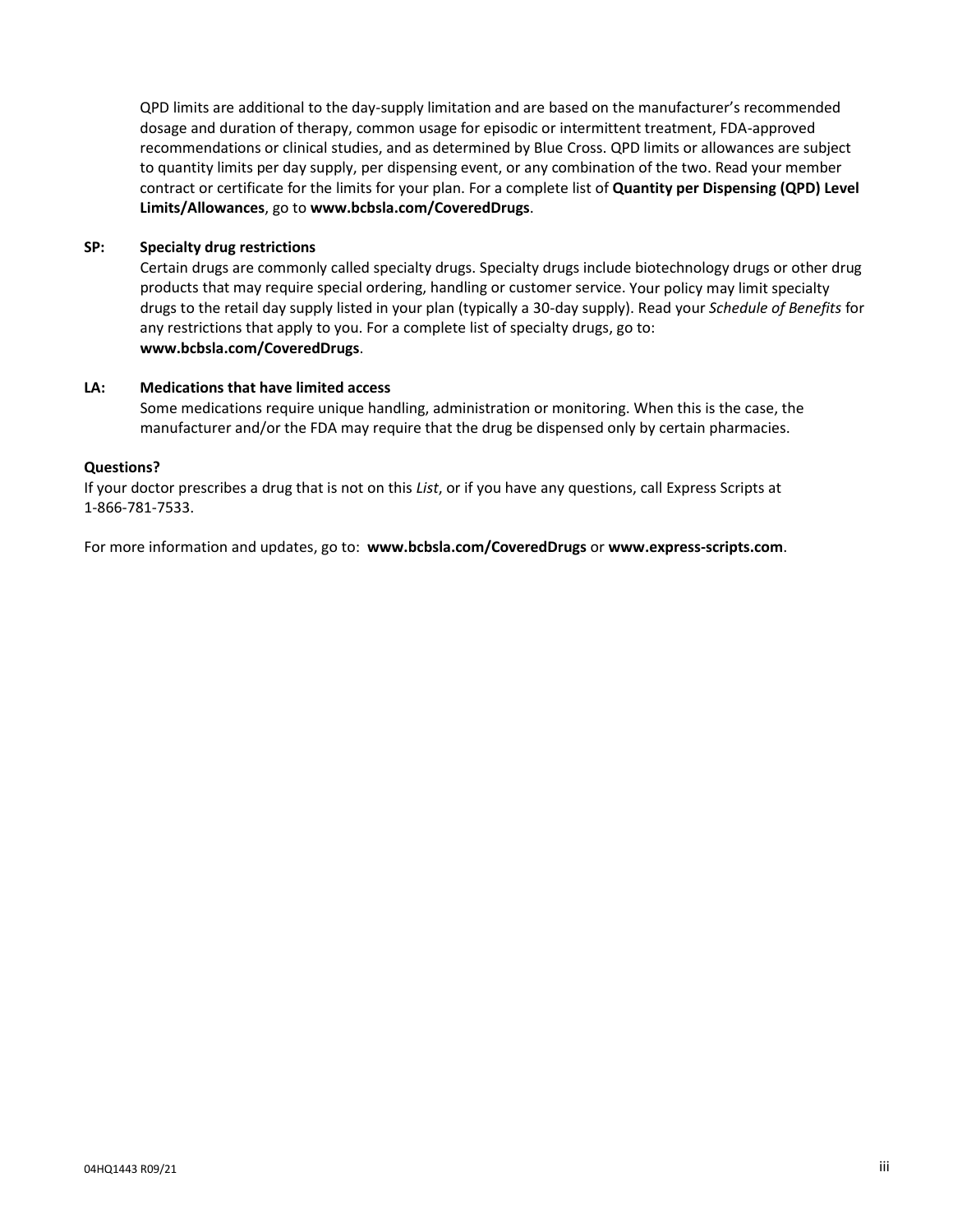# **Table of Contents**

| $*Contraceptives*44$ |  |
|----------------------|--|
|                      |  |
|                      |  |
|                      |  |
|                      |  |
|                      |  |
| $*Divretics*158$     |  |
|                      |  |
|                      |  |
|                      |  |
|                      |  |
|                      |  |
|                      |  |
|                      |  |
|                      |  |
|                      |  |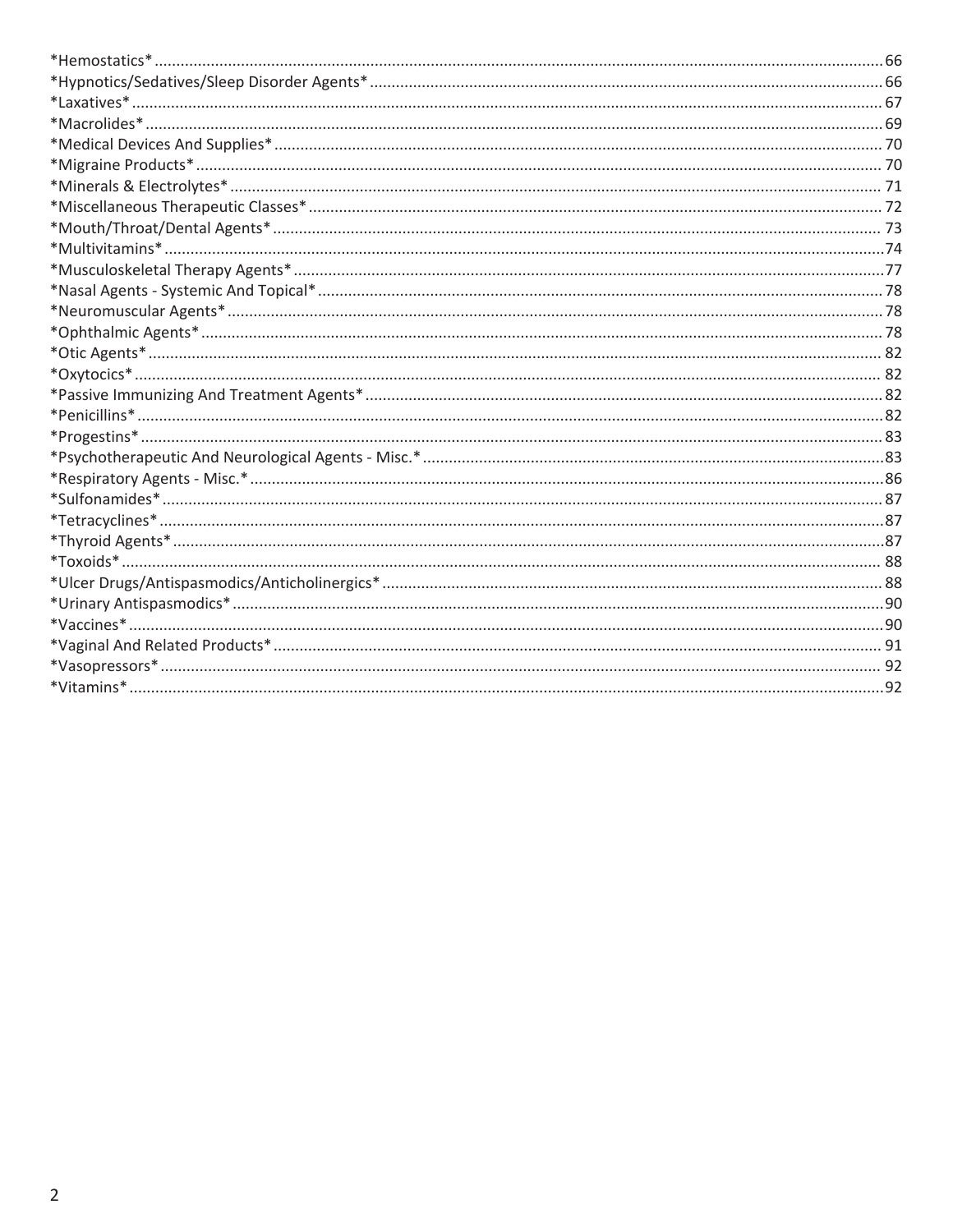<span id="page-6-0"></span>

| <b>Drug Name</b>                                                                                | <b>Drug Tier</b> | <b>Requirements/Limits</b> |
|-------------------------------------------------------------------------------------------------|------------------|----------------------------|
| *Adhd/Anti-Narcolepsy/Anti-<br>Obesity/Anorexiants*                                             |                  |                            |
| *Adhd Agent - Selective Alpha Adrenergic<br>Agonists***                                         |                  |                            |
| clonidine hcl er                                                                                | 3                | QPD                        |
| guanfacine hcl er                                                                               | 3                | QPD                        |
| *Adhd Agent - Selective Norepinephrine Reuptake<br>Inhibitor***                                 |                  |                            |
| atomoxetine hcl                                                                                 | 3                | QPD                        |
| *Amphetamine Mixtures***                                                                        |                  |                            |
| amphetamine-dextroamphet er                                                                     | 1                | QPD                        |
| amphetamine-dextroamphetamine                                                                   | $\mathbf 1$      | QPD                        |
| <b>MYDAYIS</b>                                                                                  | 3                | QPD                        |
| *Amphetamines***                                                                                |                  |                            |
| dextroamphetamine sulfate er                                                                    | 1                | QPD                        |
| dextroamphetamine sulfate oral solution                                                         | 3                |                            |
| dextroamphetamine sulfate oral tablet 10 mg, 5 mg                                               | 1                | QPD                        |
| methamphetamine hcl                                                                             | 3                | QPD                        |
| <b>VYVANSE</b>                                                                                  | 3                | QPD                        |
| *Analeptics***                                                                                  |                  |                            |
| caffeine citrate oral                                                                           | 3                |                            |
| *Stimulants - Misc.***                                                                          |                  |                            |
| armodafinil                                                                                     | 3                | PA; QPD                    |
| <b>DAYTRANA</b>                                                                                 | 3                | QPD                        |
| dexmethylphenidate hcl                                                                          | $\mathbf{1}$     | QPD                        |
| dexmethylphenidate hcl er                                                                       | 3                | QPD                        |
| methylphenidate hcl er (cd)                                                                     | $\mathbf{1}$     | QPD                        |
| methylphenidate hcl er (la)                                                                     | $\mathbf{1}$     | QPD                        |
| methylphenidate hcl er oral tablet extended release<br>10 mg, 18 mg, 20 mg, 27 mg, 36 mg, 54 mg | $\mathbf{1}$     | QPD                        |
| methylphenidate hcl er oral tablet extended release<br>24 hour                                  | $\mathbf{1}$     | QPD                        |
| methylphenidate hcl oral solution                                                               | 3                | QPD                        |
| methylphenidate hcl oral tablet                                                                 | $\mathbf 1$      | QPD                        |
| methylphenidate hcl oral tablet chewable                                                        | 3                | QPD                        |
| modafinil                                                                                       | 3                | PA; QPD                    |
| QUILLIVANT XR ORAL SUSPENSION RECONSTITUTED<br>ER                                               | 3                | QPD                        |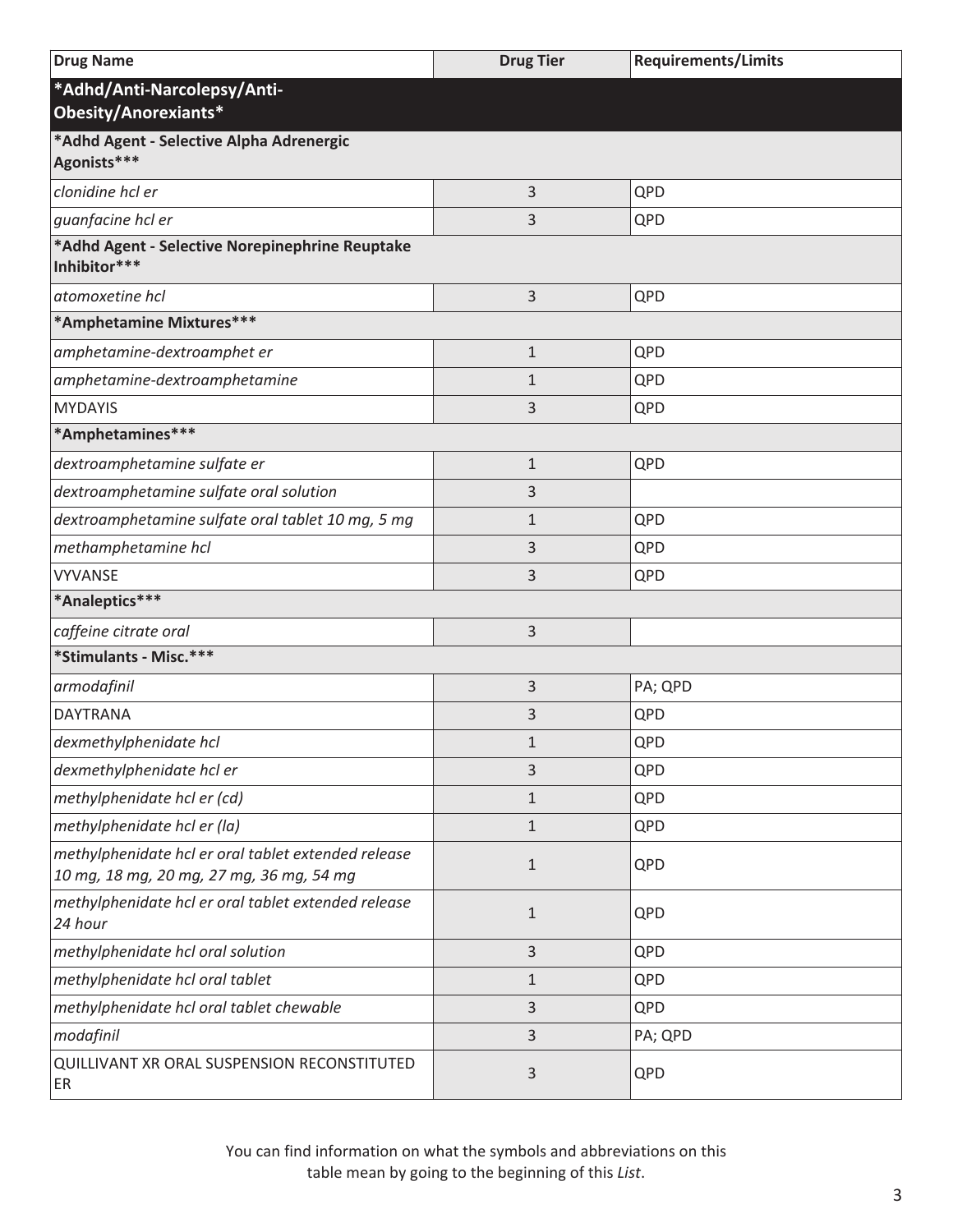<span id="page-7-0"></span>

| <b>Drug Name</b>                                                                                                                                                                   | <b>Drug Tier</b> | <b>Requirements/Limits</b> |
|------------------------------------------------------------------------------------------------------------------------------------------------------------------------------------|------------------|----------------------------|
| *Aminoglycosides*                                                                                                                                                                  |                  |                            |
| *Aminoglycosides***                                                                                                                                                                |                  |                            |
| ARIKAYCE                                                                                                                                                                           | 3                | PA; LA; SP; QPD            |
| neomycin sulfate oral                                                                                                                                                              | $\mathbf{1}$     |                            |
| paromomycin sulfate oral                                                                                                                                                           | $\mathbf{1}$     |                            |
| <b>TOBI PODHALER</b>                                                                                                                                                               | 3                | PA; SP; QPD                |
| tobramycin inhalation                                                                                                                                                              | 3                | PA; SP; QPD                |
| *Analgesics - Anti-Inflammatory*                                                                                                                                                   |                  |                            |
| *Antirheumatic - Janus Kinase (Jak) Inhibitors ***                                                                                                                                 |                  |                            |
| RINVOQ ORAL TABLET EXTENDED RELEASE 24 HOUR<br>15 MG, 30 MG                                                                                                                        | $\overline{2}$   | PA; LA; SP; QPD            |
| RINVOQ ORAL TABLET EXTENDED RELEASE 24 HOUR<br>45 MG                                                                                                                               | $\overline{2}$   | PA; SP; QPD                |
| <b>XELJANZ</b>                                                                                                                                                                     | $\overline{2}$   | PA; SP; QPD                |
| <b>XELJANZ XR</b>                                                                                                                                                                  | $\overline{2}$   | PA; SP; QPD                |
| *Antirheumatic Antimetabolites***                                                                                                                                                  |                  |                            |
| RASUVO SUBCUTANEOUS SOLUTION AUTO-INJECTOR<br>10 MG/0.2ML, 12.5 MG/0.25ML, 15 MG/0.3ML, 17.5<br>MG/0.35ML, 20 MG/0.4ML, 22.5 MG/0.45ML, 25<br>MG/0.5ML, 30 MG/0.6ML, 7.5 MG/0.15ML | $\overline{2}$   | SP; QPD                    |
| *Anti-Tnf-Alpha - Monoclonal Antibodies***                                                                                                                                         |                  |                            |
| HUMIRA PEDIATRIC CROHNS START SUBCUTANEOUS<br>PREFILLED SYRINGE KIT 80 MG/0.8ML, 80 MG/0.8ML<br>& 40MG/0.4ML                                                                       | $\overline{2}$   | PA; SP; QPD                |
| HUMIRA PEN SUBCUTANEOUS PEN-INJECTOR KIT                                                                                                                                           | $\overline{2}$   | PA; SP; QPD                |
| HUMIRA PEN-CD/UC/HS STARTER                                                                                                                                                        | $\overline{2}$   | PA; SP; QPD                |
| HUMIRA PEN-PEDIATRIC UC START                                                                                                                                                      | 2                | PA; SP; QPD                |
| HUMIRA PEN-PS/UV/ADOL HS START<br>SUBCUTANEOUS PEN-INJECTOR KIT 40 MG/0.8ML                                                                                                        | 2                | PA; SP; QPD                |
| HUMIRA PEN-PSOR/UVEIT STARTER                                                                                                                                                      | $\overline{2}$   | PA; SP; QPD                |
| HUMIRA SUBCUTANEOUS PREFILLED SYRINGE KIT 10<br>MG/0.1ML, 20 MG/0.2ML, 40 MG/0.4ML, 40<br>MG/0.8ML                                                                                 | $\overline{2}$   | PA; SP; QPD                |
| SIMPONI SUBCUTANEOUS SOLUTION AUTO-INJECTOR                                                                                                                                        | 3                | PA; SP; QPD                |
| SIMPONI SUBCUTANEOUS SOLUTION PREFILLED<br><b>SYRINGE</b>                                                                                                                          | 3                | PA; SP; QPD                |
| *Cyclooxygenase 2 (Cox-2) Inhibitors ***                                                                                                                                           |                  |                            |
| celecoxib oral                                                                                                                                                                     | $\mathbf{1}$     | QPD                        |
| *Gold Compounds***                                                                                                                                                                 |                  |                            |
| <b>RIDAURA</b>                                                                                                                                                                     | 3                |                            |

You can find information on what the symbols and abbreviations on this

table mean by going to the beginning of this *List*.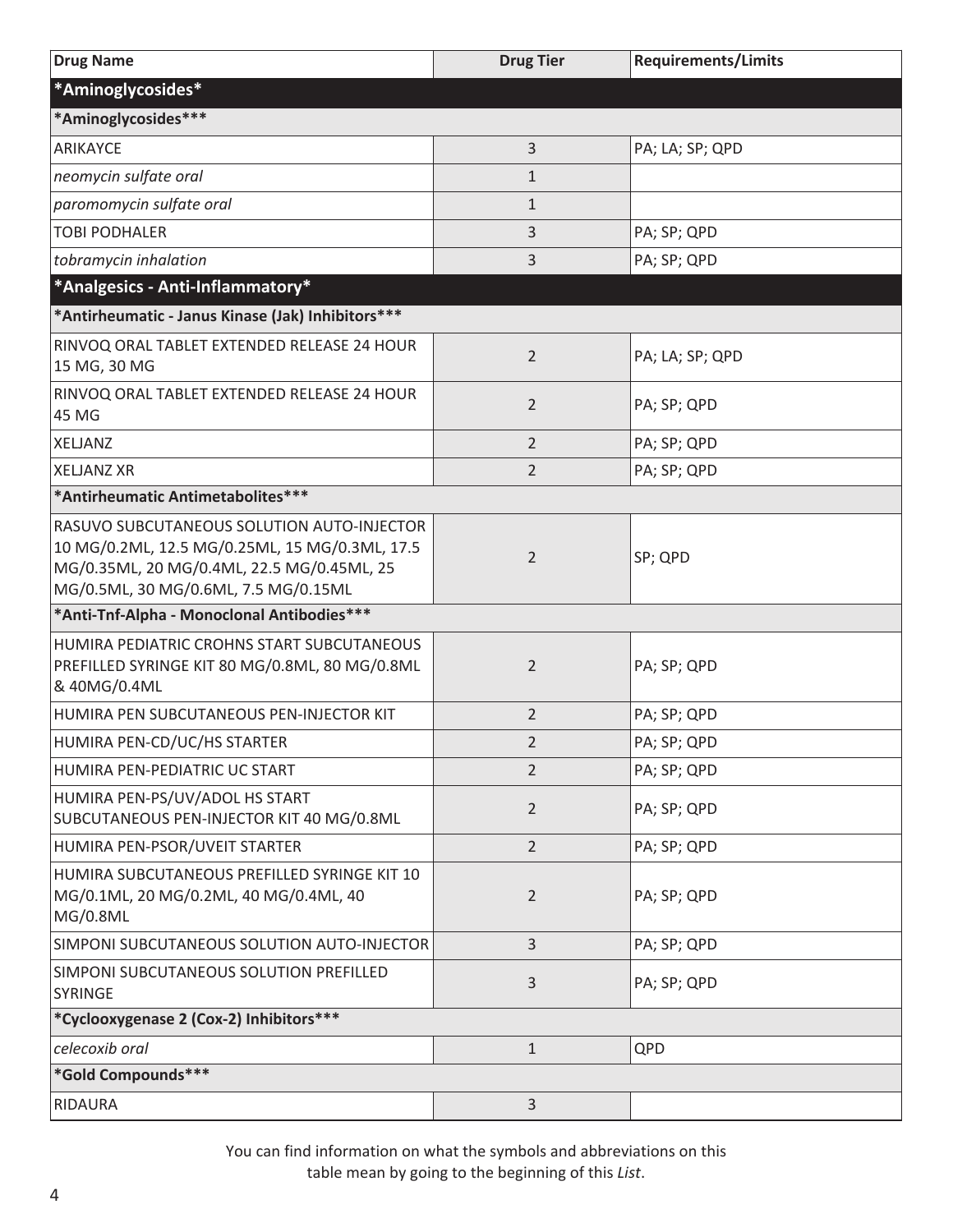| <b>Drug Name</b>                                          | <b>Drug Tier</b> | <b>Requirements/Limits</b> |
|-----------------------------------------------------------|------------------|----------------------------|
| *Interleukin-1 Blockers***                                |                  |                            |
| <b>ARCALYST</b>                                           | 3                | LA; SP; QPD                |
| *Interleukin-1 Receptor Antagonist (Il-1Ra) ***           |                  |                            |
| KINERET SUBCUTANEOUS SOLUTION PREFILLED<br><b>SYRINGE</b> | 3                | PA; LA; SP; QPD            |
| *Interleukin-6 Receptor Inhibitors ***                    |                  |                            |
| <b>ACTEMRA ACTPEN</b>                                     | $\overline{2}$   | PA; LA; SP; QPD            |
| <b>ACTEMRA SUBCUTANEOUS</b>                               | $\overline{2}$   | PA; LA; SP; QPD            |
| *Nonsteroidal Anti-Inflammatory Agent<br>Combinations***  |                  |                            |
| diclofenac-misoprostol oral tablet delayed release        | 3                |                            |
| *Nonsteroidal Anti-Inflammatory Agents<br>(Nsaids)***     |                  |                            |
| diclofenac potassium oral tablet 50 mg                    | $1\,$            |                            |
| diclofenac sodium er                                      | $1\,$            |                            |
| diclofenac sodium oral                                    | $\mathbf{1}$     |                            |
| etodolac er                                               | $\mathbf{1}$     |                            |
| etodolac oral                                             | $1\,$            |                            |
| flurbiprofen oral                                         | $1\,$            |                            |
| ibu                                                       | $\mathbf{1}$     |                            |
| ibuprofen oral tablet 400 mg, 600 mg, 800 mg              | $1\,$            |                            |
| indomethacin er                                           | $1\,$            |                            |
| indomethacin oral capsule 25 mg, 50 mg                    | $1\,$            |                            |
| ketorolac tromethamine oral                               | $\mathbf{1}$     | QPD                        |
| meclofenamate sodium oral                                 | 3                | PA                         |
| mefenamic acid oral                                       | 3                | PA                         |
| meloxicam oral tablet                                     | $\mathbf{1}$     | QPD                        |
| nabumetone oral                                           | $\mathbf{1}$     |                            |
| naproxen oral tablet                                      | $\mathbf{1}$     |                            |
| naproxen oral tablet delayed release                      | $\mathbf{1}$     |                            |
| naproxen sodium oral tablet 275 mg, 550 mg                | $\mathbf{1}$     |                            |
| oxaprozin                                                 | $1\,$            |                            |
| piroxicam oral                                            | $\mathbf{1}$     |                            |
| sulindac oral                                             | $1\,$            |                            |
| *Phosphodiesterase 4 (Pde4) Inhibitors ***                |                  |                            |
| <b>OTEZLA ORAL TABLET</b>                                 | $\overline{2}$   | PA; SP; QPD                |
| OTEZLA ORAL TABLET THERAPY PACK                           | $\overline{2}$   | PA; SP; QPD                |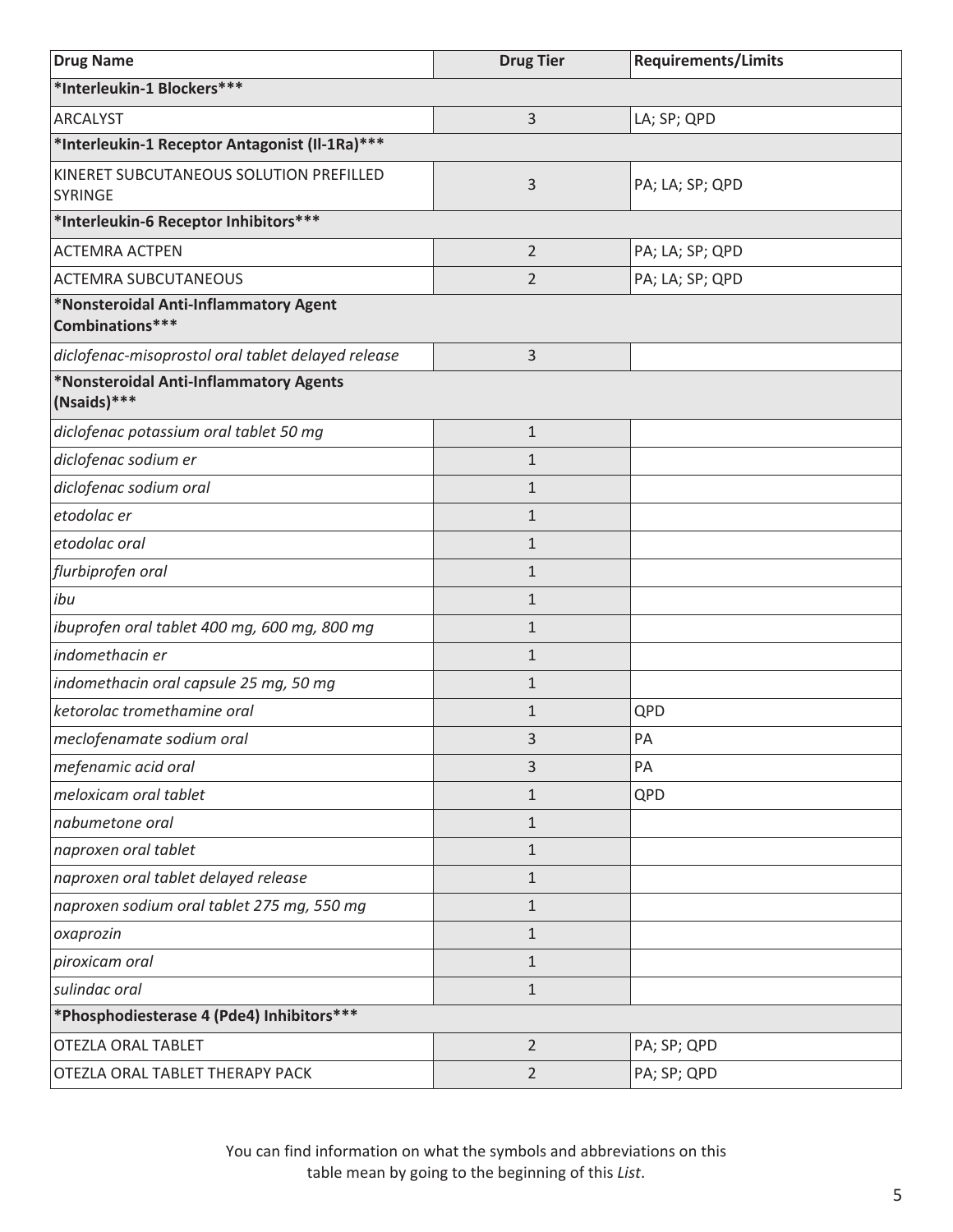<span id="page-9-0"></span>

| <b>Drug Name</b>                                               | <b>Drug Tier</b> | <b>Requirements/Limits</b> |
|----------------------------------------------------------------|------------------|----------------------------|
| *Pyrimidine Synthesis Inhibitors***                            |                  |                            |
| leflunomide oral                                               | $\mathbf{1}$     | QPD                        |
| *Selective Costimulation Modulators***                         |                  |                            |
| ORENCIA CLICKJECT                                              | 3                | PA; SP; QPD                |
| ORENCIA SUBCUTANEOUS SOLUTION PREFILLED<br><b>SYRINGE</b>      | 3                | PA; SP; QPD                |
| *Soluble Tumor Necrosis Factor Receptor Agents***              |                  |                            |
| <b>ENBREL MINI</b>                                             | $\overline{2}$   | PA; SP; QPD                |
| ENBREL SUBCUTANEOUS SOLUTION 25 MG/0.5ML                       | 2                | PA; SP; QPD                |
| ENBREL SUBCUTANEOUS SOLUTION PREFILLED<br><b>SYRINGE</b>       | 2                | PA; SP; QPD                |
| ENBREL SUBCUTANEOUS SOLUTION RECONSTITUTED                     | $\overline{2}$   | PA; SP; QPD                |
| ENBREL SURECLICK SUBCUTANEOUS SOLUTION<br><b>AUTO-INJECTOR</b> | $\overline{2}$   | PA; SP; QPD                |
| *Analgesics - Nonnarcotic*                                     |                  |                            |
| *Analgesics-Sedatives***                                       |                  |                            |
| <b>BAC</b>                                                     | $\mathbf{1}$     | QPD                        |
| butalbital-acetaminophen oral tablet 50-325 mg                 | $\mathbf 1$      | QPD                        |
| butalbital-apap-caffeine oral capsule                          | 3                | QPD                        |
| butalbital-apap-caffeine oral tablet 50-325-40 mg              | $\mathbf{1}$     | QPD                        |
| butalbital-asa-caffeine                                        | $\mathbf{1}$     |                            |
| butalbital-aspirin-caffeine oral capsule                       | $\mathbf{1}$     |                            |
| tencon oral tablet 50-325 mg                                   | $\mathbf{1}$     | QPD                        |
| zebutal oral capsule 50-325-40 mg                              | 3                | QPD                        |
| *Salicylates***                                                |                  |                            |
| adult aspirin regimen                                          | \$0              |                            |
| aspirin 81 oral tablet chewable                                | \$0              |                            |
| aspirin adult low dose                                         | \$0              |                            |
| aspirin adult low strength oral tablet delayed release         | \$0              |                            |
| aspirin childrens                                              | \$0              |                            |
| aspirin ec adult low strength                                  | \$0              |                            |
| aspirin ec low dose                                            | \$0              |                            |
| aspirin ec low strength                                        | \$0              |                            |
| aspirin ec oral tablet delayed release 81 mg                   | \$0              |                            |
| aspirin low dose oral tablet chewable                          | \$0              |                            |
| aspirin low dose oral tablet delayed release                   | \$0              |                            |
| aspirin low strength                                           | \$0              |                            |
| aspirin oral tablet chewable                                   | \$0              |                            |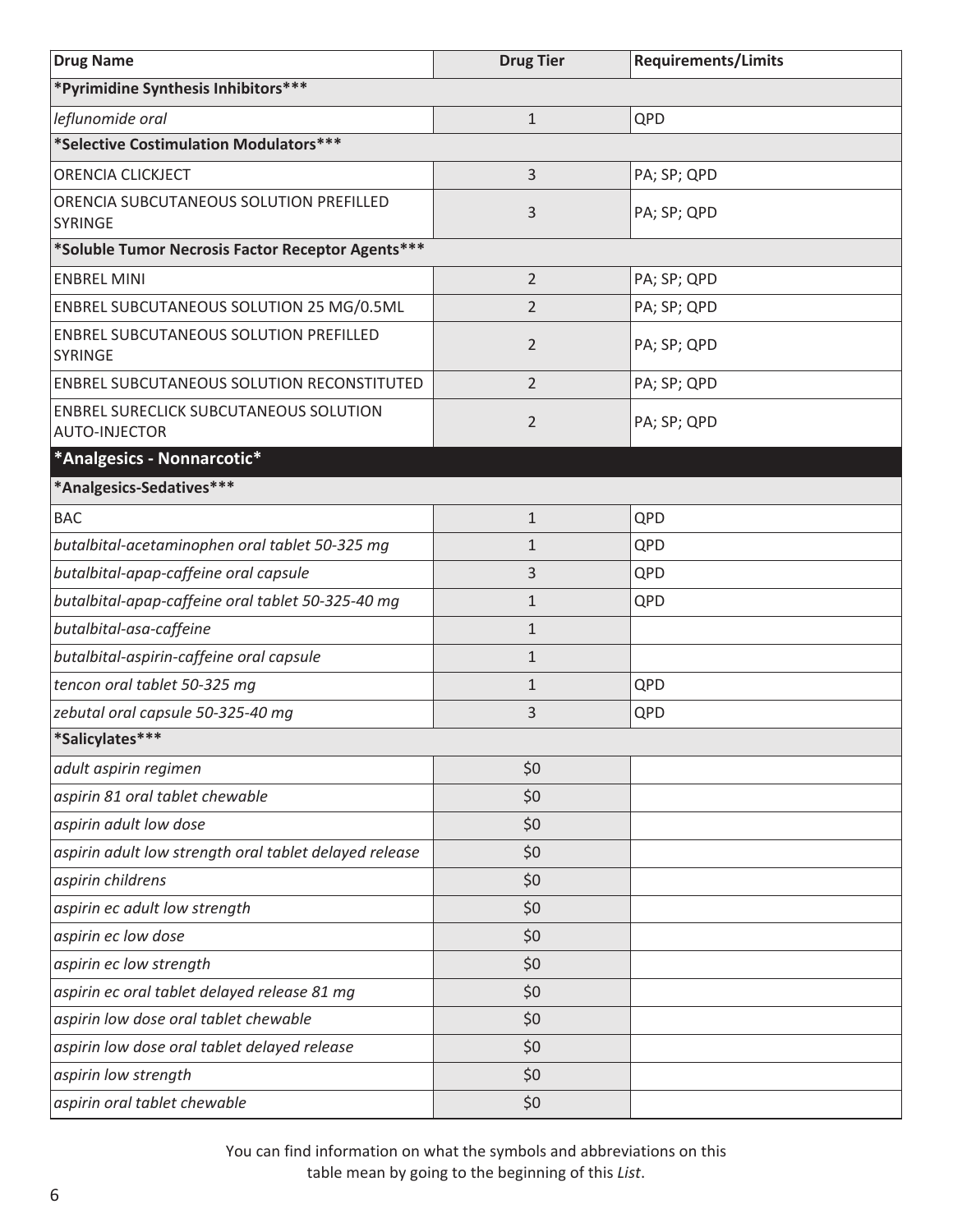| <b>Drug Name</b>                                     | <b>Drug Tier</b> | <b>Requirements/Limits</b> |
|------------------------------------------------------|------------------|----------------------------|
| aspirin oral tablet delayed release 81 mg            | \$0              |                            |
| aspir-low                                            | \$0              |                            |
| bayer aspirin ec low dose                            | \$0              |                            |
| bayer low dose oral tablet delayed release           | \$0              |                            |
| childrens aspirin                                    | \$0              |                            |
| cvs aspirin adult low dose                           | \$0              |                            |
| cvs aspirin adult low strength                       | \$0              |                            |
| cvs aspirin ec oral tablet delayed release 81 mg     | \$0              |                            |
| cvs aspirin low dose                                 | \$0              |                            |
| cvs aspirin low strength oral tablet delayed release | \$0              |                            |
| diflunisal oral                                      | $\mathbf{1}$     |                            |
| ecotrin low strength                                 | \$0              |                            |
| eq aspirin adult low dose                            | \$0              |                            |
| eq aspirin low dose oral tablet chewable             | \$0              |                            |
| eql aspirin low dose                                 | \$0              |                            |
| gnp adult aspirin low strength oral tablet chewable  | \$0              |                            |
| gnp aspirin low dose                                 | \$0              |                            |
| gnp aspirin oral tablet delayed release 81 mg        | \$0              |                            |
| goodsense aspirin low dose                           | \$0              |                            |
| goodsense aspirin oral tablet chewable               | \$0              |                            |
| hm aspirin ec low dose                               | \$0              |                            |
| hm aspirin oral tablet chewable                      | \$0              |                            |
| kls aspirin low dose                                 | \$0              |                            |
| kp aspirin                                           | \$0              |                            |
| px aspirin oral tablet chewable                      | \$0              |                            |
| px enteric aspirin oral tablet delayed release 81 mg | \$0              |                            |
| qc aspirin low dose                                  | \$0              |                            |
| qc childrens aspirin                                 | \$0              |                            |
| ra aspirin adult low dose                            | \$0              |                            |
| ra aspirin adult low strength oral tablet chewable   | \$0              |                            |
| ra aspirin childrens                                 | \$0              |                            |
| ra aspirin ec adult low st                           | \$0              |                            |
| ra aspirin ec oral tablet delayed release 81 mg      | \$0              |                            |
| salsalate oral                                       | 3                |                            |
| sb childrens aspirin                                 | \$0              |                            |
| sb low dose asa ec                                   | \$0              |                            |
| sm aspirin adult low strength                        | \$0              |                            |
| sm aspirin ec low strength                           | \$0              |                            |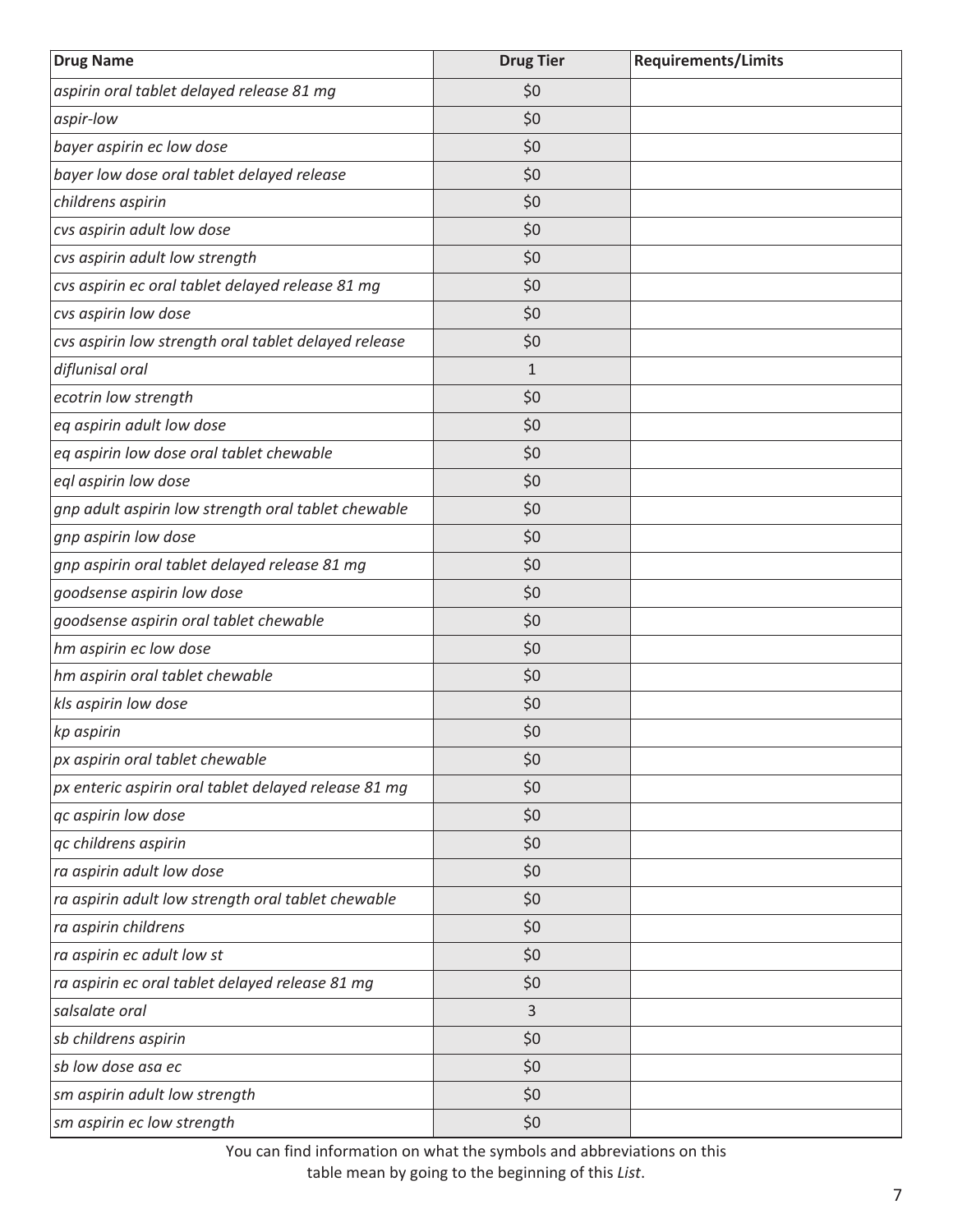<span id="page-11-0"></span>

| <b>Drug Name</b>                                                                                             | <b>Drug Tier</b> | <b>Requirements/Limits</b> |
|--------------------------------------------------------------------------------------------------------------|------------------|----------------------------|
| sm aspirin low dose                                                                                          | \$0              |                            |
| sm childrens aspirin                                                                                         | \$0              |                            |
| st joseph low dose                                                                                           | \$0              |                            |
| *Analgesics - Opioid*                                                                                        |                  |                            |
| *Codeine Combinations***                                                                                     |                  |                            |
| acetaminophen-codeine                                                                                        | $\mathbf{1}$     | PA; QPD                    |
| acetaminophen-codeine #2                                                                                     | $\mathbf{1}$     | PA; QPD                    |
| acetaminophen-codeine #3                                                                                     | $\mathbf{1}$     | PA; QPD                    |
| acetaminophen-codeine #4                                                                                     | $\mathbf{1}$     | PA; QPD                    |
| ascomp-codeine                                                                                               | $\mathbf{1}$     | PA; QPD                    |
| butalbital-apap-caff-cod                                                                                     | 3                | PA; QPD                    |
| butalbital-asa-caff-codeine                                                                                  | $\mathbf{1}$     | PA; QPD                    |
| *Hydrocodone Combinations***                                                                                 |                  |                            |
| hydrocodone-acetaminophen oral solution 7.5-325<br>mg/15ml                                                   | $\mathbf 1$      | PA; QPD                    |
| hydrocodone-acetaminophen oral tablet 10-300 mg,<br>10-325 mg, 5-300 mg, 5-325 mg, 7.5-300 mg, 7.5-325<br>mq | $\mathbf{1}$     | PA; QPD                    |
| hydrocodone-ibuprofen oral tablet 5-200 mg, 7.5-200<br>mg                                                    | $\mathbf 1$      | PA; QPD                    |
| *Opioid Agonists***                                                                                          |                  |                            |
| codeine sulfate oral tablet                                                                                  | $\mathbf{1}$     | PA                         |
| fentanyl citrate buccal lozenge on a handle                                                                  | 3                | PA; QPD                    |
| fentanyl transdermal patch 72 hour 100 mcg/hr, 12<br>mcg/hr, 25 mcg/hr, 50 mcg/hr, 75 mcg/hr                 | $\mathbf{1}$     | PA; QPD                    |
| hydrocodone bitartrate er oral tablet er 24 hour<br>abuse-deterrent                                          | 3                | PA; QPD                    |
| hydromorphone hcl er oral tablet extended release 24<br>hour                                                 | 3                | PA; QPD                    |
| hydromorphone hcl oral                                                                                       | $\mathbf{1}$     | PA                         |
| hydromorphone hcl rectal                                                                                     | 3                | PA                         |
| levorphanol tartrate oral tablet 2 mg                                                                        | 3                | PA; QPD                    |
| meperidine hcl oral solution                                                                                 | $\mathbf{1}$     | PA                         |
| meperidine hcl oral tablet 50 mg                                                                             | $\mathbf{1}$     | PA                         |
| methadone hcl intensol                                                                                       | $\mathbf{1}$     | PA                         |
| methadone hcl oral                                                                                           | $\mathbf{1}$     | PA                         |
| methadose oral concentrate 10 mg/ml                                                                          | $\mathbf{1}$     | PA                         |
| methadose oral tablet soluble                                                                                | $\mathbf{1}$     | PA                         |
| methadose sugar-free                                                                                         | $\mathbf{1}$     | PA                         |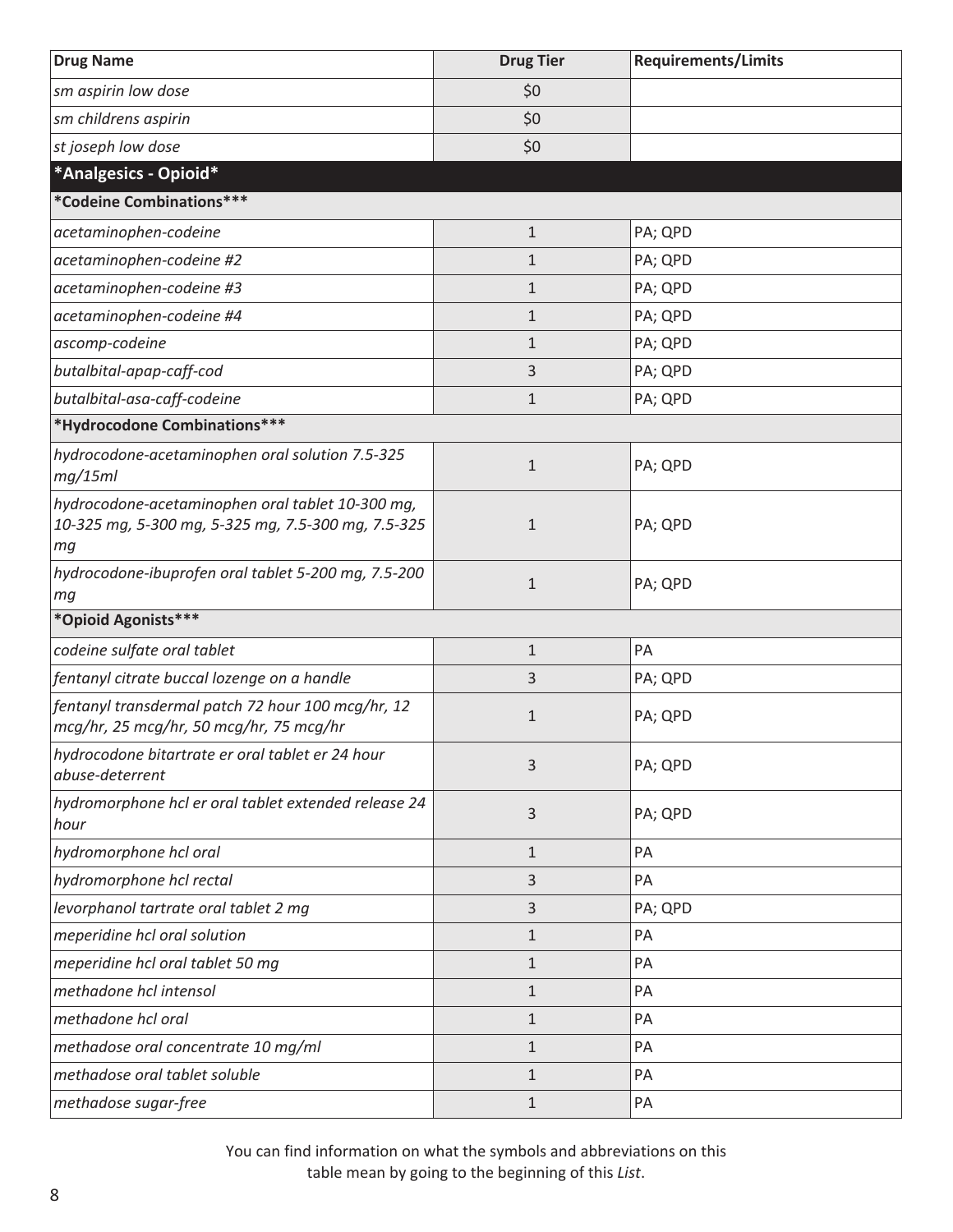<span id="page-12-0"></span>

| <b>Drug Name</b>                                                                                                 | <b>Drug Tier</b> | <b>Requirements/Limits</b> |
|------------------------------------------------------------------------------------------------------------------|------------------|----------------------------|
| morphine sulfate (concentrate) oral solution 100<br>mg/5ml, 20 mg/ml                                             | $\mathbf{1}$     | PA                         |
| morphine sulfate er beads                                                                                        | 3                | PA; QPD                    |
| morphine sulfate er oral capsule extended release 24<br>hour 10 mg, 100 mg, 20 mg, 30 mg, 50 mg, 60 mg, 80<br>mg | 3                | PA; QPD                    |
| morphine sulfate er oral tablet extended release                                                                 | $\mathbf{1}$     | PA; QPD                    |
| morphine sulfate oral                                                                                            | 1                | PA                         |
| morphine sulfate rectal                                                                                          | 3                | PA                         |
| <b>NUCYNTA</b>                                                                                                   | 3                | PA                         |
| oxycodone hcl oral capsule                                                                                       | $\mathbf{1}$     | PA                         |
| oxycodone hcl oral concentrate 100 mg/5ml                                                                        | $\mathbf{1}$     | PA                         |
| oxycodone hcl oral solution                                                                                      | $\mathbf{1}$     | PA                         |
| oxycodone hcl oral tablet                                                                                        | $\mathbf{1}$     | PA                         |
| OXYCONTIN ORAL TABLET ER 12 HOUR ABUSE-<br><b>DETERRENT</b>                                                      | 2                | PA; QPD                    |
| oxymorphone hcl                                                                                                  | 3                | PA                         |
| oxymorphone hcl er                                                                                               | 3                | PA; QPD                    |
| tramadol hcl er (biphasic) oral tablet extended release<br>24 hour 100 mg, 200 mg, 300 mg                        | $\mathbf{1}$     | QPD                        |
| tramadol hcl er oral tablet extended release 24 hour                                                             | $\mathbf{1}$     | QPD                        |
| tramadol hcl oral tablet 50 mg                                                                                   | $\mathbf{1}$     |                            |
| *Opioid Combinations***                                                                                          |                  |                            |
| endocet oral tablet 10-325 mg, 2.5-325 mg, 5-325 mg,<br>7.5-325 mg                                               | $\mathbf{1}$     | PA; QPD                    |
| oxycodone-acetaminophen oral tablet 10-325 mg,<br>2.5-325 mg, 5-325 mg, 7.5-325 mg                               | $\mathbf{1}$     | PA; QPD                    |
| *Opioid Partial Agonists***                                                                                      |                  |                            |
| <b>BELBUCA</b>                                                                                                   | $\overline{2}$   | PA; QPD                    |
| buprenorphine hcl-naloxone hcl sublingual film                                                                   | $\mathbf{1}$     | QPD                        |
| buprenorphine transdermal                                                                                        | 3                | PA; QPD                    |
| butorphanol tartrate nasal                                                                                       | $\mathbf{1}$     | QPD                        |
| pentazocine-naloxone hcl                                                                                         | $\mathbf{1}$     |                            |
| ZUBSOLV                                                                                                          | 2                | QPD                        |
| *Tramadol Combinations***                                                                                        |                  |                            |
| tramadol-acetaminophen                                                                                           | $\mathbf{1}$     | QPD                        |
| *Androgens-Anabolic*                                                                                             |                  |                            |
| *Anabolic Steroids***                                                                                            |                  |                            |
| oxandrolone oral                                                                                                 | 3                |                            |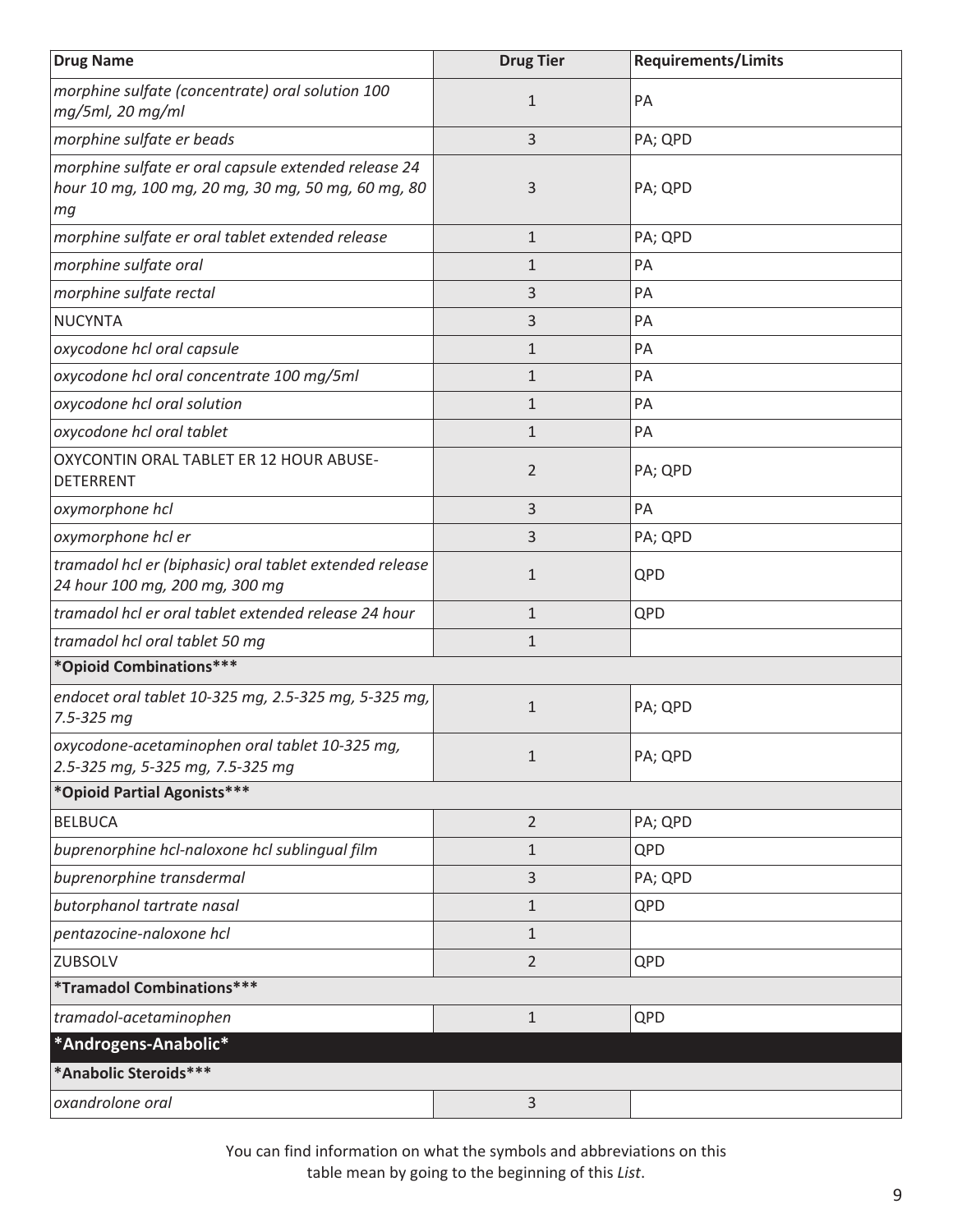<span id="page-13-0"></span>

| <b>Drug Name</b>                                                                                                                                                                       | <b>Drug Tier</b> | <b>Requirements/Limits</b> |
|----------------------------------------------------------------------------------------------------------------------------------------------------------------------------------------|------------------|----------------------------|
| *Androgens***                                                                                                                                                                          |                  |                            |
| danazol oral                                                                                                                                                                           | $\mathbf{1}$     |                            |
| <b>METHITEST</b>                                                                                                                                                                       | 3                |                            |
| testosterone cypionate intramuscular solution 100<br>mg/ml, 200 mg/ml                                                                                                                  | $\mathbf{1}$     |                            |
| testosterone enanthate intramuscular solution                                                                                                                                          | $\mathbf{1}$     |                            |
| testosterone transdermal gel 1.62 %, 10 mg/act (2%),<br>12.5 mg/act (1%), 20.25 mg/1.25gm (1.62%), 20.25<br>mg/act (1.62%), 25 mg/2.5gm (1%), 40.5 mg/2.5gm<br>(1.62%), 50 mg/5gm (1%) | 3                | PA; QPD                    |
| testosterone transdermal solution                                                                                                                                                      | 3                | PA; QPD                    |
| *Anorectal And Related Products*                                                                                                                                                       |                  |                            |
| *Intrarectal Steroids***                                                                                                                                                               |                  |                            |
| <b>CORTIFOAM EXTERNAL</b>                                                                                                                                                              | 3                |                            |
| hydrocortisone rectal enema                                                                                                                                                            | 1                |                            |
| <b>UCERIS RECTAL</b>                                                                                                                                                                   | 3                |                            |
| *Nitrate Vasodilating Agents***                                                                                                                                                        |                  |                            |
| <b>RECTIV</b>                                                                                                                                                                          | 3                |                            |
| *Rectal Anesthetic/Steroids***                                                                                                                                                         |                  |                            |
| hydrocortisone ace-pramoxine external cream 1-1 %                                                                                                                                      | 3                |                            |
| lidocaine-hydrocort (perianal)                                                                                                                                                         | 3                |                            |
| *Rectal Steroids***                                                                                                                                                                    |                  |                            |
| anucort-hc                                                                                                                                                                             | 3                |                            |
| hydrocortisone (perianal)                                                                                                                                                              | 3                |                            |
| hydrocortisone acetate rectal suppository 25 mg                                                                                                                                        | 3                |                            |
| PROCTO-MED HC EXTERNAL                                                                                                                                                                 | 3                |                            |
| PROCTO-PAK EXTERNAL                                                                                                                                                                    | 3                |                            |
| PROCTOSOL HC EXTERNAL                                                                                                                                                                  | 3                |                            |
| PROCTOZONE-HC EXTERNAL                                                                                                                                                                 | 3                |                            |
| *Anthelmintics*                                                                                                                                                                        |                  |                            |
| *Anthelmintics***                                                                                                                                                                      |                  |                            |
| albendazole oral                                                                                                                                                                       | 3                |                            |
| <b>EMVERM</b>                                                                                                                                                                          | 3                | QPD                        |
| ivermectin oral                                                                                                                                                                        | 1                | PA                         |
| praziquantel oral                                                                                                                                                                      | 3                |                            |
| *Antianginal Agents*                                                                                                                                                                   |                  |                            |
| *Antianginals-Other***                                                                                                                                                                 |                  |                            |
| ranolazine er                                                                                                                                                                          | 3                |                            |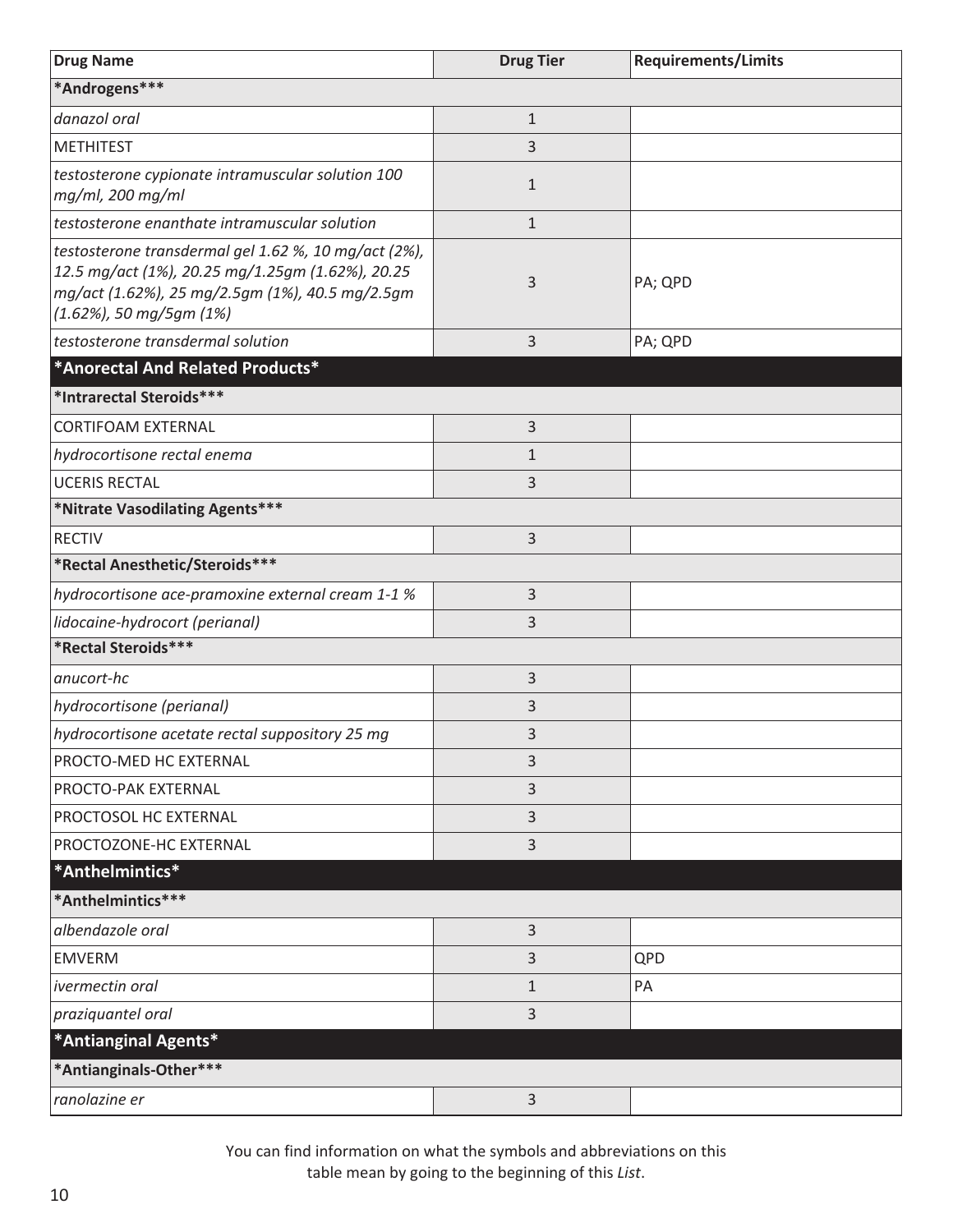<span id="page-14-0"></span>

| <b>Drug Name</b>                                                         | <b>Drug Tier</b> | <b>Requirements/Limits</b> |
|--------------------------------------------------------------------------|------------------|----------------------------|
| *Nitrates***                                                             |                  |                            |
| isosorbide dinitrate oral tablet 10 mg, 20 mg, 30 mg,<br>5 <sub>mg</sub> | $\mathbf{1}$     |                            |
| isosorbide mononitrate                                                   | $\mathbf{1}$     |                            |
| isosorbide mononitrate er                                                | $\mathbf{1}$     |                            |
| nitro-bid                                                                | $\mathbf{1}$     |                            |
| nitroglycerin er oral capsule extended release 2.5 mg                    | $\mathbf{1}$     |                            |
| nitroglycerin sublingual                                                 | 3                |                            |
| nitroglycerin transdermal patch 24 hour                                  | 1                |                            |
| nitro-time                                                               | $\mathbf{1}$     |                            |
| *Antianxiety Agents*                                                     |                  |                            |
| *Antianxiety Agents - Misc.***                                           |                  |                            |
| buspirone hcl oral                                                       | $\mathbf{1}$     |                            |
| hydroxyzine hcl oral syrup                                               | 1                |                            |
| hydroxyzine hcl oral tablet                                              | $\mathbf{1}$     |                            |
| hydroxyzine pamoate oral                                                 | $\mathbf{1}$     |                            |
| meprobamate                                                              | 3                |                            |
| *Benzodiazepines***                                                      |                  |                            |
| alprazolam er                                                            | $\mathbf{1}$     |                            |
| alprazolam intensol                                                      | $\mathbf{1}$     |                            |
| alprazolam oral tablet                                                   | $\mathbf{1}$     |                            |
| alprazolam oral tablet dispersible                                       | 3                |                            |
| alprazolam xr                                                            | $\mathbf{1}$     |                            |
| chlordiazepoxide hcl                                                     | $\mathbf{1}$     |                            |
| clorazepate dipotassium                                                  | $\mathbf{1}$     |                            |
| diazepam intensol                                                        | $\mathbf{1}$     |                            |
| diazepam oral concentrate                                                | $\mathbf{1}$     |                            |
| diazepam oral solution 5 mg/5ml                                          | $\mathbf{1}$     |                            |
| diazepam oral tablet                                                     | $\mathbf{1}$     |                            |
| lorazepam intensol                                                       | 3                |                            |
| lorazepam oral concentrate 2 mg/ml                                       | $\mathbf{1}$     |                            |
| lorazepam oral tablet                                                    | $\mathbf{1}$     |                            |
| oxazepam                                                                 | $\mathbf{1}$     |                            |
| *Antiarrhythmics*                                                        |                  |                            |
| *Antiarrhythmics Type I-A***                                             |                  |                            |
| disopyramide phosphate oral                                              | $1\,$            |                            |
| <b>NORPACE CR</b>                                                        | 3                |                            |
| quinidine gluconate er                                                   | $\mathbf{1}$     |                            |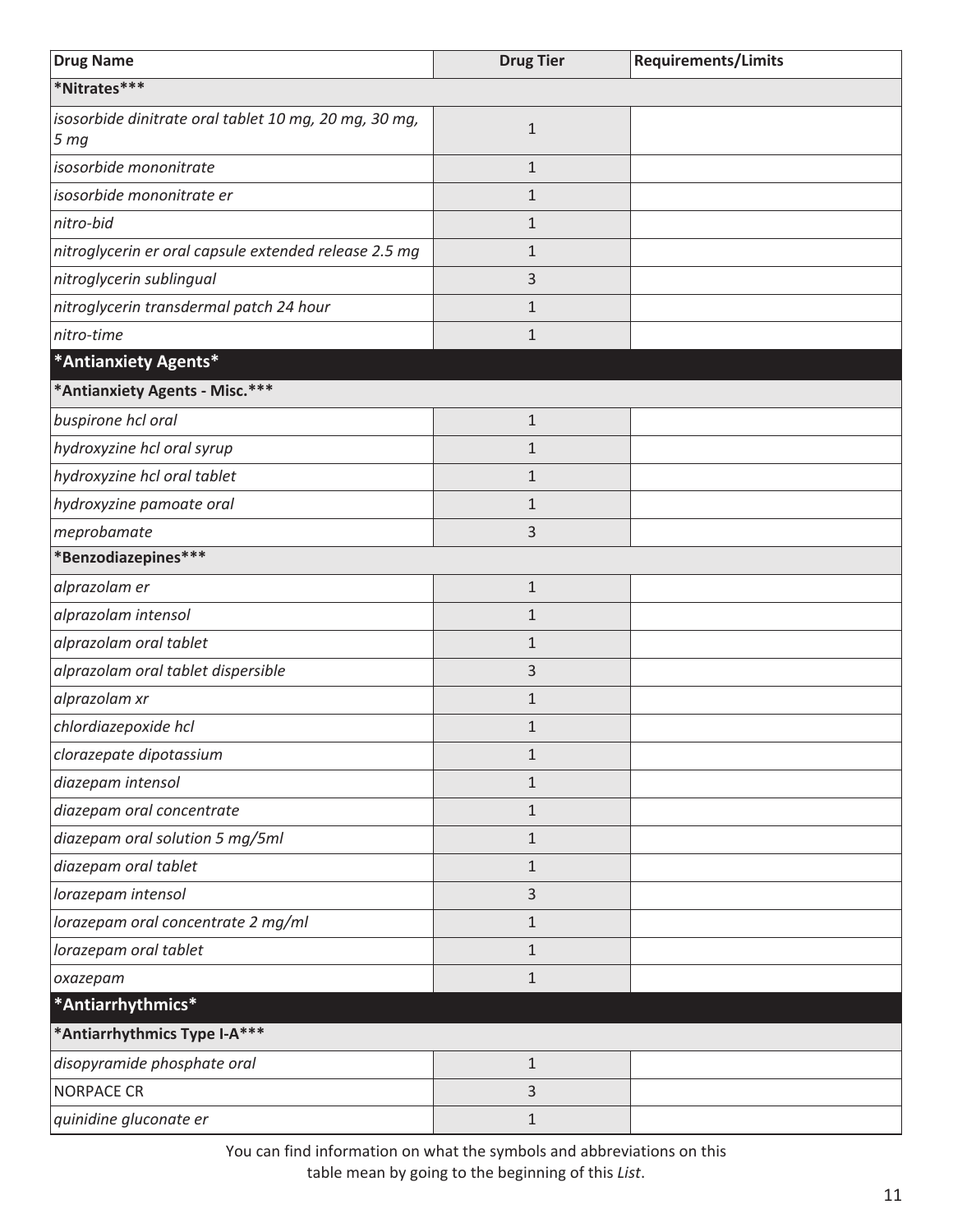<span id="page-15-0"></span>

| <b>Drug Name</b>                                                                                                       | <b>Drug Tier</b> | <b>Requirements/Limits</b> |
|------------------------------------------------------------------------------------------------------------------------|------------------|----------------------------|
| quinidine sulfate oral                                                                                                 | $\mathbf{1}$     |                            |
| *Antiarrhythmics Type I-B***                                                                                           |                  |                            |
| mexiletine hcl oral                                                                                                    | $1\,$            |                            |
| *Antiarrhythmics Type I-C***                                                                                           |                  |                            |
| flecainide acetate                                                                                                     | $1\,$            |                            |
| propafenone hcl                                                                                                        | $\mathbf{1}$     |                            |
| propafenone hcl er                                                                                                     | $\mathbf{1}$     |                            |
| *Antiarrhythmics Type lii***                                                                                           |                  |                            |
| amiodarone hcl oral                                                                                                    | $\mathbf 1$      |                            |
| dofetilide                                                                                                             | 3                |                            |
| <b>MULTAQ</b>                                                                                                          | $\mathsf{3}$     |                            |
| pacerone oral tablet 100 mg, 200 mg, 400 mg                                                                            | $\mathbf{1}$     |                            |
| *Antiasthmatic And Bronchodilator Agents*                                                                              |                  |                            |
| *5-Lipoxygenase Inhibitors***                                                                                          |                  |                            |
| zileuton er                                                                                                            | $\mathsf{3}$     | PA; QPD                    |
| <b>ZYFLO</b>                                                                                                           | 3                | PA; QPD                    |
| *Adrenergic Combinations***                                                                                            |                  |                            |
| <b>ADVAIR HFA</b>                                                                                                      | $\overline{2}$   | QPD                        |
| <b>ANORO ELLIPTA</b>                                                                                                   | $\overline{2}$   | QPD                        |
| <b>BEVESPI AEROSPHERE</b>                                                                                              | 3                | PA; QPD                    |
| <b>BREO ELLIPTA</b>                                                                                                    | $\overline{2}$   | QPD                        |
| <b>COMBIVENT RESPIMAT</b>                                                                                              | 3                | QPD                        |
| <b>DULERA</b>                                                                                                          | $\overline{2}$   | QPD                        |
| fluticasone-salmeterol inhalation aerosol powder<br>breath activated 100-50 mcg/act, 250-50 mcg/act,<br>500-50 mcg/act | $\mathbf{1}$     | QPD                        |
| FLUTICASONE-SALMETEROL INHALATION AEROSOL<br>POWDER BREATH ACTIVATED 113-14 MCG/ACT, 232-<br>14 MCG/ACT, 55-14 MCG/ACT | $\overline{2}$   | QPD                        |
| ipratropium-albuterol                                                                                                  | $\mathbf{1}$     | QPD                        |
| STIOLTO RESPIMAT INHALATION AEROSOL SOLUTION<br>2.5-2.5 MCG/ACT                                                        | $\overline{2}$   | QPD                        |
| <b>SYMBICORT</b>                                                                                                       | $\overline{2}$   | QPD                        |
| TRELEGY ELLIPTA AEROSOL POWDER BREATH<br>ACTIVATED 100-62.5-25 MCG/INH INHALATION                                      | $\overline{2}$   | QPD                        |
| TRELEGY ELLIPTA INHALATION AEROSOL POWDER<br>BREATH ACTIVATED 100-62.5-25 MCG/INH                                      | $\overline{2}$   | QPD                        |
| TRELEGY ELLIPTA INHALATION AEROSOL POWDER<br>BREATH ACTIVATED 200-62.5-25 MCG/INH                                      | $\overline{2}$   |                            |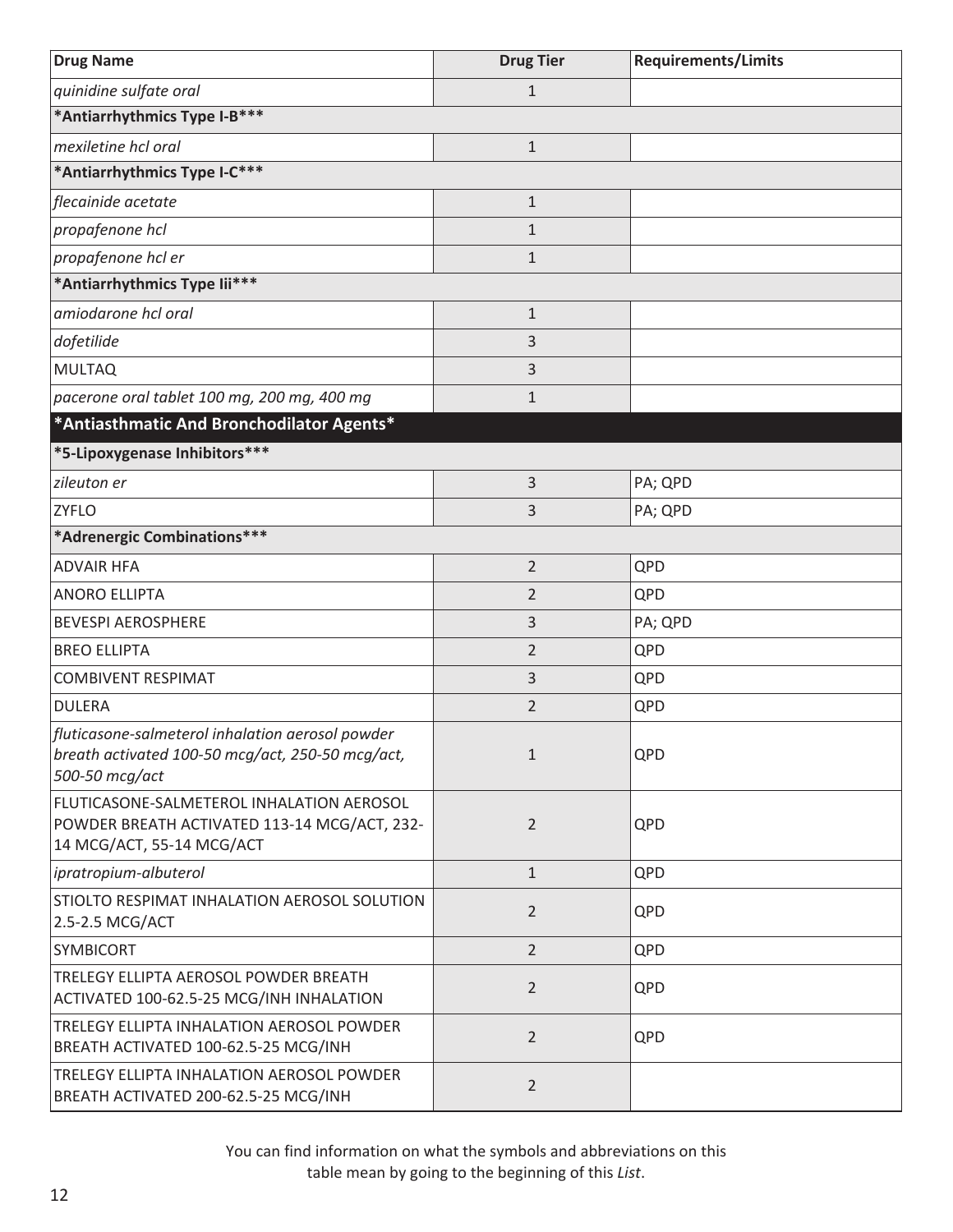| <b>Drug Name</b>                                                                                             | <b>Drug Tier</b> | <b>Requirements/Limits</b> |
|--------------------------------------------------------------------------------------------------------------|------------------|----------------------------|
| WIXELA INHUB INHALATION AEROSOL POWDER<br>BREATH ACTIVATED 100-50 MCG/ACT, 250-50<br>MCG/ACT, 500-50 MCG/ACT | $\mathbf{1}$     | QPD                        |
| *Anti-Inflammatory Agents***                                                                                 |                  |                            |
| cromolyn sodium inhalation                                                                                   | 3                | PA; QPD                    |
| *Beta Adrenergics***                                                                                         |                  |                            |
| albuterol sulfate hfa inhalation aerosol solution 108<br>(90 base) mcg/act                                   | $\mathbf 1$      | QPD                        |
| albuterol sulfate inhalation                                                                                 | $\mathbf{1}$     |                            |
| albuterol sulfate oral                                                                                       | $\mathbf{1}$     |                            |
| arformoterol tartrate                                                                                        | 3                | PA; QPD                    |
| formoterol fumarate inhalation                                                                               | 3                | PA; QPD                    |
| levalbuterol hcl inhalation nebulization solution 0.31<br>mg/3ml, 0.63 mg/3ml, 1.25 mg/0.5ml, 1.25 mg/3ml    | 3                |                            |
| LEVALBUTEROL TARTRATE                                                                                        | 3                | PA; QPD                    |
| <b>PROAIR RESPICLICK</b>                                                                                     | $\overline{2}$   | QPD                        |
| <b>SEREVENT DISKUS</b>                                                                                       | $\overline{2}$   | QPD                        |
| <b>STRIVERDI RESPIMAT</b>                                                                                    | $\overline{2}$   | QPD                        |
| terbutaline sulfate oral                                                                                     | $\mathbf{1}$     |                            |
| <b>VENTOLIN HFA</b>                                                                                          | $\overline{2}$   | QPD                        |
| <b>XOPENEX HFA</b>                                                                                           | 3                | PA; QPD                    |
| *Bronchodilators - Anticholinergics***                                                                       |                  |                            |
| <b>ATROVENT HFA</b>                                                                                          | 3                | QPD                        |
| <b>INCRUSE ELLIPTA</b>                                                                                       | $\overline{2}$   | QPD                        |
| ipratropium bromide inhalation                                                                               | $\mathbf{1}$     |                            |
| SPIRIVA HANDIHALER                                                                                           | $\overline{2}$   | QPD                        |
| SPIRIVA RESPIMAT INHALATION AEROSOL SOLUTION<br>1.25 MCG/ACT, 2.5 MCG/ACT                                    | $\overline{2}$   | QPD                        |
| TUDORZA PRESSAIR INHALATION AEROSOL POWDER<br>BREATH ACTIVATED 400 MCG/ACT                                   | 3                | PA; QPD                    |
| *Leukotriene Receptor Antagonists***                                                                         |                  |                            |
| montelukast sodium oral                                                                                      | $\mathbf{1}$     | QPD                        |
| zafirlukast                                                                                                  | 3                | QPD                        |
| *Selective Phosphodiesterase 4 (Pde4) Inhibitors ***                                                         |                  |                            |
| <b>DALIRESP</b>                                                                                              | 3                | QPD                        |
| *Steroid Inhalants***                                                                                        |                  |                            |
| <b>ALVESCO</b>                                                                                               | 3                | PA; QPD                    |
| <b>ARNUITY ELLIPTA</b>                                                                                       | $\overline{2}$   | QPD                        |
| ASMANEX (120 METERED DOSES)                                                                                  | 3                | PA; QPD                    |

You can find information on what the symbols and abbreviations on this

table mean by going to the beginning of this *List*.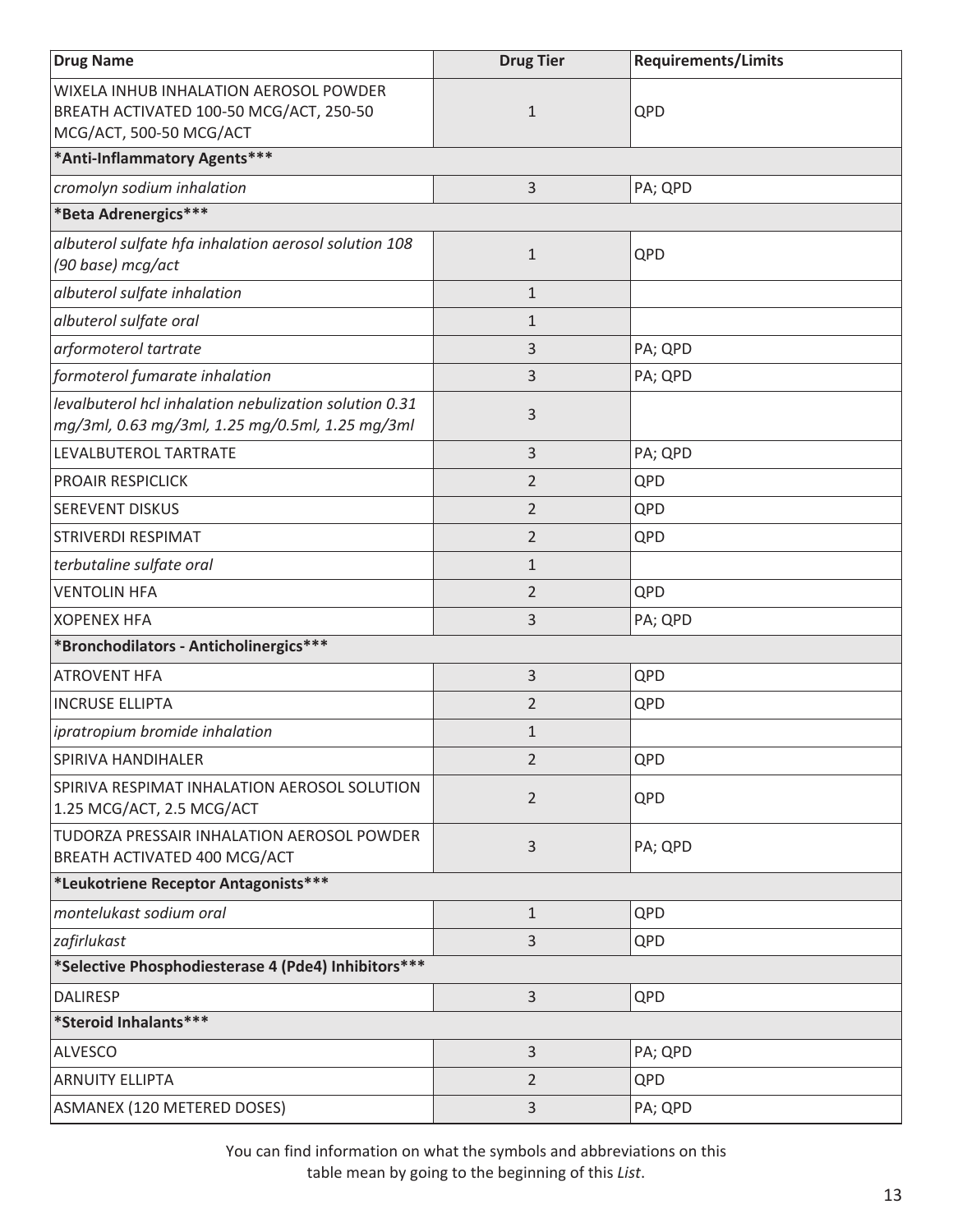<span id="page-17-0"></span>

| <b>Drug Name</b>                                                                                        | <b>Drug Tier</b> | <b>Requirements/Limits</b> |
|---------------------------------------------------------------------------------------------------------|------------------|----------------------------|
| <b>ASMANEX (14 METERED DOSES)</b>                                                                       | 3                | PA; QPD                    |
| ASMANEX (30 METERED DOSES)                                                                              | 3                | PA; QPD                    |
| <b>ASMANEX (60 METERED DOSES)</b>                                                                       | 3                | PA; QPD                    |
| <b>ASMANEX HFA</b>                                                                                      | 3                | PA; QPD                    |
| budesonide inhalation                                                                                   | 3                | QPD                        |
| <b>FLOVENT DISKUS</b>                                                                                   | $\overline{2}$   | QPD                        |
| <b>FLOVENT HFA</b>                                                                                      | $\overline{2}$   | QPD                        |
| PULMICORT FLEXHALER                                                                                     | $\overline{2}$   | QPD                        |
| <b>QVAR REDIHALER</b>                                                                                   | $\overline{2}$   | QPD                        |
| *Xanthines***                                                                                           |                  |                            |
| THEO-24                                                                                                 | $\mathsf{3}$     |                            |
| theophylline                                                                                            | $\mathbf{1}$     |                            |
| theophylline er oral tablet extended release 12 hour<br>300 mg, 450 mg                                  | $\mathbf{1}$     |                            |
| theophylline er oral tablet extended release 24 hour                                                    | $1\,$            |                            |
| *Anticoagulants*                                                                                        |                  |                            |
| *Coumarin Anticoagulants***                                                                             |                  |                            |
| jantoven                                                                                                | $1\,$            |                            |
| warfarin sodium oral                                                                                    | $\mathbf{1}$     |                            |
| *Direct Factor Xa Inhibitors ***                                                                        |                  |                            |
| <b>ELIQUIS</b>                                                                                          | $\overline{2}$   | QPD                        |
| ELIQUIS DVT/PE STARTER PACK ORAL TABLET<br><b>THERAPY PACK</b>                                          | $\overline{2}$   | QPD                        |
| SAVAYSA                                                                                                 | 3                | PA; QPD                    |
| <b>XARELTO</b>                                                                                          | 2                | QPD                        |
| <b>XARELTO STARTER PACK</b>                                                                             | $\overline{2}$   | QPD                        |
| *Heparins And Heparinoid-Like Agents***                                                                 |                  |                            |
| <b>BD HEPARIN POSIFLUSH</b>                                                                             | $1\,$            |                            |
| heparin lock flush intravenous solution 1 unit/ml, 10<br>unit/ml                                        | $\mathbf 1$      |                            |
| heparin sodium (porcine) injection solution 1000<br>unit/ml, 10000 unit/ml, 20000 unit/ml, 5000 unit/ml | $1\,$            |                            |
| heparin sodium (porcine) pf injection solution 5000<br>unit/0.5ml                                       | $\mathbf 1$      |                            |
| heparin sodium lock flush intravenous solution 100<br>unit/ml                                           | $\mathbf 1$      |                            |
| *Low Molecular Weight Heparins***                                                                       |                  |                            |
| enoxaparin sodium injection                                                                             | $1\,$            |                            |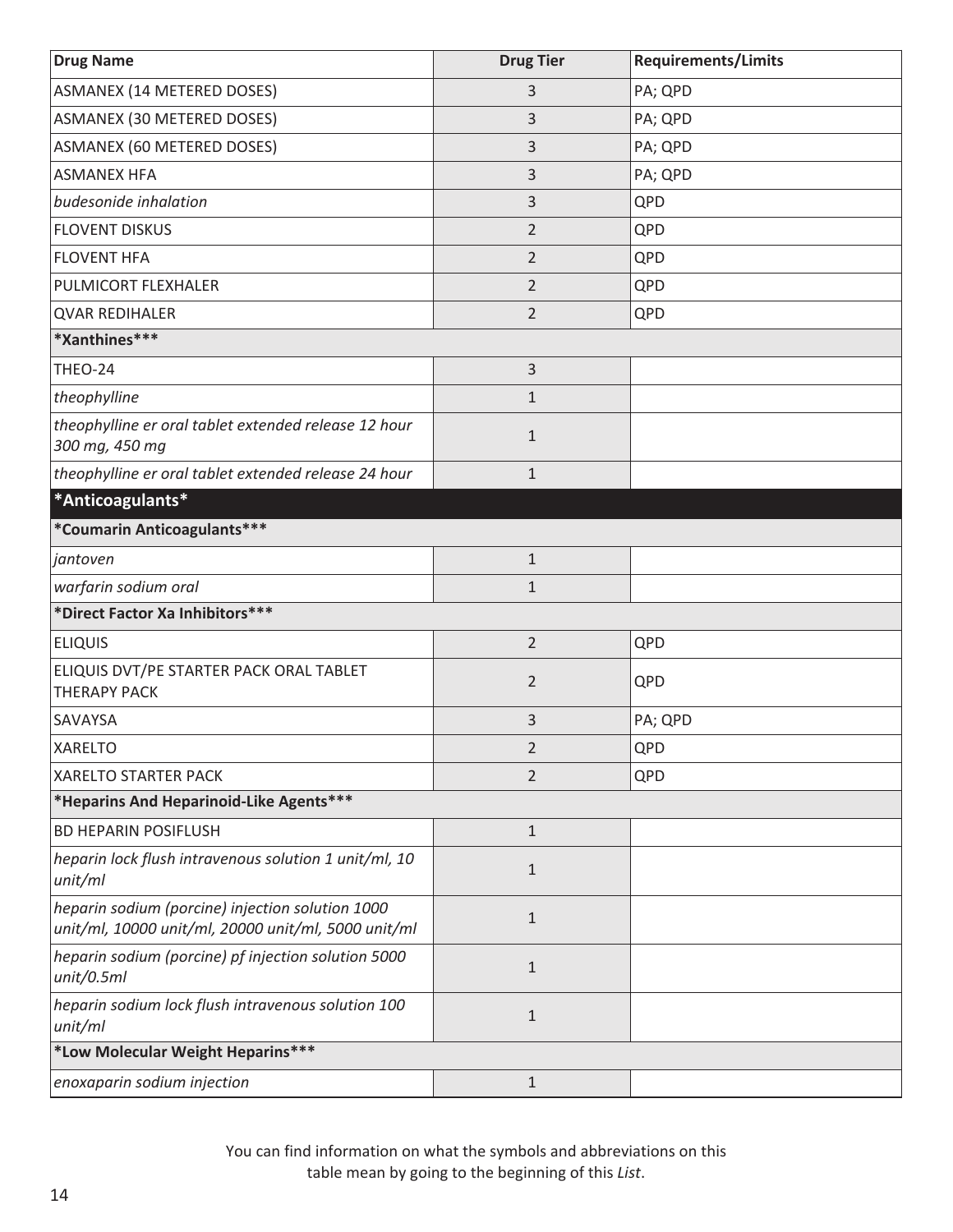<span id="page-18-0"></span>

| <b>Drug Name</b>                                           | <b>Drug Tier</b> | <b>Requirements/Limits</b> |
|------------------------------------------------------------|------------------|----------------------------|
| FRAGMIN SUBCUTANEOUS SOLUTION 95000<br>UNIT/3.8ML          | 3                |                            |
| FRAGMIN SUBCUTANEOUS SOLUTION PREFILLED<br><b>SYRINGE</b>  | 3                |                            |
| *Synthetic Heparinoid-Like Agents***                       |                  |                            |
| fondaparinux sodium                                        | 3                |                            |
| *Thrombin Inhibitors - Selective Direct &<br>Reversible*** |                  |                            |
| PRADAXA                                                    | $\mathsf{3}$     | PA; QPD                    |
| *Anticonvulsants*                                          |                  |                            |
| *Ampa Glutamate Receptor Antagonists***                    |                  |                            |
| <b>FYCOMPA</b>                                             | 3                |                            |
| *Anticonvulsants - Benzodiazepines***                      |                  |                            |
| clobazam                                                   | 3                |                            |
| clonazepam oral                                            | $\mathbf{1}$     |                            |
| DIASTAT ACUDIAL                                            | 3                |                            |
| <b>DIASTAT PEDIATRIC</b>                                   | 3                |                            |
| diazepam rectal                                            | 3                |                            |
| <b>KLONOPIN</b>                                            | 3                |                            |
| NAYZILAM                                                   | $\mathsf{3}$     | QPD                        |
| ONFI ORAL SUSPENSION                                       | 3                |                            |
| ONFI ORAL TABLET 10 MG, 20 MG                              | $\mathsf{3}$     |                            |
| VALTOCO 10 MG DOSE                                         | $\mathsf{3}$     | QPD                        |
| VALTOCO 15 MG DOSE                                         | 3                | QPD                        |
| VALTOCO 20 MG DOSE                                         | 3                | QPD                        |
| VALTOCO 5 MG DOSE                                          | $\mathsf{3}$     | QPD                        |
| *Anticonvulsants - Misc.***                                |                  |                            |
| <b>APTIOM</b>                                              | $\mathsf 3$      | QPD                        |
| <b>BANZEL</b>                                              | 3                |                            |
| carbamazepine er                                           | $\mathbf 1$      |                            |
| carbamazepine oral                                         | $1\,$            |                            |
| CARBATROL                                                  | $\overline{3}$   |                            |
| <b>EPIDIOLEX</b>                                           | 3                | PA; LA; SP                 |
| epitol                                                     | $1\,$            |                            |
| gabapentin oral capsule                                    | $1\,$            |                            |
| gabapentin oral solution 250 mg/5ml                        | $\mathbf 1$      |                            |
| gabapentin oral tablet                                     | $\mathbf{1}$     |                            |
| <b>KEPPRA ORAL</b>                                         | $\overline{3}$   |                            |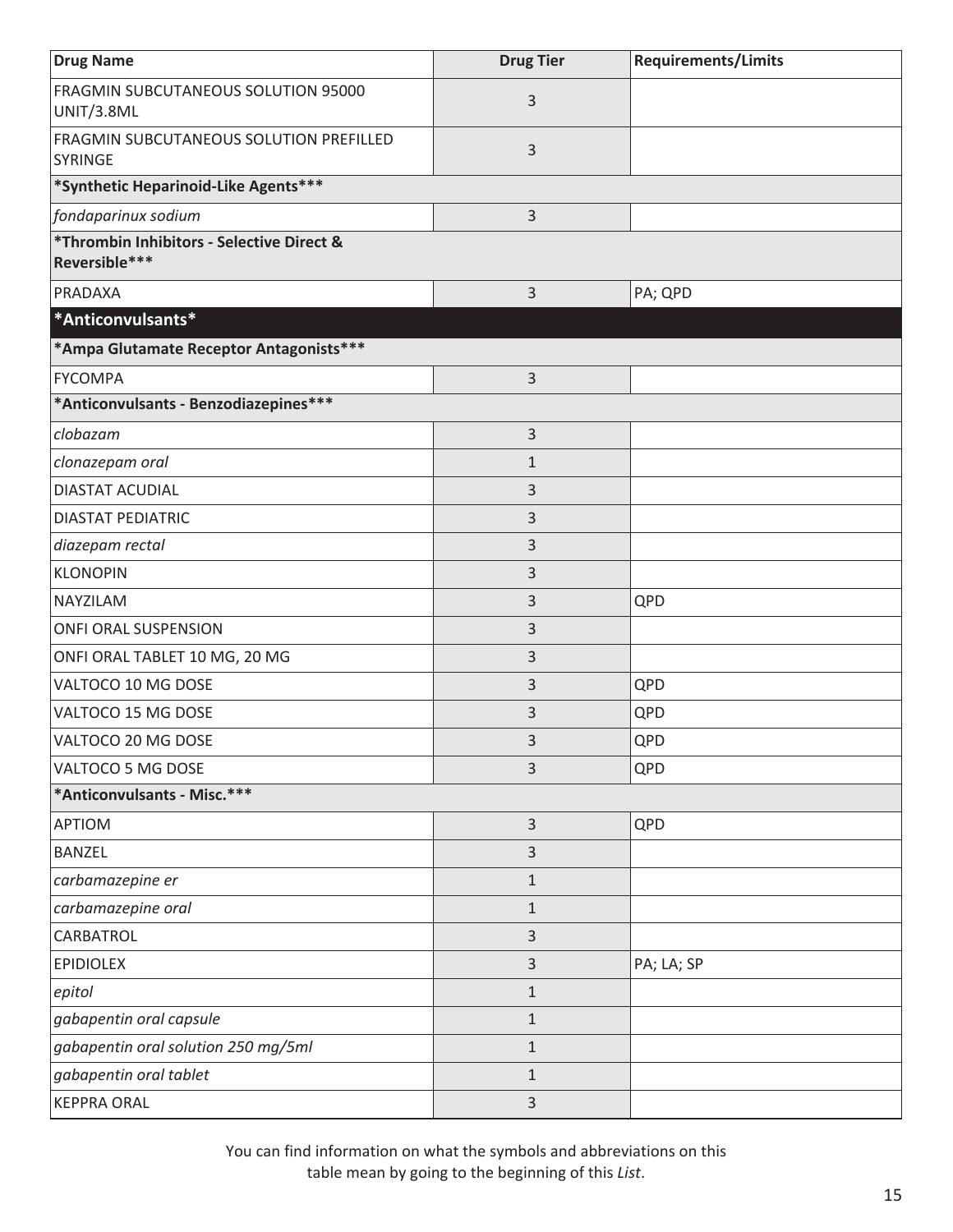| <b>Drug Name</b>                                           | <b>Drug Tier</b> | <b>Requirements/Limits</b> |
|------------------------------------------------------------|------------------|----------------------------|
| <b>KEPPRA XR</b>                                           | 3                |                            |
| <b>LAMICTAL ODT</b>                                        | 3                |                            |
| LAMICTAL ORAL TABLET                                       | 3                |                            |
| LAMICTAL ORAL TABLET CHEWABLE 25 MG, 5 MG                  | 3                |                            |
| LAMICTAL XR ORAL TABLET EXTENDED RELEASE 24<br><b>HOUR</b> | 3                |                            |
| lamotrigine er                                             | $\overline{3}$   |                            |
| lamotrigine oral kit 25 & 50 & 100 mg                      | 3                |                            |
| lamotrigine oral tablet                                    | $\mathbf{1}$     |                            |
| lamotrigine oral tablet chewable                           | $\mathbf{1}$     |                            |
| lamotrigine oral tablet dispersible                        | 3                |                            |
| levetiracetam er                                           | $\mathbf{1}$     |                            |
| levetiracetam oral                                         | $\mathbf{1}$     |                            |
| <b>MYSOLINE</b>                                            | 3                |                            |
| oxcarbazepine                                              | $\mathbf{1}$     |                            |
| <b>OXTELLAR XR</b>                                         | 3                |                            |
| pregabalin oral                                            | $\mathbf{1}$     | QPD                        |
| primidone oral                                             | $1\,$            |                            |
| <b>QUDEXY XR</b>                                           | 3                | PA; QPD                    |
| roweepra oral tablet 500 mg                                | $1\,$            |                            |
| rufinamide                                                 | 3                |                            |
| <b>TEGRETOL ORAL SUSPENSION</b>                            | 3                |                            |
| <b>TEGRETOL ORAL TABLET</b>                                | 3                |                            |
| <b>TEGRETOL-XR</b>                                         | 3                |                            |
| <b>TOPAMAX</b>                                             | 3                |                            |
| <b>TOPAMAX SPRINKLE</b>                                    | 3                |                            |
| topiramate er                                              | 3                | PA; QPD                    |
| topiramate oral capsule sprinkle                           | 3                |                            |
| topiramate oral tablet                                     | $1\,$            |                            |
| <b>TRILEPTAL</b>                                           | 3                |                            |
| <b>TROKENDI XR</b>                                         | 3                | PA; QPD                    |
| <b>VIMPAT ORAL</b>                                         | 3                |                            |
| ZONEGRAN                                                   | 3                |                            |
| zonisamide oral                                            | $\mathbf 1$      |                            |
| *Carbamates***                                             |                  |                            |
| felbamate                                                  | $1\,$            |                            |
| <b>FELBATOL</b>                                            | $\mathsf{3}$     |                            |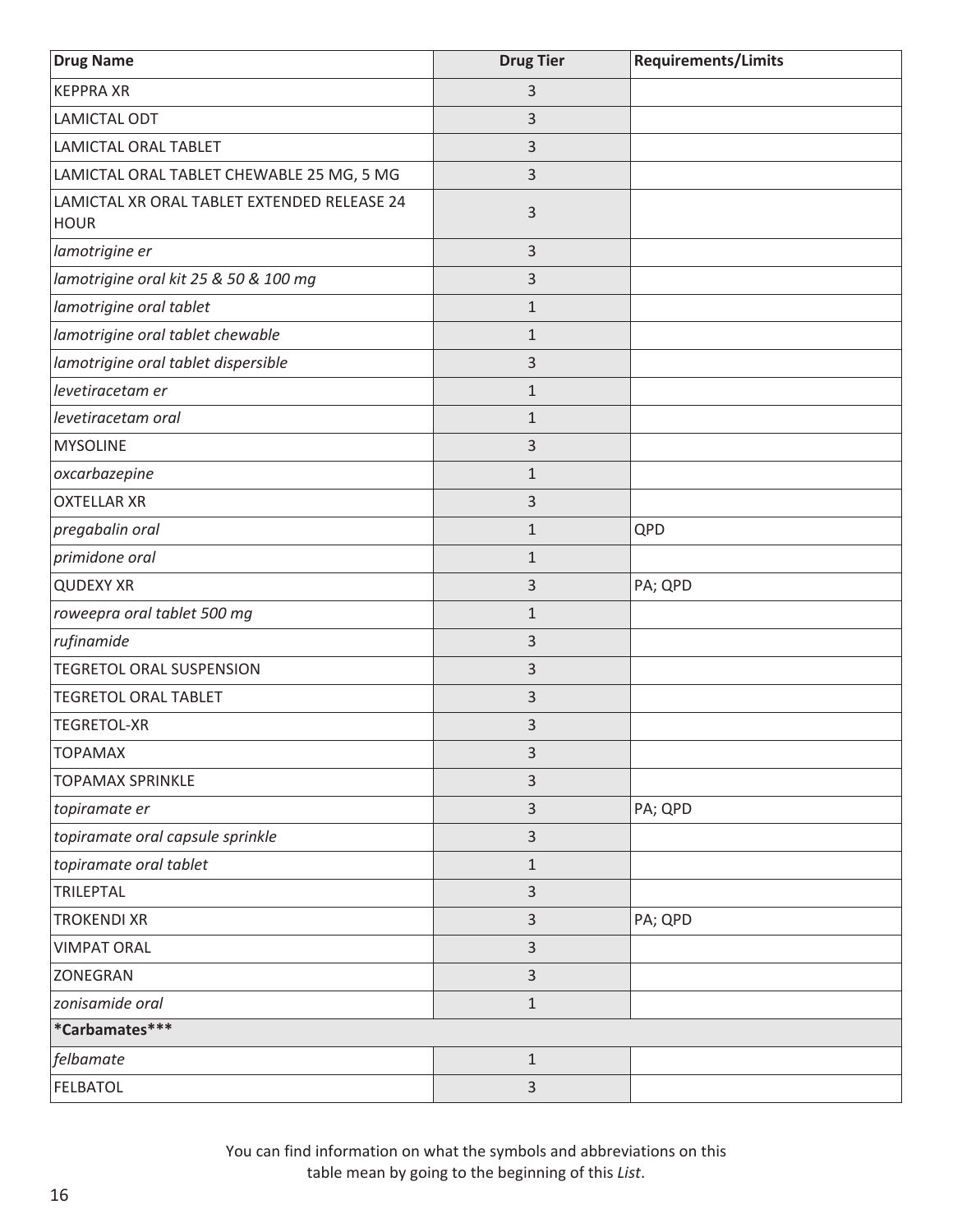<span id="page-20-0"></span>

| <b>Drug Name</b>                                                             | <b>Drug Tier</b> | <b>Requirements/Limits</b> |
|------------------------------------------------------------------------------|------------------|----------------------------|
| *Gaba Modulators***                                                          |                  |                            |
| <b>GABITRIL</b>                                                              | 3                |                            |
| SABRIL                                                                       | 3                | PA; LA; SP; QPD            |
| tiagabine hcl                                                                | $\mathbf{1}$     |                            |
| vigabatrin                                                                   | 3                | PA; LA; SP; QPD            |
| vigadrone                                                                    | 3                | PA; LA; SP; QPD            |
| *Hydantoins***                                                               |                  |                            |
| <b>DILANTIN INFATABS</b>                                                     | 3                |                            |
| DILANTIN ORAL CAPSULE 100 MG                                                 | 3                |                            |
| DILANTIN ORAL CAPSULE 30 MG                                                  | $\overline{2}$   |                            |
| DILANTIN ORAL SUSPENSION                                                     | 3                |                            |
| <b>PHENYTEK</b>                                                              | 3                |                            |
| phenytoin infatabs                                                           | $\mathbf 1$      |                            |
| phenytoin oral suspension 125 mg/5ml                                         | $1\,$            |                            |
| phenytoin oral tablet chewable                                               | $1\,$            |                            |
| phenytoin sodium extended                                                    | $1\,$            |                            |
| *Succinimides***                                                             |                  |                            |
| <b>CELONTIN</b>                                                              | 3                |                            |
| ethosuximide oral                                                            | $1\,$            |                            |
| ZARONTIN                                                                     | 3                |                            |
| *Valproic Acid***                                                            |                  |                            |
| <b>DEPAKOTE</b>                                                              | 3                |                            |
| <b>DEPAKOTE ER</b>                                                           | 3                |                            |
| DEPAKOTE SPRINKLES ORAL CAPSULE DELAYED<br><b>RELEASE SPRINKLE</b>           | 3                |                            |
| divalproex sodium er oral tablet extended release 24<br>hour                 | $\mathbf{1}$     |                            |
| divalproex sodium oral capsule delayed release<br>sprinkle                   | $\mathbf{1}$     |                            |
| divalproex sodium oral tablet delayed release                                | $1\,$            |                            |
| valproic acid oral capsule                                                   | $\mathbf{1}$     |                            |
| valproic acid oral solution                                                  | $\mathbf{1}$     |                            |
| *Antidepressants*                                                            |                  |                            |
| *Alpha-2 Receptor Antagonists (Tetracyclics)***                              |                  |                            |
| mirtazapine oral                                                             | $\mathbf{1}$     | QPD                        |
| *Antidepressants - Misc.***                                                  |                  |                            |
| bupropion hcl er (sr)                                                        | $\mathbf{1}$     | QPD                        |
| bupropion hcl er (xl) oral tablet extended release 24<br>hour 150 mg, 300 mg | $\mathbf{1}$     | QPD                        |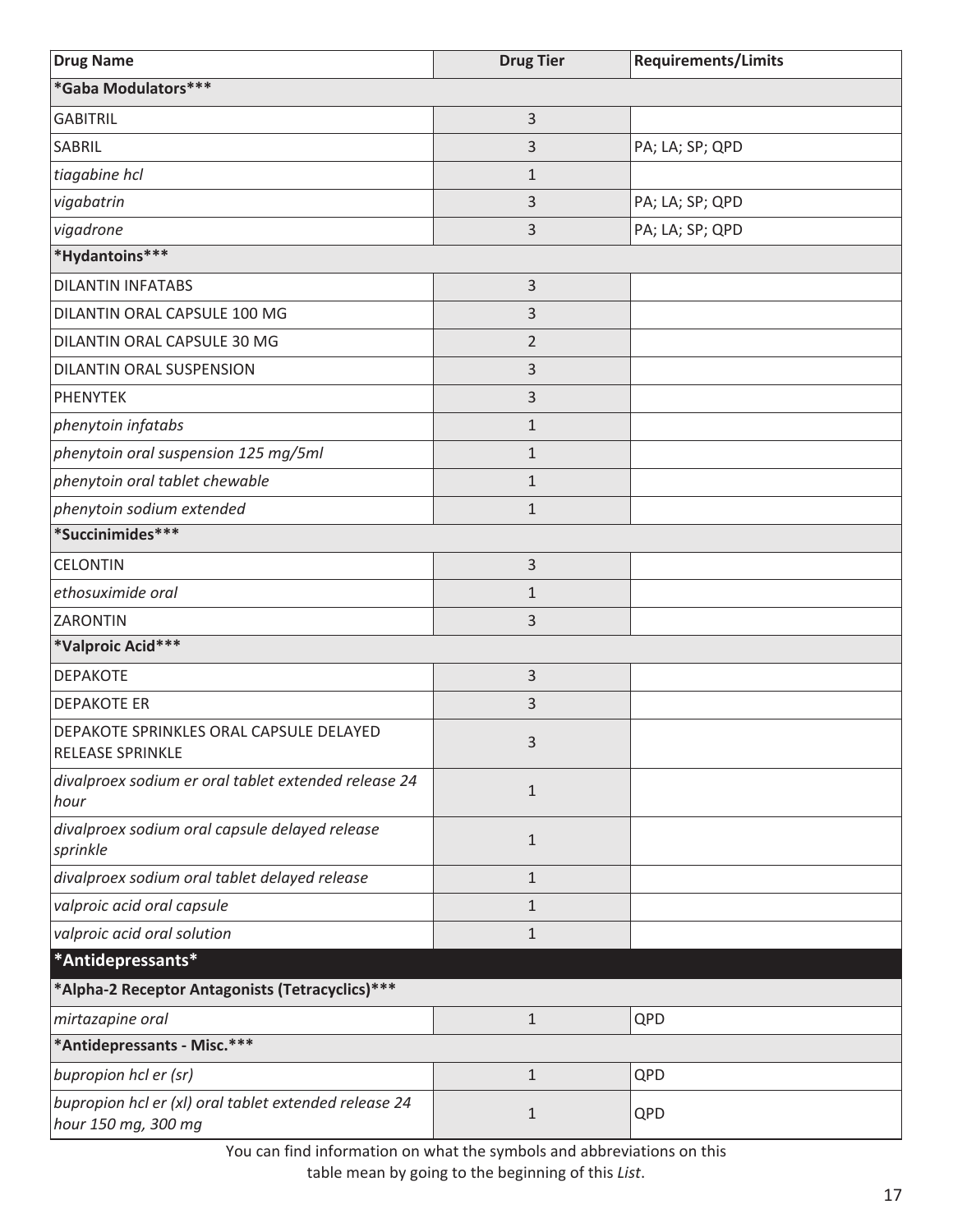| <b>Drug Name</b>                                                             | <b>Drug Tier</b> | <b>Requirements/Limits</b> |  |
|------------------------------------------------------------------------------|------------------|----------------------------|--|
| bupropion hcl oral                                                           | $\mathbf{1}$     |                            |  |
| *Monoamine Oxidase Inhibitors (Maois) ***                                    |                  |                            |  |
| <b>EMSAM</b>                                                                 | 3                | QPD                        |  |
| <b>MARPLAN</b>                                                               | 3                |                            |  |
| phenelzine sulfate oral                                                      | $1\,$            |                            |  |
| tranylcypromine sulfate                                                      | 3                |                            |  |
| *Selective Serotonin Reuptake Inhibitors (Ssris) ***                         |                  |                            |  |
| citalopram hydrobromide oral solution                                        | $\mathbf{1}$     | QPD                        |  |
| citalopram hydrobromide oral tablet                                          | $\mathbf{1}$     | QPD                        |  |
| escitalopram oxalate oral                                                    | $\mathbf{1}$     | QPD                        |  |
| fluoxetine hcl oral capsule                                                  | $\mathbf{1}$     | QPD                        |  |
| fluoxetine hcl oral capsule delayed release                                  | 3                | QPD                        |  |
| fluoxetine hcl oral solution                                                 | $\mathbf{1}$     | QPD                        |  |
| fluoxetine hcl oral tablet 10 mg, 20 mg                                      | $\mathbf{1}$     | QPD                        |  |
| fluvoxamine maleate                                                          | $1\,$            | QPD                        |  |
| fluvoxamine maleate er                                                       | 3                | QPD                        |  |
| paroxetine hcl er                                                            | 3                | QPD                        |  |
| paroxetine hcl oral tablet                                                   | $\mathbf{1}$     | QPD                        |  |
| sertraline hcl oral concentrate                                              | $1\,$            | QPD                        |  |
| sertraline hcl oral tablet                                                   | $\mathbf{1}$     | QPD                        |  |
| *Serotonin Modulators***                                                     |                  |                            |  |
| nefazodone hcl                                                               | $1\,$            |                            |  |
| trazodone hcl oral                                                           | $1\,$            |                            |  |
| <b>TRINTELLIX</b>                                                            | 3                | <b>ST</b>                  |  |
| <b>VIIBRYD ORAL TABLET</b>                                                   | 3                | ST; QPD                    |  |
| <b>VIIBRYD STARTER PACK</b>                                                  | 3                | ST; QPD                    |  |
| *Serotonin-Norepinephrine Reuptake Inhibitors<br>(Snris)***                  |                  |                            |  |
| desvenlafaxine succinate er                                                  | 3                | QPD                        |  |
| duloxetine hcl oral capsule delayed release particles<br>20 mg, 30 mg, 60 mg | $\mathbf{1}$     | QPD                        |  |
| <b>FETZIMA</b>                                                               | 3                | <b>ST</b>                  |  |
| <b>FETZIMA TITRATION</b>                                                     | 3                | <b>ST</b>                  |  |
| venlafaxine hcl                                                              | $\mathbf{1}$     | QPD                        |  |
| venlafaxine hcl er oral capsule extended release 24<br>hour                  | $1\,$            | QPD                        |  |
| *Tricyclic Agents***                                                         |                  |                            |  |
| amitriptyline hcl oral                                                       | $1\,$            |                            |  |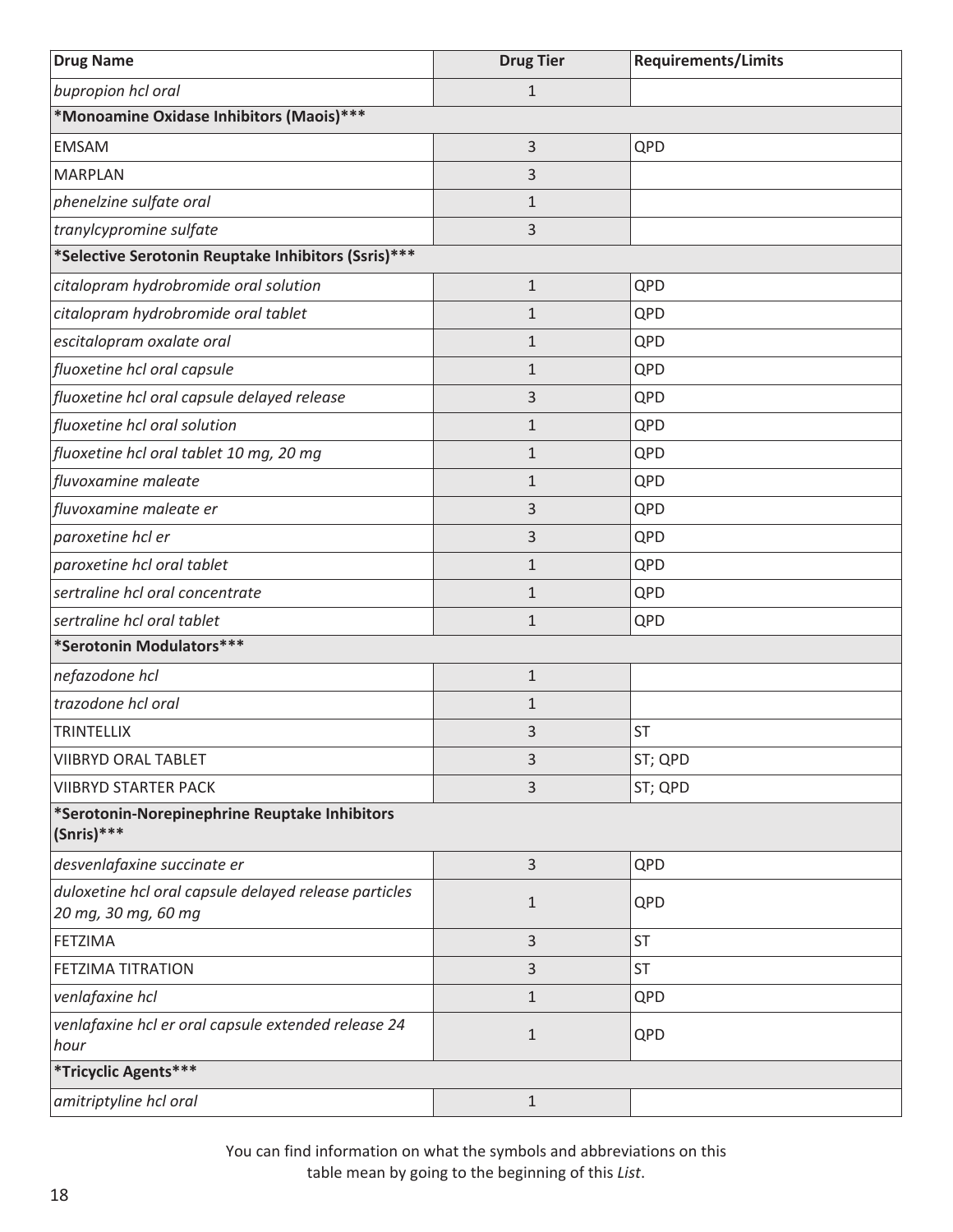<span id="page-22-0"></span>

| <b>Drug Name</b>                                            | <b>Drug Tier</b> | <b>Requirements/Limits</b> |
|-------------------------------------------------------------|------------------|----------------------------|
| amoxapine                                                   | 3                |                            |
| clomipramine hcl oral                                       | 3                |                            |
| desipramine hcl oral                                        | 3                |                            |
| doxepin hcl oral capsule                                    | $\mathbf{1}$     |                            |
| doxepin hcl oral concentrate                                | $1\,$            |                            |
| imipramine hcl oral                                         | $1\,$            |                            |
| imipramine pamoate                                          | 3                |                            |
| nortriptyline hcl oral                                      | $1\,$            |                            |
| protriptyline hcl                                           | 3                |                            |
| trimipramine maleate oral                                   | 3                |                            |
| *Antidiabetics*                                             |                  |                            |
| *Alpha-Glucosidase Inhibitors ***                           |                  |                            |
| acarbose oral                                               | $\mathbf{1}$     |                            |
| miglitol                                                    | $\mathbf{1}$     |                            |
| *Antidiabetic - Amylin Analogs***                           |                  |                            |
| SYMLINPEN 120 SUBCUTANEOUS SOLUTION PEN-<br><b>INJECTOR</b> | 3                | PA; QPD                    |
| SYMLINPEN 60 SUBCUTANEOUS SOLUTION PEN-<br><b>INJECTOR</b>  | 3                | PA; QPD                    |
| *Biguanides***                                              |                  |                            |
| metformin hcl er                                            | $\mathbf{1}$     | QPD                        |
| metformin hcl oral tablet                                   | $\mathbf{1}$     | QPD                        |
| *Diabetic Other***                                          |                  |                            |
| <b>BAQSIMI ONE PACK</b>                                     | $\overline{2}$   | QPD                        |
| <b>BAQSIMI TWO PACK</b>                                     | $\overline{2}$   | QPD                        |
| diazoxide oral                                              | 3                | SP                         |
| <b>GLUCAGEN HYPOKIT</b>                                     | $\overline{2}$   |                            |
| glucagon emergency injection kit 1 mg                       | $\overline{2}$   |                            |
| glucagon emergency kit 1 mg injection                       | $\overline{3}$   | QPD                        |
| <b>GVOKE HYPOPEN 1-PACK</b>                                 | $\overline{2}$   | QPD                        |
| <b>GVOKE HYPOPEN 2-PACK</b>                                 | $\overline{2}$   | QPD                        |
| <b>GVOKE KIT</b>                                            | $\overline{2}$   | QPD                        |
| <b>GVOKE PFS</b>                                            | $\overline{2}$   | QPD                        |
| *Dipeptidyl Peptidase-4 (Dpp-4) Inhibitors ***              |                  |                            |
| ALOGLIPTIN BENZOATE                                         | $\overline{3}$   | PA; QPD                    |
| <b>JANUVIA</b>                                              | $\overline{2}$   | QPD                        |
| <b>TRADJENTA</b>                                            | $\overline{2}$   | QPD                        |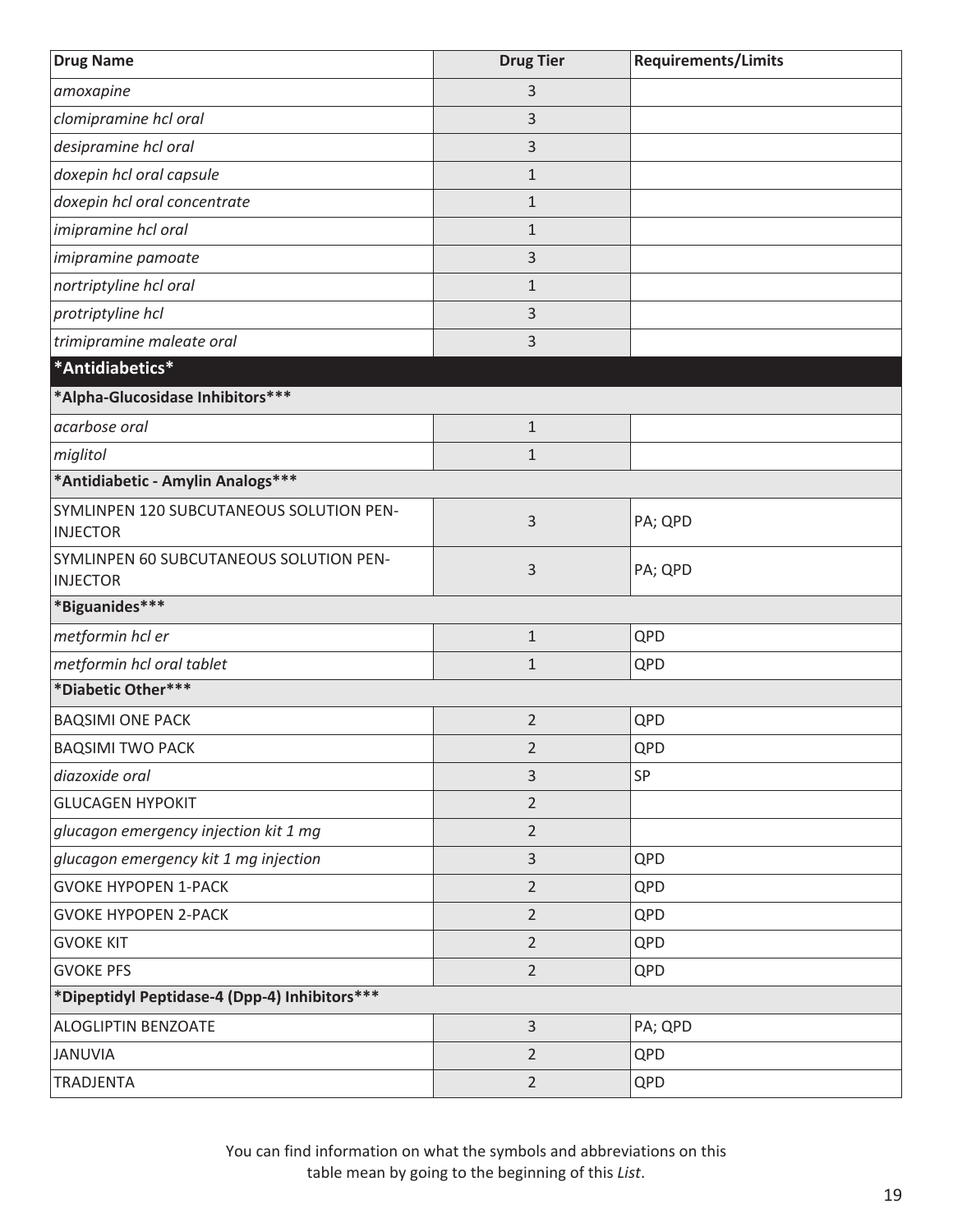| <b>Drug Name</b>                                                               | <b>Drug Tier</b> | <b>Requirements/Limits</b> |
|--------------------------------------------------------------------------------|------------------|----------------------------|
| *Dipeptidyl Peptidase-4 Inhibitor-Biguanide<br>Combinations***                 |                  |                            |
| <b>JANUMET</b>                                                                 | $\overline{2}$   | QPD                        |
| <b>JANUMET XR</b>                                                              | 2                | QPD                        |
| <b>JENTADUETO</b>                                                              | $\overline{2}$   | QPD                        |
| <b>JENTADUETO XR</b>                                                           | $\overline{2}$   | QPD                        |
| *Dopamine Receptor Agonists - Ergot Derivatives***                             |                  |                            |
| <b>CYCLOSET</b>                                                                | 3                |                            |
| *Human Insulin***                                                              |                  |                            |
| <b>APIDRA</b>                                                                  | 3                | PA                         |
| APIDRA SOLOSTAR SUBCUTANEOUS SOLUTION PEN-<br><b>INJECTOR</b>                  | 3                | PA                         |
| <b>BASAGLAR KWIKPEN</b>                                                        | 3                |                            |
| <b>FIASP</b>                                                                   | $\overline{2}$   |                            |
| <b>FIASP FLEXTOUCH</b>                                                         | $\overline{2}$   |                            |
| <b>FIASP PENFILL</b>                                                           | $\overline{2}$   |                            |
| <b>HUMALOG INJECTION</b>                                                       | 3                | PA                         |
| <b>HUMALOG JUNIOR KWIKPEN</b>                                                  | 3                | PA                         |
| HUMALOG KWIKPEN SUBCUTANEOUS SOLUTION<br>PEN-INJECTOR 100 UNIT/ML, 200 UNIT/ML | 3                | PA                         |
| HUMALOG MIX 50/50                                                              | 3                | PA                         |
| HUMALOG MIX 50/50 KWIKPEN SUBCUTANEOUS<br><b>SUSPENSION PEN-INJECTOR</b>       | 3                | PA                         |
| HUMALOG MIX 75/25                                                              | 3                | PA                         |
| HUMALOG MIX 75/25 KWIKPEN SUBCUTANEOUS<br><b>SUSPENSION PEN-INJECTOR</b>       | 3                | PA                         |
| HUMALOG SUBCUTANEOUS SOLUTION CARTRIDGE                                        | 3                | PA                         |
| HUMULIN R U-500 (CONCENTRATED)                                                 | 3                |                            |
| HUMULIN R U-500 KWIKPEN SUBCUTANEOUS<br>SOLUTION PEN-INJECTOR                  | 3                |                            |
| <b>LANTUS</b>                                                                  | $\overline{2}$   |                            |
| LANTUS SOLOSTAR SUBCUTANEOUS SOLUTION PEN-<br><b>INJECTOR</b>                  | $\overline{2}$   |                            |
| LEVEMIR                                                                        | $\overline{2}$   |                            |
| LEVEMIR FLEXTOUCH                                                              | $\overline{2}$   |                            |
| NOVOLIN 70/30                                                                  | $\overline{2}$   |                            |
| NOVOLIN 70/30 FLEXPEN                                                          | $\overline{2}$   |                            |
| NOVOLIN 70/30 FLEXPEN RELION                                                   | $\overline{2}$   |                            |
| NOVOLIN 70/30 RELION                                                           | $\overline{2}$   |                            |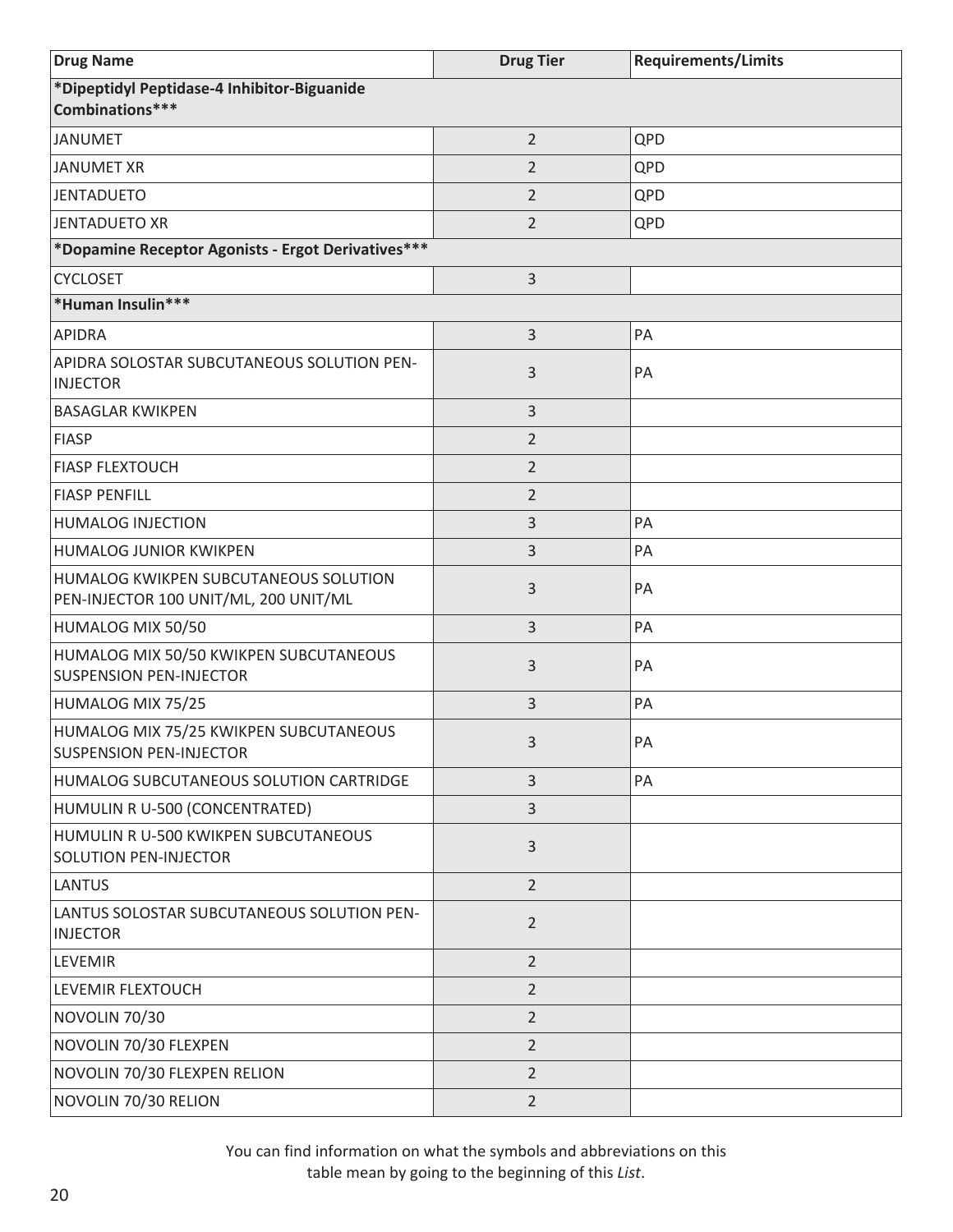| <b>Drug Name</b>                                                         | <b>Drug Tier</b> | <b>Requirements/Limits</b> |
|--------------------------------------------------------------------------|------------------|----------------------------|
| NOVOLIN N                                                                | $\overline{2}$   |                            |
| NOVOLIN N FLEXPEN                                                        | $\overline{2}$   |                            |
| NOVOLIN N FLEXPEN RELION                                                 | $\overline{2}$   |                            |
| NOVOLIN N RELION                                                         | $\overline{2}$   |                            |
| NOVOLIN R                                                                | $\overline{2}$   |                            |
| NOVOLIN R FLEXPEN                                                        | $\overline{2}$   |                            |
| NOVOLIN R FLEXPEN RELION                                                 | $\overline{2}$   |                            |
| NOVOLIN R RELION                                                         | $\overline{2}$   |                            |
| NOVOLOG 70/30 FLEXPEN RELION                                             | $\overline{2}$   |                            |
| <b>NOVOLOG FLEXPEN RELION</b>                                            | $\overline{2}$   |                            |
| NOVOLOG FLEXPEN SUBCUTANEOUS SOLUTION PEN-<br><b>INJECTOR</b>            | $\overline{2}$   |                            |
| <b>NOVOLOG INJECTION</b>                                                 | $\overline{2}$   |                            |
| NOVOLOG MIX 70/30                                                        | $\overline{2}$   |                            |
| NOVOLOG MIX 70/30 FLEXPEN SUBCUTANEOUS<br><b>SUSPENSION PEN-INJECTOR</b> | $\overline{2}$   |                            |
| NOVOLOG MIX 70/30 RELION                                                 | $\overline{2}$   |                            |
| NOVOLOG PENFILL SUBCUTANEOUS SOLUTION<br>CARTRIDGE                       | $\overline{2}$   |                            |
| <b>NOVOLOG RELION INJECTION</b>                                          | $\overline{2}$   |                            |
| TOUJEO MAX SOLOSTAR                                                      | $\overline{2}$   |                            |
| <b>TOUJEO SOLOSTAR</b>                                                   | $\overline{2}$   |                            |
| <b>TRESIBA</b>                                                           | $\overline{2}$   |                            |
| <b>TRESIBA FLEXTOUCH</b>                                                 | $\overline{2}$   |                            |
| *Incretin Mimetic Agents (Glp-1 Receptor<br>Agonists)***                 |                  |                            |
| <b>BYDUREON BCISE</b>                                                    | $\overline{2}$   | PA; QPD                    |
| BYETTA 10 MCG PEN SUBCUTANEOUS SOLUTION<br>PEN-INJECTOR                  | $\overline{2}$   | PA; QPD                    |
| BYETTA 5 MCG PEN SUBCUTANEOUS SOLUTION PEN-<br><b>INJECTOR</b>           | $\overline{2}$   | PA; QPD                    |
| OZEMPIC (0.25 OR 0.5 MG/DOSE)                                            | $\overline{2}$   | PA; QPD                    |
| OZEMPIC (1 MG/DOSE) SUBCUTANEOUS SOLUTION<br>PEN-INJECTOR 4 MG/3ML       | $\overline{2}$   | PA; QPD                    |
| OZEMPIC (2 MG/DOSE)                                                      | $\overline{2}$   | PA; QPD                    |
| <b>RYBELSUS</b>                                                          | $\overline{2}$   | PA; QPD                    |
| <b>TRULICITY</b>                                                         | $\overline{2}$   | PA; QPD                    |
| VICTOZA SUBCUTANEOUS SOLUTION PEN-INJECTOR                               | $\overline{2}$   | PA; QPD                    |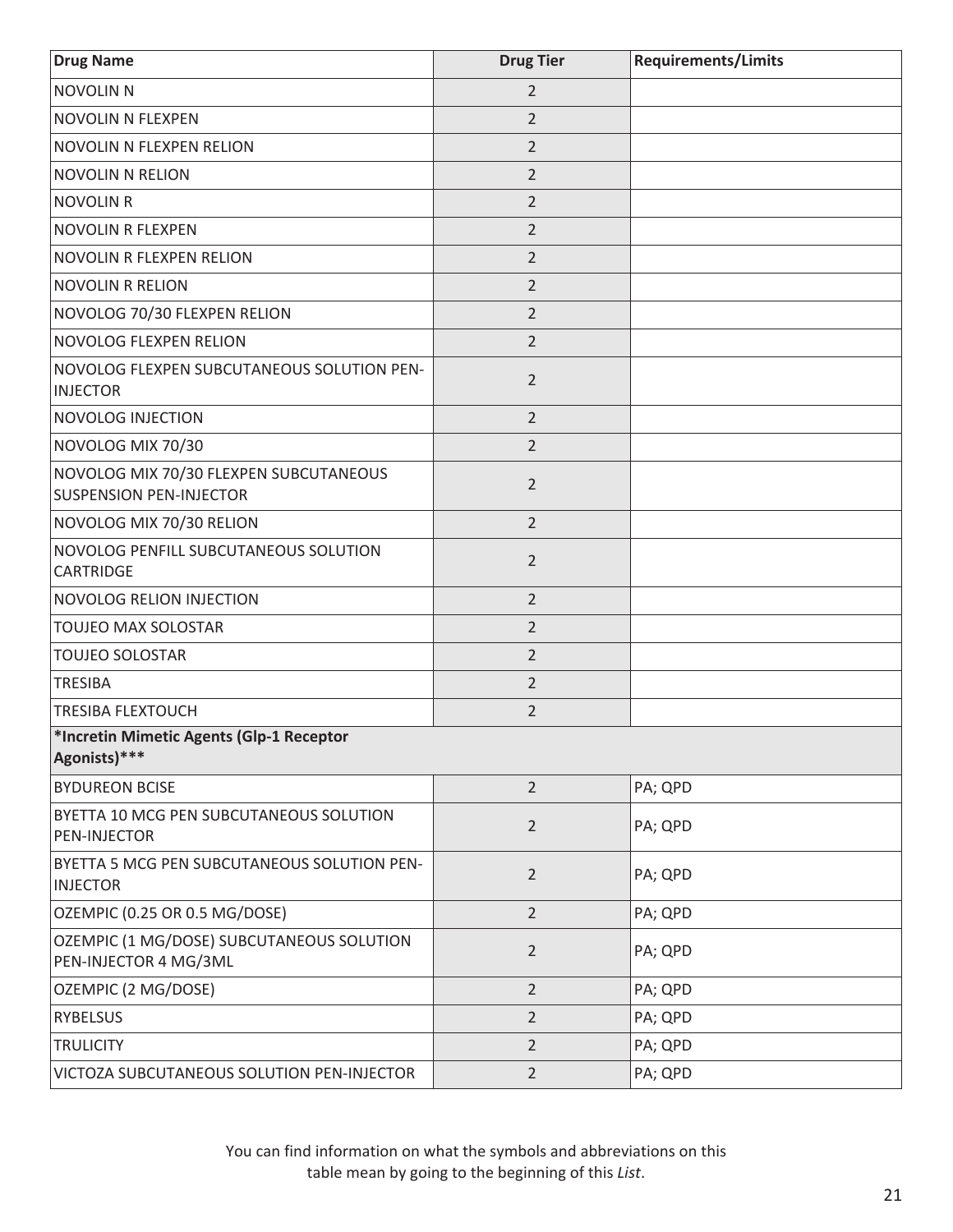| <b>Drug Name</b>                                                        | <b>Drug Tier</b> | <b>Requirements/Limits</b> |  |
|-------------------------------------------------------------------------|------------------|----------------------------|--|
| *Insulin-Incretin Mimetic Combinations***                               |                  |                            |  |
| SOLIQUA                                                                 | $\overline{2}$   | QPD                        |  |
| <b>XULTOPHY</b>                                                         | $\overline{2}$   | QPD                        |  |
| *Meglitinide Analogues***                                               |                  |                            |  |
| nateglinide                                                             | $1\,$            |                            |  |
| repaglinide                                                             | $\mathbf{1}$     |                            |  |
| *Progesterone Receptor Antagonists***                                   |                  |                            |  |
| <b>KORLYM</b>                                                           | 3                | PA; LA; SP; QPD            |  |
| *Sglt2 Inhibitor - Dpp-4 Inhibitor - Biguanide<br>Comb***               |                  |                            |  |
| <b>TRIJARDY XR</b>                                                      | $\overline{2}$   | QPD                        |  |
| *Sglt2 Inhibitor - Dpp-4 Inhibitor Combinations ***                     |                  |                            |  |
| <b>GLYXAMBI</b>                                                         | $\overline{2}$   | QPD                        |  |
| *Sodium-Glucose Co-Transporter 2 (Sglt2)<br>Inhibitors***               |                  |                            |  |
| <b>FARXIGA</b>                                                          | $\overline{2}$   | QPD                        |  |
| <b>JARDIANCE</b>                                                        | 2                | QPD                        |  |
| <b>STEGLATRO</b>                                                        | $\overline{2}$   | QPD                        |  |
| *Sodium-Glucose Co-Transporter 2 Inhibitor-<br><b>Biguanide Comb***</b> |                  |                            |  |
| SEGLUROMET                                                              | $\overline{2}$   | QPD                        |  |
| SYNJARDY                                                                | $\overline{2}$   | QPD                        |  |
| <b>SYNJARDY XR</b>                                                      | $\overline{2}$   | QPD                        |  |
| XIGDUO XR                                                               | $\overline{2}$   | QPD                        |  |
| *Sulfonylurea-Biguanide Combinations***                                 |                  |                            |  |
| glipizide-metformin hcl                                                 | $1\,$            | QPD                        |  |
| glyburide-metformin                                                     | $\mathbf 1$      | QPD                        |  |
| *Sulfonylureas***                                                       |                  |                            |  |
| glimepiride                                                             | $\mathbf{1}$     | QPD                        |  |
| glipizide er                                                            | $\mathbf{1}$     | QPD                        |  |
| glipizide oral                                                          | $\mathbf{1}$     | QPD                        |  |
| glipizide xl                                                            | $\mathbf{1}$     | QPD                        |  |
| glyburide micronized                                                    | $\mathbf{1}$     | QPD                        |  |
| glyburide oral                                                          | $1\,$            | QPD                        |  |
| *Sulfonylurea-Thiazolidinedione Combinations***                         |                  |                            |  |
| pioglitazone hcl-glimepiride                                            | $\mathbf 1$      | QPD                        |  |
| *Thiazolidinedione-Biguanide Combinations***                            |                  |                            |  |
| pioglitazone hcl-metformin hcl                                          | 3                | QPD                        |  |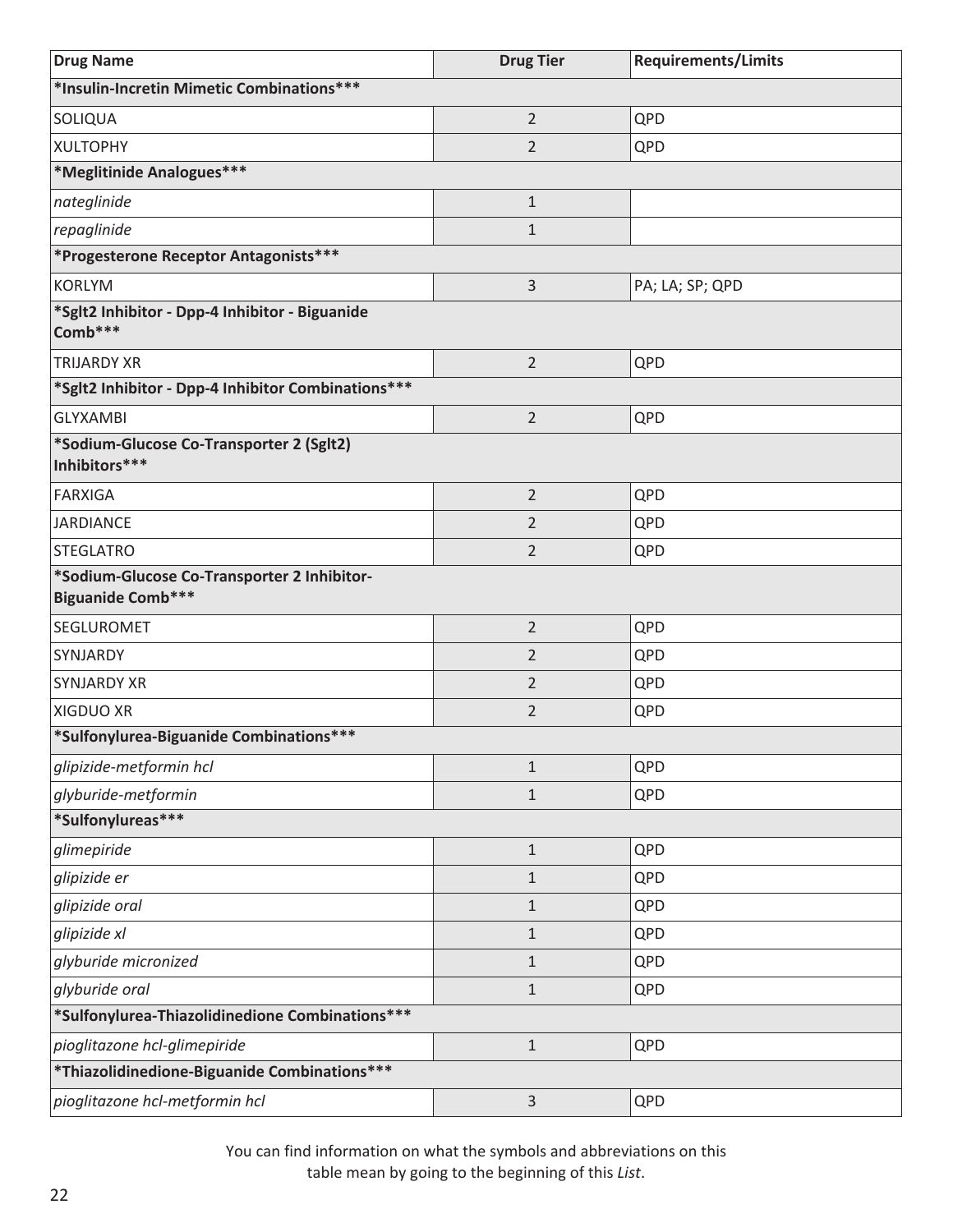<span id="page-26-0"></span>

| <b>Drug Name</b>                                     | <b>Drug Tier</b> | <b>Requirements/Limits</b> |  |
|------------------------------------------------------|------------------|----------------------------|--|
| *Thiazolidinediones***                               |                  |                            |  |
| pioglitazone hcl                                     | $\mathbf 1$      | QPD                        |  |
| *Antidiarrheal/Probiotic Agents*                     |                  |                            |  |
| *Antidiarrheal - Chloride Channel Antagonists***     |                  |                            |  |
| <b>MYTESI</b>                                        | 3                | LA; SP; QPD                |  |
| *Antiperistaltic Agents***                           |                  |                            |  |
| diphenoxylate-atropine oral liquid                   | $\mathbf 1$      |                            |  |
| diphenoxylate-atropine oral tablet 2.5-0.025 mg      | $\mathbf{1}$     |                            |  |
| loperamide hcl oral capsule                          | $\mathbf{1}$     |                            |  |
| opium                                                | 3                |                            |  |
| *Antidotes And Specific Antagonists*                 |                  |                            |  |
| *Antidotes - Chelating Agents***                     |                  |                            |  |
| <b>CHEMET</b>                                        | 3                | SP                         |  |
| deferasirox                                          | 3                | SP                         |  |
| deferasirox granules                                 | 3                | SP                         |  |
| deferiprone                                          | 3                | SP                         |  |
| FERRIPROX ORAL SOLUTION                              | 3                | LA; SP                     |  |
| FERRIPROX ORAL TABLET 1000 MG                        | 3                | LA; SP                     |  |
| FERRIPROX TWICE-A-DAY                                | 3                | LA; SP                     |  |
| *Antidotes And Specific Antagonists***               |                  |                            |  |
| <b>VISTOGARD</b>                                     | 3                | LA; SP; QPD                |  |
| *Opioid Antagonists***                               |                  |                            |  |
| KLOXXADO                                             | 3                | QPD                        |  |
| naloxone hcl injection solution 0.4 mg/ml, 4 mg/10ml | 3                | QPD                        |  |
| naloxone hcl injection solution cartridge            | 3                | QPD                        |  |
| naloxone hcl injection solution prefilled syringe    | 3                | QPD                        |  |
| naloxone hcl nasal                                   | 3                | QPD                        |  |
| naltrexone hcl oral                                  | $\mathbf{1}$     |                            |  |
| <b>NARCAN</b>                                        | 3                | QPD                        |  |
| *Antiemetics*                                        |                  |                            |  |
| *5-Ht3 Receptor Antagonists***                       |                  |                            |  |
| granisetron hcl oral                                 | $\mathbf 1$      | QPD                        |  |
| ondansetron                                          | $\mathbf{1}$     | QPD                        |  |
| ondansetron hcl oral                                 | $\mathbf{1}$     | QPD                        |  |
| *Antiemetic Combinations***                          |                  |                            |  |
| AKYNZEO ORAL                                         | 3                | QPD                        |  |
| <b>BONJESTA</b>                                      | 3                | QPD                        |  |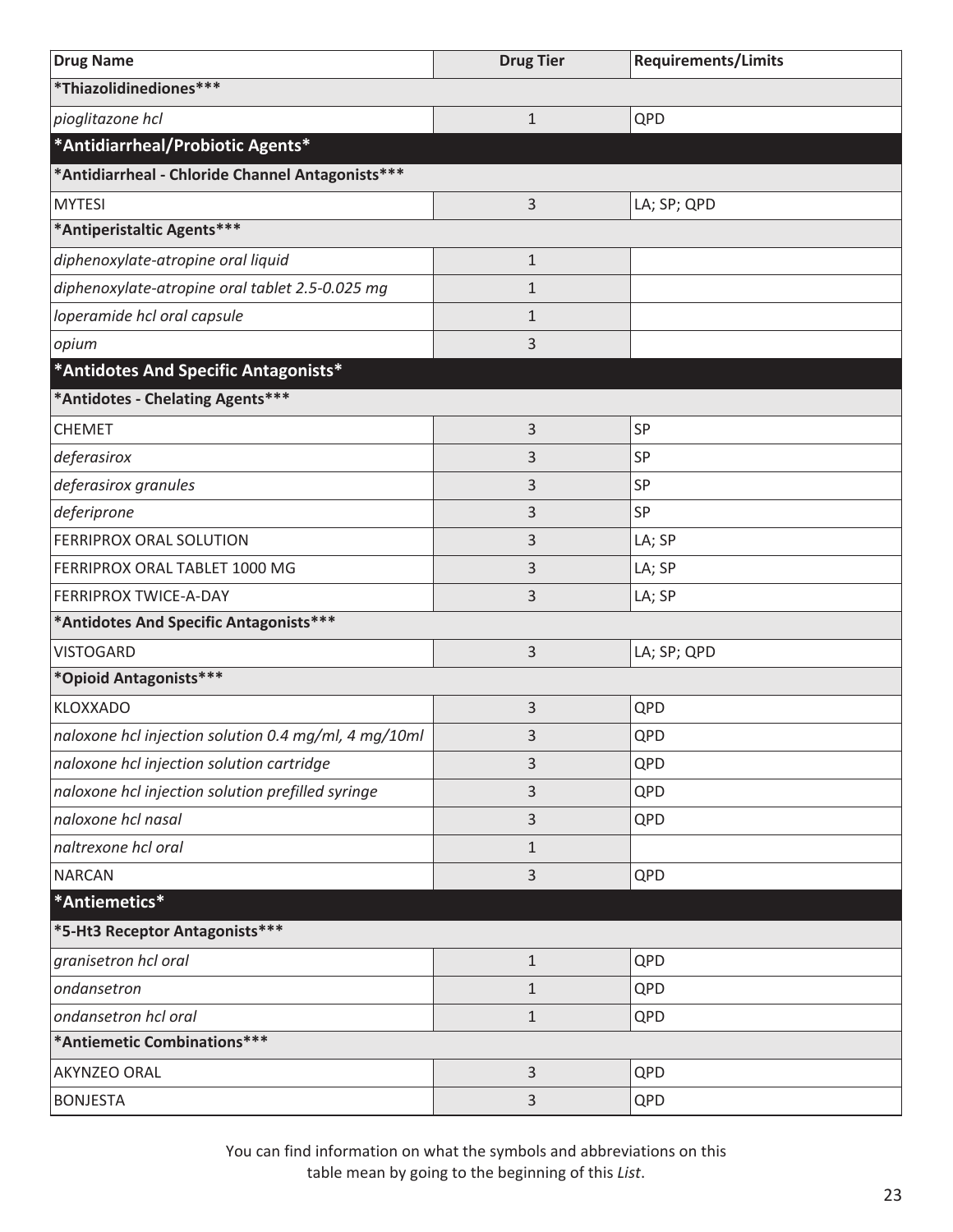<span id="page-27-0"></span>

| <b>Drug Name</b>                                           | <b>Drug Tier</b> | <b>Requirements/Limits</b> |  |
|------------------------------------------------------------|------------------|----------------------------|--|
| doxylamine-pyridoxine                                      | 3                | QPD                        |  |
| *Antiemetics - Anticholinergic***                          |                  |                            |  |
| meclizine hcl oral tablet 12.5 mg, 25 mg                   | $1\,$            |                            |  |
| scopolamine                                                | 3                |                            |  |
| trimethobenzamide hcl oral                                 | $1\,$            |                            |  |
| *Antiemetics - Miscellaneous***                            |                  |                            |  |
| dronabinol                                                 | $\mathsf{3}$     |                            |  |
| *Substance P/Neurokinin 1 (Nk1) Receptor<br>Antagonists*** |                  |                            |  |
| aprepitant                                                 | 3                | QPD                        |  |
| EMEND ORAL SUSPENSION RECONSTITUTED                        | 3                | QPD                        |  |
| *Antifungals*                                              |                  |                            |  |
| *Antifungals***                                            |                  |                            |  |
| flucytosine oral                                           | $\overline{2}$   |                            |  |
| griseofulvin microsize oral                                | 1                |                            |  |
| griseofulvin ultramicrosize                                | 1                |                            |  |
| nystatin oral tablet                                       | $\mathbf{1}$     |                            |  |
| terbinafine hcl oral                                       | $\mathbf{1}$     | QPD                        |  |
| *Imidazoles***                                             |                  |                            |  |
| ketoconazole oral                                          | $1\,$            |                            |  |
| *Triazoles***                                              |                  |                            |  |
| <b>CRESEMBA ORAL</b>                                       | 3                | QPD                        |  |
| fluconazole oral suspension reconstituted                  | $\mathbf{1}$     |                            |  |
| fluconazole oral tablet 100 mg, 200 mg, 50 mg              | $\mathbf{1}$     |                            |  |
| fluconazole oral tablet 150 mg                             | 1                | QPD                        |  |
| itraconazole oral capsule                                  | $\mathbf{1}$     | QPD                        |  |
| itraconazole oral solution                                 | $\mathsf 3$      | QPD                        |  |
| NOXAFIL ORAL SUSPENSION                                    | $\mathsf{3}$     | QPD                        |  |
| posaconazole                                               | 3                | QPD                        |  |
| tolsura                                                    | 3                | QPD                        |  |
| voriconazole oral                                          | $\overline{2}$   | QPD                        |  |
| *Antihistamines*                                           |                  |                            |  |
| *Antihistamines - Ethanolamines***                         |                  |                            |  |
| carbinoxamine maleate oral solution                        | $1\,$            |                            |  |
| carbinoxamine maleate oral tablet 4 mg                     | $\mathbf{1}$     |                            |  |
| clemastine fumarate oral tablet 2.68 mg                    | $\mathbf{1}$     |                            |  |
| diphenhydramine hcl oral capsule 50 mg                     | $\mathbf{1}$     |                            |  |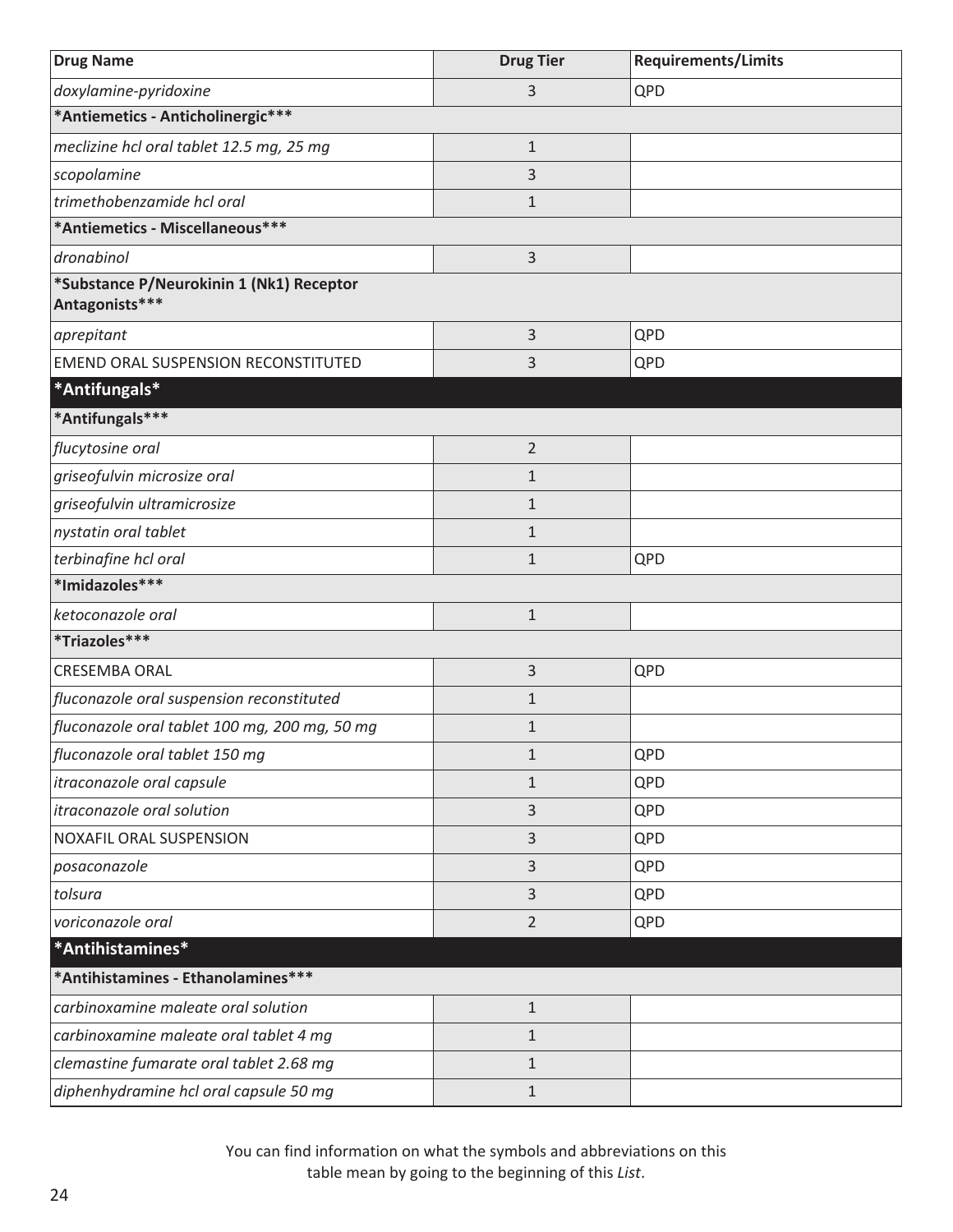<span id="page-28-0"></span>

| <b>Drug Name</b>                                                    | <b>Drug Tier</b> | <b>Requirements/Limits</b> |  |
|---------------------------------------------------------------------|------------------|----------------------------|--|
| *Antihistamines - Non-Sedating***                                   |                  |                            |  |
| desloratadine oral tablet                                           | $\mathbf{1}$     | QPD                        |  |
| *Antihistamines - Phenothiazines***                                 |                  |                            |  |
| promethazine hcl oral                                               | $\mathbf{1}$     |                            |  |
| promethazine hcl rectal suppository 12.5 mg, 25 mg                  | $\mathbf{1}$     |                            |  |
| promethegan                                                         | $\mathbf{1}$     |                            |  |
| *Antihistamines - Piperidines***                                    |                  |                            |  |
| cyproheptadine hcl oral                                             | $\mathbf{1}$     |                            |  |
| *Antihyperlipidemics*                                               |                  |                            |  |
| *Antihyperlipidemics - Misc.***                                     |                  |                            |  |
| icosapent ethyl                                                     | 3                | QPD                        |  |
| omega-3-acid ethyl esters                                           | $\mathbf{1}$     |                            |  |
| VASCEPA                                                             | $\overline{2}$   | QPD                        |  |
| *Bile Acid Sequestrants***                                          |                  |                            |  |
| cholestyramine light                                                | 3                |                            |  |
| cholestyramine oral                                                 | 3                |                            |  |
| colesevelam hcl                                                     | 3                |                            |  |
| colestipol hcl                                                      | $\mathbf{1}$     |                            |  |
| prevalite                                                           | $\mathbf{1}$     |                            |  |
| *Fibric Acid Derivatives***                                         |                  |                            |  |
| fenofibrate micronized oral capsule 134 mg, 200 mg,<br>43 mg, 67 mg | $\mathbf{1}$     |                            |  |
| fenofibrate oral capsule 134 mg, 200 mg, 67 mg                      | $\mathbf{1}$     |                            |  |
| fenofibrate oral tablet 145 mg, 160 mg, 48 mg, 54 mg                | 1                |                            |  |
| fenofibric acid oral capsule delayed release 45 mg                  | $\mathbf{1}$     |                            |  |
| fenofibric acid oral tablet 105 mg                                  | $\mathbf{1}$     |                            |  |
| gemfibrozil oral                                                    | $\mathbf{1}$     |                            |  |
| *Hmg Coa Reductase Inhibitors***                                    |                  |                            |  |
| atorvastatin calcium oral tablet 10 mg, 20 mg                       | \$0              | QPD                        |  |
| atorvastatin calcium oral tablet 40 mg, 80 mg                       | $\mathbf{1}$     | QPD                        |  |
| fluvastatin sodium                                                  | \$0              | QPD                        |  |
| fluvastatin sodium er                                               | \$0              | QPD                        |  |
| <b>LIVALO</b>                                                       | 3                | PA; ST; QPD                |  |
| lovastatin oral                                                     | \$0              | QPD                        |  |
| pravastatin sodium                                                  | \$0              | QPD                        |  |
| rosuvastatin calcium oral tablet 10 mg, 5 mg                        | \$0              | QPD                        |  |
| rosuvastatin calcium oral tablet 20 mg, 40 mg                       | $\mathbf{1}$     | QPD                        |  |
| simvastatin oral tablet 10 mg, 20 mg, 40 mg, 5 mg                   | \$0              | QPD                        |  |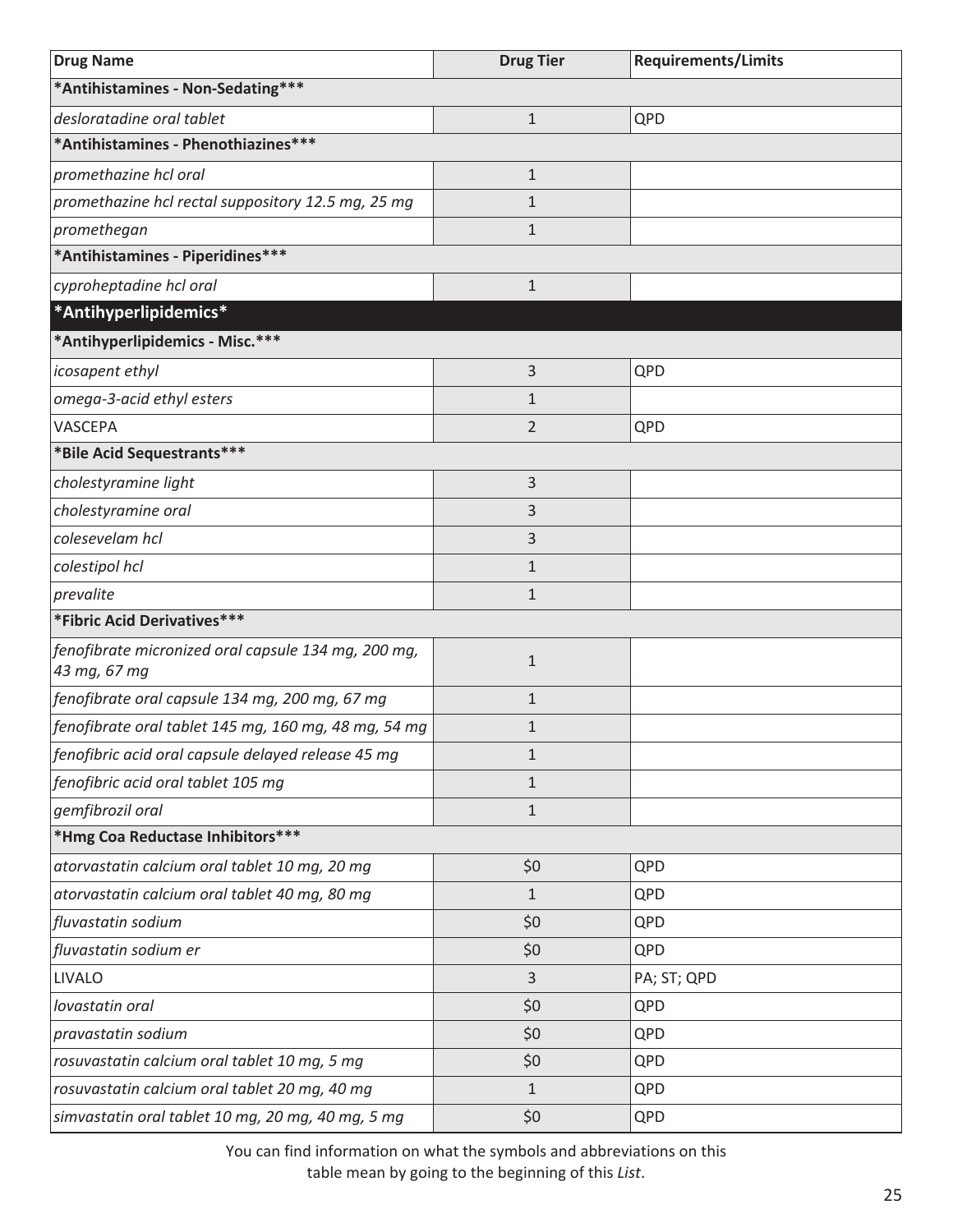<span id="page-29-0"></span>

| <b>Drug Name</b>                                                | <b>Drug Tier</b> | <b>Requirements/Limits</b> |  |
|-----------------------------------------------------------------|------------------|----------------------------|--|
| simvastatin oral tablet 80 mg                                   | $\mathbf 1$      | QPD                        |  |
| *Intest Cholest Absorp Inhib-Hmg Coa Reductase<br>Inhib Comb*** |                  |                            |  |
| ezetimibe-simvastatin                                           | 3                | QPD                        |  |
| *Intestinal Cholesterol Absorption Inhibitors***                |                  |                            |  |
| ezetimibe                                                       | 3                | QPD                        |  |
| *Nicotinic Acid Derivatives***                                  |                  |                            |  |
| niacin er (antihyperlipidemic)                                  | $\mathbf{1}$     |                            |  |
| *Pcsk9 Inhibitors***                                            |                  |                            |  |
| <b>REPATHA</b>                                                  | $\overline{2}$   | PA; QPD                    |  |
| REPATHA PUSHTRONEX SYSTEM                                       | 2                | PA; QPD                    |  |
| REPATHA SURECLICK                                               | 2                | PA; QPD                    |  |
| *Antihypertensives*                                             |                  |                            |  |
| *Ace Inhibitor & Calcium Channel Blocker<br>Combinations***     |                  |                            |  |
| amlodipine besy-benazepril hcl                                  | $\mathbf 1$      |                            |  |
| trandolapril-verapamil hcl er                                   | 3                |                            |  |
| *Ace Inhibitors & Thiazide/Thiazide-Like***                     |                  |                            |  |
| benazepril-hydrochlorothiazide                                  | $\mathbf 1$      |                            |  |
| enalapril-hydrochlorothiazide                                   | $\mathbf{1}$     |                            |  |
| fosinopril sodium-hctz                                          | $\mathbf{1}$     |                            |  |
| lisinopril-hydrochlorothiazide                                  | $\mathbf{1}$     | QPD                        |  |
| quinapril-hydrochlorothiazide                                   | $\mathbf{1}$     |                            |  |
| *Ace Inhibitors***                                              |                  |                            |  |
| benazepril hcl oral                                             | $\mathbf{1}$     | QPD                        |  |
| captopril oral                                                  | $\mathbf{1}$     | QPD                        |  |
| enalapril maleate oral solution                                 | 3                | QPD                        |  |
| enalapril maleate oral tablet                                   | $\mathbf{1}$     | QPD                        |  |
| EPANED ORAL SOLUTION                                            | 3                | ST; QPD                    |  |
| fosinopril sodium                                               | $\mathbf{1}$     | QPD                        |  |
| lisinopril oral                                                 | $\mathbf{1}$     | QPD                        |  |
| moexipril hcl                                                   | $\mathbf{1}$     | QPD                        |  |
| perindopril erbumine                                            | $\mathbf{1}$     | QPD                        |  |
| QBRELIS                                                         | $\overline{2}$   | ST; QPD                    |  |
| quinapril hcl                                                   | $\mathbf{1}$     | QPD                        |  |
| ramipril                                                        | $\mathbf{1}$     | QPD                        |  |
| trandolapril                                                    | $\mathbf{1}$     | QPD                        |  |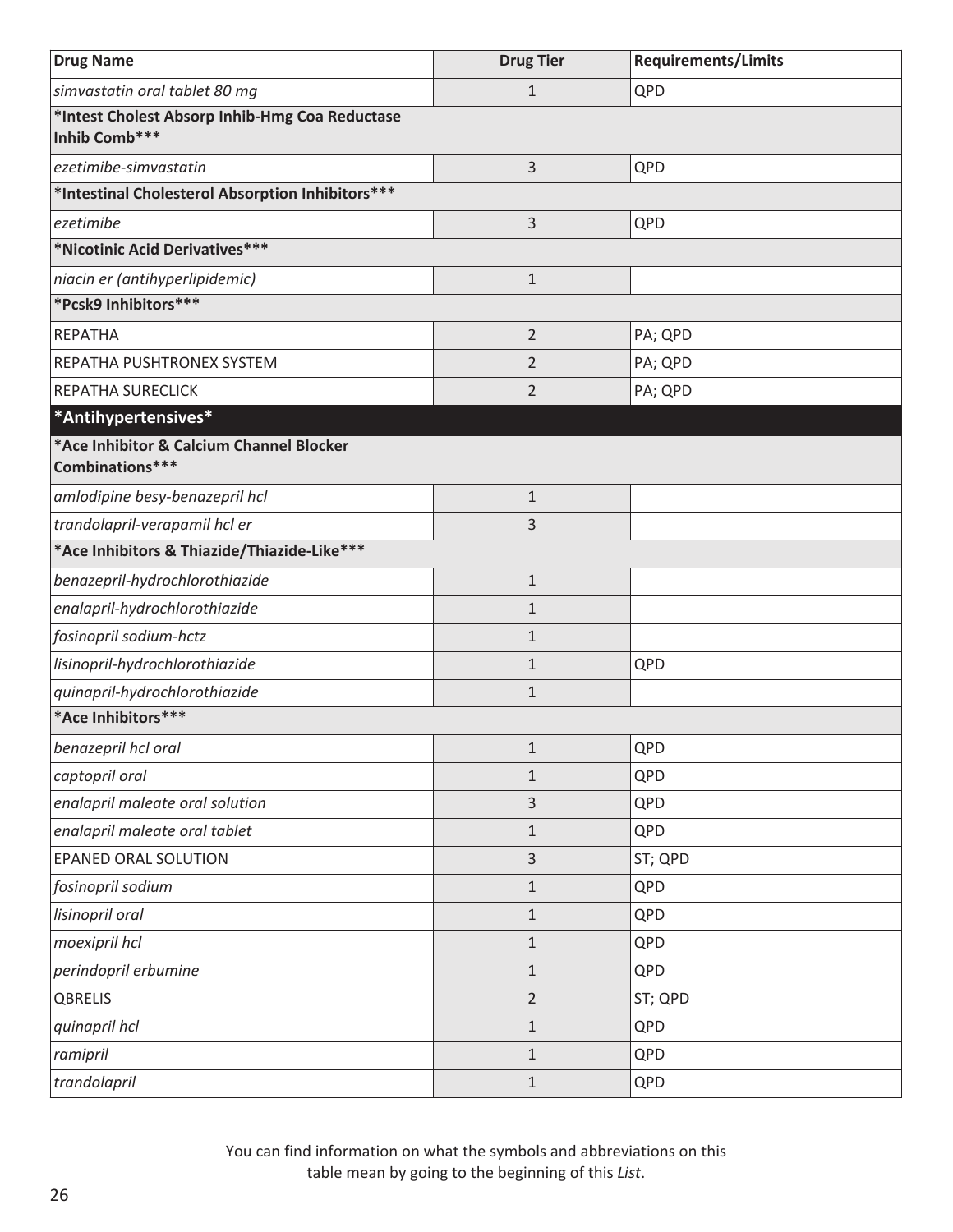| <b>Drug Name</b>                                                 | <b>Drug Tier</b> | <b>Requirements/Limits</b> |  |
|------------------------------------------------------------------|------------------|----------------------------|--|
| *Agents For Pheochromocytoma***                                  |                  |                            |  |
| metyrosine                                                       | 3                | PA; SP                     |  |
| phenoxybenzamine hcl oral                                        | 3                | PA                         |  |
| *Angiotensin li Receptor Antag & Ca Channel Blocker<br>Comb***   |                  |                            |  |
| amlodipine besylate-valsartan                                    | 3                | QPD                        |  |
| amlodipine-olmesartan                                            | 3                | QPD                        |  |
| telmisartan-amlodipine                                           | 3                | QPD                        |  |
| *Angiotensin li Receptor Antag & Thiazide/Thiazide-<br>Like***   |                  |                            |  |
| candesartan cilexetil-hctz                                       | $\mathbf{1}$     |                            |  |
| irbesartan-hydrochlorothiazide                                   | $\mathbf{1}$     |                            |  |
| losartan potassium-hctz                                          | $\mathbf{1}$     |                            |  |
| olmesartan medoxomil-hctz                                        | $\mathbf{1}$     | QPD                        |  |
| telmisartan-hctz                                                 | $\mathbf{1}$     |                            |  |
| valsartan-hydrochlorothiazide                                    | $\mathbf{1}$     |                            |  |
| *Angiotensin li Receptor Antagonists***                          |                  |                            |  |
| candesartan cilexetil                                            | $\mathbf 1$      | QPD                        |  |
| irbesartan                                                       | $\mathbf{1}$     | QPD                        |  |
| losartan potassium oral                                          | $\mathbf{1}$     | QPD                        |  |
| olmesartan medoxomil oral                                        | $\mathbf{1}$     | QPD                        |  |
| telmisartan                                                      | $\mathbf{1}$     | QPD                        |  |
| valsartan oral tablet                                            | $\mathbf{1}$     | QPD                        |  |
| *Angiotensin Ii Receptor Ant-Ca Channel Blocker-<br>Thiazides*** |                  |                            |  |
| olmesartan-amlodipine-hctz                                       | 3                | QPD                        |  |
| *Antiadrenergics - Centrally Acting***                           |                  |                            |  |
| clonidine                                                        | $\mathbf 1$      | QPD                        |  |
| clonidine hcl oral                                               | $\mathbf{1}$     |                            |  |
| guanfacine hcl oral                                              | $\mathbf{1}$     |                            |  |
| methyldopa oral                                                  | $\mathbf{1}$     |                            |  |
| *Antiadrenergics - Peripherally Acting***                        |                  |                            |  |
| doxazosin mesylate oral                                          | $\mathbf{1}$     | QPD                        |  |
| prazosin hcl oral                                                | 1                | QPD                        |  |
| terazosin hcl oral                                               | $\mathbf{1}$     | QPD                        |  |
| *Beta Blocker & Diuretic Combinations***                         |                  |                            |  |
| atenolol-chlorthalidone                                          | $\mathbf{1}$     |                            |  |
| bisoprolol-hydrochlorothiazide                                   | $\mathbf{1}$     |                            |  |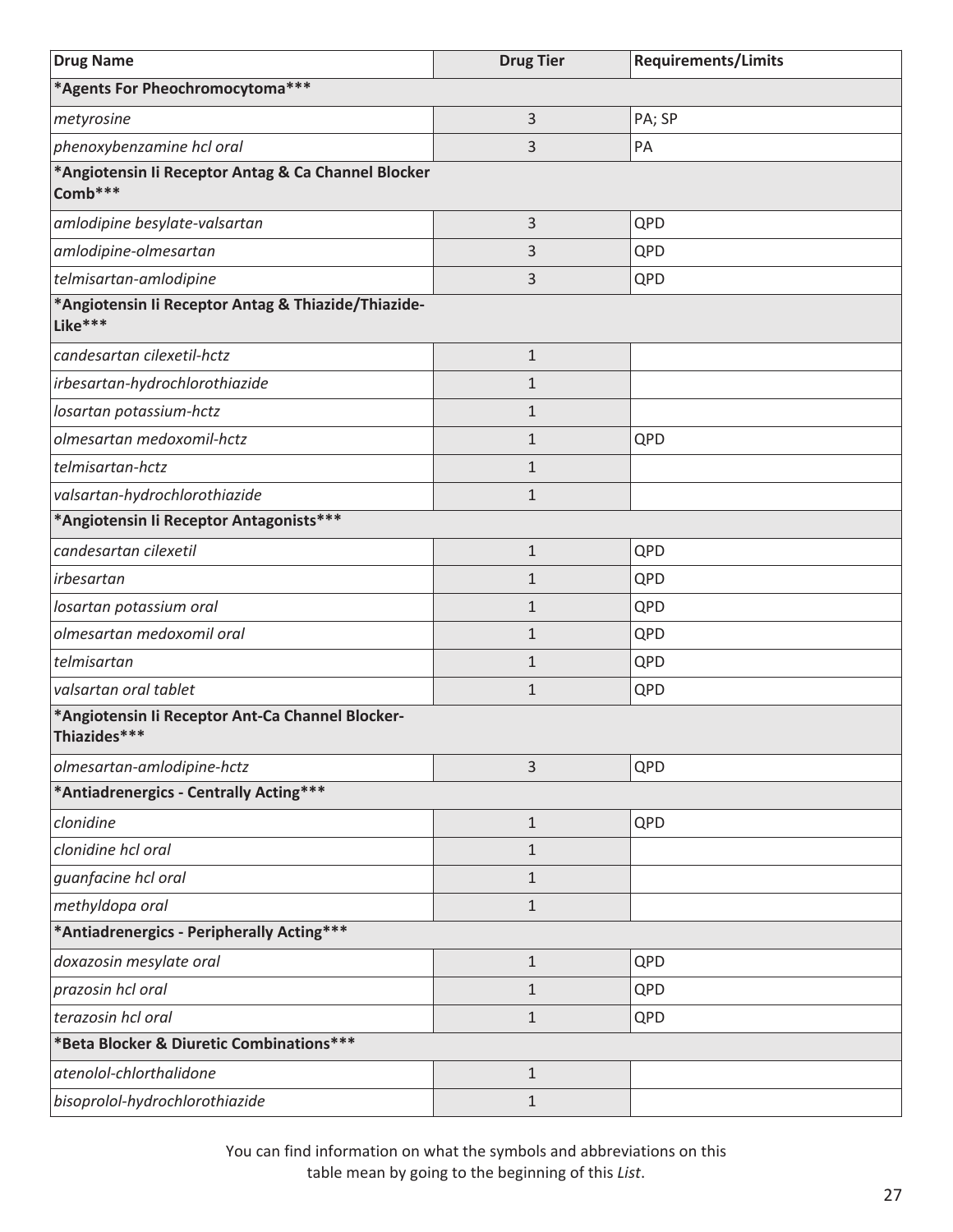<span id="page-31-0"></span>

| <b>Drug Name</b>                                                | <b>Drug Tier</b> | <b>Requirements/Limits</b> |  |
|-----------------------------------------------------------------|------------------|----------------------------|--|
| metoprolol-hydrochlorothiazide                                  | $\mathbf{1}$     |                            |  |
| *Direct Renin Inhibitors & Thiazide/Thiazide-Like<br>Comb***    |                  |                            |  |
| <b>TEKTURNA HCT</b>                                             | 3                | <b>ST</b>                  |  |
| *Direct Renin Inhibitors***                                     |                  |                            |  |
| aliskiren fumarate                                              | 3                | QPD                        |  |
| *Selective Aldosterone Receptor Antagonists<br>$(Saras)****$    |                  |                            |  |
| eplerenone                                                      | 3                |                            |  |
| *Vasodilators***                                                |                  |                            |  |
| hydralazine hcl oral                                            | $1\,$            |                            |  |
| minoxidil oral                                                  | $\mathbf{1}$     |                            |  |
| *Anti-Infective Agents - Misc.*                                 |                  |                            |  |
| *Anti-Infective Agents - Misc.***                               |                  |                            |  |
| <b>AEMCOLO</b>                                                  | 3                | QPD                        |  |
| metronidazole oral                                              | $\mathbf{1}$     |                            |  |
| pentamidine isethionate inhalation                              | 3                |                            |  |
| tinidazole oral                                                 | $\mathbf{1}$     |                            |  |
| trimethoprim oral                                               | $\mathbf{1}$     |                            |  |
| <b>XIFAXAN</b>                                                  | 3                | QPD                        |  |
| *Anti-Infective Misc. - Combinations***                         |                  |                            |  |
| sulfamethoxazole-trimethoprim oral suspension 200-<br>40 mg/5ml | $\mathbf{1}$     |                            |  |
| sulfamethoxazole-trimethoprim oral tablet                       | $\mathbf{1}$     |                            |  |
| sulfatrim pediatric                                             | $\mathbf{1}$     |                            |  |
| *Antiprotozoal Agents***                                        |                  |                            |  |
| ALINIA ORAL SUSPENSION RECONSTITUTED                            | $\mathsf{3}$     | QPD                        |  |
| atovaquone oral                                                 | $\overline{2}$   | QPD                        |  |
| nitazoxanide oral                                               | 3                | QPD                        |  |
| *Glycopeptides***                                               |                  |                            |  |
| <b>FIRVANQ</b>                                                  | $\overline{2}$   | QPD                        |  |
| vancomycin hcl oral capsule                                     | $\overline{2}$   | QPD                        |  |
| vancomycin hcl oral solution reconstituted                      | 3                | QPD                        |  |
| *Leprostatics***                                                |                  |                            |  |
| dapsone oral                                                    | 3                |                            |  |
| *Lincosamides***                                                |                  |                            |  |
| clindamycin hcl oral                                            | $1\,$            |                            |  |
| clindamycin palmitate hcl                                       | $\mathbf{1}$     |                            |  |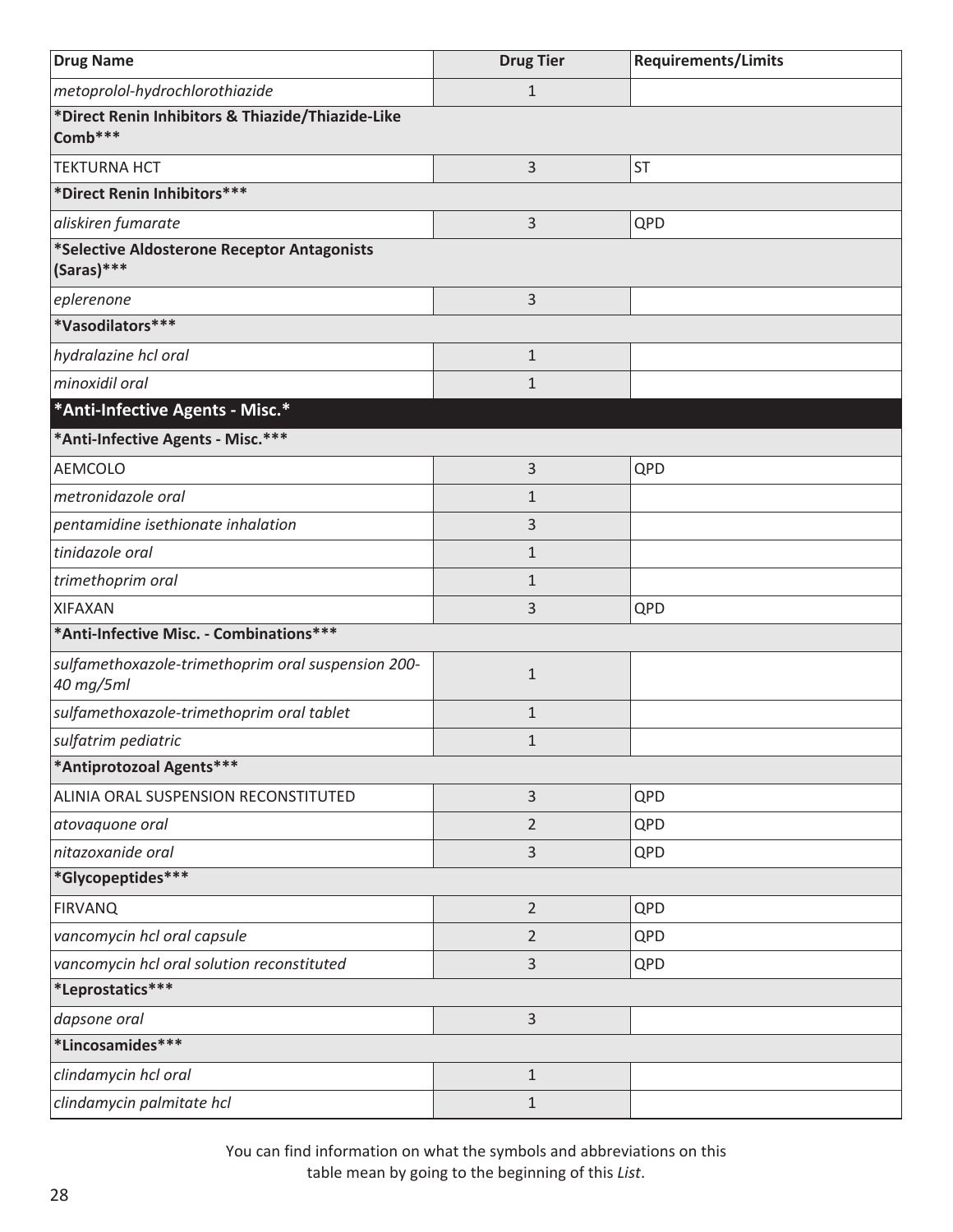<span id="page-32-0"></span>

| <b>Drug Name</b>                                          | <b>Drug Tier</b> | <b>Requirements/Limits</b> |
|-----------------------------------------------------------|------------------|----------------------------|
| *Monobactams***                                           |                  |                            |
| <b>CAYSTON</b>                                            | 3                | PA; LA; SP                 |
| *Oxazolidinones***                                        |                  |                            |
| linezolid oral                                            | $\overline{2}$   | QPD                        |
| *Pleuromutilins***                                        |                  |                            |
| <b>XENLETA ORAL</b>                                       | 3                | QPD                        |
| *Urinary Anti-Infectives***                               |                  |                            |
| fosfomycin tromethamine                                   | 3                |                            |
| methenamine hippurate                                     | $\mathbf{1}$     |                            |
| methenamine mandelate oral                                | 3                |                            |
| nitrofurantoin macrocrystal oral capsule 100 mg, 50<br>mg | $\mathbf{1}$     | QPD                        |
| nitrofurantoin macrocrystal oral capsule 25 mg            | 3                | PA; QPD                    |
| nitrofurantoin monohyd macro                              | $\mathbf{1}$     | QPD                        |
| nitrofurantoin oral suspension                            | 3                | QPD                        |
| *Urinary Antiseptic-Antispasmodic &/Or<br>Analgesics***   |                  |                            |
| me/naphos/mb/hyo1                                         | $1\,$            |                            |
| phosphasal                                                | $\mathbf{1}$     |                            |
| urimar-t                                                  | $\mathbf{1}$     |                            |
| urin ds oral tablet 81.6 mg                               | $\mathbf{1}$     |                            |
| uro-458                                                   | $\mathbf{1}$     |                            |
| urogesic-blue                                             | $\mathbf{1}$     |                            |
| uro-mp                                                    | $\mathbf 1$      |                            |
| $utira-c$                                                 | $1\,$            |                            |
| vilamit mb                                                | $\mathbf{1}$     |                            |
| vilevev mb                                                | $\mathbf{1}$     |                            |
| *Antimalarials*                                           |                  |                            |
| *Antimalarial Combinations***                             |                  |                            |
| atovaquone-proguanil hcl                                  | $\mathbf{1}$     |                            |
| COARTEM                                                   | 3                |                            |
| *Antimalarials***                                         |                  |                            |
| chloroquine phosphate oral                                | $1\,$            |                            |
| hydroxychloroquine sulfate oral tablet 200 mg             | $\mathbf{1}$     |                            |
| KRINTAFEL                                                 | 3                | QPD                        |
| mefloquine hcl                                            | $\mathbf{1}$     |                            |
| primaquine phosphate oral tablet 26.3 (15 base) mg        | 3                |                            |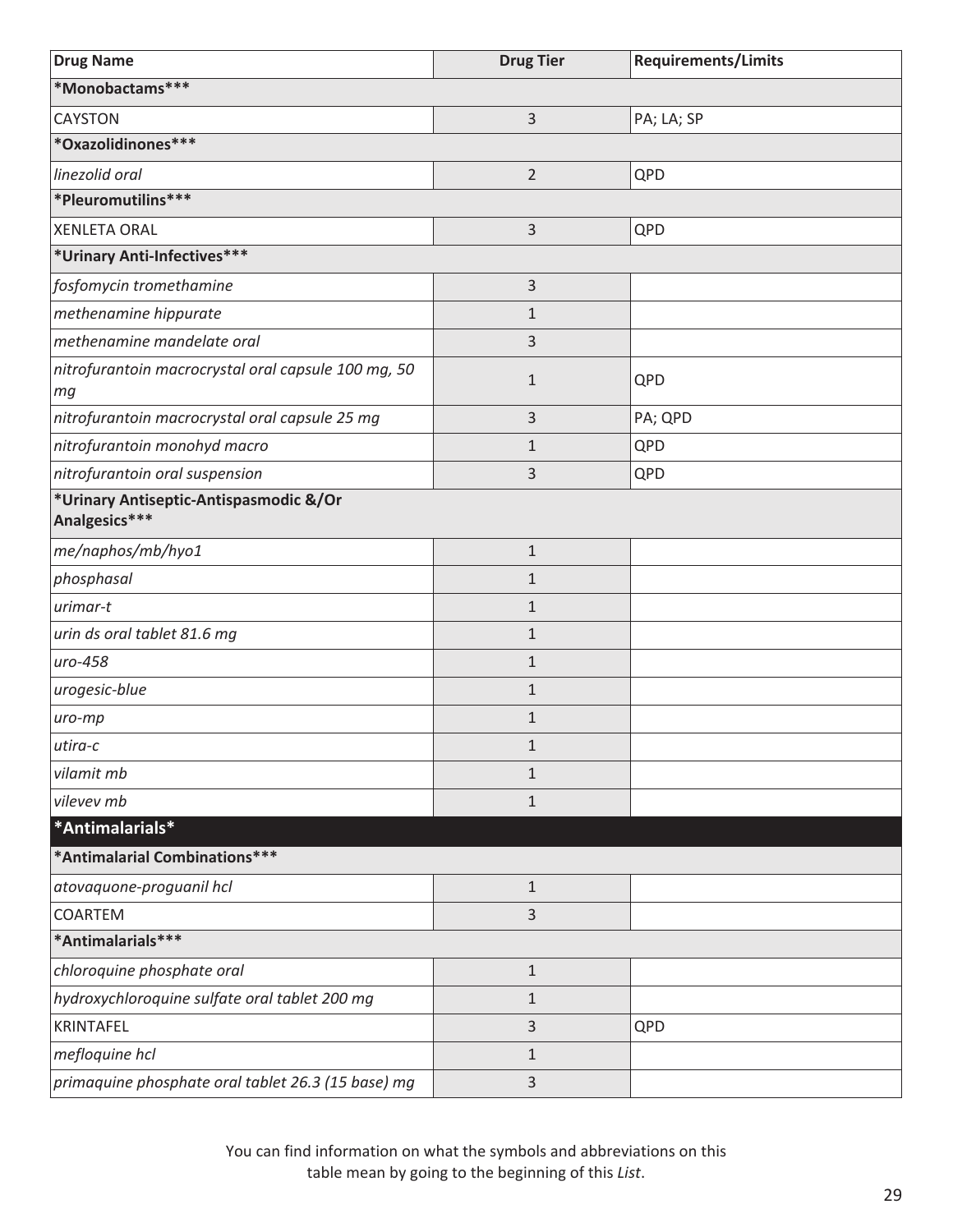<span id="page-33-0"></span>

| <b>Drug Name</b>                                      | <b>Drug Tier</b> | <b>Requirements/Limits</b> |
|-------------------------------------------------------|------------------|----------------------------|
| PRIMAQUINE PHOSPHATE TABLET 26.3 (15 BASE) MG<br>ORAL | 3                |                            |
| pyrimethamine oral                                    | 3                | PA; SP                     |
| quinine sulfate oral                                  | 2                |                            |
| *Antimyasthenic/Cholinergic Agents*                   |                  |                            |
| *Antimyasthenic/Cholinergic Agents***                 |                  |                            |
| pyridostigmine bromide er                             | 3                |                            |
| pyridostigmine bromide oral solution                  | 3                | SP                         |
| pyridostigmine bromide oral tablet 60 mg              | 3                |                            |
| *Antimycobacterial Agents*                            |                  |                            |
| *Antimycobacterial Agents***                          |                  |                            |
| <b>CYCLOSERINE ORAL</b>                               | 3                |                            |
| ethambutol hcl oral                                   | $\mathbf{1}$     |                            |
| isoniazid oral                                        | $\mathbf{1}$     |                            |
| <b>PASER</b>                                          | 3                |                            |
| PRETOMANID                                            | 3                | QPD                        |
| <b>PRIFTIN</b>                                        | 3                |                            |
| pyrazinamide oral                                     | $\mathbf{1}$     |                            |
| rifabutin                                             | $\overline{2}$   |                            |
| rifampin oral                                         | $\mathbf{1}$     |                            |
| <b>SIRTURO</b>                                        | 3                | LA; SP                     |
| <b>TRECATOR</b>                                       | 3                |                            |
| *Antineoplastics And Adjunctive Therapies*            |                  |                            |
| *Alkylating Agents***                                 |                  |                            |
| <b>MYLERAN</b>                                        | $\overline{2}$   | SP                         |
| *Androgen Biosynthesis Inhibitors***                  |                  |                            |
| abiraterone acetate                                   | $\overline{2}$   | SP; QPD                    |
| <b>YONSA</b>                                          | $\overline{2}$   | SP; QPD                    |
| *Antiadrenals***                                      |                  |                            |
| LYSODREN                                              | $\overline{2}$   | LA; SP                     |
| *Antiandrogens***                                     |                  |                            |
| bicalutamide                                          | $\mathbf{1}$     | QPD                        |
| ERLEADA                                               | $\overline{2}$   | LA; SP; QPD                |
| flutamide                                             | $\mathbf{1}$     | QPD                        |
| nilutamide                                            | $\overline{2}$   | SP                         |
| <b>NUBEQA</b>                                         | $\overline{2}$   | LA; SP; QPD                |
| <b>XTANDI</b>                                         | $\overline{2}$   | LA; SP; QPD                |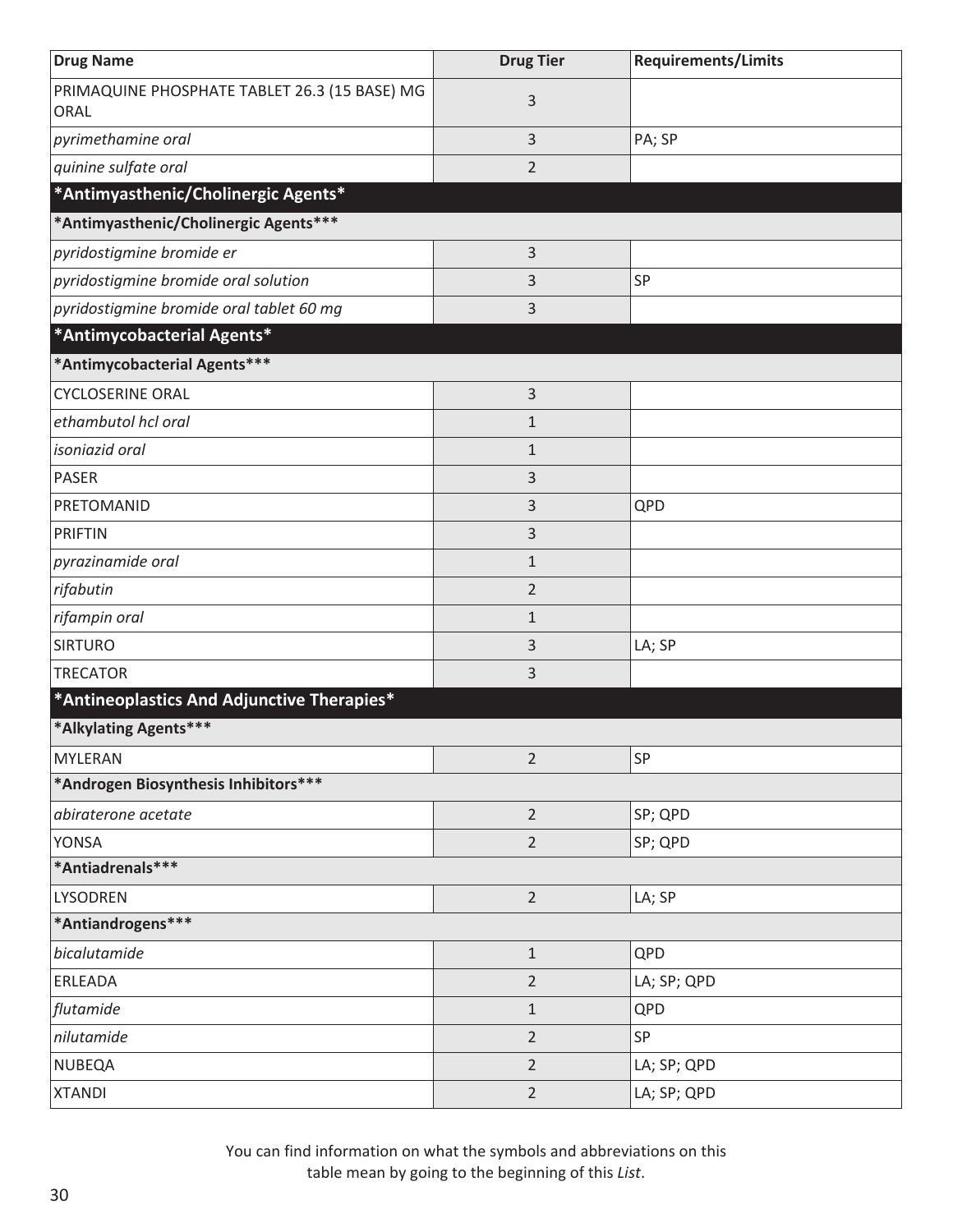| <b>Drug Name</b>                                                                 | <b>Drug Tier</b> | <b>Requirements/Limits</b> |
|----------------------------------------------------------------------------------|------------------|----------------------------|
| *Antiestrogens***                                                                |                  |                            |
| SOLTAMOX                                                                         | $\overline{2}$   |                            |
| tamoxifen citrate oral                                                           | \$0              |                            |
| toremifene citrate                                                               | 3                |                            |
| *Antimetabolites***                                                              |                  |                            |
| capecitabine                                                                     | $\overline{2}$   | SP                         |
| mercaptopurine oral                                                              | $\mathbf{1}$     |                            |
| methotrexate oral                                                                | $\mathbf{1}$     |                            |
| methotrexate sodium (pf) injection solution 1<br>gm/40ml, 250 mg/10ml, 50 mg/2ml | $\mathbf{1}$     | SP                         |
| methotrexate sodium injection solution 250 mg/10ml,<br>50 mg/2ml                 | $\mathbf{1}$     | SP                         |
| methotrexate sodium oral                                                         | $\mathbf{1}$     |                            |
| ONUREG                                                                           | $\overline{2}$   | SP; QPD                    |
| <b>TABLOID</b>                                                                   | $\overline{2}$   |                            |
| *Antineoplastic - Alk Inhibitors ***                                             |                  |                            |
| <b>ALECENSA</b>                                                                  | $\overline{2}$   | LA; SP; QPD                |
| <b>ALUNBRIG</b>                                                                  | $\overline{2}$   | LA; SP; QPD                |
| LORBRENA                                                                         | $\overline{2}$   | LA; SP; QPD                |
| <b>XALKORI</b>                                                                   | $\overline{2}$   | LA; SP; QPD                |
| ZYKADIA ORAL TABLET                                                              | 2                | SP; QPD                    |
| *Antineoplastic - Anti-Her2 Agents***                                            |                  |                            |
| <b>TUKYSA</b>                                                                    | $\overline{2}$   | LA; SP; QPD                |
| *Antineoplastic - Bcl-2 Inhibitors***                                            |                  |                            |
| <b>VENCLEXTA</b>                                                                 | $\overline{2}$   | LA; SP; QPD                |
| <b>VENCLEXTA STARTING PACK</b>                                                   | $\overline{2}$   | LA; SP; QPD                |
| *Antineoplastic - Bcr-Abl Kinase Inhibitors***                                   |                  |                            |
| <b>BOSULIF</b>                                                                   | $\overline{2}$   | LA; SP; QPD                |
| <b>ICLUSIG</b>                                                                   | $\overline{2}$   | LA; SP; QPD                |
| imatinib mesylate                                                                | $\overline{2}$   | SP                         |
| <b>SCEMBLIX</b>                                                                  | 3                | SP; QPD                    |
| SPRYCEL                                                                          | $\overline{2}$   | SP; QPD                    |
| <b>TASIGNA</b>                                                                   | $\overline{2}$   | SP; QPD                    |
| *Antineoplastic - Braf Kinase Inhibitors ***                                     |                  |                            |
| BRAFTOVI ORAL CAPSULE 75 MG                                                      | $\overline{2}$   | LA; SP; QPD                |
| <b>TAFINLAR</b>                                                                  | $\overline{2}$   | LA; SP; QPD                |
| ZELBORAF                                                                         | $\overline{2}$   | LA; SP; QPD                |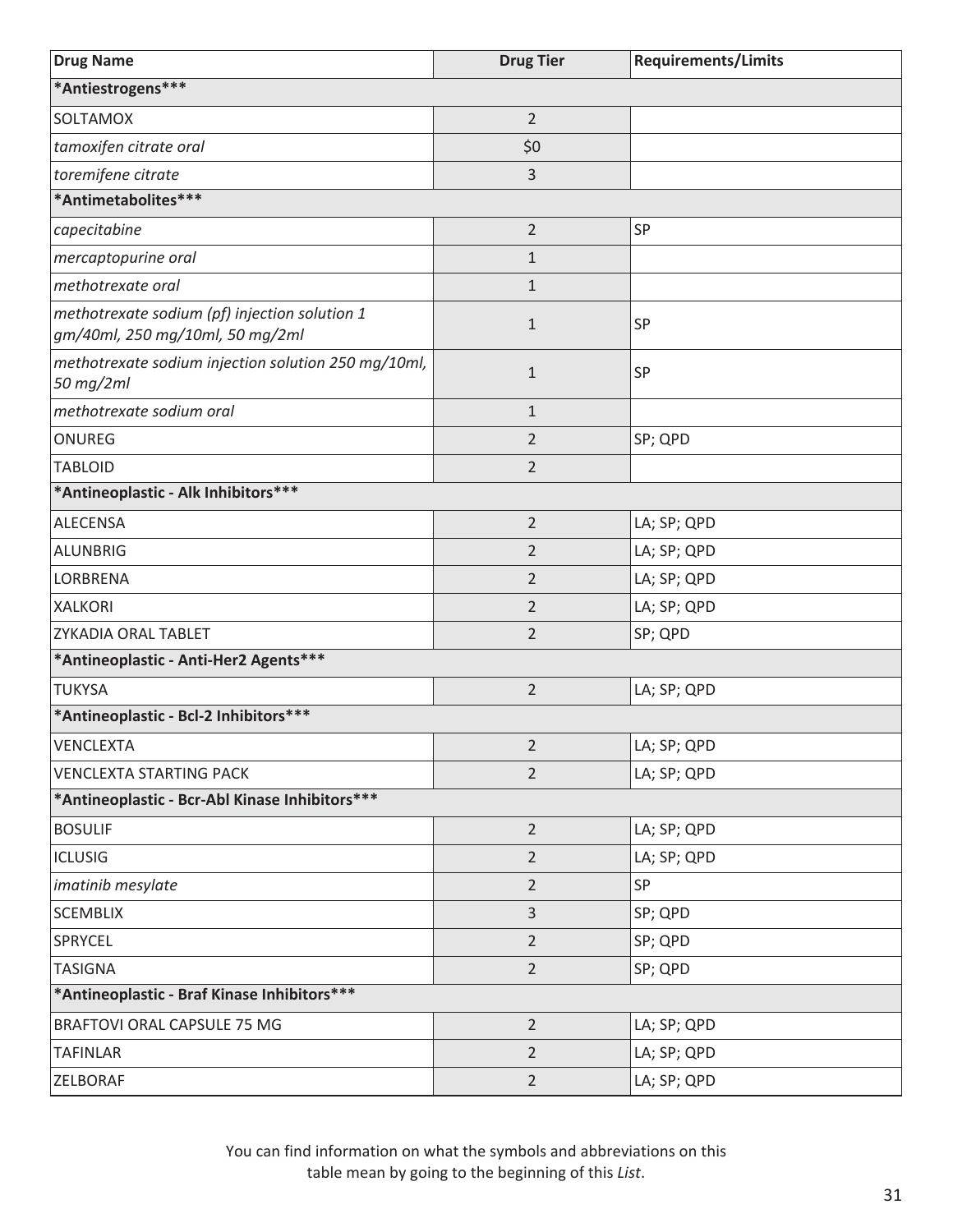| <b>Drug Name</b>                                     | <b>Drug Tier</b> | <b>Requirements/Limits</b> |  |
|------------------------------------------------------|------------------|----------------------------|--|
| *Antineoplastic - Btk Inhibitors***                  |                  |                            |  |
| <b>BRUKINSA</b>                                      | $\overline{2}$   | LA; SP; QPD                |  |
| CALQUENCE                                            | $\overline{2}$   | LA; SP; QPD                |  |
| <b>IMBRUVICA ORAL CAPSULE</b>                        | $\overline{2}$   | LA; SP; QPD                |  |
| IMBRUVICA ORAL TABLET 420 MG, 560 MG                 | $\overline{2}$   | LA; SP; QPD                |  |
| *Antineoplastic - Egfr Inhibitors***                 |                  |                            |  |
| erlotinib hcl                                        | $\overline{2}$   | SP; QPD                    |  |
| <b>EXKIVITY</b>                                      | $\overline{2}$   | SP; QPD                    |  |
| <b>GILOTRIF</b>                                      | $\overline{2}$   | LA; SP; QPD                |  |
| <b>IRESSA</b>                                        | $\overline{2}$   | LA; SP; QPD                |  |
| <b>TAGRISSO</b>                                      | $\overline{2}$   | LA; SP; QPD                |  |
| <b>VIZIMPRO</b>                                      | $\overline{2}$   | LA; SP; QPD                |  |
| *Antineoplastic - Fgfr Kinase Inhibitors ***         |                  |                            |  |
| <b>BALVERSA</b>                                      | $\overline{2}$   | LA; SP; QPD                |  |
| PEMAZYRE                                             | $\overline{2}$   | LA; SP; QPD                |  |
| TRUSELTIQ (100MG DAILY DOSE)                         | 3                | LA; SP; QPD                |  |
| TRUSELTIQ (125MG DAILY DOSE)                         | 3                | LA; SP; QPD                |  |
| TRUSELTIQ (50MG DAILY DOSE)                          | 3                | LA; SP; QPD                |  |
| TRUSELTIQ (75MG DAILY DOSE)                          | 3                | LA; SP; QPD                |  |
| *Antineoplastic - Hedgehog Pathway Inhibitors***     |                  |                            |  |
| <b>DAURISMO</b>                                      | $\overline{2}$   | LA; SP; QPD                |  |
| ERIVEDGE                                             | $\overline{2}$   | LA; SP; QPD                |  |
| <b>ODOMZO</b>                                        | $\overline{2}$   | SP; QPD                    |  |
| *Antineoplastic - Hif-2-Alpha Inhibitors***          |                  |                            |  |
| <b>WELIREG</b>                                       | $\overline{2}$   | SP; QPD                    |  |
| *Antineoplastic - Histone Deacetylase Inhibitors *** |                  |                            |  |
| <b>FARYDAK</b>                                       | $\overline{2}$   | SP                         |  |
| <b>ZOLINZA</b>                                       | $\overline{2}$   | LA; SP; QPD                |  |
| *Antineoplastic - Immunomodulators ***               |                  |                            |  |
| POMALYST                                             | $\overline{2}$   | LA; SP; QPD                |  |
| *Antineoplastic - Kras Inhibitors***                 |                  |                            |  |
| <b>LUMAKRAS</b>                                      | $\overline{2}$   | LA; SP; QPD                |  |
| *Antineoplastic - Mek Inhibitors***                  |                  |                            |  |
| <b>COTELLIC</b>                                      | $\overline{2}$   | LA; SP                     |  |
| <b>MEKINIST</b>                                      | $\overline{2}$   | LA; SP; QPD                |  |
| <b>MEKTOVI</b>                                       | $\overline{2}$   | LA; SP; QPD                |  |
| *Antineoplastic - Met Inhibitors ***                 |                  |                            |  |
| <b>TABRECTA</b>                                      | $\overline{2}$   | SP; QPD                    |  |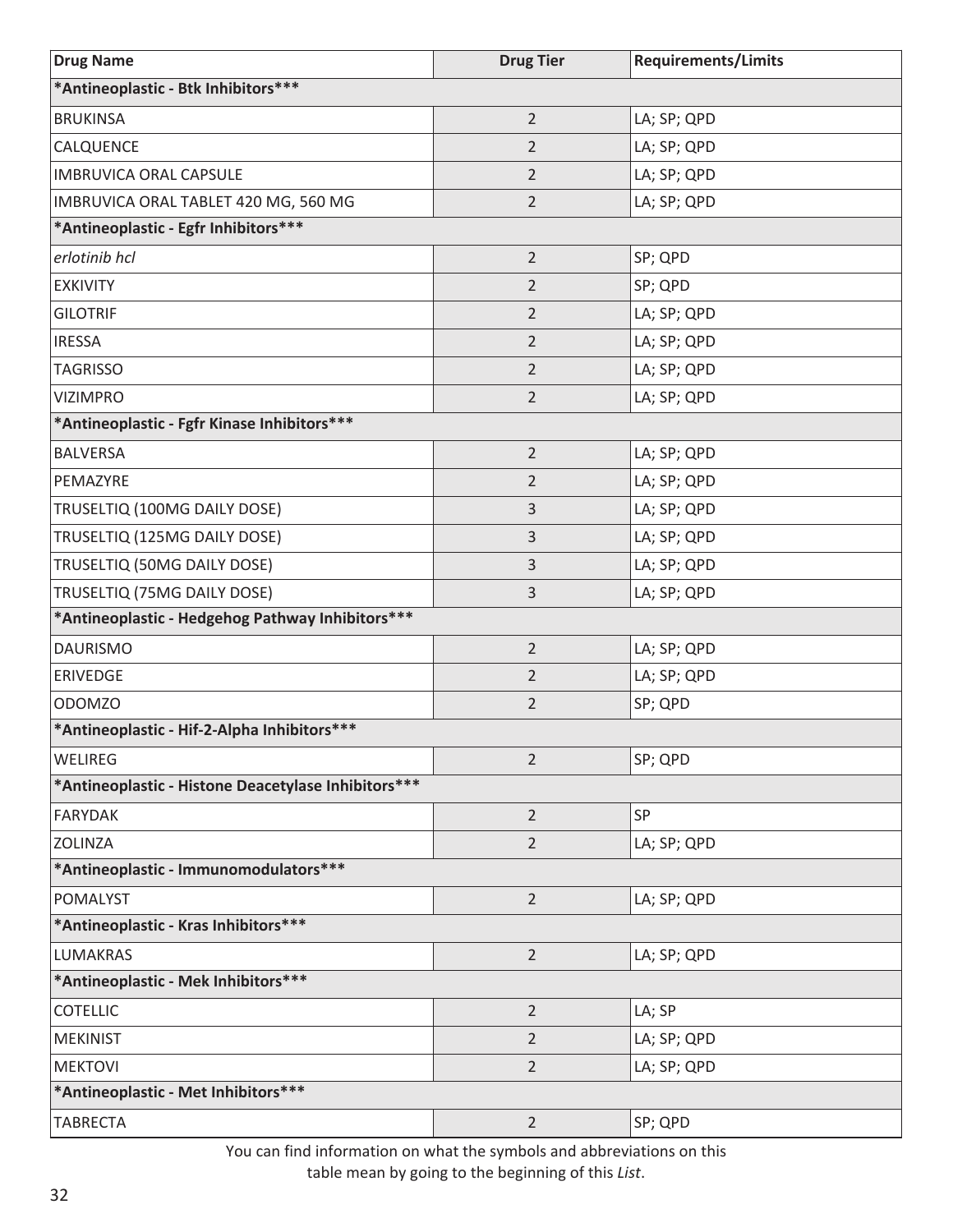| <b>Drug Name</b>                                           | <b>Drug Tier</b> | <b>Requirements/Limits</b> |
|------------------------------------------------------------|------------------|----------------------------|
| <b>TEPMETKO</b>                                            | $\overline{2}$   | LA; SP; QPD                |
| *Antineoplastic - Methyltransferase Inhibitors***          |                  |                            |
| <b>TAZVERIK</b>                                            | $\overline{2}$   | LA; SP; QPD                |
| *Antineoplastic - Mtor Kinase Inhibitors***                |                  |                            |
| <b>AFINITOR DISPERZ</b>                                    | $\overline{2}$   | SP; QPD                    |
| AFINITOR ORAL TABLET 10 MG                                 | $\overline{2}$   | SP; QPD                    |
| everolimus oral tablet 10 mg, 2.5 mg, 5 mg, 7.5 mg         | $\overline{2}$   | SP; QPD                    |
| everolimus oral tablet soluble                             | $\overline{2}$   | SP; QPD                    |
| *Antineoplastic - Multikinase Inhibitors***                |                  |                            |
| <b>CABOMETYX</b>                                           | $\overline{2}$   | LA; SP; QPD                |
| CAPRELSA                                                   | $\overline{2}$   | LA; SP; QPD                |
| COMETRIQ (100 MG DAILY DOSE) ORAL KIT 80 & 20<br>MG        | $\overline{2}$   | LA; SP; QPD                |
| COMETRIQ (140 MG DAILY DOSE) ORAL KIT 3 X 20 MG<br>& 80 MG | $\overline{2}$   | LA; SP; QPD                |
| COMETRIQ (60 MG DAILY DOSE)                                | $\overline{2}$   | LA; SP; QPD                |
| <b>FOTIVDA</b>                                             | 2                | LA; SP; QPD                |
| lapatinib ditosylate                                       | $\overline{2}$   | SP; QPD                    |
| NERLYNX                                                    | $\overline{2}$   | LA; SP; QPD                |
| <b>NEXAVAR</b>                                             | $\overline{2}$   | LA; SP; QPD                |
| <b>QINLOCK</b>                                             | $\overline{2}$   | LA; SP; QPD                |
| <b>RYDAPT</b>                                              | $\overline{2}$   | SP; QPD                    |
| <b>STIVARGA</b>                                            | $\overline{2}$   | LA; SP; QPD                |
| sunitinib malate                                           | $\overline{2}$   | SP; QPD                    |
| <b>SUTENT</b>                                              | 2                | LA; SP; QPD                |
| <b>TURALIO</b>                                             | 3                | PA; LA; SP; QPD            |
| <b>UKONIQ</b>                                              | $\overline{2}$   | LA; SP; QPD                |
| <b>VOTRIENT</b>                                            | $\overline{2}$   | LA; SP; QPD                |
| <b>XOSPATA</b>                                             | $\overline{2}$   | LA; SP; QPD                |
| *Antineoplastic - Pdgfr-Alpha Inhibitors ***               |                  |                            |
| AYVAKIT                                                    | $\overline{2}$   | LA; SP; QPD                |
| *Antineoplastic - Proteasome Inhibitors ***                |                  |                            |
| <b>NINLARO</b>                                             | $\overline{2}$   | LA; SP; QPD                |
| *Antineoplastic - Ret Inhibitors ***                       |                  |                            |
| <b>GAVRETO</b>                                             | $\overline{2}$   | LA; SP; QPD                |
| <b>RETEVMO</b>                                             | $\overline{2}$   | LA; SP; QPD                |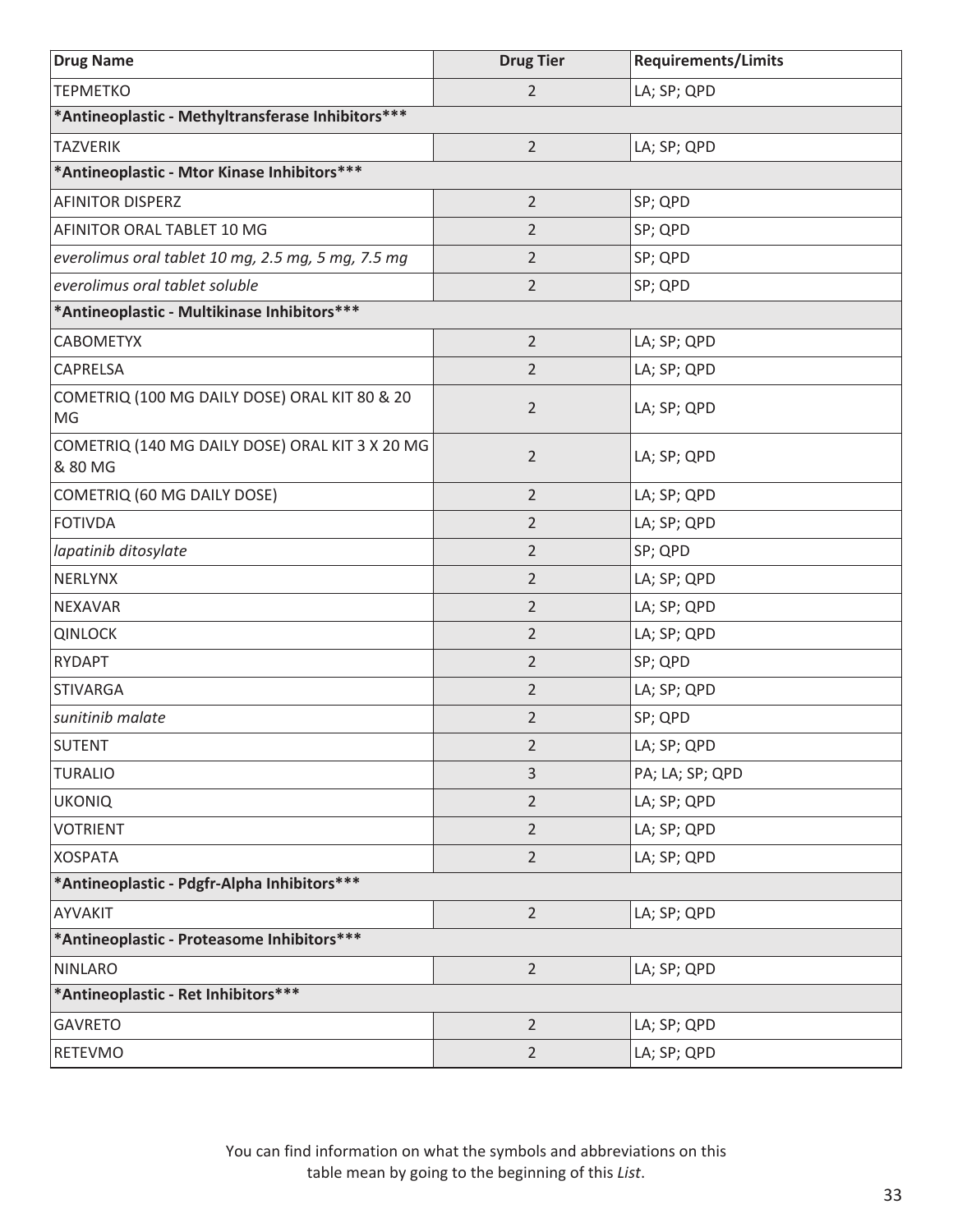| <b>Drug Name</b>                                               | <b>Drug Tier</b> | <b>Requirements/Limits</b> |
|----------------------------------------------------------------|------------------|----------------------------|
| *Antineoplastic - Tropomyosin Receptor Kinase<br>Inhibitors*** |                  |                            |
| <b>ROZLYTREK</b>                                               | $\overline{2}$   | LA; SP; QPD                |
| <b>VITRAKVI</b>                                                | 2                | LA; SP; QPD                |
| *Antineoplastic - Xpo1 Inhibitors ***                          |                  |                            |
| XPOVIO (100 MG ONCE WEEKLY) ORAL TABLET<br>THERAPY PACK 50 MG  | $\overline{2}$   | LA; SP; QPD                |
| XPOVIO (40 MG ONCE WEEKLY) ORAL TABLET<br>THERAPY PACK 40 MG   | $\overline{2}$   | LA; SP; QPD                |
| XPOVIO (40 MG TWICE WEEKLY) ORAL TABLET<br>THERAPY PACK 40 MG  | $\overline{2}$   | LA; SP; QPD                |
| XPOVIO (60 MG ONCE WEEKLY) ORAL TABLET<br>THERAPY PACK 60 MG   | $\overline{2}$   | LA; SP; QPD                |
| XPOVIO (60 MG TWICE WEEKLY)                                    | 2                | LA; SP; QPD                |
| XPOVIO (80 MG ONCE WEEKLY) ORAL TABLET<br>THERAPY PACK 40 MG   | $\overline{2}$   | LA; SP; QPD                |
| XPOVIO (80 MG TWICE WEEKLY)                                    | $\overline{2}$   | LA; SP; QPD                |
| *Antineoplastic Combinations***                                |                  |                            |
| <b>INQOVI</b>                                                  | $\overline{2}$   | LA; SP; QPD                |
| KISQALI FEMARA (400 MG DOSE)                                   | $\overline{2}$   | SP; QPD                    |
| KISQALI FEMARA (600 MG DOSE)                                   | 2                | SP; QPD                    |
| KISQALI FEMARA(200 MG DOSE)                                    | $\overline{2}$   | SP; QPD                    |
| LONSURF                                                        | 2                | LA; SP                     |
| *Antineoplastics Misc.***                                      |                  |                            |
| <b>ACTIMMUNE</b>                                               | 3                | PA; LA; SP                 |
| <b>BESREMI</b>                                                 | 3                | SP; QPD                    |
| hydroxyurea oral                                               | $\mathbf{1}$     |                            |
| <b>MATULANE</b>                                                | $\overline{2}$   | LA; SP                     |
| <b>SYNRIBO</b>                                                 | $\overline{2}$   | LA; SP                     |
| *Aromatase Inhibitors***                                       |                  |                            |
| anastrozole oral                                               | \$0              | QPD                        |
| exemestane                                                     | \$0              | QPD                        |
| letrozole oral                                                 | $1\,$            | QPD                        |
| *Cyclin-Dependent Kinases (Cdk) Inhibitors***                  |                  |                            |
| <b>IBRANCE</b>                                                 | $\overline{2}$   | LA; SP; QPD                |
| KISQALI (200 MG DOSE)                                          | $\overline{2}$   | SP; QPD                    |
| KISQALI (400 MG DOSE)                                          | $\overline{2}$   | SP; QPD                    |
| KISQALI (600 MG DOSE)                                          | $\overline{2}$   | SP; QPD                    |
| VERZENIO                                                       | $\overline{2}$   | LA; SP; QPD                |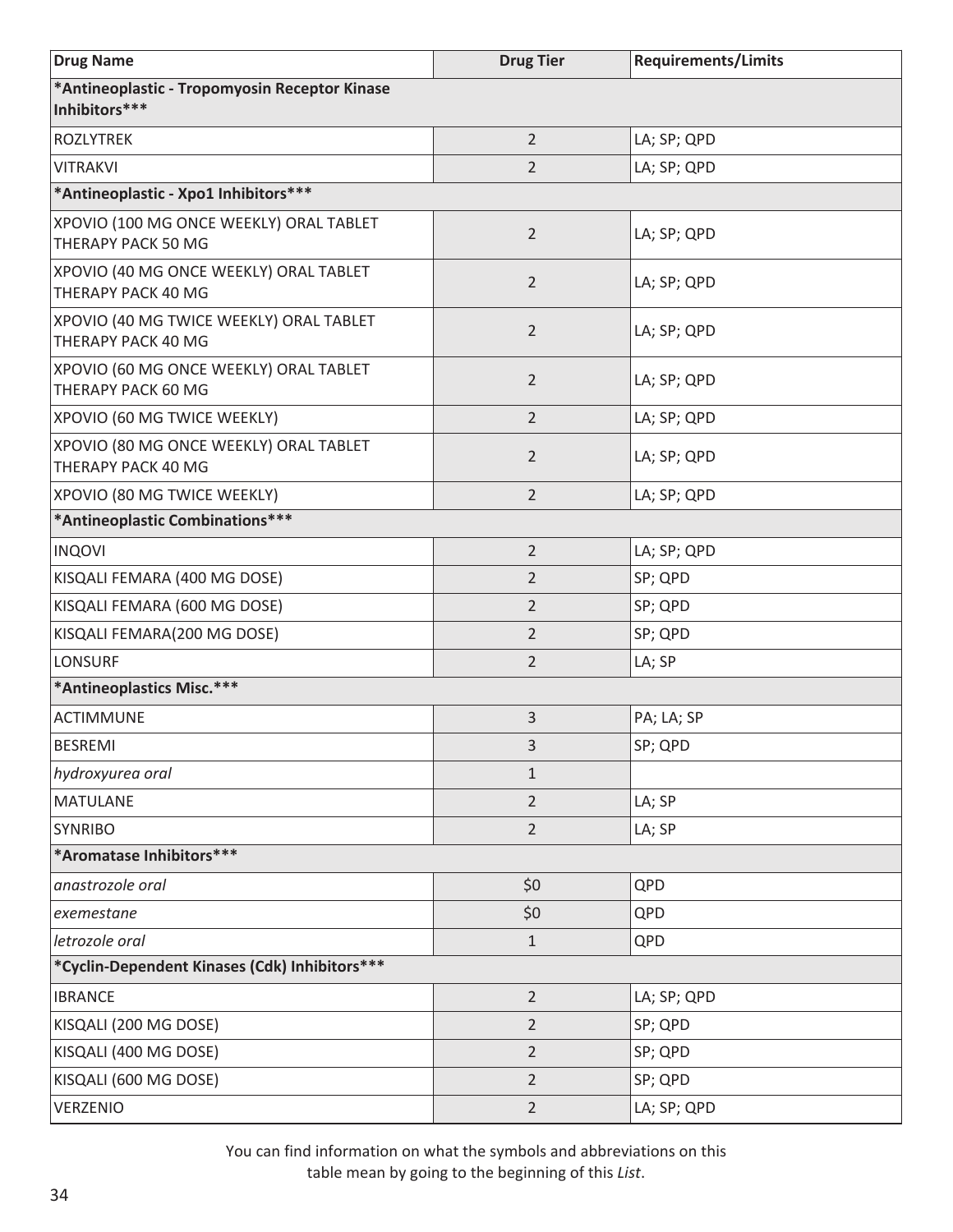| <b>Drug Name</b>                                         | <b>Drug Tier</b> | <b>Requirements/Limits</b> |
|----------------------------------------------------------|------------------|----------------------------|
| *Estrogens-Antineoplastic***                             |                  |                            |
| <b>EMCYT</b>                                             | $\overline{2}$   |                            |
| *Folic Acid Antagonists Rescue Agents***                 |                  |                            |
| leucovorin calcium oral                                  | $\mathbf{1}$     |                            |
| *Gonadotropin Releasing Hormone (Gnrh)<br>Antagonists*** |                  |                            |
| <b>ORGOVYX</b>                                           | $\overline{2}$   | LA; SP; QPD                |
| *Imidazotetrazines***                                    |                  |                            |
| temozolomide                                             | $\overline{2}$   | SP                         |
| *Isocitrate Dehydrogenase-1 (Idh1) Inhibitors ***        |                  |                            |
| <b>TIBSOVO</b>                                           | $\overline{2}$   | LA; SP; QPD                |
| *Isocitrate Dehydrogenase-2 (Idh2) Inhibitors ***        |                  |                            |
| <b>IDHIFA</b>                                            | $\overline{2}$   | LA; SP; QPD                |
| *Janus Associated Kinase (Jak) Inhibitors***             |                  |                            |
| <b>INREBIC</b>                                           | $\overline{2}$   | LA; SP; QPD                |
| <b>JAKAFI</b>                                            | 2                | LA; SP; QPD                |
| <b>VONJO</b>                                             | $\overline{2}$   | SP; QPD                    |
| *Mitotic Inhibitors***                                   |                  |                            |
| etoposide oral                                           | $\mathbf{1}$     | SP                         |
| *Nitrogen Mustards And Related Analogues***              |                  |                            |
| cyclophosphamide oral capsule                            | $\overline{2}$   |                            |
| cyclophosphamide oral tablet 25 mg, 50 mg                | $\mathbf{1}$     |                            |
| CYCLOPHOSPHAMIDE TABLET 25 MG ORAL                       | $\overline{2}$   |                            |
| CYCLOPHOSPHAMIDE TABLET 50 MG ORAL                       | $\overline{2}$   |                            |
| LEUKERAN                                                 | 2                |                            |
| melphalan                                                | $\overline{2}$   | SP                         |
| *Nitrosoureas***                                         |                  |                            |
| GLEOSTINE ORAL CAPSULE 10 MG, 100 MG, 40 MG              | $\overline{2}$   | SP                         |
| *Phosphatidylinositol 3-Kinase (Pi3k) Inhibitors ***     |                  |                            |
| <b>COPIKTRA</b>                                          | $\overline{2}$   | LA; SP; QPD                |
| PIQRAY (200 MG DAILY DOSE)                               | $\overline{2}$   | SP; QPD                    |
| PIQRAY (250 MG DAILY DOSE)                               | $\overline{2}$   | SP; QPD                    |
| PIQRAY (300 MG DAILY DOSE)                               | $\overline{2}$   | SP; QPD                    |
| <b>ZYDELIG</b>                                           | $\overline{2}$   | LA; SP                     |
| *Poly (Adp-Ribose) Polymerase (Parp) Inhibitors ***      |                  |                            |
| LYNPARZA ORAL TABLET                                     | $\overline{2}$   | LA; SP; QPD                |
| <b>RUBRACA</b>                                           | $\overline{2}$   | LA; SP; QPD                |
| TALZENNA                                                 | $\overline{2}$   | LA; SP; QPD                |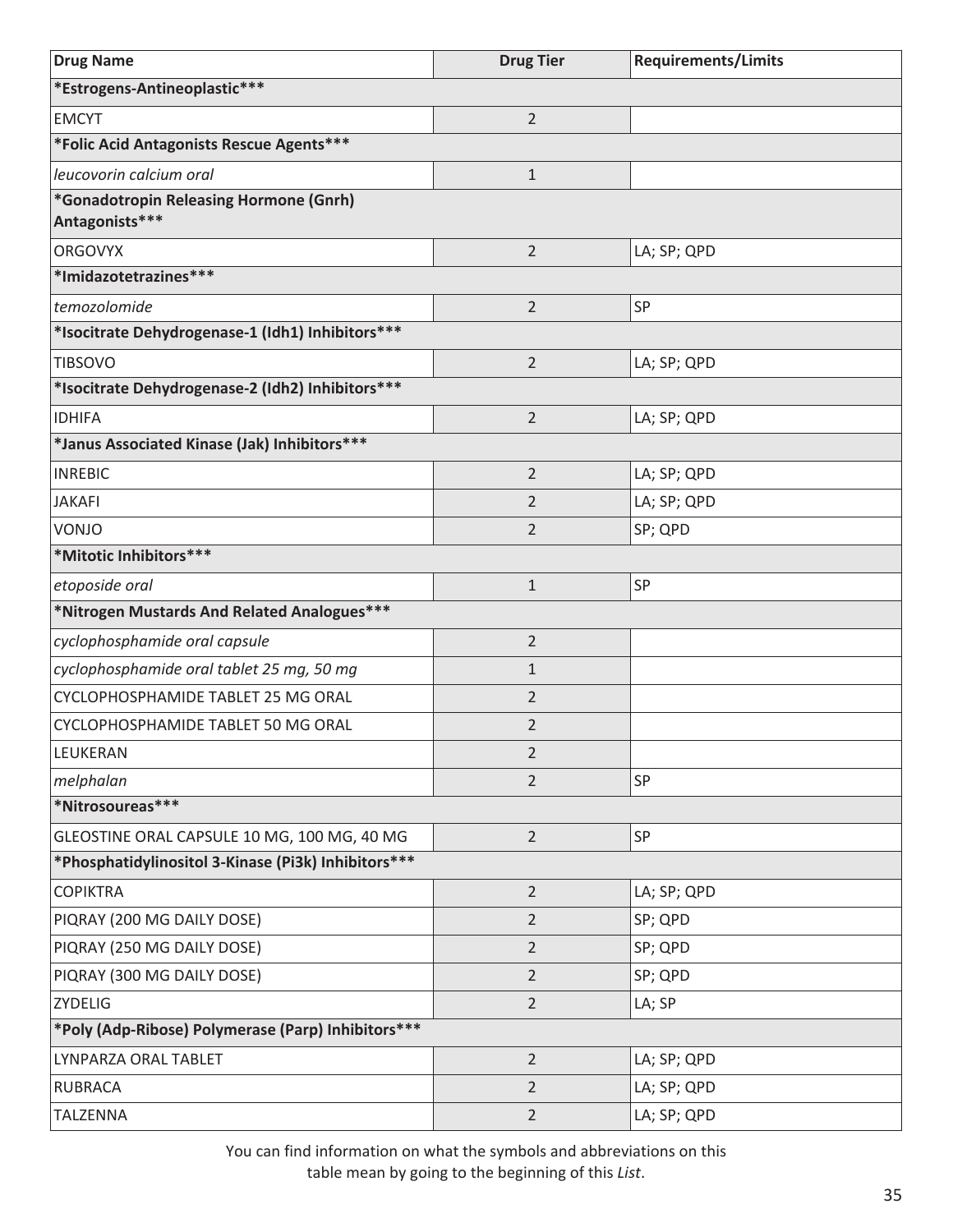| <b>Drug Name</b>                                            | <b>Drug Tier</b> | <b>Requirements/Limits</b> |
|-------------------------------------------------------------|------------------|----------------------------|
| ZEJULA                                                      | $\overline{2}$   | LA; SP; QPD                |
| *Progestins-Antineoplastic***                               |                  |                            |
| megestrol acetate oral suspension 40 mg/ml                  | $\mathbf{1}$     |                            |
| megestrol acetate oral tablet                               | $\mathbf{1}$     |                            |
| *Retinoids***                                               |                  |                            |
| tretinoin oral                                              | $\overline{2}$   |                            |
| *Selective Retinoid X Receptor Agonists***                  |                  |                            |
| bexarotene                                                  | $\overline{2}$   | <b>SP</b>                  |
| *Topoisomerase I Inhibitors ***                             |                  |                            |
| <b>HYCAMTIN ORAL</b>                                        | $\overline{2}$   | LA; SP                     |
| *Urinary Tract Protective Agents***                         |                  |                            |
| <b>MESNEX ORAL</b>                                          | $\overline{2}$   | SP                         |
| *Vascular Endothelial Growth Factor (Vegf)<br>Inhibitors*** |                  |                            |
| <b>INLYTA</b>                                               | $\overline{2}$   | LA; SP; QPD                |
| LENVIMA (10 MG DAILY DOSE)                                  | $\overline{2}$   | LA; SP; QPD                |
| LENVIMA (12 MG DAILY DOSE)                                  | $\overline{2}$   | LA; SP; QPD                |
| LENVIMA (14 MG DAILY DOSE)                                  | $\overline{2}$   | LA; SP; QPD                |
| LENVIMA (18 MG DAILY DOSE)                                  | $\overline{2}$   | LA; SP; QPD                |
| LENVIMA (20 MG DAILY DOSE)                                  | $\overline{2}$   | LA; SP; QPD                |
| LENVIMA (24 MG DAILY DOSE)                                  | $\overline{2}$   | LA; SP; QPD                |
| LENVIMA (4 MG DAILY DOSE)                                   | $\overline{2}$   | LA; SP; QPD                |
| LENVIMA (8 MG DAILY DOSE)                                   | $\overline{2}$   | LA; SP; QPD                |
| *Antiparkinson And Related Therapy Agents*                  |                  |                            |
| *Antiparkinson Anticholinergics***                          |                  |                            |
| benztropine mesylate oral                                   | $\mathbf{1}$     |                            |
| trihexyphenidyl hcl                                         | $\mathbf{1}$     |                            |
| *Antiparkinson Dopaminergics***                             |                  |                            |
| amantadine hcl oral capsule                                 | $1\,$            |                            |
| amantadine hcl oral solution                                | $\mathbf{1}$     |                            |
| amantadine hcl oral tablet                                  | $1\,$            |                            |
| bromocriptine mesylate oral                                 | $\mathbf{1}$     |                            |
| *Antiparkinson Monoamine Oxidase Inhibitors***              |                  |                            |
| rasagiline mesylate oral                                    | $\overline{3}$   |                            |
| selegiline hcl oral                                         | $1\,$            |                            |
| *Central/Peripheral Comt Inhibitors***                      |                  |                            |
| tolcapone                                                   | 3                |                            |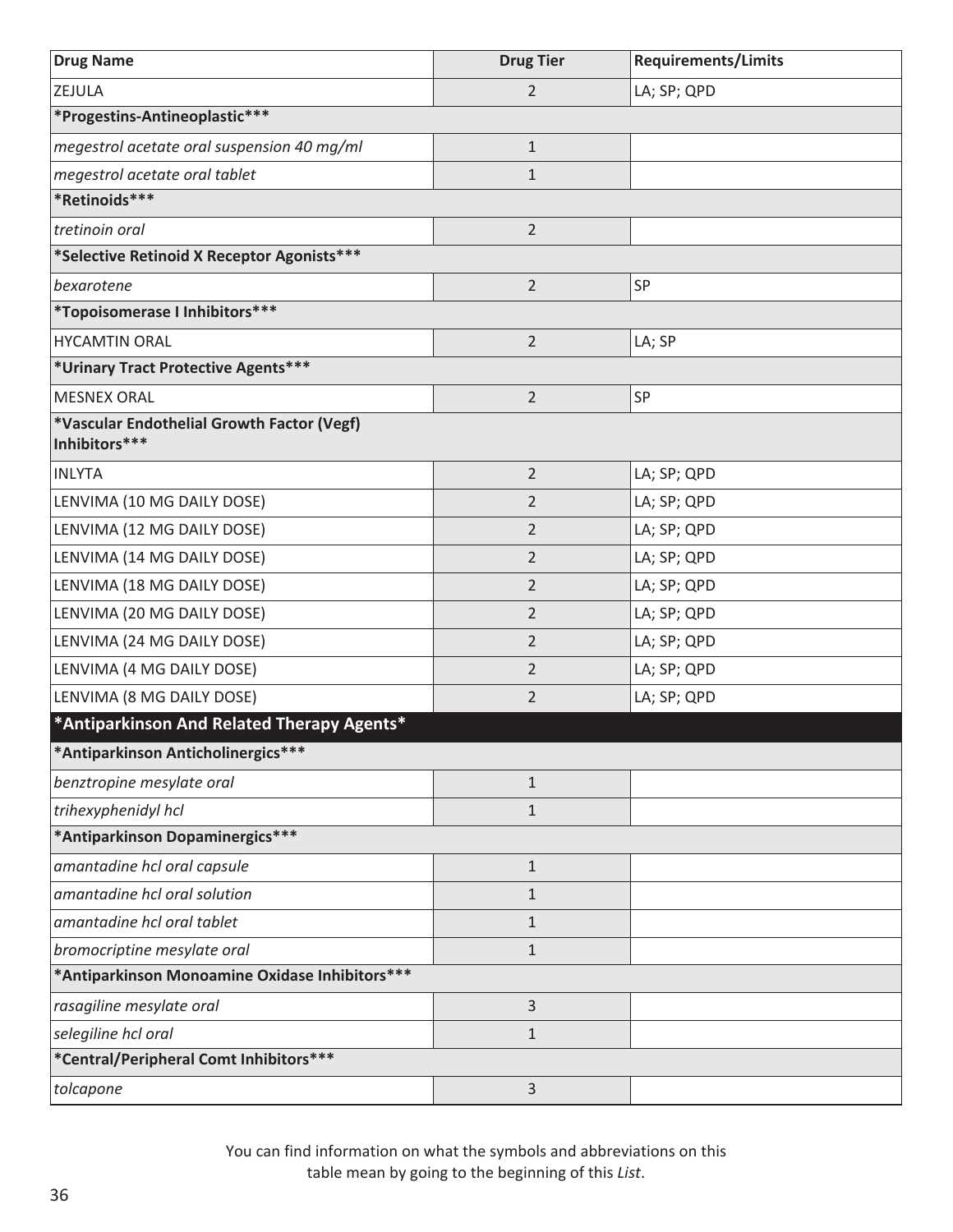| <b>Drug Name</b>                                                                                                                                   | <b>Drug Tier</b> | <b>Requirements/Limits</b> |
|----------------------------------------------------------------------------------------------------------------------------------------------------|------------------|----------------------------|
| *Decarboxylase Inhibitors***                                                                                                                       |                  |                            |
| carbidopa oral                                                                                                                                     | 3                |                            |
| *Levodopa Combinations***                                                                                                                          |                  |                            |
| carbidopa-levodopa er oral tablet extended release<br>25-100 mg, 50-200 mg                                                                         | $\mathbf 1$      |                            |
| carbidopa-levodopa oral tablet                                                                                                                     | $\mathbf{1}$     |                            |
| carbidopa-levodopa oral tablet dispersible                                                                                                         | 3                |                            |
| carbidopa-levodopa-entacapone oral tablet 12.5-50-<br>200 mg, 18.75-75-200 mg, 25-100-200 mg, 31.25-<br>125-200 mg, 37.5-150-200 mg, 50-200-200 mg | 3                |                            |
| <b>RYTARY</b>                                                                                                                                      | 3                |                            |
| *Nonergoline Dopamine Receptor Agonists***                                                                                                         |                  |                            |
| <b>KYNMOBI</b>                                                                                                                                     | 3                | PA; SP; QPD                |
| <b>NEUPRO</b>                                                                                                                                      | 3                | QPD                        |
| pramipexole dihydrochloride                                                                                                                        | $\mathbf{1}$     |                            |
| pramipexole dihydrochloride er                                                                                                                     | 3                |                            |
| ropinirole hcl                                                                                                                                     | $\mathbf 1$      |                            |
| ropinirole hcl er                                                                                                                                  | $\mathbf 1$      | QPD                        |
| *Peripheral Comt Inhibitors***                                                                                                                     |                  |                            |
| entacapone                                                                                                                                         | 3                |                            |
| *Antipsychotics/Antimanic Agents*                                                                                                                  |                  |                            |
| *Antimanic Agents***                                                                                                                               |                  |                            |
| lithium carbonate er                                                                                                                               | $1\,$            |                            |
| lithium carbonate oral                                                                                                                             | $\mathbf{1}$     |                            |
| *Antipsychotics - Misc.***                                                                                                                         |                  |                            |
| <b>EQUETRO</b>                                                                                                                                     | 3                |                            |
| LATUDA                                                                                                                                             | 3                | QPD                        |
| NUPLAZID ORAL CAPSULE                                                                                                                              | 3                | LA; SP; QPD                |
| NUPLAZID ORAL TABLET 10 MG                                                                                                                         | 3                | LA; SP; QPD                |
| VRAYLAR                                                                                                                                            | 3                | QPD                        |
| ziprasidone hcl                                                                                                                                    | $1\,$            | QPD                        |
| *Benzisoxazoles***                                                                                                                                 |                  |                            |
| <b>FANAPT</b>                                                                                                                                      | 3                | QPD                        |
| <b>FANAPT TITRATION PACK</b>                                                                                                                       | 3                | QPD                        |
| paliperidone er                                                                                                                                    | $\mathbf{1}$     | QPD                        |
| risperidone                                                                                                                                        | $\mathbf{1}$     |                            |
| *Butyrophenones***                                                                                                                                 |                  |                            |
| haloperidol lactate oral                                                                                                                           | $1\,$            |                            |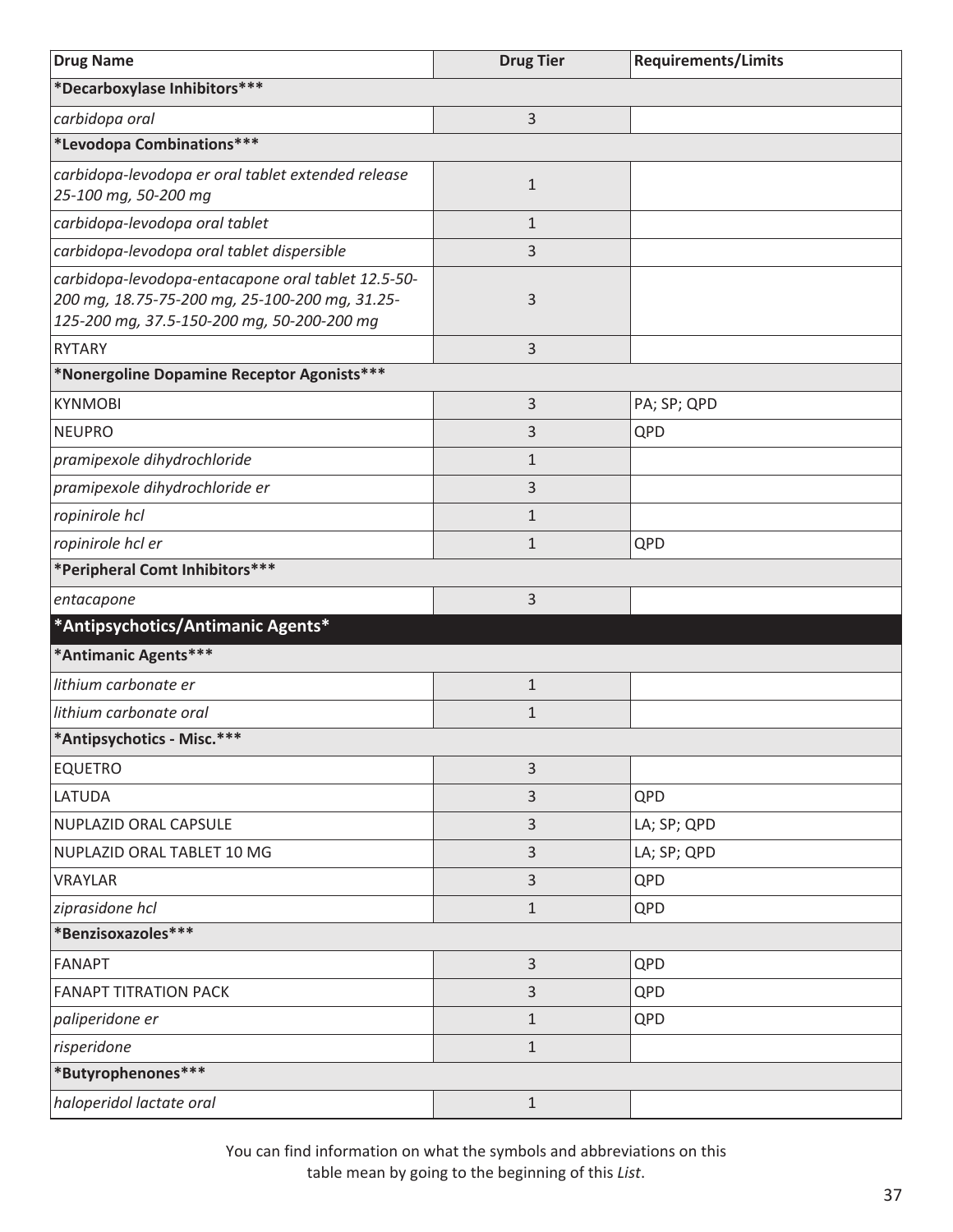| <b>Drug Name</b>                                                            | <b>Drug Tier</b> | <b>Requirements/Limits</b> |
|-----------------------------------------------------------------------------|------------------|----------------------------|
| haloperidol oral                                                            | $\mathbf{1}$     |                            |
| *Dibenzodiazepines***                                                       |                  |                            |
| clozapine oral tablet                                                       | $\mathbf{1}$     |                            |
| clozapine oral tablet dispersible 100 mg, 12.5 mg, 150<br>mg, 200 mg, 25 mg | 3                |                            |
| CLOZAPINE TABLET DISPERSIBLE 150 MG ORAL                                    | 3                |                            |
| CLOZAPINE TABLET DISPERSIBLE 200 MG ORAL                                    | 3                |                            |
| *Dibenzo-Oxepino Pyrroles***                                                |                  |                            |
| asenapine maleate                                                           | 3                | QPD                        |
| *Dibenzothiazepines***                                                      |                  |                            |
| quetiapine fumarate                                                         | $\mathbf 1$      | QPD                        |
| quetiapine fumarate er                                                      | 3                | QPD                        |
| *Dibenzoxazepines***                                                        |                  |                            |
| loxapine succinate oral                                                     | $\mathbf{1}$     |                            |
| *Dihydroindolones***                                                        |                  |                            |
| molindone hcl                                                               | 3                |                            |
| *Phenothiazines***                                                          |                  |                            |
| chlorpromazine hcl oral tablet                                              | $\mathbf{1}$     |                            |
| compro                                                                      | $\mathbf{1}$     |                            |
| fluphenazine hcl oral                                                       | $\mathbf{1}$     |                            |
| perphenazine oral                                                           | $\mathbf{1}$     |                            |
| prochlorperazine                                                            | $\mathbf{1}$     |                            |
| prochlorperazine maleate oral                                               | $\mathbf{1}$     |                            |
| thioridazine hcl oral                                                       | $\mathbf 1$      |                            |
| trifluoperazine hcl oral                                                    | 1                |                            |
| *Quinolinone Derivatives***                                                 |                  |                            |
| aripiprazole                                                                | $\mathbf{1}$     | QPD                        |
| <b>REXULTI</b>                                                              | 3                | QPD                        |
| *Thienbenzodiazepines***                                                    |                  |                            |
| olanzapine oral                                                             | $1\,$            | QPD                        |
| *Thioxanthenes***                                                           |                  |                            |
| thiothixene oral                                                            | $\mathbf{1}$     |                            |
| *Antivirals*                                                                |                  |                            |
| *Antiretroviral Combinations***                                             |                  |                            |
| abacavir sulfate-lamivudine                                                 | $\overline{2}$   | SP                         |
| <b>BIKTARVY</b>                                                             | $\overline{2}$   | SP                         |
| <b>CIMDUO</b>                                                               | $\overline{2}$   | SP; QPD                    |
| COMPLERA                                                                    | $\overline{2}$   | SP                         |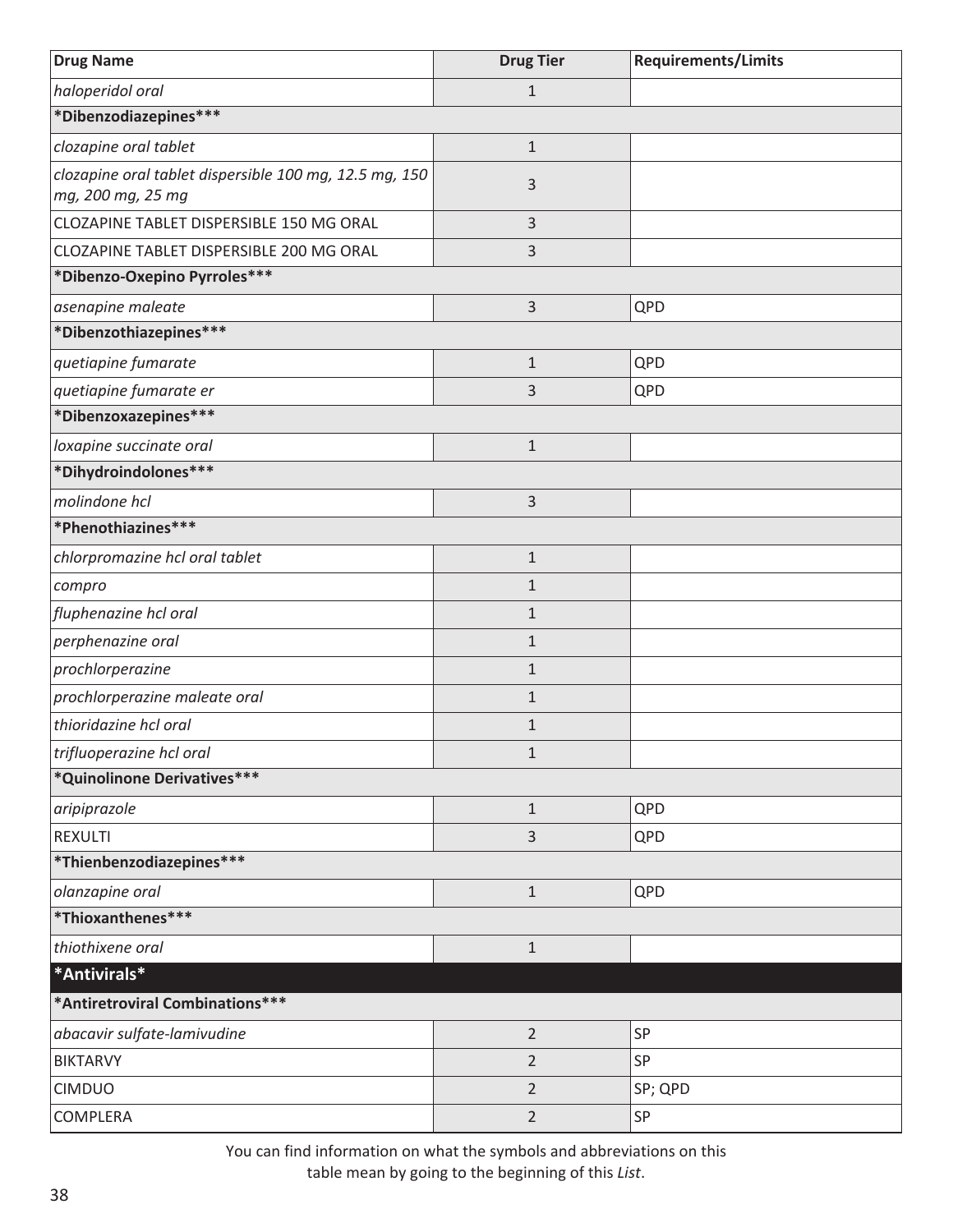| <b>Drug Name</b>                                                             | <b>Drug Tier</b> | <b>Requirements/Limits</b> |
|------------------------------------------------------------------------------|------------------|----------------------------|
| <b>DELSTRIGO</b>                                                             | 2                | SP; QPD                    |
| <b>DESCOVY</b>                                                               | $\overline{2}$   | PA; SP                     |
| <b>DOVATO</b>                                                                | $\overline{2}$   | SP; QPD                    |
| efavirenz-emtricitab-tenofovir                                               | $\overline{2}$   | SP                         |
| efavirenz-lamivudine-tenofovir                                               | $\overline{2}$   | SP                         |
| emtricitabine-tenofovir df oral tablet 100-150 mg,<br>133-200 mg, 167-250 mg | $\overline{2}$   | SP                         |
| emtricitabine-tenofovir df oral tablet 200-300 mg                            | \$0              | SP                         |
| <b>EVOTAZ</b>                                                                | $\overline{2}$   | SP; QPD                    |
| <b>GENVOYA</b>                                                               | $\overline{2}$   | SP                         |
| JULUCA                                                                       | $\overline{2}$   | SP; QPD                    |
| lamivudine-zidovudine                                                        | $\mathbf{1}$     |                            |
| lopinavir-ritonavir                                                          | $\overline{2}$   | SP                         |
| <b>ODEFSEY</b>                                                               | $\overline{2}$   | SP                         |
| <b>PREZCOBIX</b>                                                             | $\overline{2}$   | SP; QPD                    |
| <b>STRIBILD</b>                                                              | $\overline{2}$   | SP                         |
| <b>SYMTUZA</b>                                                               | $\overline{2}$   | SP; QPD                    |
| <b>TEMIXYS</b>                                                               | $\overline{2}$   | SP; QPD                    |
| <b>TRIUMEQ</b>                                                               | $\overline{2}$   | SP                         |
| *Antiretrovirals - Ccr5 Antagonists (Entry<br>Inhibitor)***                  |                  |                            |
| maraviroc                                                                    | $\overline{2}$   | SP                         |
| SELZENTRY                                                                    | $\overline{2}$   | SP                         |
| *Antiretrovirals - Fusion Inhibitors***                                      |                  |                            |
| <b>FUZEON SUBCUTANEOUS SOLUTION RECONSTITUTED</b>                            | $\overline{2}$   | SP                         |
| *Antiretrovirals - Gp120-Directed Attachment<br>Inhibitor***                 |                  |                            |
| <b>RUKOBIA</b>                                                               | $\overline{2}$   | SP; QPD                    |
| *Antiretrovirals - Integrase Inhibitors***                                   |                  |                            |
| <b>ISENTRESS</b>                                                             | $\overline{2}$   | SP                         |
| <b>ISENTRESS HD</b>                                                          | $\overline{2}$   | SP                         |
| <b>TIVICAY</b>                                                               | $\overline{2}$   | SP                         |
| <b>TIVICAY PD</b>                                                            | $\overline{2}$   | SP; QPD                    |
| *Antiretrovirals - Protease Inhibitors***                                    |                  |                            |
| <b>APTIVUS ORAL CAPSULE</b>                                                  | $\overline{2}$   | SP                         |
| atazanavir sulfate                                                           | $\overline{2}$   | SP                         |
| fosamprenavir calcium                                                        | $\overline{2}$   | SP                         |
| LEXIVA ORAL SUSPENSION                                                       | $\overline{2}$   | SP                         |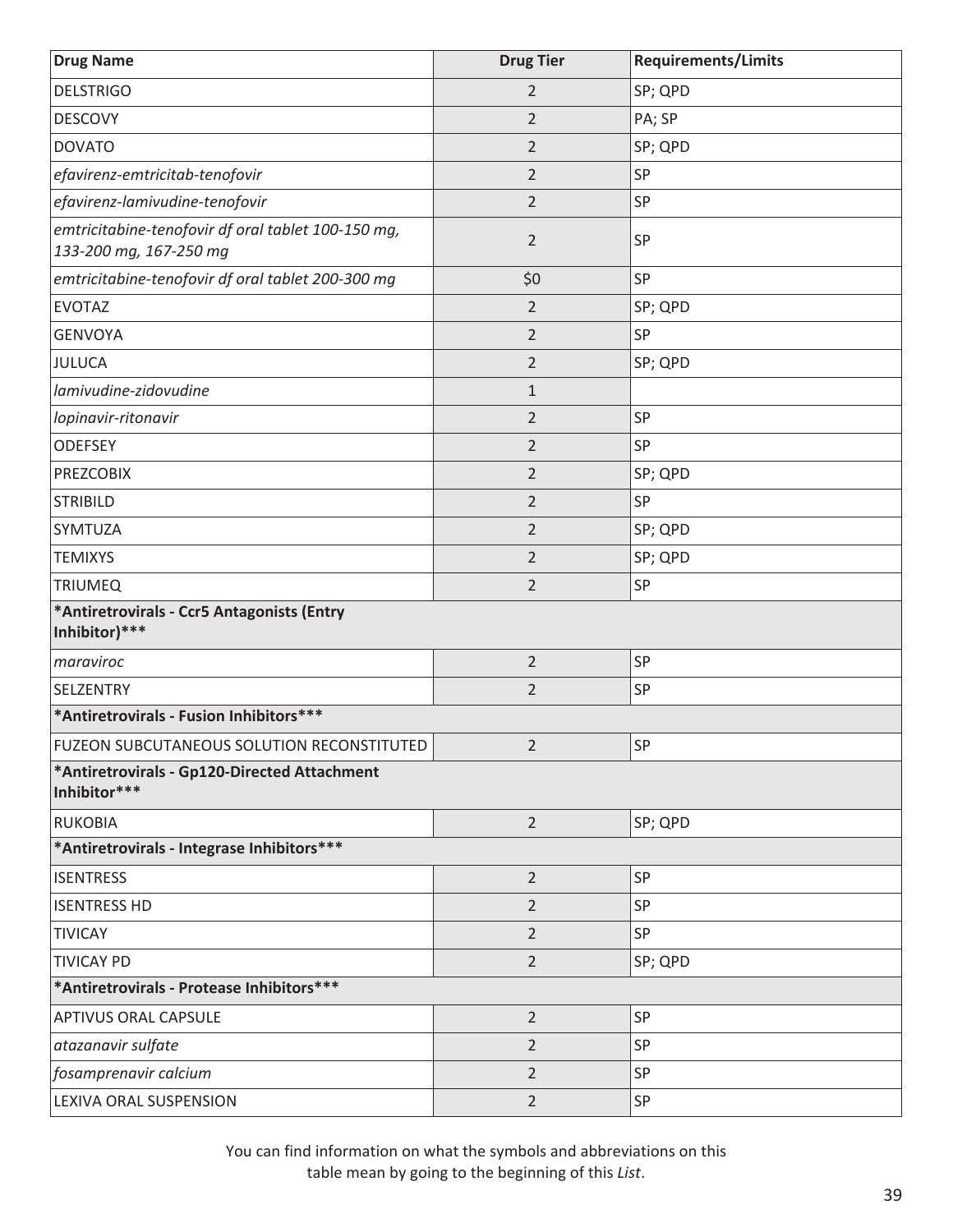| <b>Drug Name</b>                                               | <b>Drug Tier</b> | <b>Requirements/Limits</b> |
|----------------------------------------------------------------|------------------|----------------------------|
| NORVIR ORAL PACKET                                             | 2                | SP                         |
| NORVIR ORAL SOLUTION                                           | $\overline{2}$   | SP                         |
| PREZISTA ORAL SUSPENSION                                       | $\overline{2}$   | SP                         |
| PREZISTA ORAL TABLET 150 MG, 600 MG, 75 MG, 800<br>MG          | $\overline{2}$   | <b>SP</b>                  |
| REYATAZ ORAL PACKET                                            | $\overline{2}$   | SP                         |
| ritonavir                                                      | $\overline{2}$   | SP                         |
| <b>VIRACEPT ORAL TABLET</b>                                    | $\overline{2}$   | SP                         |
| *Antiretrovirals - Rti-Non-Nucleoside Analogues***             |                  |                            |
| <b>EDURANT</b>                                                 | $\overline{2}$   | SP                         |
| efavirenz                                                      | $\overline{2}$   | SP                         |
| etravirine                                                     | $\overline{2}$   | SP                         |
| <b>INTELENCE ORAL TABLET 25 MG</b>                             | $\overline{2}$   | SP                         |
| nevirapine                                                     | $\mathbf{1}$     |                            |
| nevirapine er                                                  | $1\,$            |                            |
| PIFELTRO                                                       | $\overline{2}$   | SP; QPD                    |
| *Antiretrovirals - Rti-Nucleoside Analogues-<br>Purines***     |                  |                            |
| abacavir sulfate oral solution                                 | $\overline{2}$   | SP                         |
| abacavir sulfate oral tablet                                   | $1\,$            |                            |
| *Antiretrovirals - Rti-Nucleoside Analogues-<br>Pyrimidines*** |                  |                            |
| emtricitabine                                                  | $\overline{2}$   | <b>SP</b>                  |
| <b>EMTRIVA ORAL SOLUTION</b>                                   | $\overline{2}$   | SP                         |
| lamivudine oral solution                                       | $\mathbf{1}$     |                            |
| lamivudine oral tablet 150 mg, 300 mg                          | $1\,$            |                            |
| *Antiretrovirals - Rti-Nucleoside Analogues-<br>Thymidines***  |                  |                            |
| stavudine oral capsule                                         | $\mathbf{1}$     |                            |
| zidovudine                                                     | $\mathbf{1}$     |                            |
| *Antiretrovirals - Rti-Nucleotide Analogues***                 |                  |                            |
| tenofovir disoproxil fumarate                                  | $\overline{2}$   | SP                         |
| <b>VIREAD ORAL POWDER</b>                                      | $\overline{2}$   | SP                         |
| VIREAD ORAL TABLET 150 MG, 200 MG, 250 MG                      | $\overline{2}$   | SP                         |
| *Antiretrovirals Adjuvants***                                  |                  |                            |
| <b>TYBOST</b>                                                  | $\overline{2}$   | <b>SP</b>                  |
| *Cmv Agents***                                                 |                  |                            |
| PREVYMIS ORAL                                                  | $\overline{3}$   | QPD                        |
| valganciclovir hcl                                             | $\overline{2}$   |                            |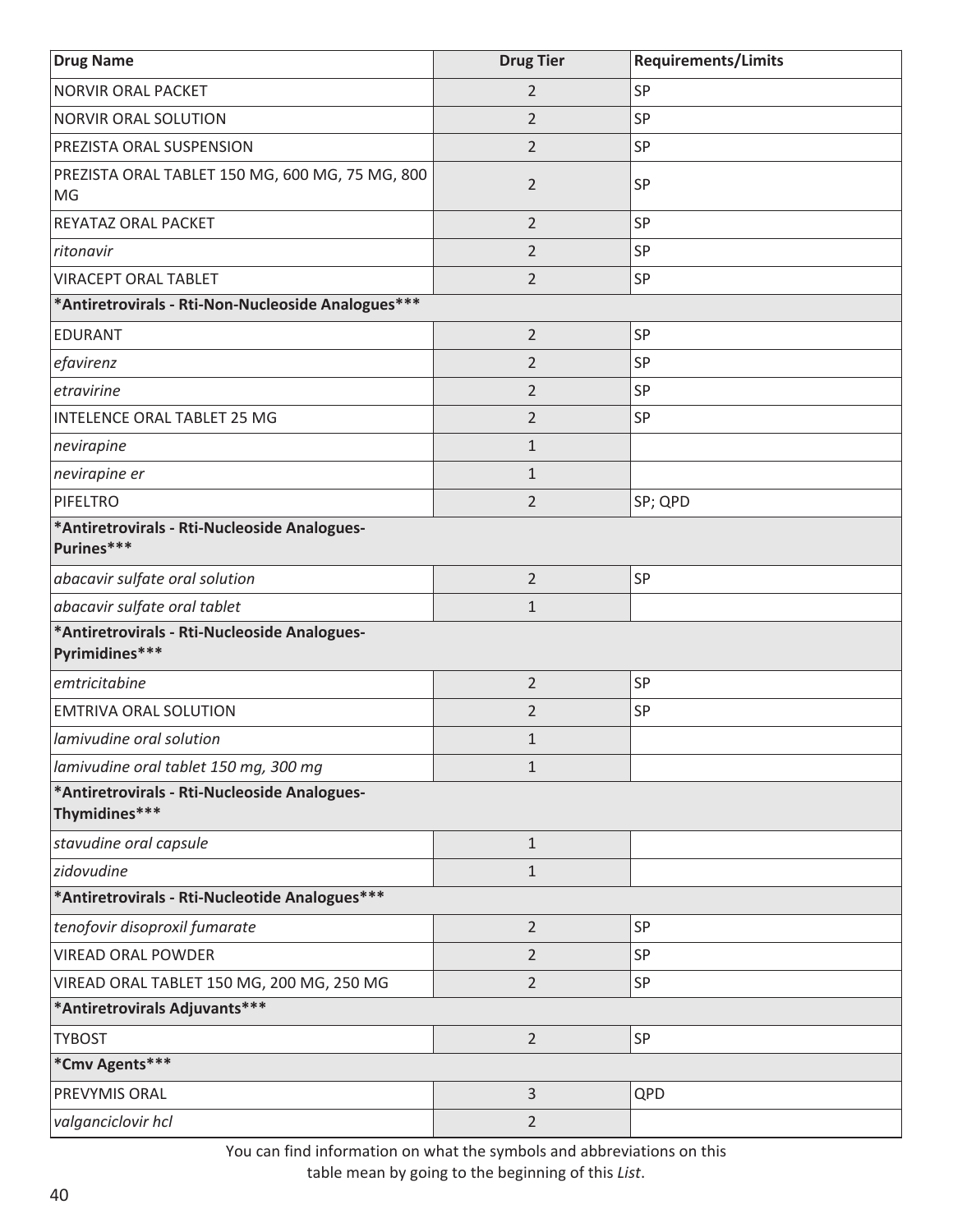| <b>Drug Name</b>                                          | <b>Drug Tier</b> | <b>Requirements/Limits</b> |
|-----------------------------------------------------------|------------------|----------------------------|
| *Hepatitis B Agents***                                    |                  |                            |
| adefovir dipivoxil                                        | $\overline{2}$   | SP                         |
| BARACLUDE ORAL SOLUTION                                   | 3                | SP                         |
| entecavir                                                 | $\overline{2}$   | SP                         |
| EPIVIR HBV ORAL SOLUTION                                  | 3                | SP                         |
| lamivudine oral tablet 100 mg                             | $\mathbf{1}$     |                            |
| <b>VEMLIDY</b>                                            | $\overline{2}$   | SP                         |
| *Hepatitis C Agent - Combinations***                      |                  |                            |
| <b>EPCLUSA</b>                                            | 3                | PA; SP; QPD                |
| <b>HARVONI</b>                                            | 3                | PA; SP; QPD                |
| <b>VOSEVI</b>                                             | 3                | PA; SP; QPD                |
| *Hepatitis C Agents***                                    |                  |                            |
| PEGASYS SUBCUTANEOUS SOLUTION 180 MCG/ML                  | 3                | PA; SP; QPD                |
| PEGASYS SUBCUTANEOUS SOLUTION PREFILLED<br><b>SYRINGE</b> | 3                | PA; SP; QPD                |
| ribavirin oral capsule                                    | $\mathbf{1}$     | QPD                        |
| ribavirin oral tablet 200 mg                              | $\mathbf{1}$     | QPD                        |
| SOVALDI                                                   | 3                | PA; SP                     |
| *Herpes Agents - Purine Analogues***                      |                  |                            |
| acyclovir oral                                            | $\mathbf{1}$     |                            |
| valacyclovir hcl oral                                     | $\mathbf{1}$     | QPD                        |
| *Herpes Agents - Thymidine Analogues***                   |                  |                            |
| famciclovir oral                                          | $\mathbf 1$      | QPD                        |
| *Influenza Agents***                                      |                  |                            |
| rimantadine hcl                                           | $\mathbf{1}$     |                            |
| *Neuraminidase Inhibitors***                              |                  |                            |
| oseltamivir phosphate oral                                | 3                | QPD                        |
| RELENZA DISKHALER                                         | 3                | QPD                        |
| *Pa Endonuclease Inhibitors ***                           |                  |                            |
| XOFLUZA (40 MG DOSE)                                      | 3                | QPD                        |
| XOFLUZA (80 MG DOSE)                                      | 3                | QPD                        |
| *Beta Blockers*                                           |                  |                            |
| *Alpha-Beta Blockers***                                   |                  |                            |
| carvedilol                                                | $\mathbf{1}$     |                            |
| carvedilol phosphate er                                   | 3                |                            |
| labetalol hcl oral                                        | $\mathbf{1}$     |                            |
| *Beta Blockers Cardio-Selective***                        |                  |                            |
| acebutolol hcl oral                                       | $1\,$            |                            |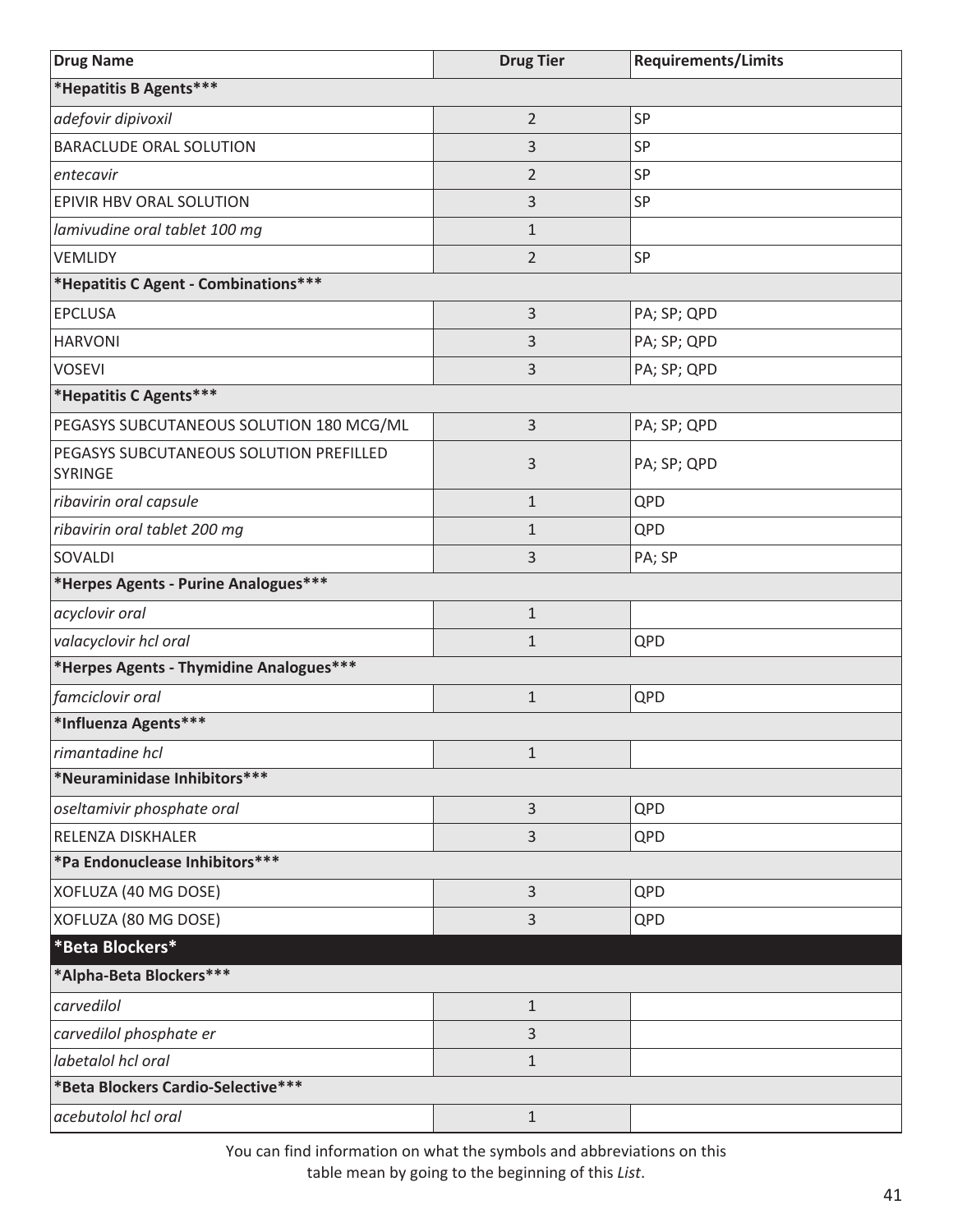| <b>Drug Name</b>                                                                                      | <b>Drug Tier</b> | <b>Requirements/Limits</b> |
|-------------------------------------------------------------------------------------------------------|------------------|----------------------------|
| atenolol oral                                                                                         | $\mathbf{1}$     | QPD                        |
| betaxolol hcl oral                                                                                    | $\mathbf{1}$     |                            |
| bisoprolol fumarate oral                                                                              | $\mathbf 1$      |                            |
| metoprolol succinate er                                                                               | $\mathbf{1}$     |                            |
| metoprolol tartrate oral                                                                              | $\mathbf{1}$     | QPD                        |
| nebivolol hcl                                                                                         | $\mathbf{1}$     |                            |
| *Beta Blockers Non-Selective***                                                                       |                  |                            |
| <b>HEMANGEOL</b>                                                                                      | 3                | LA; SP                     |
| nadolol oral tablet 20 mg, 40 mg, 80 mg                                                               | $\mathbf{1}$     |                            |
| pindolol                                                                                              | $\mathbf{1}$     |                            |
| propranolol hcl er                                                                                    | $\mathbf{1}$     |                            |
| propranolol hcl oral                                                                                  | $\mathbf{1}$     |                            |
| sotalol hcl (af)                                                                                      | $\mathbf{1}$     |                            |
| sotalol hcl oral                                                                                      | $\mathbf{1}$     |                            |
| timolol maleate oral                                                                                  | $\mathbf{1}$     |                            |
| *Calcium Channel Blockers*                                                                            |                  |                            |
| *Calcium Channel Blockers***                                                                          |                  |                            |
| afeditab cr                                                                                           | $\mathbf 1$      |                            |
| amlodipine besylate oral                                                                              | $\mathbf 1$      |                            |
| cartia xt                                                                                             | $\mathbf{1}$     |                            |
| diltiazem hcl er beads                                                                                | $\mathbf{1}$     |                            |
| diltiazem hcl er coated beads oral capsule extended<br>release 24 hour 120 mg, 180 mg, 240 mg, 300 mg | $\mathbf{1}$     |                            |
| diltiazem hcl er oral capsule extended release 24 hour<br>120 mg, 180 mg, 240 mg                      | $\mathbf{1}$     |                            |
| diltiazem hcl oral                                                                                    | $\mathbf{1}$     |                            |
| dilt-xr                                                                                               | $\mathbf{1}$     |                            |
| felodipine er                                                                                         | $\mathbf 1$      |                            |
| isradipine                                                                                            | 3                |                            |
| nicardipine hcl oral                                                                                  | 3                |                            |
| nifedipine er                                                                                         | $\mathbf 1$      |                            |
| nifedipine er osmotic release                                                                         | $\mathbf 1$      |                            |
| nifedipine oral                                                                                       | $\mathbf 1$      |                            |
| nimodipine oral                                                                                       | $\mathbf 1$      | QPD                        |
| nisoldipine er                                                                                        | 3                |                            |
| NYMALIZE ORAL SOLUTION 6 MG/ML                                                                        | 3                | QPD                        |
| taztia xt                                                                                             | $\mathbf 1$      |                            |
| tiadylt er                                                                                            | $\mathbf{1}$     |                            |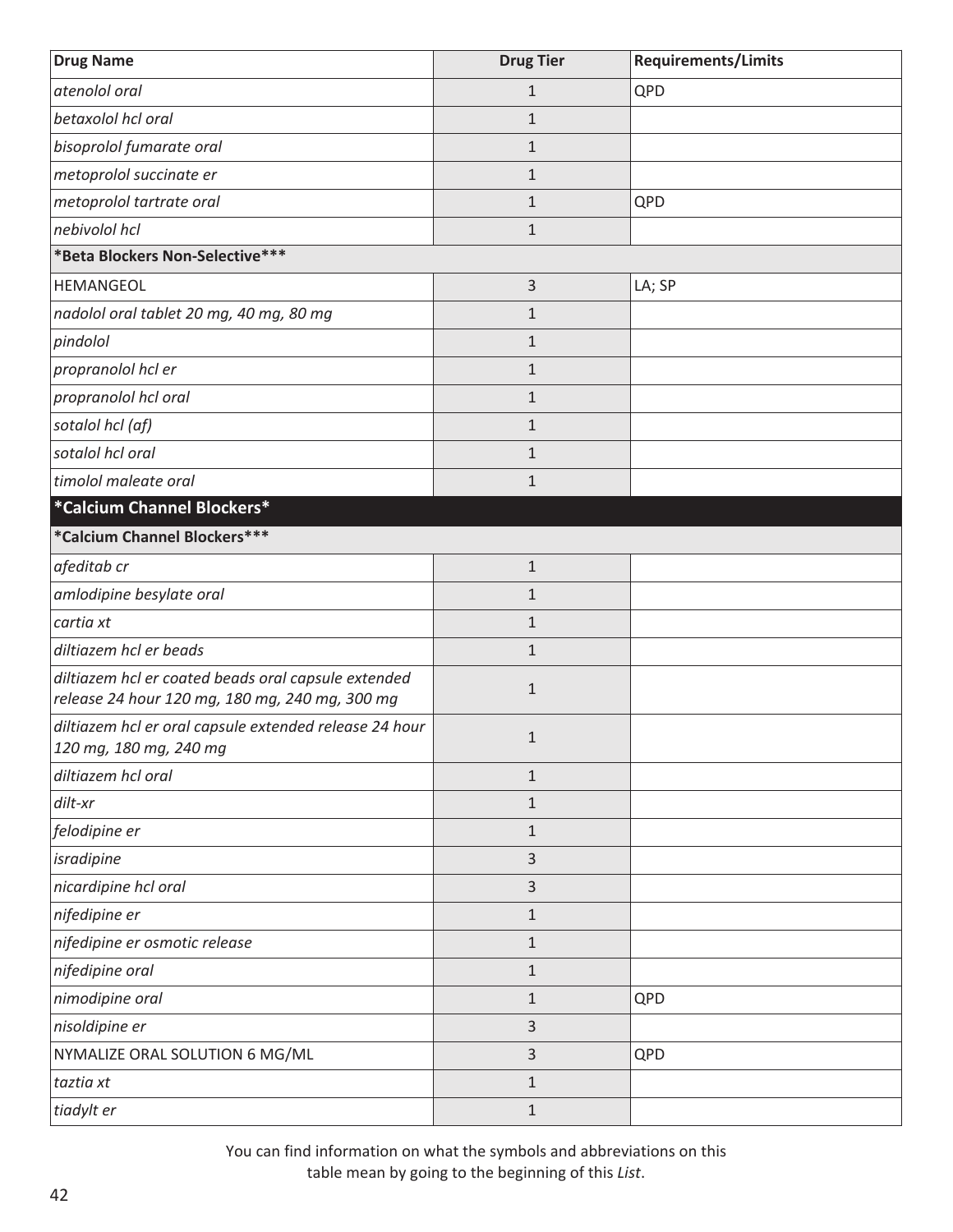| <b>Drug Name</b>                                                        | <b>Drug Tier</b> | <b>Requirements/Limits</b> |
|-------------------------------------------------------------------------|------------------|----------------------------|
| verapamil hcl er oral capsule extended release 24<br>hour               | $\mathbf{1}$     |                            |
| verapamil hcl er oral tablet extended release 120 mg,<br>180 mg, 240 mg | $\mathbf{1}$     |                            |
| verapamil hcl oral                                                      | $\mathbf{1}$     |                            |
| *Cardiotonics*                                                          |                  |                            |
| *Cardiac Glycosides***                                                  |                  |                            |
| digitek                                                                 | $\mathbf 1$      |                            |
| digox                                                                   | $\mathbf{1}$     |                            |
| digoxin oral solution                                                   | $\mathbf{1}$     |                            |
| digoxin oral tablet 125 mcg, 250 mcg                                    | $\mathbf{1}$     |                            |
| digoxin oral tablet 62.5 mcg                                            | 3                |                            |
| LANOXIN ORAL TABLET 62.5 MCG                                            | 3                |                            |
| *Cardiovascular Agents - Misc.*                                         |                  |                            |
| *Calcium Channel Blocker & Hmg Coa Reductase<br>Inhibit Comb***         |                  |                            |
| amlodipine-atorvastatin                                                 | 3                | QPD                        |
| *Neprilysin Inhib (Arni)-Angiotensin Ii Recept Antag<br>Comb***         |                  |                            |
| <b>ENTRESTO</b>                                                         | 3                | QPD                        |
| *Nitrate & Vasodilator Combinations***                                  |                  |                            |
| <b>BIDIL</b>                                                            | 3                |                            |
| *Prostaglandin Vasodilators***                                          |                  |                            |
| ORENITRAM                                                               | 3                | PA; LA; SP                 |
| <b>TYVASO</b>                                                           | 3                | PA; LA; SP                 |
| <b>TYVASO REFILL</b>                                                    | 3                | PA; LA; SP                 |
| <b>TYVASO STARTER</b>                                                   | 3                | PA; LA; SP                 |
| <b>VENTAVIS</b>                                                         | 3                | PA; LA; SP                 |
| *Pulm Hyperten-Soluble Guanylate Cyclase<br>Stimulator (Sgc)***         |                  |                            |
| ADEMPAS                                                                 | $\overline{2}$   | PA; LA; SP; QPD            |
| *Pulmonary Hypertension - Endothelin Receptor<br>Antagonists***         |                  |                            |
| ambrisentan                                                             | 3                | PA; LA; SP; QPD            |
| bosentan                                                                | 3                | PA; SP                     |
| <b>OPSUMIT</b>                                                          | $\overline{2}$   | PA; LA; SP                 |
| TRACLEER ORAL TABLET SOLUBLE                                            | $\overline{2}$   | PA; LA; SP                 |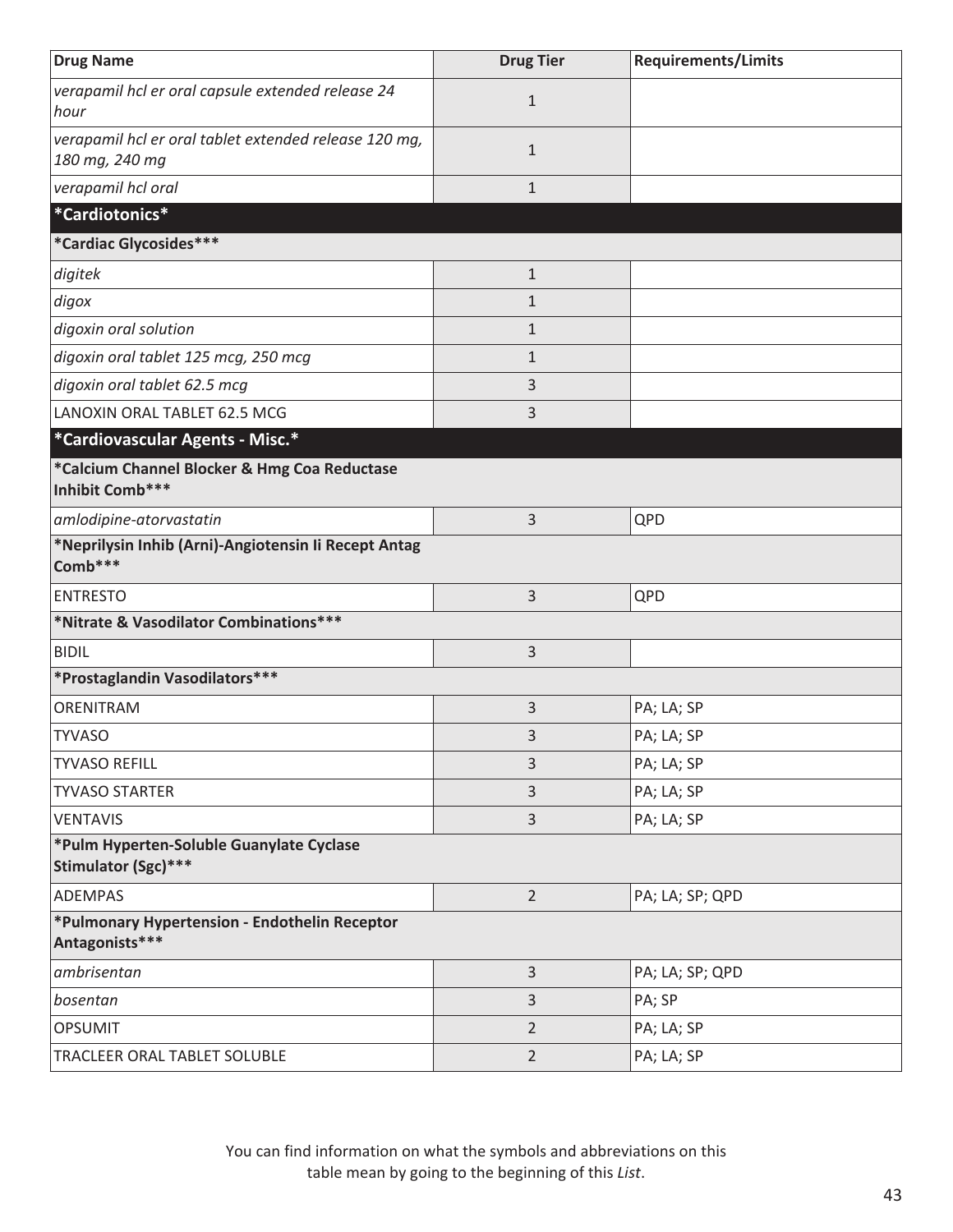| <b>Drug Name</b>                                                       | <b>Drug Tier</b> | <b>Requirements/Limits</b> |
|------------------------------------------------------------------------|------------------|----------------------------|
| *Pulmonary Hypertension - Phosphodiesterase<br>Inhibitors***           |                  |                            |
| <b>ALYQ</b>                                                            | 3                | PA; SP; QPD                |
| sildenafil citrate intravenous                                         | 3                | PA; SP; QPD                |
| sildenafil citrate oral suspension reconstituted                       | 3                | PA; SP; QPD                |
| sildenafil citrate oral tablet 20 mg                                   | $\mathbf{1}$     | PA; QPD                    |
| tadalafil (pah)                                                        | 3                | PA; SP; QPD                |
| *Pulmonary Hypertension - Prostacyclin Receptor<br>Agonist***          |                  |                            |
| <b>UPTRAVI ORAL</b>                                                    | $\overline{2}$   | PA; LA; SP; QPD            |
| *Selective Cgmp Phosphodiesterase Type 5<br>Inhibitors***              |                  |                            |
| tadalafil oral tablet 5 mg                                             | 3                | PA; QPD                    |
| *Sinus Node Inhibitors**                                               |                  |                            |
| <b>CORLANOR</b>                                                        | 3                | QPD                        |
| *Cephalosporins*                                                       |                  |                            |
| *Cephalosporins - 1St Generation***                                    |                  |                            |
| cefadroxil                                                             | $\mathbf 1$      |                            |
| cephalexin oral capsule 250 mg, 500 mg                                 | $\mathbf 1$      |                            |
| cephalexin oral suspension reconstituted                               | $\mathbf{1}$     |                            |
| cephalexin oral tablet                                                 | $\mathbf 1$      |                            |
| *Cephalosporins - 2Nd Generation***                                    |                  |                            |
| cefaclor                                                               | $\mathbf{1}$     |                            |
| cefaclor er                                                            | $\mathbf{1}$     |                            |
| cefprozil                                                              | $\mathbf{1}$     |                            |
| cefuroxime axetil oral tablet                                          | $\mathbf{1}$     |                            |
| *Cephalosporins - 3Rd Generation***                                    |                  |                            |
| cefdinir                                                               | $1\,$            |                            |
| cefixime oral capsule                                                  | 3                |                            |
| cefixime oral suspension reconstituted                                 | $\overline{2}$   |                            |
| cefpodoxime proxetil                                                   | $\mathbf{1}$     |                            |
| SUPRAX ORAL SUSPENSION RECONSTITUTED 500<br>MG/5ML                     | 3                |                            |
| SUPRAX ORAL TABLET CHEWABLE                                            | 3                |                            |
| *Contraceptives*                                                       |                  |                            |
| *Biphasic Contraceptives - Oral***                                     |                  |                            |
| azurette                                                               | \$0              |                            |
| desogestrel-ethinyl estradiol oral tablet 0.15-<br>0.02/0.01 mg (21/5) | \$0              |                            |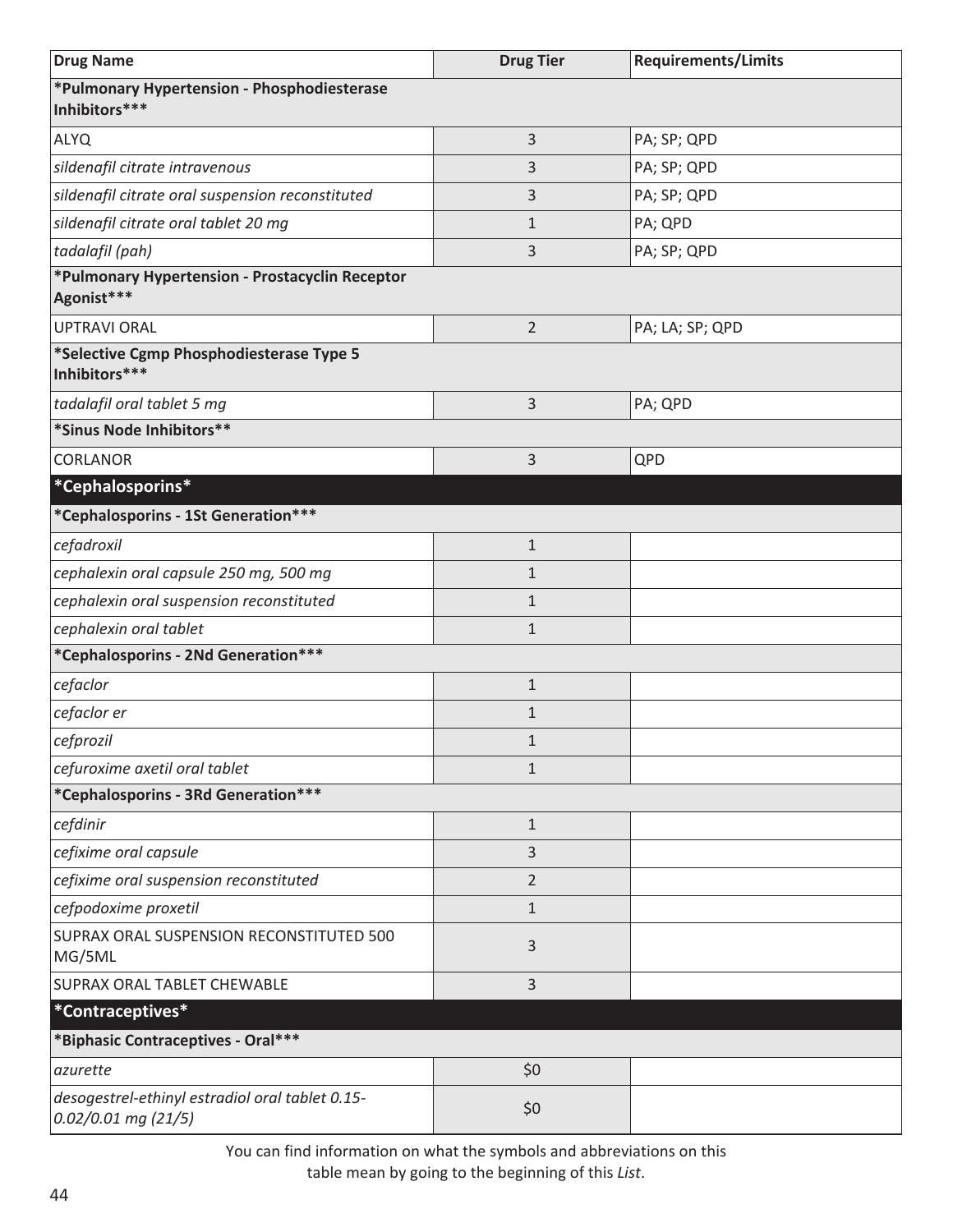| <b>Drug Name</b>                                             | <b>Drug Tier</b> | Requirements/Limits |
|--------------------------------------------------------------|------------------|---------------------|
| kariva                                                       | \$0              |                     |
| pimtrea                                                      | \$0              |                     |
| simliya                                                      | \$0              |                     |
| viorele                                                      | \$0              |                     |
| <b>VOLNEA</b>                                                | \$0              |                     |
| *Combination Contraceptives - Oral***                        |                  |                     |
| afirmelle                                                    | \$0              |                     |
| altavera                                                     | \$0              |                     |
| alyacen 1/35                                                 | \$0              |                     |
| apri                                                         | $$0$$            |                     |
| aubra                                                        | \$0              |                     |
| aubra eq                                                     | $$0$$            |                     |
| aurovela 1.5/30                                              | $$0$$            |                     |
| aurovela 1/20                                                | \$0              |                     |
| aurovela 24 fe                                               | \$0              |                     |
| aurovela fe 1.5/30                                           | \$0              |                     |
| aurovela fe 1/20                                             | $$0$$            |                     |
| aviane                                                       | \$0              |                     |
| ayuna                                                        | $$0$$            |                     |
| balziva                                                      | \$0              |                     |
| blisovi 24 fe                                                | $$0$$            |                     |
| blisovi fe 1.5/30                                            | \$0              |                     |
| blisovi fe 1/20                                              | \$0              |                     |
| briellyn                                                     | $$0$$            |                     |
| charlotte 24 fe                                              | $$0$$            |                     |
| chateal                                                      | \$0              |                     |
| chateal eq                                                   | \$0              |                     |
| cryselle-28                                                  | \$0              |                     |
| cyclafem 1/35                                                | \$0              |                     |
| cyred                                                        | \$0              |                     |
| cyred eq                                                     | \$0              |                     |
| dasetta 1/35                                                 | \$0              |                     |
| delyla                                                       | \$0              |                     |
| desogestrel-ethinyl estradiol oral tablet 0.15-30 mg-<br>mcg | \$0              |                     |
| drospiren-eth estrad-levomefol                               | \$0              |                     |
| drospirenone-ethinyl estradiol                               | \$0              |                     |
| elinest                                                      | $$0$$            |                     |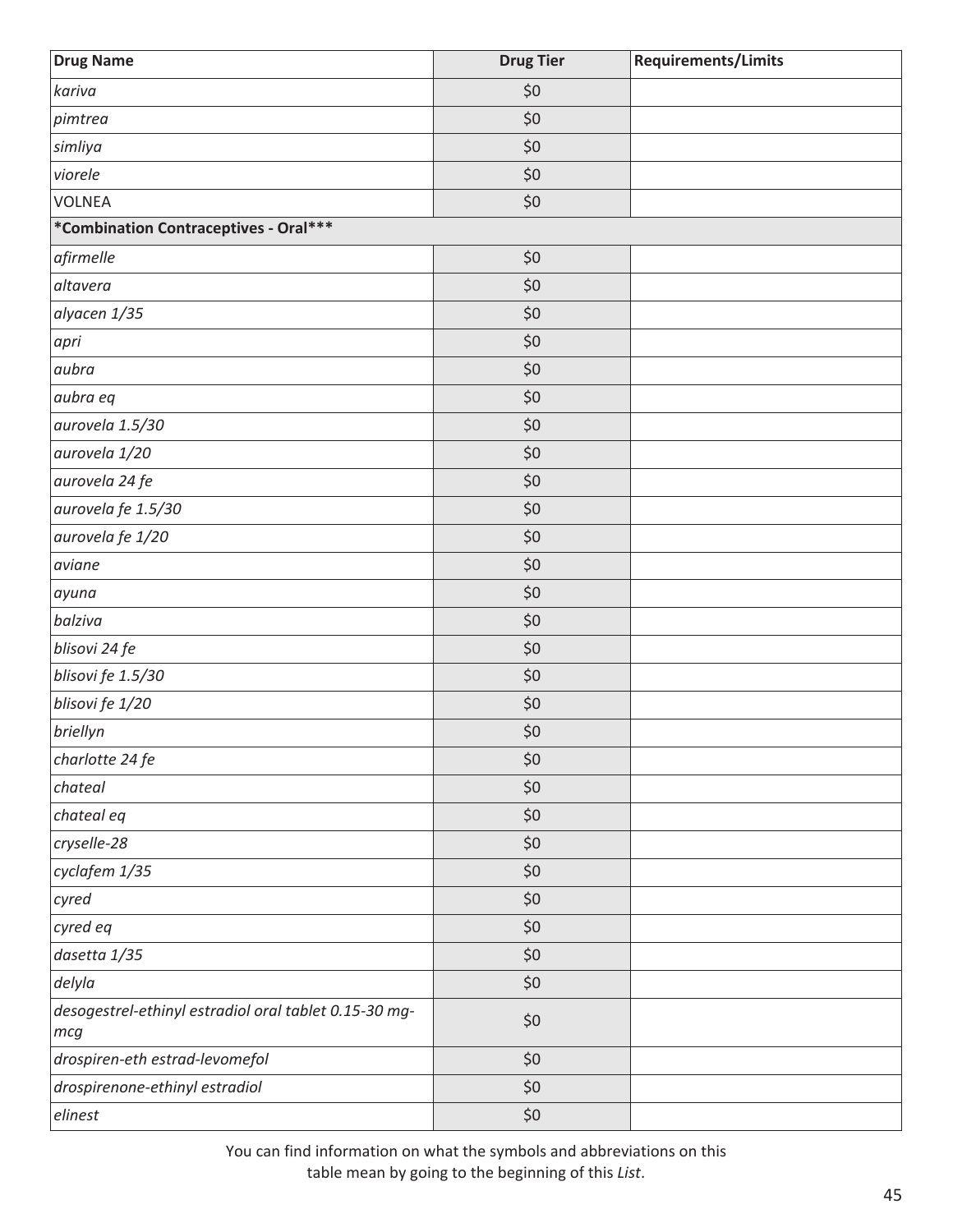| <b>Drug Name</b>                                                            | <b>Drug Tier</b> | Requirements/Limits |
|-----------------------------------------------------------------------------|------------------|---------------------|
| emoquette                                                                   | \$0              |                     |
| enskyce oral tablet 0.15-30 mg-mcg                                          | \$0              |                     |
| estarylla                                                                   | \$0              |                     |
| ethynodiol diac-eth estradiol                                               | \$0              |                     |
| falmina                                                                     | \$0              |                     |
| femynor                                                                     | \$0              |                     |
| gemmily                                                                     | \$0              |                     |
| hailey 1.5/30                                                               | \$0              |                     |
| hailey 24 fe                                                                | \$0              |                     |
| HAILEY FE 1.5/30                                                            | \$0              |                     |
| HAILEY FE 1/20                                                              | \$0              |                     |
| isibloom                                                                    | \$0              |                     |
| jasmiel                                                                     | \$0              |                     |
| juleber                                                                     | \$0              |                     |
| junel 1.5/30                                                                | \$0              |                     |
| junel 1/20                                                                  | \$0              |                     |
| junel fe 1.5/30                                                             | \$0              |                     |
| junel fe 1/20                                                               | \$0              |                     |
| junel fe 24                                                                 | \$0              |                     |
| kaitlib fe                                                                  | \$0              |                     |
| kalliga                                                                     | \$0              |                     |
| kelnor 1/35                                                                 | \$0              |                     |
| kelnor 1/50                                                                 | \$0              |                     |
| kurvelo                                                                     | \$0              |                     |
| larin 1.5/30                                                                | \$0              |                     |
| larin 1/20                                                                  | \$0              |                     |
| larin 24 fe                                                                 | \$0              |                     |
| larin fe 1.5/30                                                             | \$0              |                     |
| larin fe 1/20                                                               | \$0              |                     |
| larissia                                                                    | \$0              |                     |
| layolis fe                                                                  | \$0              |                     |
| lessina                                                                     | \$0              |                     |
| levonorgestrel-ethinyl estrad oral tablet 0.1-20 mg-<br>mcg, 0.15-30 mg-mcg | \$0              |                     |
| levora 0.15/30 (28)                                                         | \$0              |                     |
| lillow                                                                      | \$0              |                     |
| loryna                                                                      | \$0              |                     |
| low-ogestrel                                                                | $$0$$            |                     |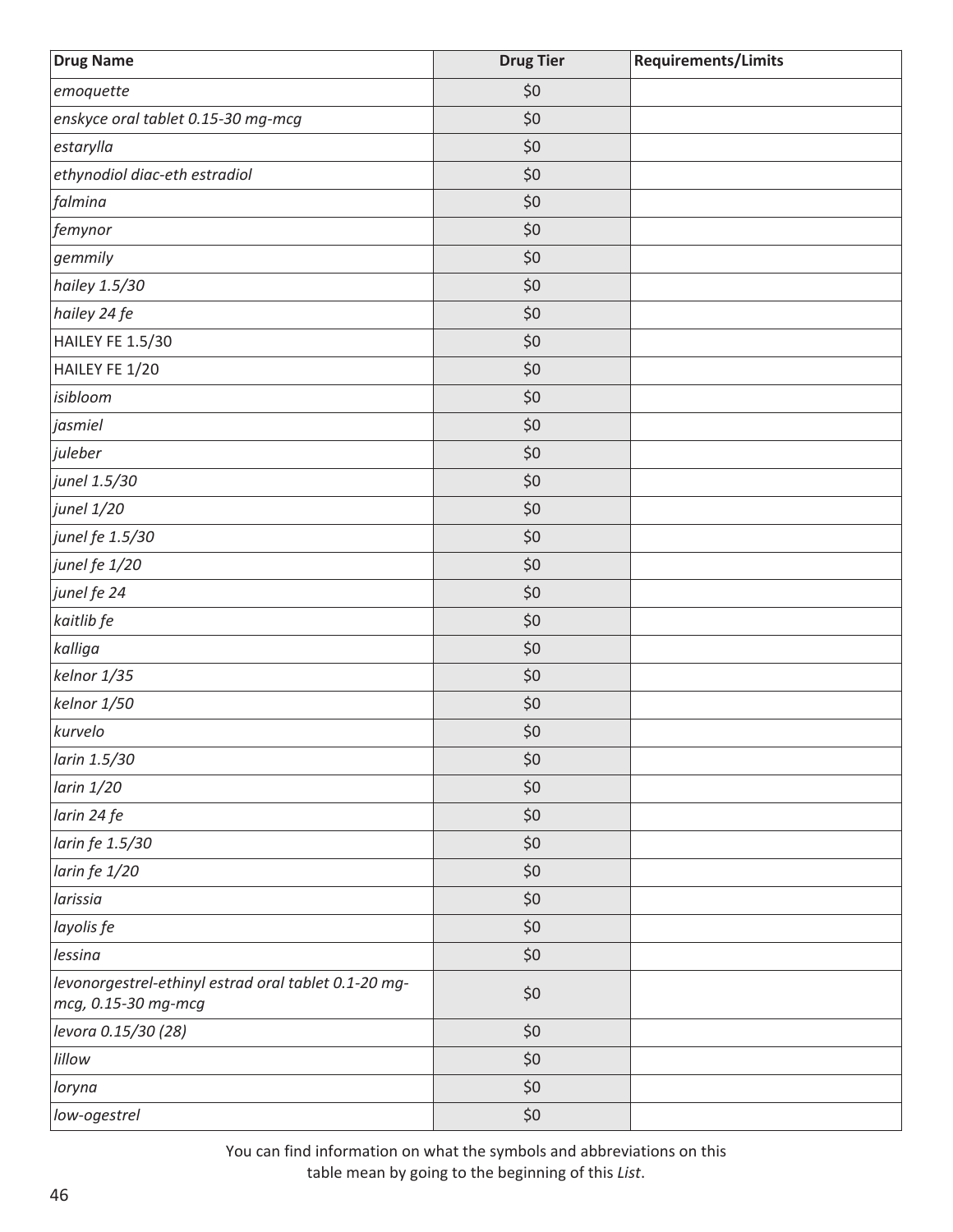| <b>Drug Name</b>                                                     | <b>Drug Tier</b> | <b>Requirements/Limits</b> |
|----------------------------------------------------------------------|------------------|----------------------------|
| lo-zumandimine                                                       | \$0              |                            |
| lutera                                                               | \$0              |                            |
| marlissa                                                             | \$0              |                            |
| <b>MERZEE</b>                                                        | \$0              |                            |
| microgestin 1.5/30                                                   | \$0              |                            |
| microgestin 1/20                                                     | \$0              |                            |
| microgestin fe 1.5/30                                                | \$0              |                            |
| microgestin fe 1/20                                                  | \$0              |                            |
| mili                                                                 | \$0              |                            |
| mono-linyah                                                          | \$0              |                            |
| necon 0.5/35 (28)                                                    | \$0              |                            |
| necon 1/35 (28)                                                      | \$0              |                            |
| nikki                                                                | \$0              |                            |
| norethin ace-eth estrad-fe oral capsule                              | \$0              |                            |
| norethin ace-eth estrad-fe oral tablet 1-20 mg-mcg,<br>1.5-30 mg-mcg | \$0              |                            |
| norethin ace-eth estrad-fe oral tablet chewable                      | \$0              |                            |
| norethindrone acet-ethinyl est oral tablet                           | \$0              |                            |
| norethin-eth estradiol-fe                                            | \$0              |                            |
| norgestimate-eth estradiol oral tablet 0.25-35 mg-<br>mcg            | \$0              |                            |
| nortrel 0.5/35 (28)                                                  | \$0              |                            |
| nortrel 1/35 (21)                                                    | \$0              |                            |
| nortrel 1/35 (28)                                                    | \$0              |                            |
| nylia 1/35                                                           | $$0$$            |                            |
| <b>NYMYO</b>                                                         | \$0              |                            |
| ocella                                                               | \$0              |                            |
| orsythia                                                             | \$0              |                            |
| philith                                                              | \$0              |                            |
| pirmella 1/35                                                        | \$0              |                            |
| portia-28                                                            | \$0              |                            |
| previfem                                                             | \$0              |                            |
| reclipsen                                                            | \$0              |                            |
| sprintec 28                                                          | \$0              |                            |
| sronyx                                                               | \$0              |                            |
| syeda                                                                | \$0              |                            |
| tarina 24 fe                                                         | \$0              |                            |
| tarina fe 1/20                                                       | \$0              |                            |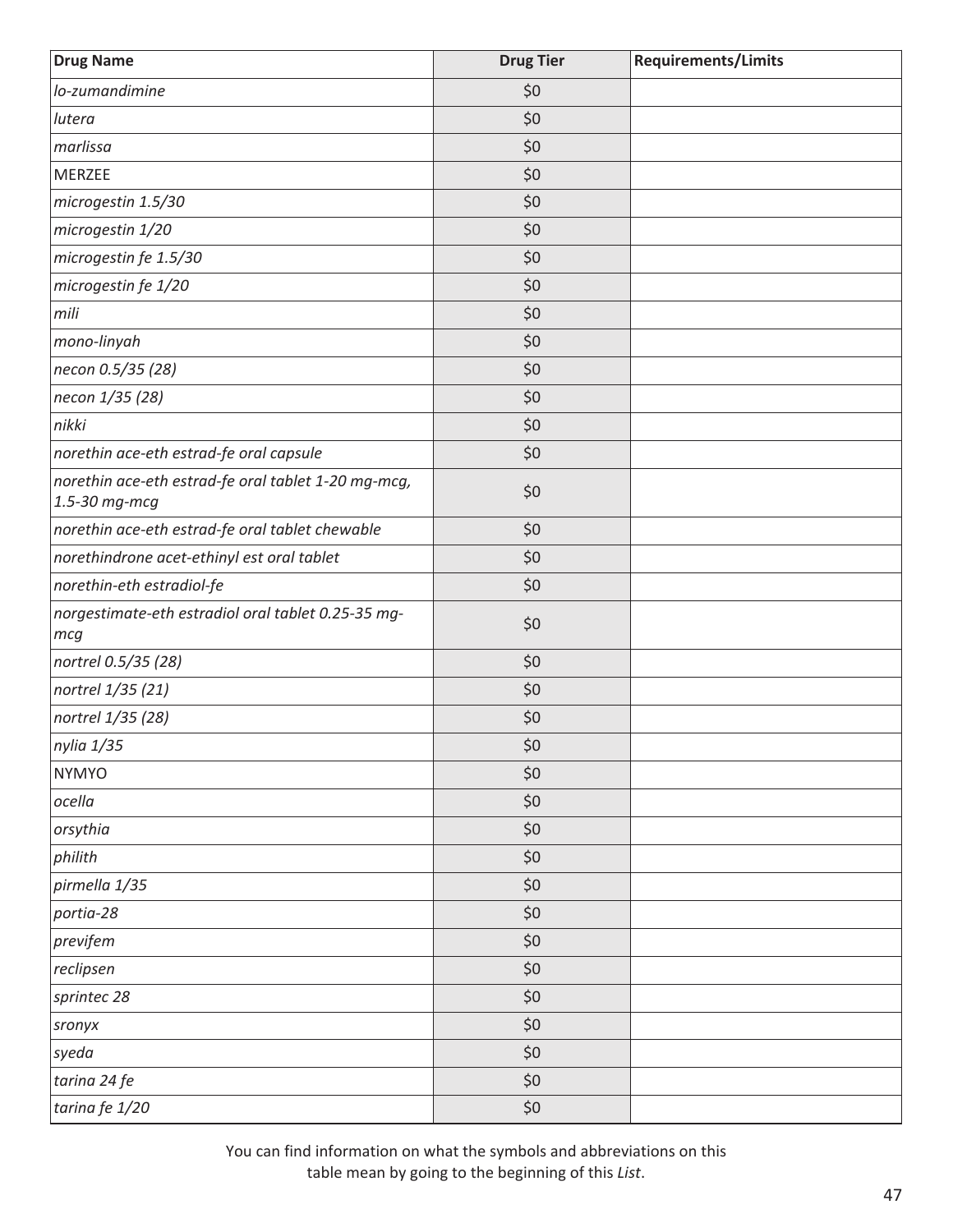| <b>Drug Name</b>                                    | <b>Drug Tier</b> | <b>Requirements/Limits</b> |
|-----------------------------------------------------|------------------|----------------------------|
| tarina fe 1/20 eq                                   | \$0              |                            |
| <b>TAYSOFY</b>                                      | \$0              |                            |
| tydemy                                              | \$0              |                            |
| vestura                                             | \$0              |                            |
| vienva                                              | \$0              |                            |
| vyfemla                                             | \$0              |                            |
| vylibra                                             | \$0              |                            |
| wera                                                | \$0              |                            |
| wymzya fe                                           | \$0              |                            |
| zovia 1/35 (28)                                     | \$0              |                            |
| zumandimine                                         | \$0              |                            |
| *Combination Contraceptives - Transdermal***        |                  |                            |
| xulane                                              | \$0              |                            |
| zafemy                                              | \$0              |                            |
| *Combination Contraceptives - Vaginal***            |                  |                            |
| eluryng                                             | \$0              |                            |
| etonogestrel-ethinyl estradiol                      | \$0              |                            |
| *Continuous Contraceptives - Oral***                |                  |                            |
| amethyst                                            | \$0              |                            |
| dolishale                                           | \$0              |                            |
| levonorgestrel-ethinyl estrad oral tablet 90-20 mcg | \$0              |                            |
| *Emergency Contraceptives***                        |                  |                            |
| AFTERPILL                                           | \$0              | QPD                        |
| econtra ez                                          | \$0              | QPD                        |
| econtra one-step                                    | \$0              | QPD                        |
| <b>ELLA</b>                                         | \$0              | QPD                        |
| levonorgestrel oral tablet 1.5 mg                   | \$0              | QPD                        |
| my choice                                           | \$0              | QPD                        |
| my way                                              | \$0              | QPD                        |
| new day                                             | \$0              | QPD                        |
| opcicon one-step                                    | \$0              | QPD                        |
| option 2                                            | \$0              | QPD                        |
| react                                               | \$0              | QPD                        |
| *Extended-Cycle Contraceptives - Oral***            |                  |                            |
| amethia                                             | \$0              | QPD                        |
| ashlyna                                             | \$0              | QPD                        |
| camrese                                             | \$0              | QPD                        |
| camrese lo                                          | \$0              | QPD                        |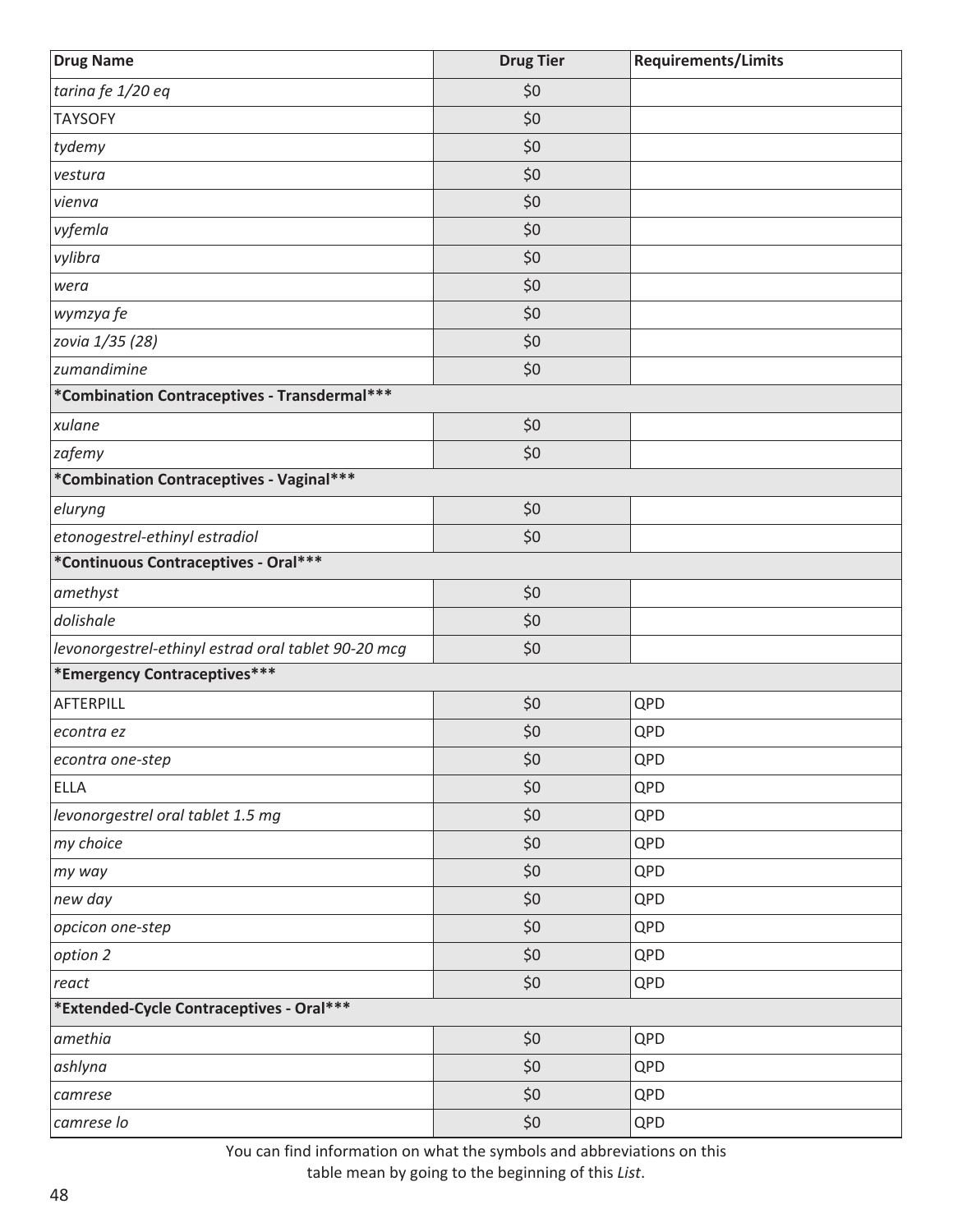| <b>Drug Name</b>                          | <b>Drug Tier</b> | <b>Requirements/Limits</b> |
|-------------------------------------------|------------------|----------------------------|
| daysee                                    | \$0              | QPD                        |
| fayosim                                   | \$0              | QPD                        |
| <b>ICLEVIA</b>                            | \$0              |                            |
| introvale                                 | \$0              | QPD                        |
| <b>JAIMIESS</b>                           | \$0              |                            |
| jolessa                                   | \$0              | QPD                        |
| levonorgest-eth est & eth est             | \$0              | QPD                        |
| levonorgest-eth estrad 91-day             | \$0              | QPD                        |
| <b>LOJAIMIESS</b>                         | \$0              |                            |
| rivelsa                                   | \$0              | QPD                        |
| setlakin                                  | \$0              | QPD                        |
| simpesse                                  | \$0              |                            |
| *Progestin Contraceptives - Injectable*** |                  |                            |
| medroxyprogesterone acetate intramuscular | \$0              | QPD                        |
| *Progestin Contraceptives - Oral***       |                  |                            |
| camila                                    | \$0              |                            |
| deblitane                                 | \$0              |                            |
| errin                                     | \$0              |                            |
| heather                                   | \$0              |                            |
| incassia                                  | \$0              |                            |
| jencycla                                  | \$0              |                            |
| <b>LYLEQ</b>                              | \$0              |                            |
| lyza                                      | $$0$$            |                            |
| nora-be                                   | $$0$$            |                            |
| norethindrone oral                        | \$0              |                            |
| norlyda                                   | \$0              |                            |
| norlyroc                                  | \$0              |                            |
| sharobel                                  | \$0              |                            |
| tulana                                    | $$0$$            |                            |
| *Triphasic Contraceptives - Oral***       |                  |                            |
| alyacen 7/7/7                             | $$0$$            |                            |
| aranelle                                  | \$0              |                            |
| caziant                                   | \$0              |                            |
| cyclafem 7/7/7                            | \$0              |                            |
| dasetta 7/7/7                             | \$0              |                            |
| enpresse-28                               | \$0              |                            |
| leena                                     | \$0              |                            |
| levonest                                  | \$0              |                            |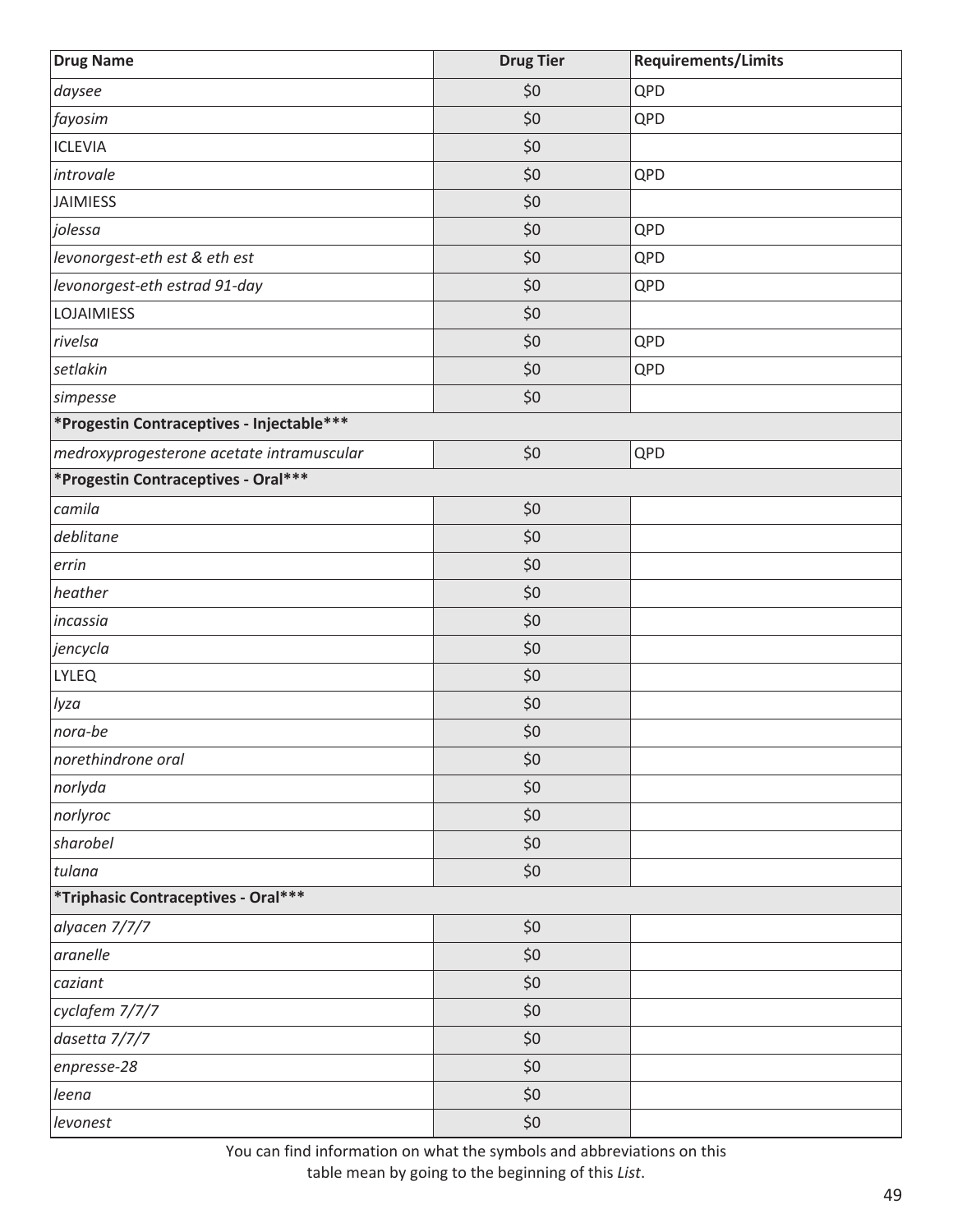| <b>Drug Name</b>                                                                         | <b>Drug Tier</b> | <b>Requirements/Limits</b> |
|------------------------------------------------------------------------------------------|------------------|----------------------------|
| levonorg-eth estrad triphasic oral tablet 50-30/75-40/<br>125-30 mcg                     | \$0              |                            |
| norgestim-eth estrad triphasic                                                           | \$0              |                            |
| nortrel 7/7/7                                                                            | \$0              |                            |
| <b>NYLIA 7/7/7</b>                                                                       | \$0              |                            |
| pirmella 7/7/7                                                                           | \$0              |                            |
| tilia fe                                                                                 | \$0              |                            |
| tri femynor                                                                              | \$0              |                            |
| tri-estarylla                                                                            | \$0              |                            |
| tri-legest fe                                                                            | \$0              |                            |
| tri-linyah                                                                               | \$0              |                            |
| tri-lo-estarylla                                                                         | \$0              |                            |
| tri-lo-marzia                                                                            | \$0              |                            |
| tri-lo-mili                                                                              | \$0              |                            |
| tri-lo-sprintec                                                                          | \$0              |                            |
| tri-mili                                                                                 | \$0              |                            |
| trinessa (28)                                                                            | \$0              |                            |
| TRI-NYMYO                                                                                | \$0              |                            |
| tri-sprintec                                                                             | \$0              |                            |
| trivora (28)                                                                             | \$0              |                            |
| tri-vylibra                                                                              | \$0              |                            |
| tri-vylibra lo                                                                           | \$0              |                            |
| velivet                                                                                  | \$0              |                            |
| *Corticosteroids*                                                                        |                  |                            |
| *Glucocorticosteroids***                                                                 |                  |                            |
| budesonide er oral tablet extended release 24 hour                                       | 3                | QPD                        |
| budesonide oral                                                                          | 3                |                            |
| dexamethasone intensol                                                                   | $\mathbf{1}$     |                            |
| dexamethasone oral elixir                                                                | $\mathbf{1}$     |                            |
| dexamethasone oral solution                                                              | $\mathbf{1}$     |                            |
| dexamethasone oral tablet                                                                | $\mathbf{1}$     |                            |
| hydrocortisone oral                                                                      | $\mathbf{1}$     |                            |
| methylprednisolone oral                                                                  | $\mathbf{1}$     |                            |
| millipred oral tablet                                                                    | 3                |                            |
| prednisolone oral solution                                                               | $1\,$            |                            |
| prednisolone sodium phosphate oral solution 15<br>mg/5ml, 25 mg/5ml, 6.7 (5 base) mg/5ml | $\mathbf{1}$     |                            |
| prednisolone sodium phosphate oral tablet dispersible                                    | $\overline{3}$   |                            |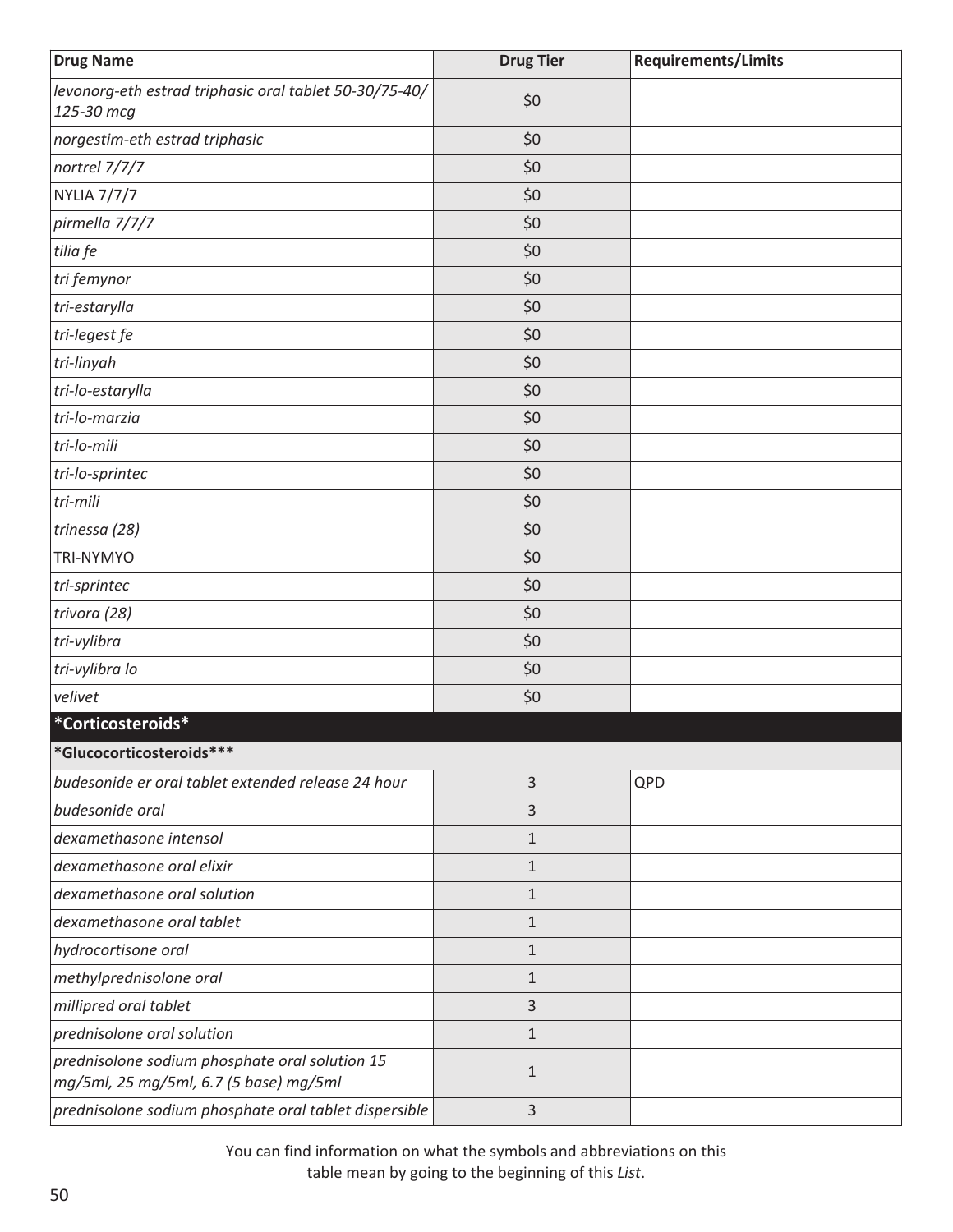| <b>Drug Name</b>                                                    | <b>Drug Tier</b> | <b>Requirements/Limits</b> |
|---------------------------------------------------------------------|------------------|----------------------------|
| prednisone intensol                                                 | 3                |                            |
| prednisone oral                                                     | $\mathbf{1}$     |                            |
| *Mineralocorticoids***                                              |                  |                            |
| fludrocortisone acetate oral                                        | $\mathbf{1}$     |                            |
| *Cough/Cold/Allergy*                                                |                  |                            |
| *Antitussive - Nonnarcotic***                                       |                  |                            |
| benzonatate oral capsule 100 mg, 200 mg                             | $\mathbf{1}$     |                            |
| *Antitussive - Opioid***                                            |                  |                            |
| hydrocodone bit-homatrop mbr                                        | $\mathbf 1$      |                            |
| hydromet oral solution                                              | $\mathbf 1$      |                            |
| *Antitussive-Expectorant***                                         |                  |                            |
| g tussin ac                                                         | $\mathbf 1$      |                            |
| guaiatussin ac                                                      | $\mathbf{1}$     |                            |
| guaifenesin ac                                                      | $\mathbf{1}$     |                            |
| guaifenesin-codeine oral solution                                   | $\mathbf{1}$     |                            |
| MAR-COF CG EXPECTORANT                                              | 3                |                            |
| maxi-tuss ac                                                        | $\mathbf 1$      |                            |
| m-clear wc                                                          | $\mathbf{1}$     |                            |
| virtussin a/c                                                       | $\mathbf{1}$     |                            |
| *Antitussive-Expectorants-Decongestant***                           |                  |                            |
| tusnel c                                                            | $\mathbf{1}$     |                            |
| *Decongestant & Antihistamine***                                    |                  |                            |
| promethazine vc                                                     | $\mathbf{1}$     |                            |
| promethazine-phenylephrine                                          | $\mathbf 1$      |                            |
| *Iodine Expectorants***                                             |                  |                            |
| <b>SSKI</b>                                                         | 3                |                            |
| *Misc. Respiratory Inhalants***                                     |                  |                            |
| <b>HYPERSAL</b>                                                     | $\overline{2}$   |                            |
| sodium chloride inhalation nebulization solution 0.9                | $\mathbf{1}$     |                            |
| %, 10 %, 3 %, 7 %                                                   |                  |                            |
| *Mucolytics***                                                      |                  |                            |
| acetylcysteine inhalation<br>*Non-Narc Antitussive-Antihistamine*** | $\mathbf 1$      |                            |
|                                                                     |                  |                            |
| promethazine-dm oral syrup                                          | $\mathbf{1}$     |                            |
| *Non-Narc Antitussive-Decongestant-<br>Antihistamine***             |                  |                            |
| pseudoeph-bromphen-dm oral syrup 30-2-10 mg/5ml                     | $\mathbf{1}$     |                            |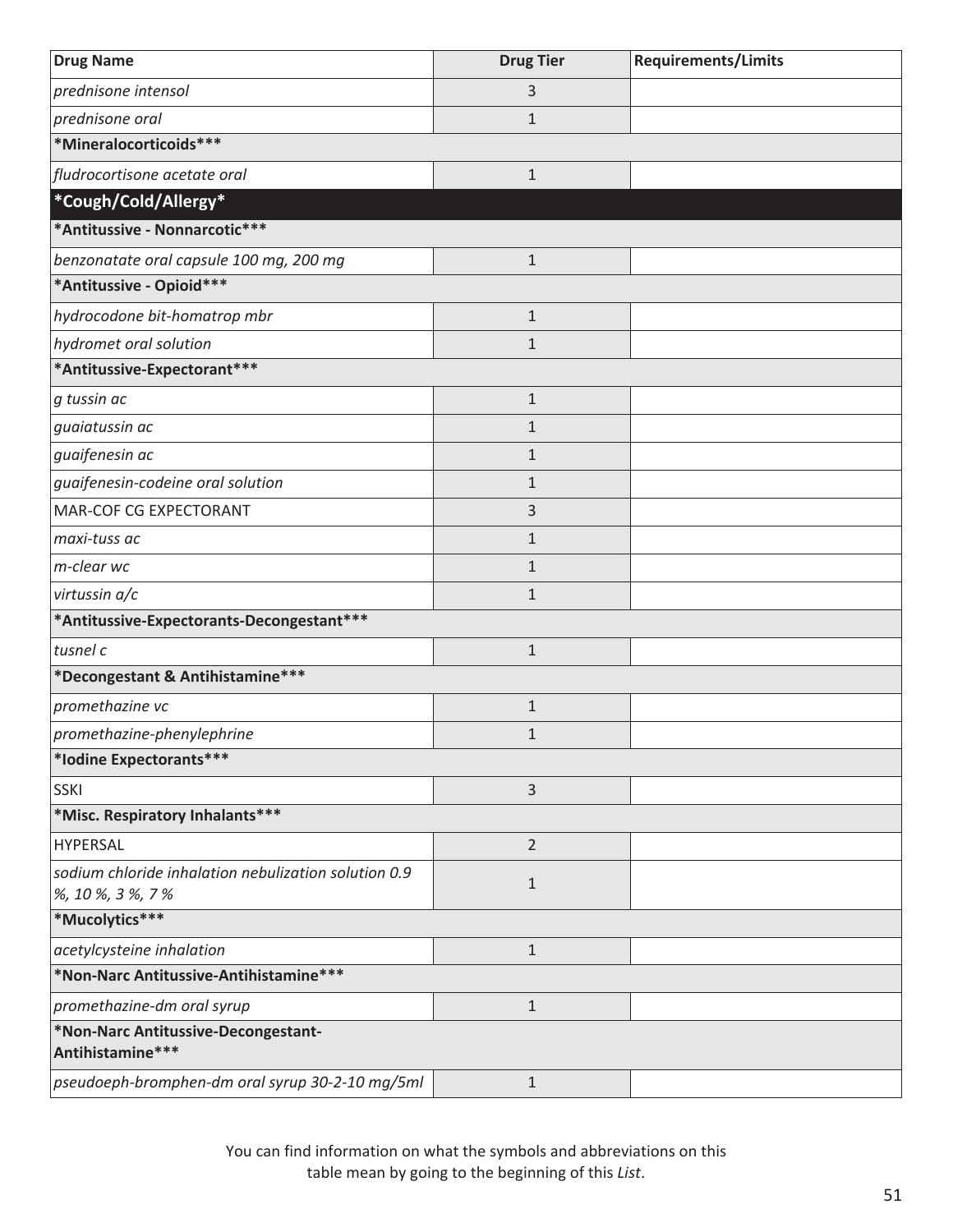| <b>Drug Name</b>                                                 | <b>Drug Tier</b> | <b>Requirements/Limits</b> |
|------------------------------------------------------------------|------------------|----------------------------|
| *Opioid Antitussive-Antihistamine***                             |                  |                            |
| hydrocod polst-cpm polst er oral suspension extended<br>release  | $1\,$            |                            |
| promethazine-codeine                                             | $\mathbf{1}$     | QPD                        |
| *Opioid Antitussive-Decongestant-Antihistamine***                |                  |                            |
| <b>MAR-COF BP</b>                                                | 3                |                            |
| promethazine vc/codeine                                          | $\mathbf{1}$     |                            |
| promethazine-phenyleph-codeine                                   | $\mathbf{1}$     |                            |
| rydex                                                            | $\mathbf 1$      |                            |
| *Dermatologicals*                                                |                  |                            |
| *Acne Antibiotics***                                             |                  |                            |
| ACZONE EXTERNAL GEL 7.5 %                                        | 3                | ST; QPD                    |
| clindacin-p                                                      | $\mathbf{1}$     | QPD                        |
| clindamycin phosphate external foam                              | 3                | QPD                        |
| clindamycin phosphate external gel                               | 3                | QPD                        |
| clindamycin phosphate external lotion                            | 3                | QPD                        |
| clindamycin phosphate external solution                          | $\mathbf{1}$     | QPD                        |
| clindamycin phosphate external swab                              | $\mathbf{1}$     | QPD                        |
| dapsone external gel 5 %                                         | 3                | QPD                        |
| dapsone gel 7.5 % external                                       | 3                | QPD                        |
| ery                                                              | 3                | QPD                        |
| erygel                                                           | 3                | QPD                        |
| erythromycin external gel                                        | 3                | QPD                        |
| erythromycin external solution                                   | $\mathbf{1}$     | QPD                        |
| sulfacetamide sodium (acne)                                      | 3                | QPD                        |
| *Acne Combinations***                                            |                  |                            |
| benzoyl peroxide-erythromycin                                    | $\overline{3}$   |                            |
| clindamycin phos-benzoyl perox external gel 1-5 %,<br>$1.2 - 5%$ | $\mathsf{3}$     |                            |
| clindamycin-tretinoin                                            | $\overline{3}$   | PA                         |
| neuac external gel                                               | 3                |                            |
| *Acne Products***                                                |                  |                            |
| <b>ABSORICA</b>                                                  | $\overline{3}$   | QPD                        |
| <b>ABSORICA LD</b>                                               | 3                | QPD                        |
| <b>ACCUTANE</b>                                                  | 3                | QPD                        |
| adapalene external cream                                         | 3                | QPD                        |
| adapalene external gel 0.3 %                                     | 3                | QPD                        |
| <b>ALTRENO</b>                                                   | 3                | PA; QPD                    |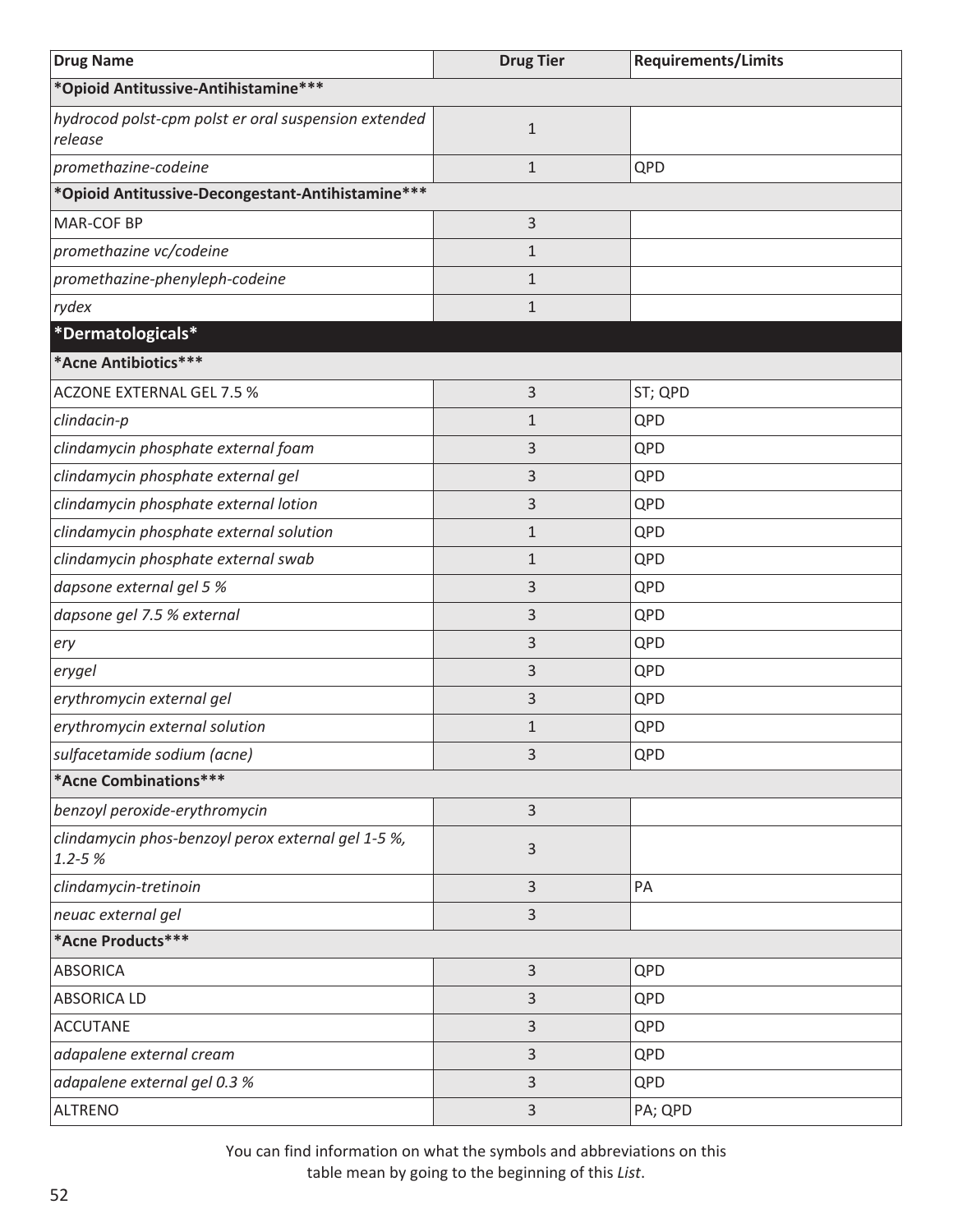| <b>Drug Name</b>                               | <b>Drug Tier</b> | <b>Requirements/Limits</b> |
|------------------------------------------------|------------------|----------------------------|
| amnesteem                                      | 3                | QPD                        |
| avita external cream                           | 3                | PA; QPD                    |
| claravis                                       | 3                | QPD                        |
| isotretinoin oral                              | 3                | QPD                        |
| myorisan                                       | 3                | QPD                        |
| tretinoin external                             | 3                | PA; QPD                    |
| tretinoin microsphere                          | 3                | PA; QPD                    |
| tretinoin microsphere pump                     | 3                | PA; QPD                    |
| zenatane                                       | 3                | QPD                        |
| *Antibiotics - Topical***                      |                  |                            |
| gentamicin sulfate external                    | $\mathbf{1}$     | QPD                        |
| mupirocin external                             | $\mathbf 1$      | QPD                        |
| <b>XEPI</b>                                    | 3                | QPD                        |
| *Antifungals - Topical Combinations***         |                  |                            |
| clotrimazole-betamethasone                     | $\mathbf{1}$     | QPD                        |
| nystatin-triamcinolone                         | 1                | QPD                        |
| *Antifungals - Topical***                      |                  |                            |
| ciclodan external solution                     | $\mathbf{1}$     | QPD                        |
| ciclopirox external                            | $\mathbf{1}$     | QPD                        |
| ciclopirox olamine external cream              | 1                | QPD                        |
| ciclopirox olamine external suspension         | 3                | QPD                        |
| <b>MENTAX</b>                                  | 3                | PA; QPD                    |
| naftifine hcl external cream                   | 3                | PA; QPD                    |
| <b>NAFTIN EXTERNAL GEL 2 %</b>                 | 3                | PA; QPD                    |
| nyamyc                                         | $\mathbf{1}$     | QPD                        |
| nystatin external                              | $\mathbf{1}$     | QPD                        |
| nystop                                         | $\mathbf{1}$     | QPD                        |
| *Anti-Inflammatory Agents - Topical***         |                  |                            |
| diclofenac sodium external gel 1 %             | 3                | QPD                        |
| diclofenac sodium external solution            | 3                | QPD                        |
| *Antineoplastic Alkylating Agents - Topical*** |                  |                            |
| VALCHLOR                                       | 3                | LA; SP                     |
| *Antineoplastic Antimetabolites - Topical***   |                  |                            |
| CARAC                                          | 3                | PA                         |
| fluorouracil external cream 5 %                | 3                |                            |
| fluorouracil external solution                 | 3                |                            |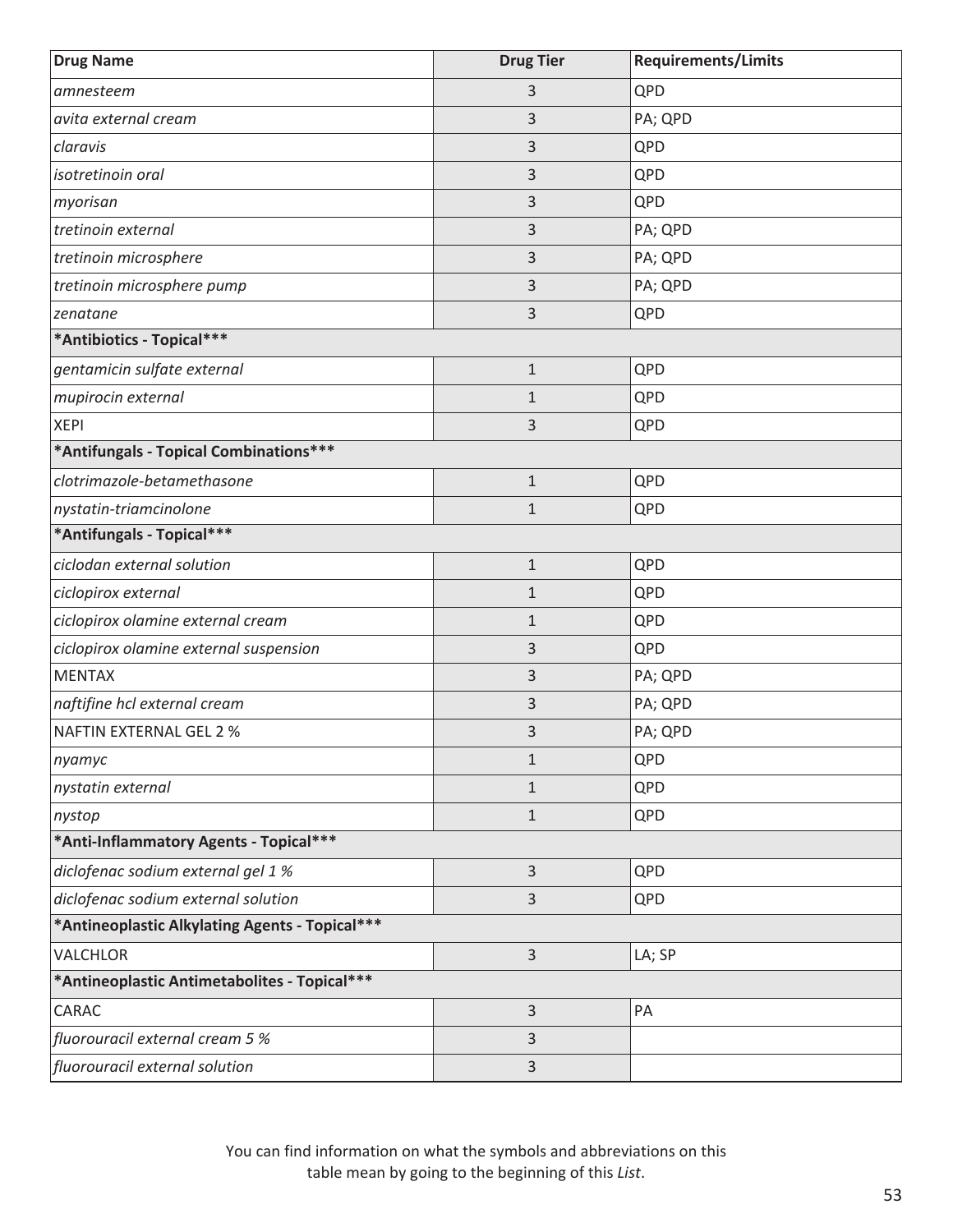| <b>Drug Name</b>                                                                | <b>Drug Tier</b> | <b>Requirements/Limits</b> |
|---------------------------------------------------------------------------------|------------------|----------------------------|
| *Antineoplastic Or Premalignant Lesions - Topical<br>Nsaid's***                 |                  |                            |
| diclofenac sodium external gel 3 %                                              | 3                | PA; QPD                    |
| *Antineoplastic Retinoids - Topical***                                          |                  |                            |
| <b>PANRETIN</b>                                                                 | 3                | SP                         |
| *Antipruritics - Topical***                                                     |                  |                            |
| doxepin hcl external                                                            | 3                | PA; QPD                    |
| prudoxin                                                                        | 3                | PA; QPD                    |
| *Antipsoriatics - Systemic***                                                   |                  |                            |
| acitretin                                                                       | 3                |                            |
| <b>COSENTYX</b>                                                                 | $\overline{2}$   | PA; LA; SP; QPD            |
| COSENTYX (300 MG DOSE)                                                          | $\overline{2}$   | PA; LA; SP; QPD            |
| <b>COSENTYX SENSOREADY (300 MG)</b>                                             | $\overline{2}$   | PA; LA; SP; QPD            |
| <b>COSENTYX SENSOREADY PEN SUBCUTANEOUS</b><br>SOLUTION AUTO-INJECTOR 150 MG/ML | $\overline{2}$   | PA; LA; SP; QPD            |
| methoxsalen rapid                                                               | 3                | SP                         |
| <b>SILIQ</b>                                                                    | 3                | PA; SP; QPD                |
| <b>SKYRIZI</b>                                                                  | $\overline{2}$   | PA; SP; QPD                |
| SKYRIZI (150 MG DOSE)                                                           | $\overline{2}$   | PA; SP; QPD                |
| <b>SKYRIZI PEN</b>                                                              | $\overline{2}$   | PA; SP; QPD                |
| STELARA SUBCUTANEOUS SOLUTION 45 MG/0.5ML                                       | $\overline{2}$   | PA; SP; QPD                |
| STELARA SUBCUTANEOUS SOLUTION PREFILLED<br>SYRINGE                              | $\overline{2}$   | PA; SP; QPD                |
| <b>TALTZ</b>                                                                    | 3                | PA; LA; SP; QPD            |
| <b>TREMFYA</b>                                                                  | $\overline{2}$   | PA; SP; QPD                |
| *Antipsoriatics***                                                              |                  |                            |
| calcipotriene external cream                                                    | 3                | QPD                        |
| calcipotriene external ointment                                                 | 3                | QPD                        |
| calcipotriene external solution                                                 | 3                | QPD                        |
| calcitrene                                                                      | 3                | QPD                        |
| calcitriol external                                                             | 3                | QPD                        |
| tazarotene external cream                                                       | 3                | QPD                        |
| TAZORAC EXTERNAL CREAM 0.05 %                                                   | 3                | QPD                        |
| *Antiseborrheic Products***                                                     |                  |                            |
| selenium sulfide external lotion                                                | $\mathbf{1}$     |                            |
| sodium sulfacetamide external shampoo 10 %                                      | 3                |                            |
| sulfacetamide sodium (cleans)                                                   | $\mathbf{1}$     |                            |
| sulfacetamide sodium external liquid                                            | 3                |                            |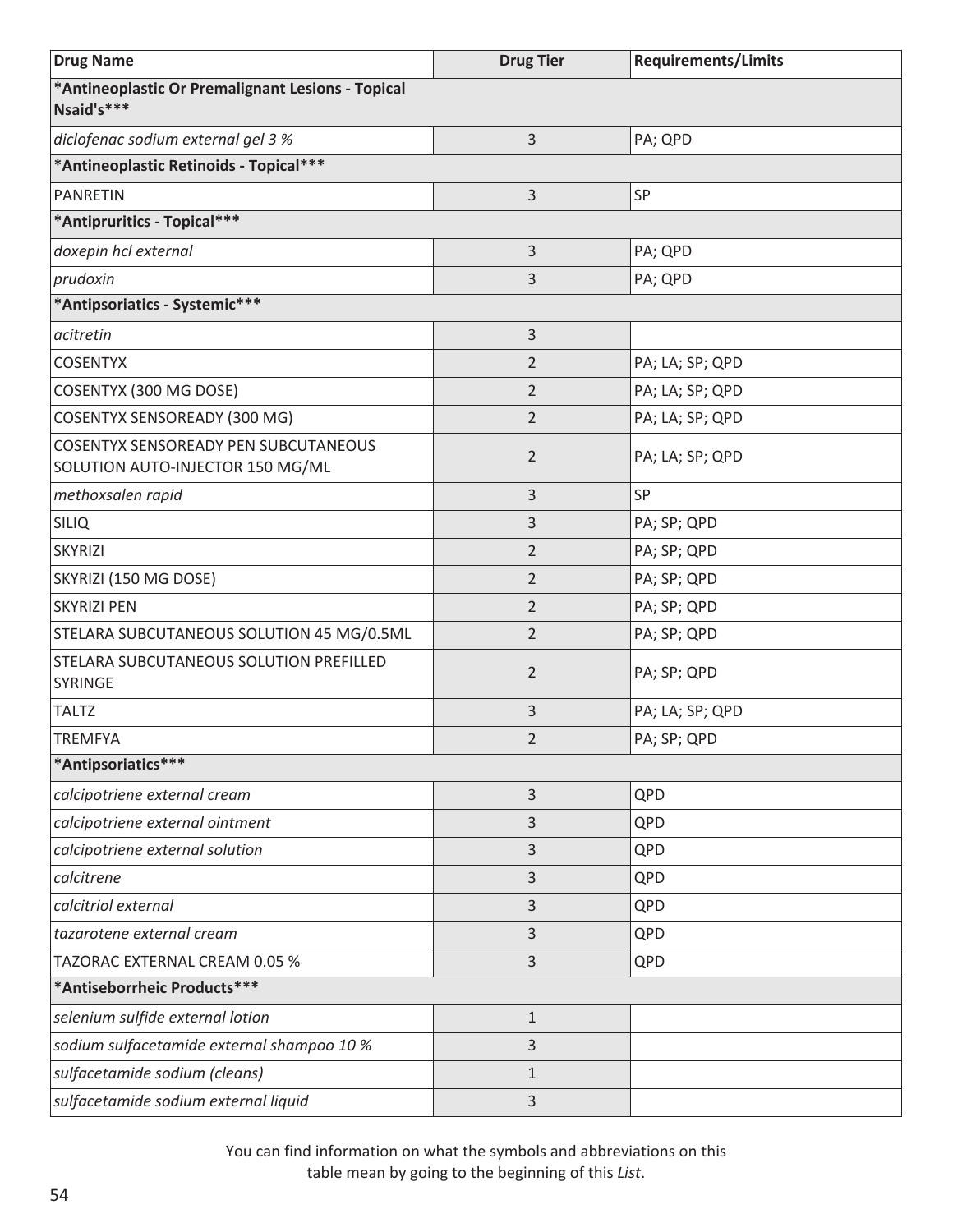| <b>Drug Name</b>                              | <b>Drug Tier</b> | <b>Requirements/Limits</b> |
|-----------------------------------------------|------------------|----------------------------|
| *Antivirals - Topical***                      |                  |                            |
| acyclovir external ointment                   | 3                | PA                         |
| <b>DENAVIR</b>                                | 3                | PA                         |
| *Atopic Dermatitis - Monoclonal Antibodies*** |                  |                            |
| <b>DUPIXENT</b>                               | $\overline{2}$   | PA; SP; QPD                |
| *Burn Products***                             |                  |                            |
| mafenide acetate external                     | 3                |                            |
| silver sulfadiazine external                  | 1                |                            |
| ssd                                           | $\mathbf{1}$     |                            |
| SSD (SILVER SULFADIAZINE)                     | $\mathbf{1}$     |                            |
| SULFAMYLON EXTERNAL CREAM                     | 3                |                            |
| thermazene                                    | $\mathbf{1}$     |                            |
| *Corticosteroids - Topical***                 |                  |                            |
| ala-cort external cream                       | 3                | QPD                        |
| alclometasone dipropionate                    | 3                | QPD                        |
| amcinonide                                    | 3                | QPD                        |
| betamethasone dipropionate aug                | 3                | QPD                        |
| betamethasone dipropionate external           | 3                | QPD                        |
| betamethasone valerate external               | 3                | QPD                        |
| clobetasol prop emollient base                | 3                | QPD                        |
| clobetasol propionate e                       | 3                | QPD                        |
| clobetasol propionate emulsion                | 3                | QPD                        |
| clobetasol propionate external                | 3                | QPD                        |
| clodan external shampoo                       | 3                | QPD                        |
| desonide external cream                       | 3                | QPD                        |
| desonide external lotion                      | 3                | QPD                        |
| desonide external ointment                    | 3                | QPD                        |
| desoximetasone external cream                 | 3                | QPD                        |
| desoximetasone external gel                   | 3                | QPD                        |
| desoximetasone external ointment              | 3                | QPD                        |
| diflorasone diacetate external                | 3                | QPD                        |
| fluocinolone acetonide body                   | 3                | QPD                        |
| fluocinolone acetonide external               | 3                | QPD                        |
| fluocinolone acetonide scalp                  | 3                | QPD                        |
| fluocinonide emulsified base                  | 3                | QPD                        |
| fluocinonide external                         | 3                | QPD                        |
| fluticasone propionate external               | 3                | QPD                        |
| halobetasol propionate external cream         | 3                | QPD                        |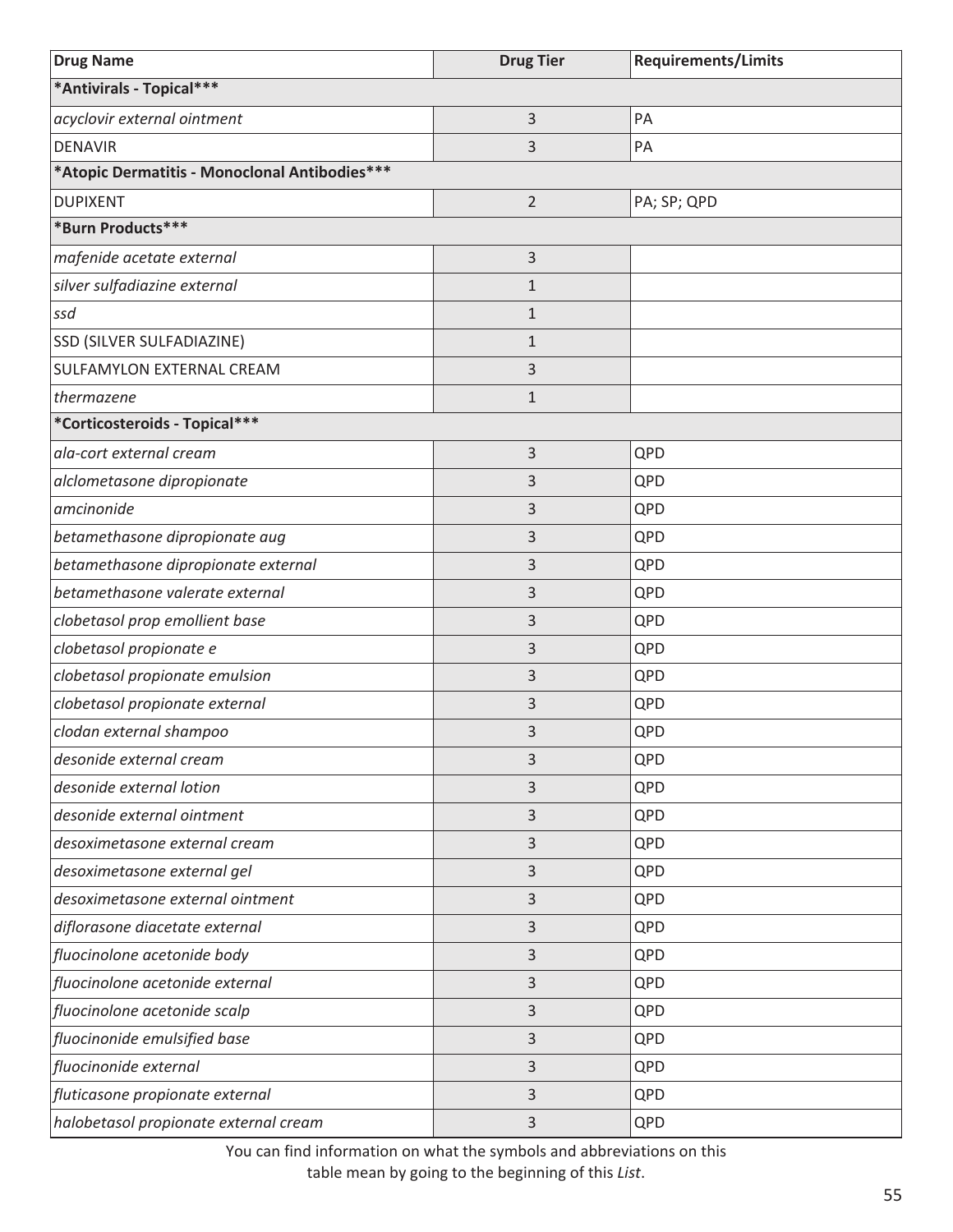| <b>Drug Name</b>                                                      | <b>Drug Tier</b> | <b>Requirements/Limits</b> |
|-----------------------------------------------------------------------|------------------|----------------------------|
| halobetasol propionate external ointment                              | 3                | QPD                        |
| hydrocortisone butyr lipo base                                        | 3                | QPD                        |
| hydrocortisone butyrate external cream                                | 3                | QPD                        |
| hydrocortisone butyrate external ointment                             | 3                | QPD                        |
| hydrocortisone butyrate external solution                             | 3                | QPD                        |
| hydrocortisone external cream 1 %, 2.5 %                              | 3                | QPD                        |
| hydrocortisone external lotion 2.5 %                                  | 3                | QPD                        |
| hydrocortisone external ointment 1 %, 2.5 %                           | 3                | QPD                        |
| hydrocortisone valerate                                               | 3                | QPD                        |
| mometasone furoate external                                           | 3                | QPD                        |
| prednicarbate external ointment                                       | 3                | QPD                        |
| <b>TOVET EXTERNAL FOAM</b>                                            | 3                | ST; QPD                    |
| triamcinolone acetonide external aerosol solution                     | 3                | QPD                        |
| triamcinolone acetonide external cream                                | 3                | QPD                        |
| triamcinolone acetonide external lotion                               | 3                | QPD                        |
| triamcinolone acetonide external ointment 0.025 %,<br>$0.1\%$ , 0.5 % | 3                | QPD                        |
| triderm external cream                                                | 3                | QPD                        |
| *Enzymes - Topical***                                                 |                  |                            |
| SANTYL                                                                | 3                | QPD                        |
| *Imidazole-Related Antifungals - Topical***                           |                  |                            |
| clotrimazole external cream                                           | $1\,$            | QPD                        |
| clotrimazole external solution                                        | $\mathbf{1}$     | QPD                        |
| econazole nitrate external                                            | $\mathbf{1}$     | QPD                        |
| <b>ERTACZO</b>                                                        | 3                | PA; QPD                    |
| <b>EXELDERM</b>                                                       | 3                | PA; QPD                    |
| ketoconazole external cream                                           | $\mathbf{1}$     | QPD                        |
| ketoconazole external foam                                            | 3                | QPD                        |
| ketoconazole external shampoo 2 %                                     | $1\,$            | QPD                        |
| LUZU                                                                  | $\mathsf{3}$     | PA; QPD                    |
| oxiconazole nitrate                                                   | $\mathsf{3}$     | PA; QPD                    |
| *Immunomodulators Imidazoquinolinamines -<br>Topical***               |                  |                            |
| imiquimod external cream 3.75 %                                       | 3                | PA; QPD                    |
| imiquimod external cream 5 %                                          | 3                | QPD                        |
| *Keratolytic/Antimitotic Agents***                                    |                  |                            |
| podofilox external                                                    | $1\,$            |                            |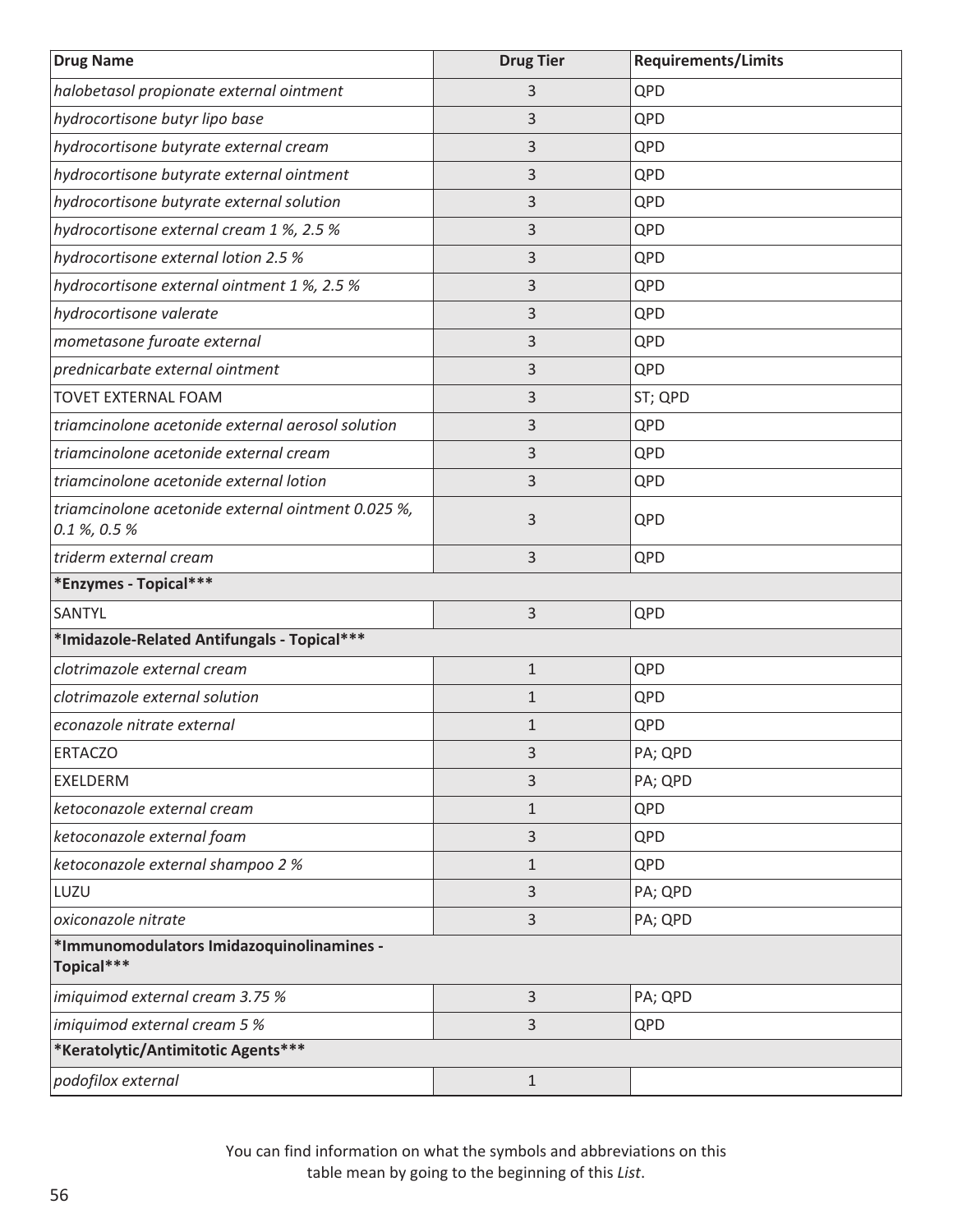| <b>Drug Name</b>                                    | <b>Drug Tier</b> | <b>Requirements/Limits</b> |
|-----------------------------------------------------|------------------|----------------------------|
| *Local Anesthetics - Topical***                     |                  |                            |
| glydo external prefilled syringe                    | $1\,$            | QPD                        |
| lidocaine external ointment 5 %                     | 3                | PA; QPD                    |
| lidocaine external patch 5 %                        | 3                | PA                         |
| lidocaine hcl external solution                     | $\mathbf{1}$     | QPD                        |
| lidocaine hcl urethral/mucosal                      | $\mathbf{1}$     | QPD                        |
| <b>ZTLIDO</b>                                       | $\overline{2}$   | PA; QPD                    |
| *Macrolide Immunosuppressants - Topical***          |                  |                            |
| pimecrolimus                                        | 3                | PA; QPD                    |
| tacrolimus external ointment                        | 3                | PA; QPD                    |
| *Misc. Topical***                                   |                  |                            |
| QBREXZA                                             | $\overline{2}$   | PA; QPD                    |
| *Prostaglandins - Topical***                        |                  |                            |
| bimatoprost external                                | $1\,$            |                            |
| *Rosacea Agents***                                  |                  |                            |
| azelaic acid external                               | 3                |                            |
| FINACEA EXTERNAL FOAM                               | 3                |                            |
| metronidazole external                              | 3                | QPD                        |
| <b>MIRVASO</b>                                      | 3                | QPD                        |
| <b>RHOFADE</b>                                      | 3                | QPD                        |
| rosadan external cream                              | 3                | QPD                        |
| rosadan external gel                                | 3                | QPD                        |
| *Scabicides & Pediculicides***                      |                  |                            |
| <b>CROTAN</b>                                       | 3                | QPD                        |
| ivermectin external lotion                          | 3                |                            |
| lindane external shampoo                            | $\mathbf{1}$     |                            |
| malathion external                                  | 3                |                            |
| permethrin external cream                           | $\mathbf{1}$     |                            |
| spinosad                                            | 3                | QPD                        |
| *Steroid-Local Anesthetic Combinations***           |                  |                            |
| hydrocortisone ace-pramoxine external cream 2.5-1 % | 3                | QPD                        |
| *Topical Anesthetic Combinations***                 |                  |                            |
| lidocaine-prilocaine external cream                 | 3                | PA; QPD                    |
| *Topical Selective Retinoid X Receptor Agonists***  |                  |                            |
| <b>TARGRETIN EXTERNAL</b>                           | 3                | SP                         |
| *Topical Steroid Combinations***                    |                  |                            |
| calcipotriene-betameth diprop external ointment     | 3                | QPD                        |
| <b>ENSTILAR</b>                                     | 3                | QPD                        |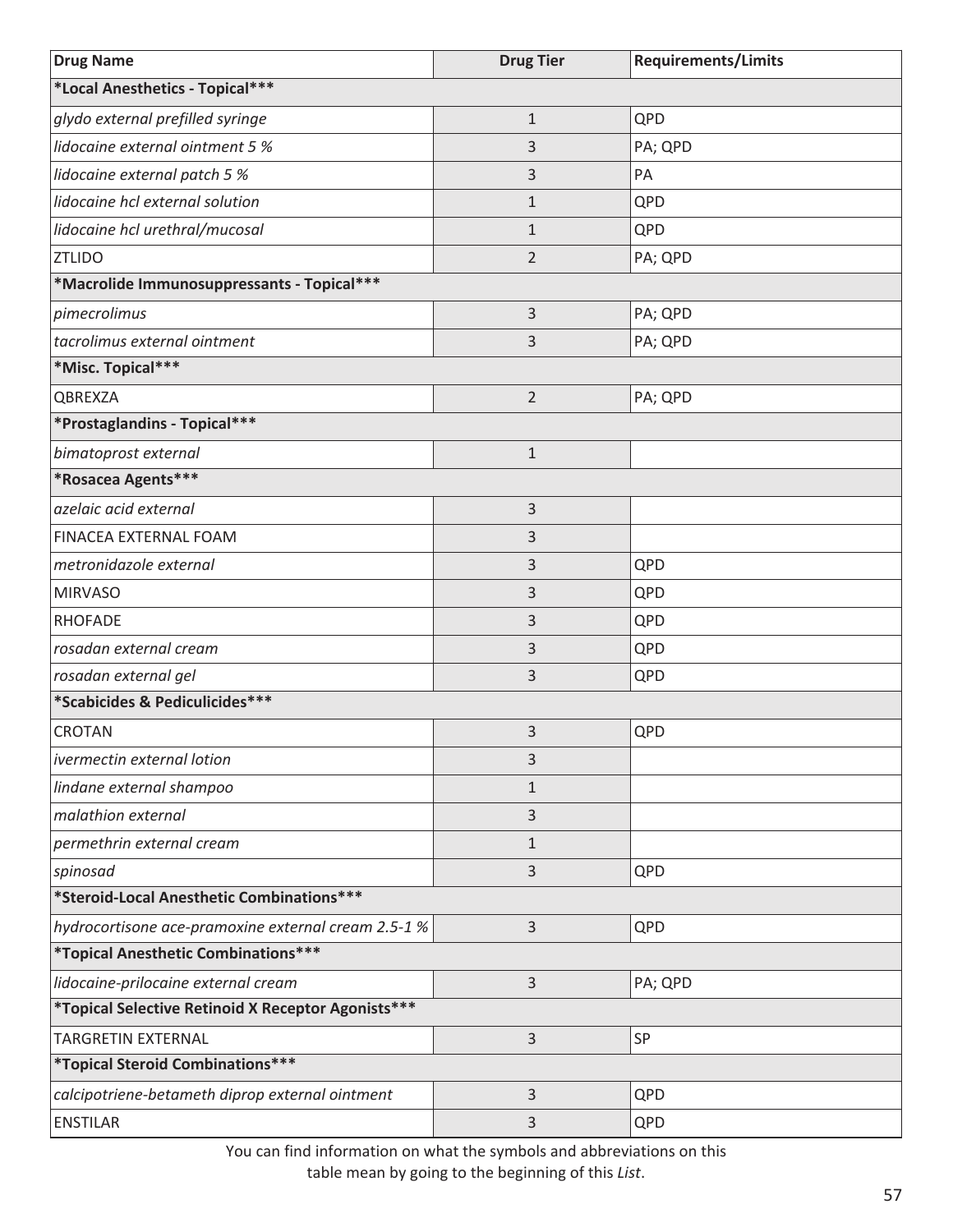| <b>Drug Name</b>                                                                                                                                                                    | <b>Drug Tier</b> | <b>Requirements/Limits</b> |
|-------------------------------------------------------------------------------------------------------------------------------------------------------------------------------------|------------------|----------------------------|
| *Wound Care - Growth Factor Agents***                                                                                                                                               |                  |                            |
| <b>REGRANEX</b>                                                                                                                                                                     | 3                | QPD                        |
| *Diagnostic Products*                                                                                                                                                               |                  |                            |
| *Diagnostic Drugs***                                                                                                                                                                |                  |                            |
| <b>METOPIRONE</b>                                                                                                                                                                   | 3                | QPD                        |
| *Diagnostic Tests***                                                                                                                                                                |                  |                            |
| <b>CONTOUR NEXT TEST</b>                                                                                                                                                            | $\overline{2}$   |                            |
| <b>CONTOUR TEST</b>                                                                                                                                                                 | 2                |                            |
| <b>GHT TEST</b>                                                                                                                                                                     | 2                |                            |
| TRUE METRIX BLOOD GLUCOSE TEST                                                                                                                                                      | $\overline{2}$   |                            |
| <b>TRUETEST TEST</b>                                                                                                                                                                | 2                |                            |
| <b>TRUETRACK TEST</b>                                                                                                                                                               | $\overline{2}$   |                            |
| *Digestive Aids*                                                                                                                                                                    |                  |                            |
| *Digestive Enzymes***                                                                                                                                                               |                  |                            |
| <b>CREON</b>                                                                                                                                                                        | 3                |                            |
| <b>SUCRAID</b>                                                                                                                                                                      | 3                | LA; SP                     |
| ZENPEP ORAL CAPSULE DELAYED RELEASE PARTICLES<br>10000-32000 UNIT, 15000-47000 UNIT, 20000-63000<br>UNIT, 25000-79000 UNIT, 3000-10000 UNIT, 40000-<br>126000 UNIT, 5000-24000 UNIT | 3                |                            |
| *Diuretics*                                                                                                                                                                         |                  |                            |
| *Carbonic Anhydrase Inhibitors ***                                                                                                                                                  |                  |                            |
| acetazolamide er                                                                                                                                                                    | 3                |                            |
| acetazolamide oral                                                                                                                                                                  | $\mathbf{1}$     |                            |
| <b>KEVEYIS</b>                                                                                                                                                                      | 3                | PA; LA; SP; QPD            |
| methazolamide oral                                                                                                                                                                  | $\mathbf 1$      |                            |
| *Diuretic Combinations ***                                                                                                                                                          |                  |                            |
| amiloride-hydrochlorothiazide                                                                                                                                                       | $\mathbf{1}$     |                            |
| spironolactone-hctz                                                                                                                                                                 | 1                |                            |
| triamterene-hctz oral capsule 37.5-25 mg                                                                                                                                            | $\mathbf{1}$     | QPD                        |
| triamterene-hctz oral tablet                                                                                                                                                        | $\mathbf{1}$     | QPD                        |
| *Loop Diuretics***                                                                                                                                                                  |                  |                            |
| bumetanide oral                                                                                                                                                                     | $\mathbf{1}$     |                            |
| ethacrynic acid oral                                                                                                                                                                | 3                | PA                         |
| furosemide oral solution 10 mg/ml, 8 mg/ml                                                                                                                                          | 1                | QPD                        |
| furosemide oral tablet                                                                                                                                                              | $\mathbf{1}$     | QPD                        |
| torsemide oral                                                                                                                                                                      | $\mathbf{1}$     |                            |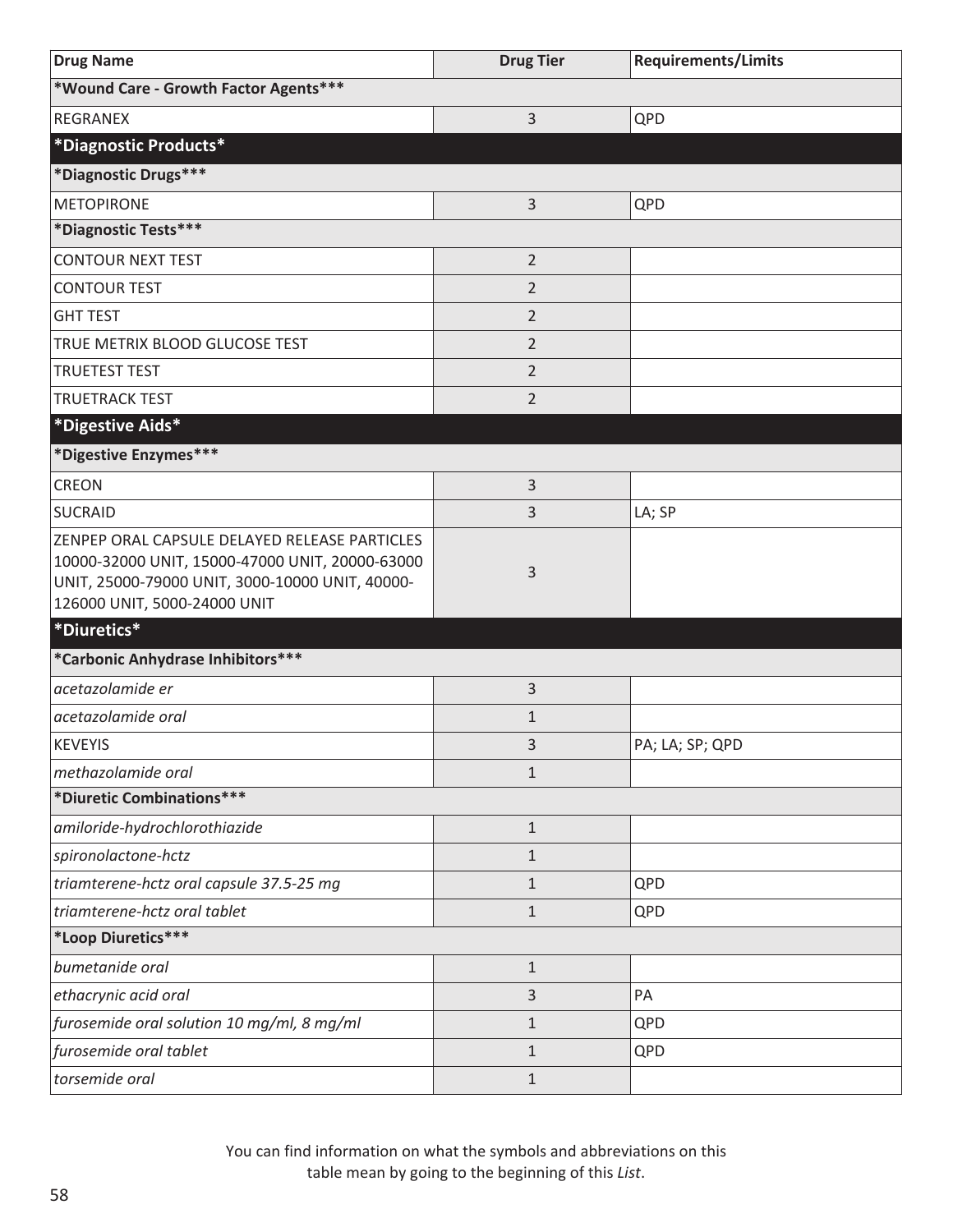| <b>Drug Name</b>                                                        | <b>Drug Tier</b> | <b>Requirements/Limits</b> |
|-------------------------------------------------------------------------|------------------|----------------------------|
| *Potassium Sparing Diuretics***                                         |                  |                            |
| amiloride hcl oral                                                      | $\mathbf 1$      |                            |
| spironolactone oral                                                     | 1                |                            |
| triamterene oral                                                        | 3                |                            |
| *Thiazides And Thiazide-Like Diuretics***                               |                  |                            |
| chlorthalidone oral tablet 25 mg, 50 mg                                 | $\mathbf{1}$     |                            |
| <b>DIURIL</b>                                                           | 3                |                            |
| hydrochlorothiazide oral                                                | 1                | QPD                        |
| indapamide oral                                                         | $\mathbf{1}$     |                            |
| metolazone                                                              | $\mathbf{1}$     |                            |
| *Endocrine And Metabolic Agents - Misc.*                                |                  |                            |
| *Bisphosphonates***                                                     |                  |                            |
| alendronate sodium oral solution                                        | 3                | QPD                        |
| alendronate sodium oral tablet 10 mg, 35 mg, 5 mg,<br>70 mg             | $\mathbf{1}$     | QPD                        |
| ibandronate sodium oral                                                 | $\mathbf{1}$     | QPD                        |
| risedronate sodium oral tablet 150 mg, 30 mg, 35 mg,<br>5 <sub>mg</sub> | 3                | QPD                        |
| risedronate sodium oral tablet delayed release                          | 3                | QPD                        |
| *Calcimimetic Agents***                                                 |                  |                            |
| cinacalcet hcl                                                          | 3                | PA                         |
| *Calcitonins***                                                         |                  |                            |
| calcitonin (salmon) injection                                           | 3                |                            |
| calcitonin (salmon) nasal                                               | $\mathbf{1}$     | QPD                        |
| *Carnitine Replenisher - Agents***                                      |                  |                            |
| levocarnitine oral solution                                             | 3                |                            |
| levocarnitine oral tablet                                               | 3                |                            |
| *Corticotropin***                                                       |                  |                            |
| <b>ACTHAR</b>                                                           | 3                | PA; LA; SP; QPD            |
| *Dopamine Receptor Agonists***                                          |                  |                            |
| cabergoline                                                             | $\mathbf{1}$     |                            |
| *Fabry Disease - Agents***                                              |                  |                            |
| <b>GALAFOLD</b>                                                         | 3                | PA; LA; SP; QPD            |
| *Gnrh/Lhrh Antagonists***                                               |                  |                            |
| ORILISSA                                                                | $\overline{2}$   | PA; QPD                    |
| *Growth Hormone Receptor Antagonists ***                                |                  |                            |
| SOMAVERT                                                                | 3                | LA; SP; QPD                |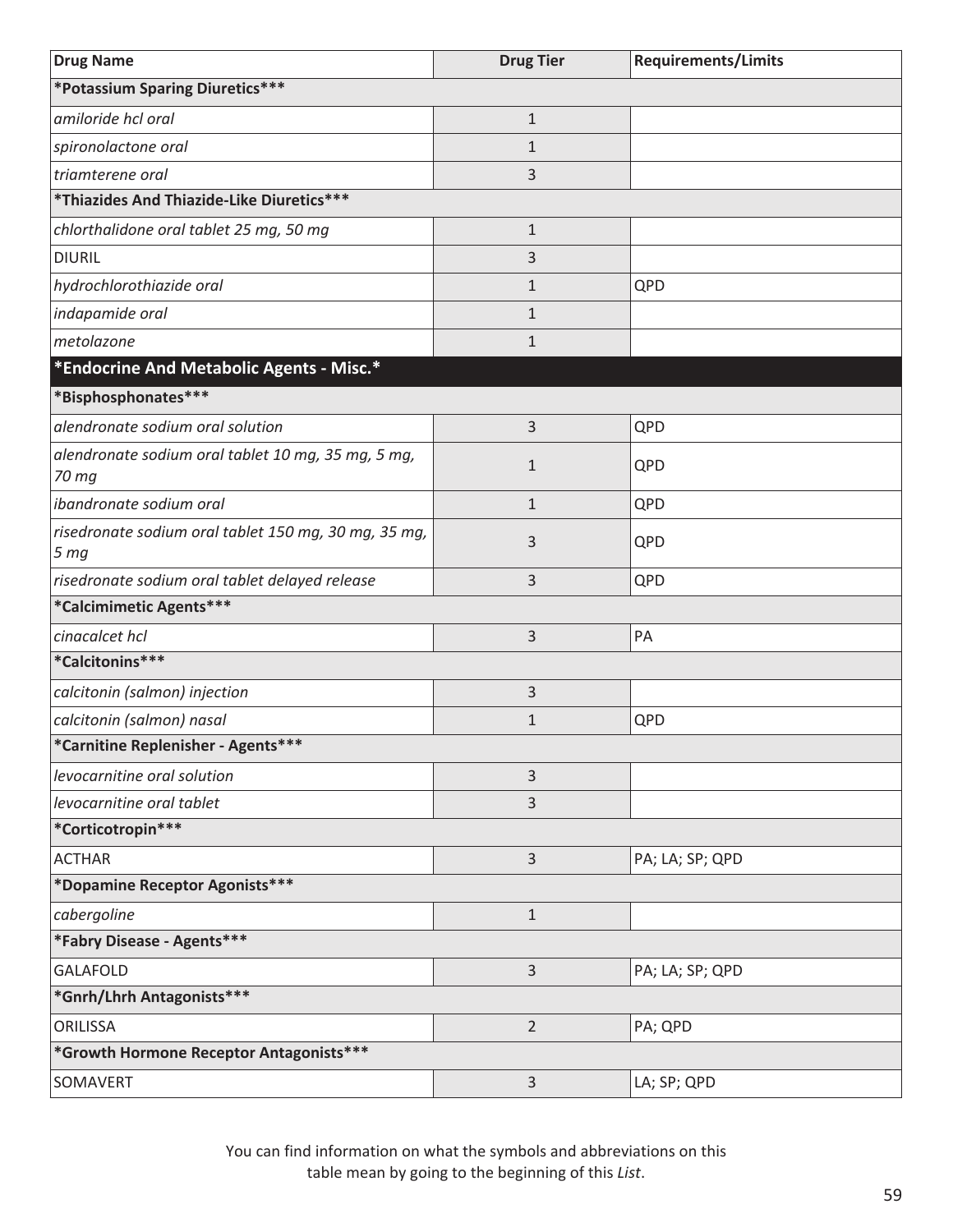| <b>Drug Name</b>                                               | <b>Drug Tier</b> | <b>Requirements/Limits</b> |
|----------------------------------------------------------------|------------------|----------------------------|
| *Growth Hormone Releasing Hormones (Ghrh)***                   |                  |                            |
| <b>EGRIFTA SV</b>                                              | 3                | PA; LA; SP                 |
| *Growth Hormones***                                            |                  |                            |
| NORDITROPIN FLEXPRO SUBCUTANEOUS SOLUTION<br>PEN-INJECTOR      | 3                | PA; SP                     |
| *Hereditary Orotic Aciduria Treatment - Agents**               |                  |                            |
| <b>XURIDEN</b>                                                 | 3                | PA; LA; SP; QPD            |
| *Hereditary Tyrosinemia Type 1 (Ht-1) Treatment -<br>Agents*** |                  |                            |
| nitisinone                                                     | 3                | PA; LA; SP                 |
| <b>NITYR</b>                                                   | 3                | PA; LA; SP                 |
| ORFADIN ORAL CAPSULE 20 MG                                     | 3                | PA; LA; SP                 |
| ORFADIN ORAL SUSPENSION                                        | 3                | PA; LA; SP                 |
| *Homocystinuria Treatment - Agents***                          |                  |                            |
| betaine                                                        | 3                | LA; SP; QPD                |
| CYSTADANE                                                      | 3                | LA; SP; QPD                |
| *Hyperparathyroid Treatment - Vitamin D<br>Analogs***          |                  |                            |
| calcitriol oral                                                | $\mathbf{1}$     |                            |
| doxercalciferol oral                                           | 3                |                            |
| paricalcitol oral                                              | 3                |                            |
| *Hypophosphatasia (Hpp) Agents***                              |                  |                            |
| <b>STRENSIQ</b>                                                | 3                | PA; LA; SP                 |
| *Insulin-Like Growth Factors (Somatomedins)***                 |                  |                            |
| <b>INCRELEX</b>                                                | 3                | PA; LA; SP                 |
| *Leptin Analogues***                                           |                  |                            |
| <b>MYALEPT</b>                                                 | 3                | PA; LA; SP                 |
| *Lhrh/Gnrh Agonist Analog Pituitary<br>Suppressants***         |                  |                            |
| SYNAREL                                                        | 3                | SP                         |
| *Parathyroid Hormone And Derivatives***                        |                  |                            |
| <b>NATPARA</b>                                                 | 3                | PA; LA; SP; QPD            |
| <b>TYMLOS</b>                                                  | 3                | PA; SP; QPD                |
| *Phenylketonuria Treatment - Agents***                         |                  |                            |
| sapropterin dihydrochloride oral packet                        | 3                | PA; SP                     |
| sapropterin dihydrochloride oral tablet                        | 3                | PA; SP                     |
| *Selective Estrogen Receptor Modulators<br>(Serms)***          |                  |                            |
| <b>OSPHENA</b>                                                 | $\overline{2}$   | QPD                        |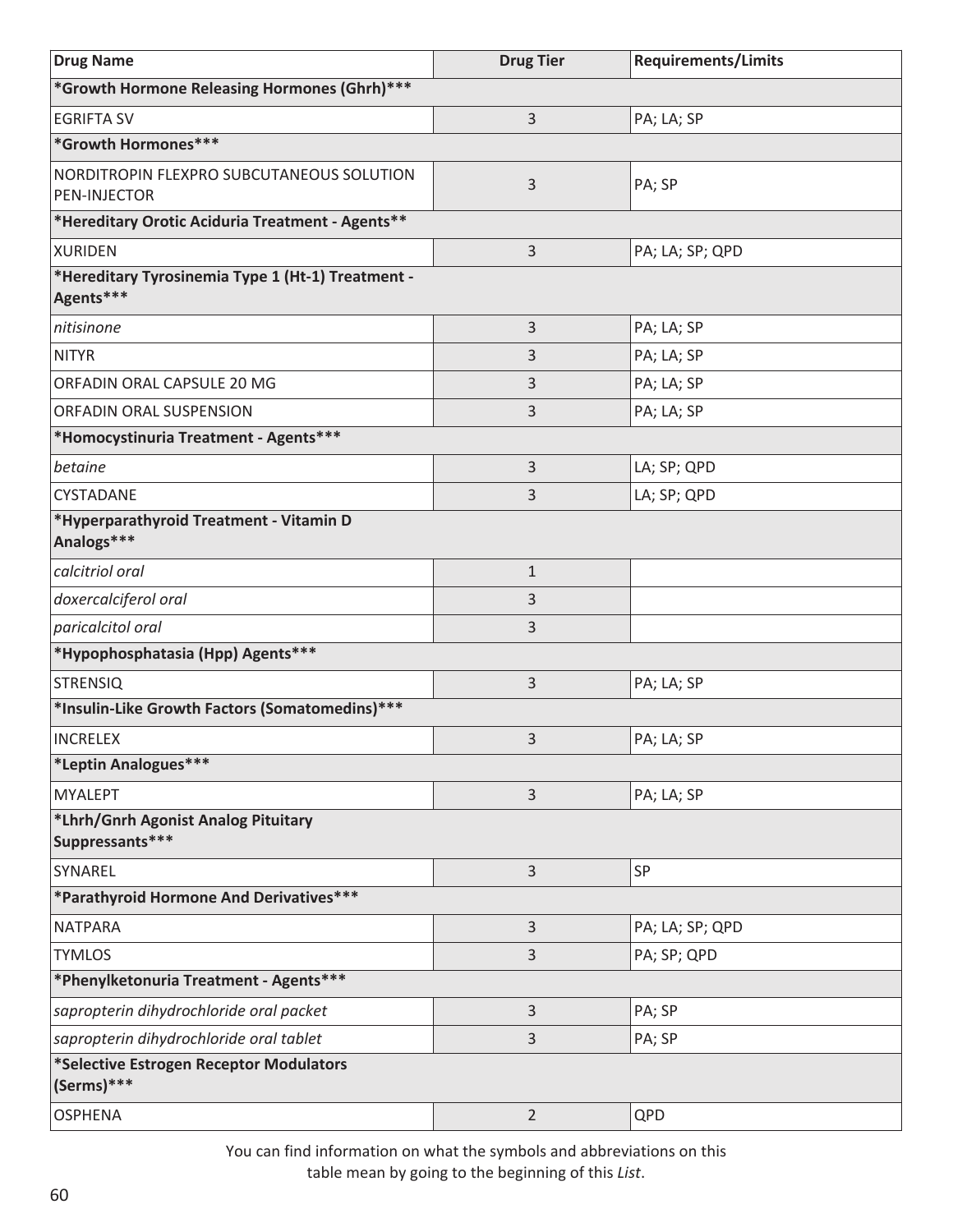| <b>Drug Name</b>                                                                                    | <b>Drug Tier</b> | <b>Requirements/Limits</b> |
|-----------------------------------------------------------------------------------------------------|------------------|----------------------------|
| raloxifene hcl                                                                                      | \$0              | QPD                        |
| *Selective Vasopressin V2-Receptor Antagonists***                                                   |                  |                            |
| <b>JYNARQUE</b>                                                                                     | 3                | PA; LA; SP; QPD            |
| SAMSCA ORAL TABLET 15 MG                                                                            | 3                | LA; SP                     |
| tolvaptan                                                                                           | 3                | SP                         |
| *Somatostatic Agents***                                                                             |                  |                            |
| octreotide acetate injection solution 100 mcg/ml,<br>1000 mcg/ml, 200 mcg/ml, 50 mcg/ml, 500 mcg/ml | $\overline{2}$   | SP                         |
| octreotide acetate subcutaneous                                                                     | $\overline{2}$   | SP                         |
| <b>SIGNIFOR</b>                                                                                     | 3                | PA; LA; SP; QPD            |
| *Urea Cycle Disorder - Agents***                                                                    |                  |                            |
| <b>RAVICTI</b>                                                                                      | $\mathsf{3}$     | PA; LA; SP; QPD            |
| sodium phenylbutyrate oral powder 3 gm/tsp                                                          | 3                | PA; SP; QPD                |
| sodium phenylbutyrate oral tablet                                                                   | 3                | PA; SP; QPD                |
| *Vasopressin***                                                                                     |                  |                            |
| desmopressin ace spray refrig                                                                       | $\mathbf{1}$     |                            |
| desmopressin acetate oral                                                                           | $\mathbf{1}$     |                            |
| desmopressin acetate spray                                                                          | $\mathbf{1}$     |                            |
| <b>STIMATE</b>                                                                                      | 3                | SP                         |
| *Estrogens*                                                                                         |                  |                            |
| *Estrogen & Androgen***                                                                             |                  |                            |
| covaryx                                                                                             | 3                |                            |
| covaryx hs                                                                                          | 3                |                            |
| eemt                                                                                                | 3                |                            |
| eemt hs                                                                                             | 3                |                            |
| est estrogens-methyltest ds                                                                         | 3                |                            |
| est estrogens-methyltest hs                                                                         | 3                |                            |
| est estrogens-methyltest oral tablet 1.25-2.5 mg                                                    | 3                |                            |
| *Estrogen & Progestin***                                                                            |                  |                            |
| amabelz                                                                                             | 3                |                            |
| <b>CLIMARA PRO</b>                                                                                  | 3                | QPD                        |
| <b>COMBIPATCH</b>                                                                                   | 3                | QPD                        |
| estradiol-norethindrone acet                                                                        | $\mathbf{1}$     |                            |
| fyavolv                                                                                             | 3                |                            |
| jinteli                                                                                             | 3                |                            |
| mimvey                                                                                              | 3                |                            |
| norethindrone-eth estradiol                                                                         | 3                |                            |
| PREMPHASE                                                                                           | 3                | QPD                        |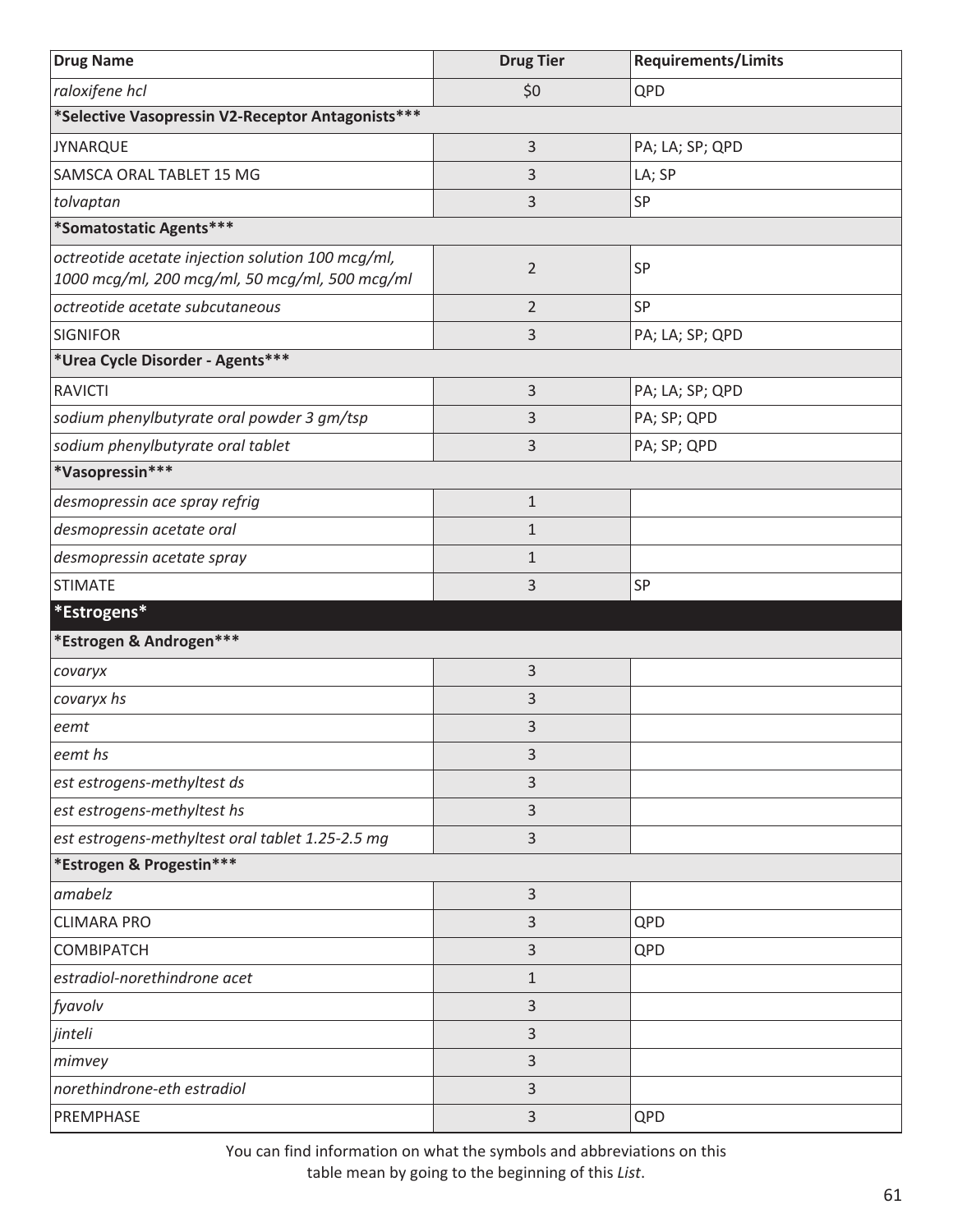| <b>Drug Name</b>                                           | <b>Drug Tier</b> | <b>Requirements/Limits</b> |
|------------------------------------------------------------|------------------|----------------------------|
| <b>PREMPRO</b>                                             | 3                | QPD                        |
| *Estrogen-Progestin-Gnrh Antagonist***                     |                  |                            |
| <b>ORIAHNN</b>                                             | $\overline{2}$   | PA; QPD                    |
| *Estrogens***                                              |                  |                            |
| DELESTROGEN INTRAMUSCULAR OIL 10 MG/ML                     | 3                |                            |
| DEPO-ESTRADIOL                                             | 3                |                            |
| <b>DIVIGEL</b>                                             | 3                | QPD                        |
| dotti                                                      | $\mathbf{1}$     | QPD                        |
| <b>ELESTRIN</b>                                            | 3                | QPD                        |
| estradiol oral                                             | $\mathbf{1}$     |                            |
| estradiol transdermal                                      | $\mathbf{1}$     | QPD                        |
| estradiol valerate intramuscular oil 20 mg/ml, 40<br>mg/ml | $\mathbf{1}$     |                            |
| <b>EVAMIST</b>                                             | 3                | QPD                        |
| LYLLANA                                                    | 1                | QPD                        |
| MENEST ORAL TABLET 0.3 MG, 0.625 MG, 1.25 MG               | 3                |                            |
| PREMARIN ORAL                                              | 3                | QPD                        |
| *Estrogen-Selective Estrogen Receptor Modulator<br>Comb*** |                  |                            |
| <b>DUAVEE</b>                                              | 3                |                            |
| *Fluoroquinolones*                                         |                  |                            |
| *Fluoroquinolones***                                       |                  |                            |
| <b>BAXDELA ORAL</b>                                        | 3                | QPD                        |
| ciprofloxacin hcl oral                                     | $\mathbf 1$      |                            |
| levofloxacin oral                                          | $\mathbf 1$      |                            |
| moxifloxacin hcl oral                                      | $\mathbf{1}$     |                            |
| ofloxacin oral tablet 300 mg, 400 mg                       | $\mathbf{1}$     |                            |
| *Gastrointestinal Agents - Misc.*                          |                  |                            |
| *Bile Acid Synthesis Disorder Agents***                    |                  |                            |
| CHOLBAM                                                    | 3                | PA; LA; SP                 |
| *Gallstone Solubilizing Agents***                          |                  |                            |
| CHENODAL                                                   | 3                | LA; SP                     |
| ursodiol oral capsule 300 mg                               | $\mathbf{1}$     |                            |
| ursodiol oral tablet                                       | $\mathbf{1}$     |                            |
| *Gastrointestinal Antiallergy Agents***                    |                  |                            |
| cromolyn sodium oral                                       | 3                | PA                         |
| *Gastrointestinal Chloride Channel Activators***           |                  |                            |
| AMITIZA                                                    | 3                | QPD                        |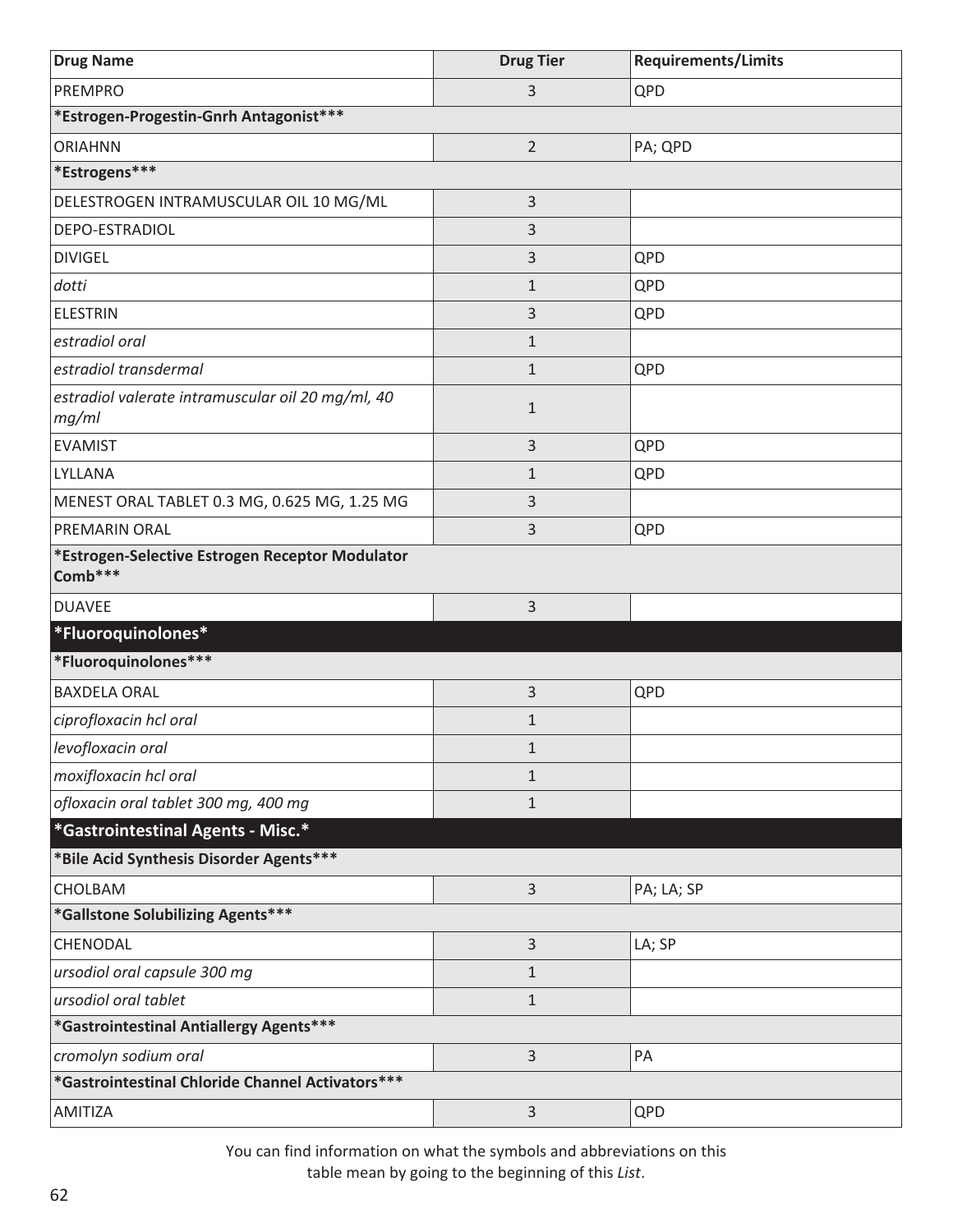| <b>Drug Name</b>                                          | <b>Drug Tier</b> | <b>Requirements/Limits</b> |
|-----------------------------------------------------------|------------------|----------------------------|
| *Gastrointestinal Stimulants***                           |                  |                            |
| metoclopramide hcl oral solution 10 mg/10ml, 5<br>mg/5ml  | $1\,$            |                            |
| metoclopramide hcl oral tablet                            | $\mathbf{1}$     |                            |
| *Glucagon-Like Peptide-2 (Glp-2) Analogs***               |                  |                            |
| <b>GATTEX</b>                                             | $\overline{3}$   | PA; LA; SP                 |
| *Ibs Agent - Guanylate Cyclase-C (Gc-C) Agonists ***      |                  |                            |
| <b>LINZESS</b>                                            | $\overline{3}$   | QPD                        |
| *Ibs Agent - Mu-Opioid Receptor Agonists***               |                  |                            |
| <b>VIBERZI</b>                                            | $\overline{3}$   | QPD                        |
| *Ibs Agent - Selective 5-Ht3 Receptor<br>Antagonists***   |                  |                            |
| alosetron hcl                                             | 3                | QPD                        |
| *Inflammatory Bowel Agents***                             |                  |                            |
| balsalazide disodium                                      | $1\,$            |                            |
| <b>DIPENTUM</b>                                           | 3                |                            |
| mesalamine er                                             | 3                |                            |
| mesalamine oral                                           | $\mathsf{3}$     |                            |
| mesalamine rectal enema                                   | $1\,$            |                            |
| mesalamine rectal suppository                             | 3                | QPD                        |
| <b>PENTASA</b>                                            | 3                |                            |
| sulfasalazine oral                                        | $1\,$            |                            |
| *Intestinal Acidifiers***                                 |                  |                            |
| enulose                                                   | $1\,$            |                            |
| generlac                                                  | 1                |                            |
| lactulose encephalopathy                                  | $1\,$            |                            |
| *Peripheral Opioid Receptor Antagonists***                |                  |                            |
| <b>MOVANTIK</b>                                           | $\overline{2}$   | QPD                        |
| <b>RELISTOR ORAL</b>                                      | 3                | SP; QPD                    |
| RELISTOR SUBCUTANEOUS SOLUTION 12 MG/0.6ML,<br>8 MG/0.4ML | $\mathsf{3}$     | SP; QPD                    |
| <b>SYMPROIC</b>                                           | $\overline{2}$   | QPD                        |
| *Phosphate Binder Agents***                               |                  |                            |
| calcium acetate (phos binder)                             | $1\,$            |                            |
| calcium acetate oral tablet 667 mg                        | $\mathbf{1}$     |                            |
| PHOSLYRA                                                  | 3                | PA                         |
| sevelamer carbonate                                       | $\mathsf{3}$     | PA                         |
| VELPHORO                                                  | 3                | PA                         |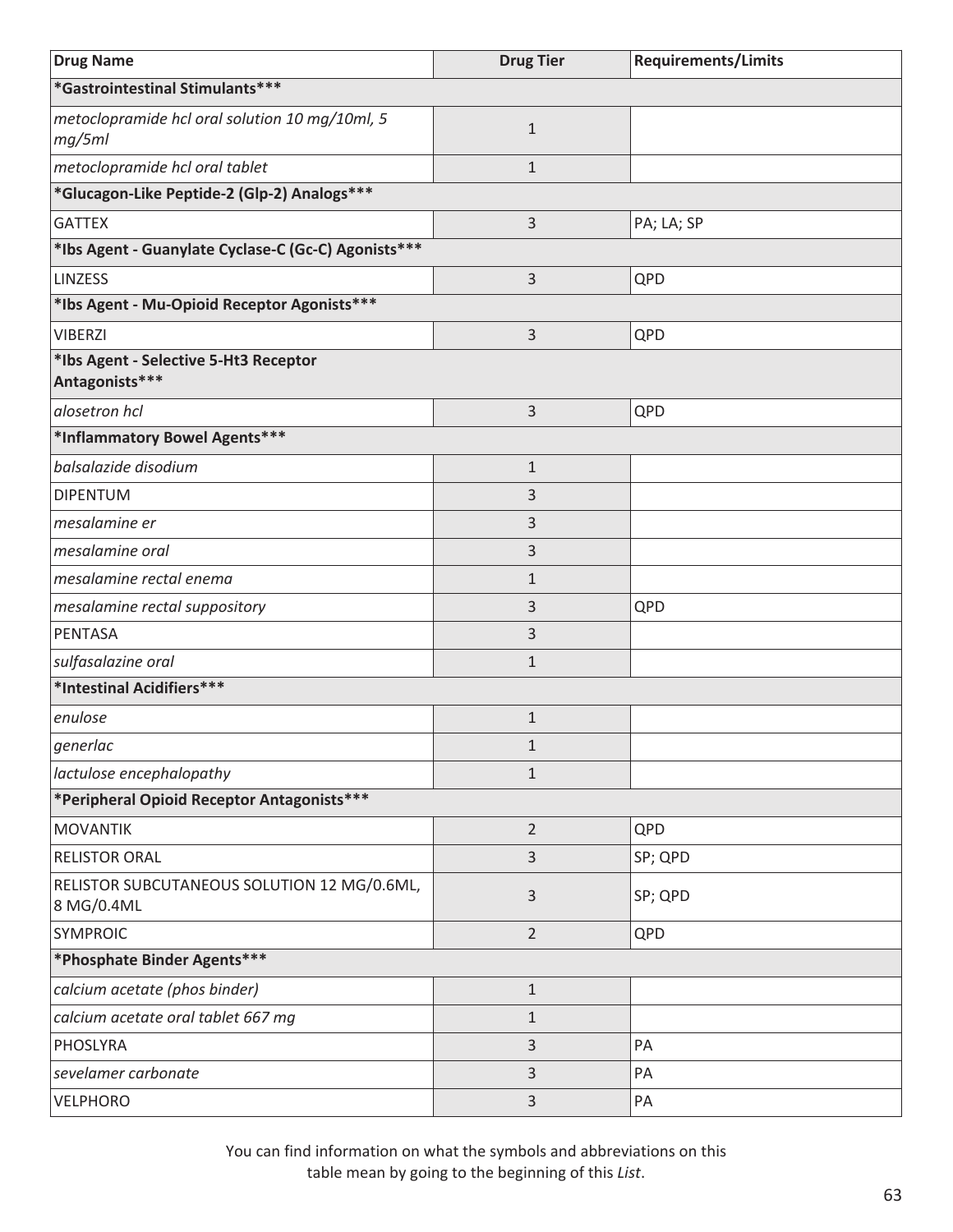| <b>Drug Name</b>                                                | <b>Drug Tier</b> | <b>Requirements/Limits</b> |
|-----------------------------------------------------------------|------------------|----------------------------|
| *Tumor Necrosis Factor Alpha Blockers***                        |                  |                            |
| CIMZIA PREFILLED SUBCUTANEOUS PREFILLED<br><b>SYRINGE KIT</b>   | 3                | PA; LA; SP; QPD            |
| CIMZIA STARTER KIT SUBCUTANEOUS PREFILLED<br><b>SYRINGE KIT</b> | 3                | PA; LA; SP; QPD            |
| *Genitourinary Agents - Miscellaneous*                          |                  |                            |
| *5-Alpha Reductase Inhibitors ***                               |                  |                            |
| dutasteride oral                                                | 3                | QPD                        |
| finasteride oral tablet 5 mg                                    | $\mathbf{1}$     | QPD                        |
| *Alpha 1-Adrenoceptor Antagonists***                            |                  |                            |
| alfuzosin hcl er                                                | $\mathbf{1}$     |                            |
| silodosin                                                       | 3                | QPD                        |
| tamsulosin hcl                                                  | $\mathbf 1$      | QPD                        |
| *Citrates***                                                    |                  |                            |
| cytra k crystals                                                | $\mathbf{1}$     |                            |
| potassium citrate er                                            | $\mathbf 1$      |                            |
| *Cystinosis Agents***                                           |                  |                            |
| <b>CYSTAGON</b>                                                 | 3                | LA; SP                     |
| <b>PROCYSBI</b>                                                 | 3                | PA; LA; SP                 |
| *Genitourinary Irrigants***                                     |                  |                            |
| acetic acid irrigation                                          | $\mathbf{1}$     |                            |
| glycine urologic                                                | $\mathbf 1$      |                            |
| sodium chloride irrigation solution 0.9 %                       | $\mathbf{1}$     |                            |
| *Interstitial Cystitis Agents***                                |                  |                            |
| <b>ELMIRON</b>                                                  | 3                |                            |
| *Prostatic Hypertrophy Agent Combinations ***                   |                  |                            |
| dutasteride-tamsulosin hcl                                      | 3                | QPD                        |
| *Urinary Analgesics***                                          |                  |                            |
| phenazopyridine hcl oral tablet 100 mg, 200 mg                  | $\mathbf 1$      |                            |
| *Urinary Stone Agents***                                        |                  |                            |
| <b>LITHOSTAT</b>                                                | 3                | SP                         |
| THIOLA EC                                                       | 3                | LA; SP                     |
| tiopronin oral                                                  | 3                | SP                         |
| *Gout Agents*                                                   |                  |                            |
| *Gout Agent Combinations***                                     |                  |                            |
| colchicine-probenecid                                           | $1\,$            |                            |
| *Gout Agents***                                                 |                  |                            |
| allopurinol oral                                                | $1\,$            |                            |

You can find information on what the symbols and abbreviations on this

table mean by going to the beginning of this *List*.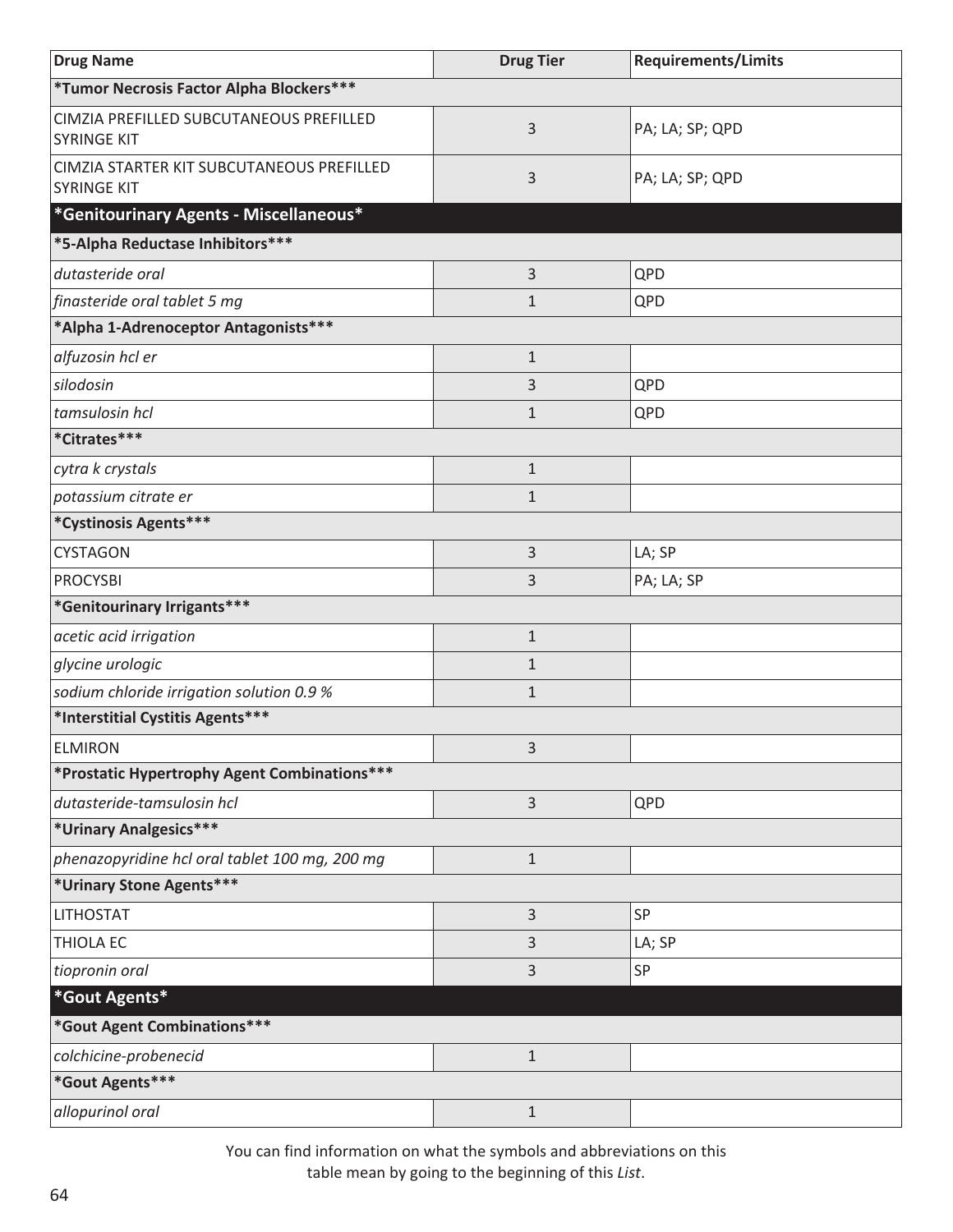| <b>Drug Name</b>                                            | <b>Drug Tier</b> | <b>Requirements/Limits</b> |
|-------------------------------------------------------------|------------------|----------------------------|
| <b>COLCHICINE ORAL CAPSULE</b>                              | 3                |                            |
| colchicine oral tablet                                      | 3                |                            |
| febuxostat                                                  | 3                | QPD                        |
| *Uricosurics***                                             |                  |                            |
| probenecid oral                                             | $\mathbf{1}$     |                            |
| *Hematological Agents - Misc.*                              |                  |                            |
| *Bradykinin B2 Receptor Antagonists***                      |                  |                            |
| icatibant acetate                                           | 3                | PA; SP; QPD                |
| *C1 Inhibitors***                                           |                  |                            |
| <b>CINRYZE</b>                                              | 3                | PA; LA; SP; QPD            |
| HAEGARDA                                                    | 3                | PA; LA; SP; QPD            |
| <b>RUCONEST</b>                                             | 3                | PA; LA; SP; QPD            |
| *Direct-Acting P2y12 Inhibitors ***                         |                  |                            |
| <b>BRILINTA</b>                                             | 3                | QPD                        |
| *Hematorheologic Agents***                                  |                  |                            |
| pentoxifylline er                                           | $\mathbf{1}$     |                            |
| *Phosphodiesterase lii Inhibitors***                        |                  |                            |
| cilostazol                                                  | $\mathbf{1}$     | QPD                        |
| *Plasma Kallikrein Inhibitors - Monoclonal<br>Antibodies*** |                  |                            |
| TAKHZYRO SUBCUTANEOUS SOLUTION                              | 3                | PA; LA; SP; QPD            |
| *Plasma Kallikrein Inhibitors***                            |                  |                            |
| ORLADEYO                                                    | 3                | PA; LA; SP; QPD            |
| *Platelet Aggregation Inhibitor Combinations***             |                  |                            |
| aspirin-dipyridamole er                                     | 3                | QPD                        |
| *Platelet Aggregation Inhibitors ***                        |                  |                            |
| dipyridamole oral                                           | $1\,$            |                            |
| *Protease-Activated Receptor-1 (Par-1)<br>Antagonists***    |                  |                            |
| ZONTIVITY                                                   | 3                |                            |
| *Quinazoline Agents***                                      |                  |                            |
| anagrelide hcl                                              | $\mathbf{1}$     |                            |
| *Thienopyridine Derivatives***                              |                  |                            |
| clopidogrel bisulfate oral                                  | $\mathbf{1}$     | QPD                        |
| prasugrel hcl                                               | 3                | QPD                        |
| *Hematopoietic Agents*                                      |                  |                            |
| *Agents For Gaucher Disease***                              |                  |                            |
| CERDELGA                                                    | 3                | PA; SP                     |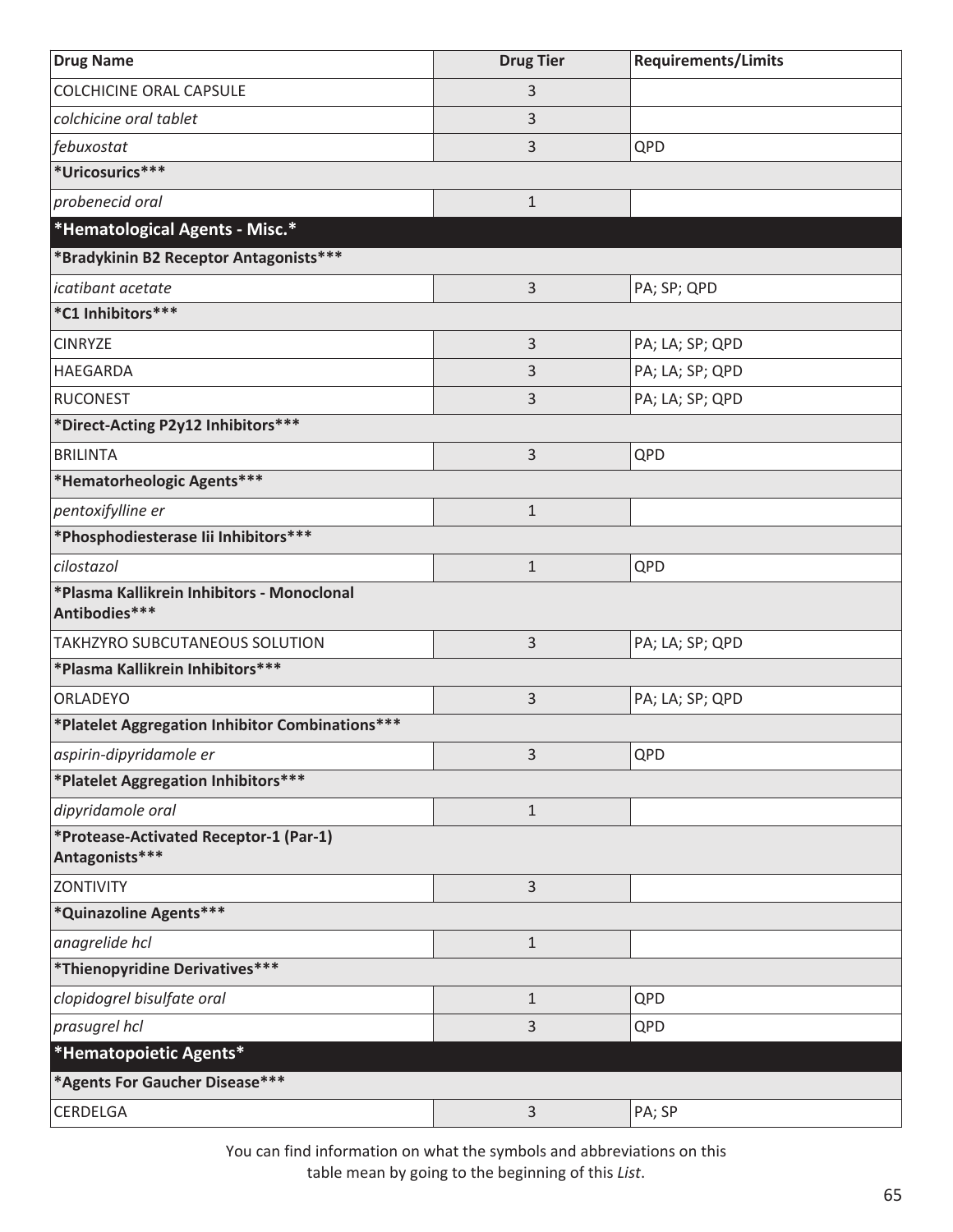| <b>Drug Name</b>                              | <b>Drug Tier</b> | <b>Requirements/Limits</b> |
|-----------------------------------------------|------------------|----------------------------|
| miglustat                                     | $\mathbf{1}$     | PA; SP                     |
| *Cobalamins***                                |                  |                            |
| cyanocobalamin injection solution 1000 mcg/ml | $\mathbf{1}$     |                            |
| hydroxocobalamin acetate                      | $\mathbf{1}$     |                            |
| <b>NASCOBAL</b>                               | 3                | QPD                        |
| *Cxcr4 Receptor Antagonist***                 |                  |                            |
| <b>MOZOBIL</b>                                | 3                | LA; SP                     |
| *Cytotoxic Agents***                          |                  |                            |
| <b>DROXIA</b>                                 | $\overline{2}$   |                            |
| *Folic Acid/Folate Combinations***            |                  |                            |
| foltabs 800                                   | \$0              |                            |
| *Folic Acid/Folates***                        |                  |                            |
| cvs folic acid oral tablet 800 mcg            | \$0              |                            |
| folate                                        | \$0              |                            |
| folic acid oral tablet 1 mg                   | $\mathbf{1}$     |                            |
| folic acid oral tablet 400 mcg, 800 mcg       | \$0              |                            |
| gnp folic acid                                | \$0              |                            |
| hm folic acid                                 | \$0              |                            |
| kp folic acid oral tablet 800 mcg             | \$0              |                            |
| ra folic acid                                 | \$0              |                            |
| sm folic acid                                 | \$0              |                            |
| *Thrombopoietin (Tpo) Receptor Agonists***    |                  |                            |
| PROMACTA                                      | 3                | PA; LA; SP                 |
| *Hemostatics*                                 |                  |                            |
| *Hemostatics - Systemic***                    |                  |                            |
| tranexamic acid oral                          | $\mathbf{1}$     |                            |
| *Hypnotics/Sedatives/Sleep Disorder Agents*   |                  |                            |
| *Barbiturate Hypnotics***                     |                  |                            |
| phenobarbital oral elixir                     | $\mathbf 1$      |                            |
| phenobarbital oral tablet                     | $\mathbf{1}$     |                            |
| *Benzodiazepine Hypnotics***                  |                  |                            |
| estazolam                                     | $\mathbf{1}$     | QPD                        |
| flurazepam hcl                                | $\mathbf{1}$     | QPD                        |
| quazepam tablet 15 mg oral                    | $\mathbf{1}$     | QPD                        |
| temazepam                                     | $\mathbf{1}$     | QPD                        |
| triazolam                                     | $\mathbf{1}$     | QPD                        |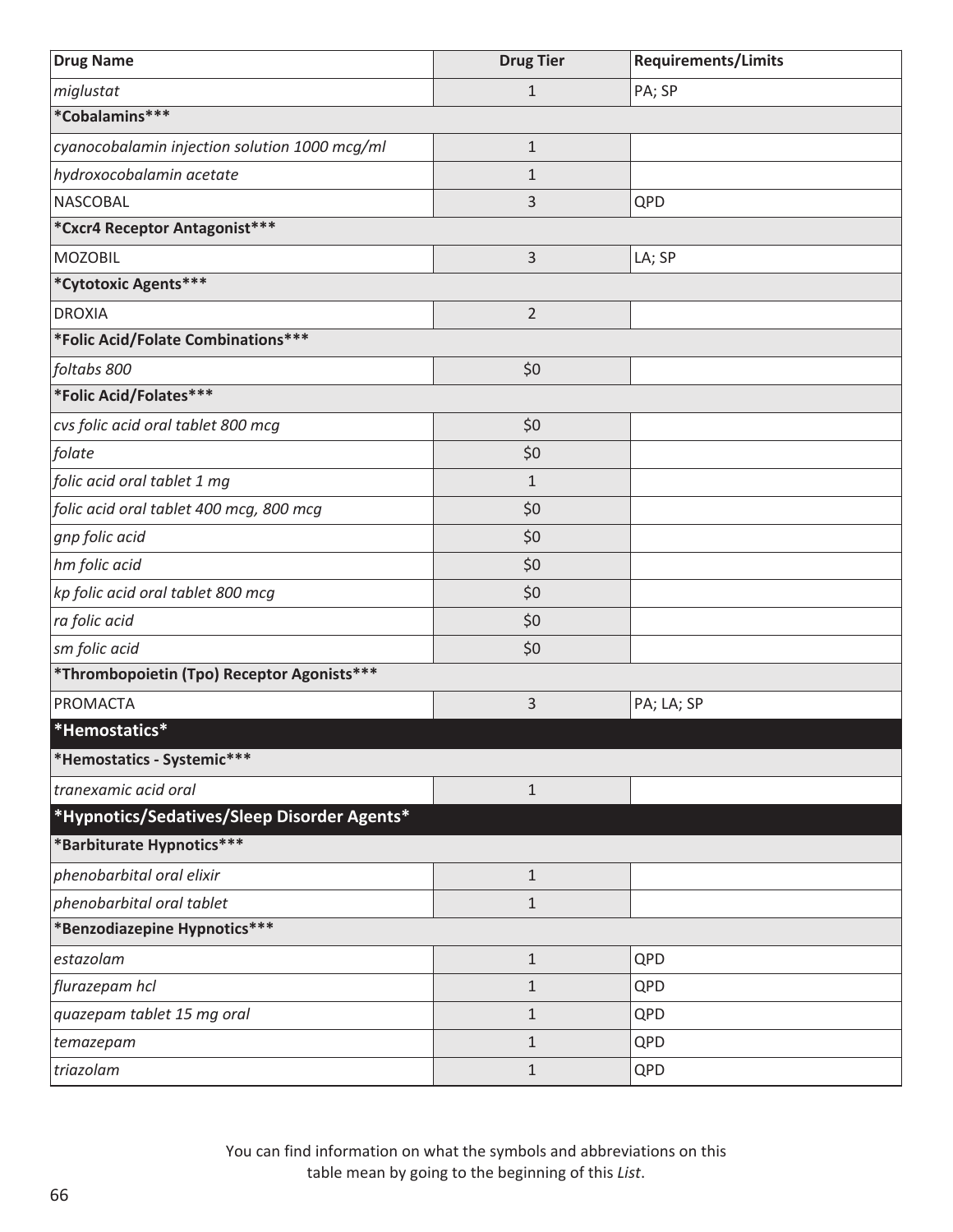| <b>Drug Name</b>                                     | <b>Drug Tier</b> | <b>Requirements/Limits</b> |
|------------------------------------------------------|------------------|----------------------------|
| *Non-Benzodiazepine - Gaba-Receptor<br>Modulators*** |                  |                            |
| eszopiclone                                          | $1\,$            | QPD                        |
| zaleplon                                             | $\mathbf{1}$     | QPD                        |
| zolpidem tartrate er                                 | $\mathbf{1}$     | QPD                        |
| zolpidem tartrate oral                               | $\mathbf{1}$     | QPD                        |
| *Selective Melatonin Receptor Agonists***            |                  |                            |
| <b>HETLIOZ</b>                                       | 3                | PA; LA; SP; QPD            |
| <b>HETLIOZ LQ</b>                                    | 3                | PA; LA; SP                 |
| *Laxatives*                                          |                  |                            |
| *Bowel Evacuant Combinations***                      |                  |                            |
| gavilyte-c                                           | \$0              |                            |
| gavilyte-g                                           | \$0              |                            |
| gavilyte-n with flavor pack                          | \$0              |                            |
| peg 3350-kcl-na bicarb-nacl                          | \$0              |                            |
| peg-3350/electrolytes                                | \$0              |                            |
| peg-3350/electrolytes/ascorbat                       | \$0              |                            |
| peg-kcl-nacl-nasulf-na asc-c                         | \$0              |                            |
| peg-prep                                             | \$0              |                            |
| <b>SUPREP BOWEL PREP KIT</b>                         | $\overline{2}$   |                            |
| *Laxatives - Miscellaneous***                        |                  |                            |
| clearlax oral powder                                 | \$0              |                            |
| constulose                                           | $1\,$            |                            |
| cvs purelax                                          | \$0              |                            |
| eq clearlax                                          | \$0\$            |                            |
| eql clearlax                                         | \$0              |                            |
| gavilax oral powder                                  | \$0              |                            |
| gentlelax oral powder                                | \$0              |                            |
| glycolax                                             | \$0              |                            |
| gnp clearlax                                         | \$0              |                            |
| goodsense clearlax                                   | \$0              |                            |
| healthylax                                           | \$0              |                            |
| hm clearlax oral powder                              | \$0              |                            |
| kls laxaclear                                        | \$0              |                            |
| lactulose oral solution 10 gm/15ml                   | $1\,$            |                            |
| miralax oral packet                                  | \$0              |                            |
| peg 3350                                             | \$0              |                            |
| polyethylene glycol 3350 oral packet 17 gm           | \$0              |                            |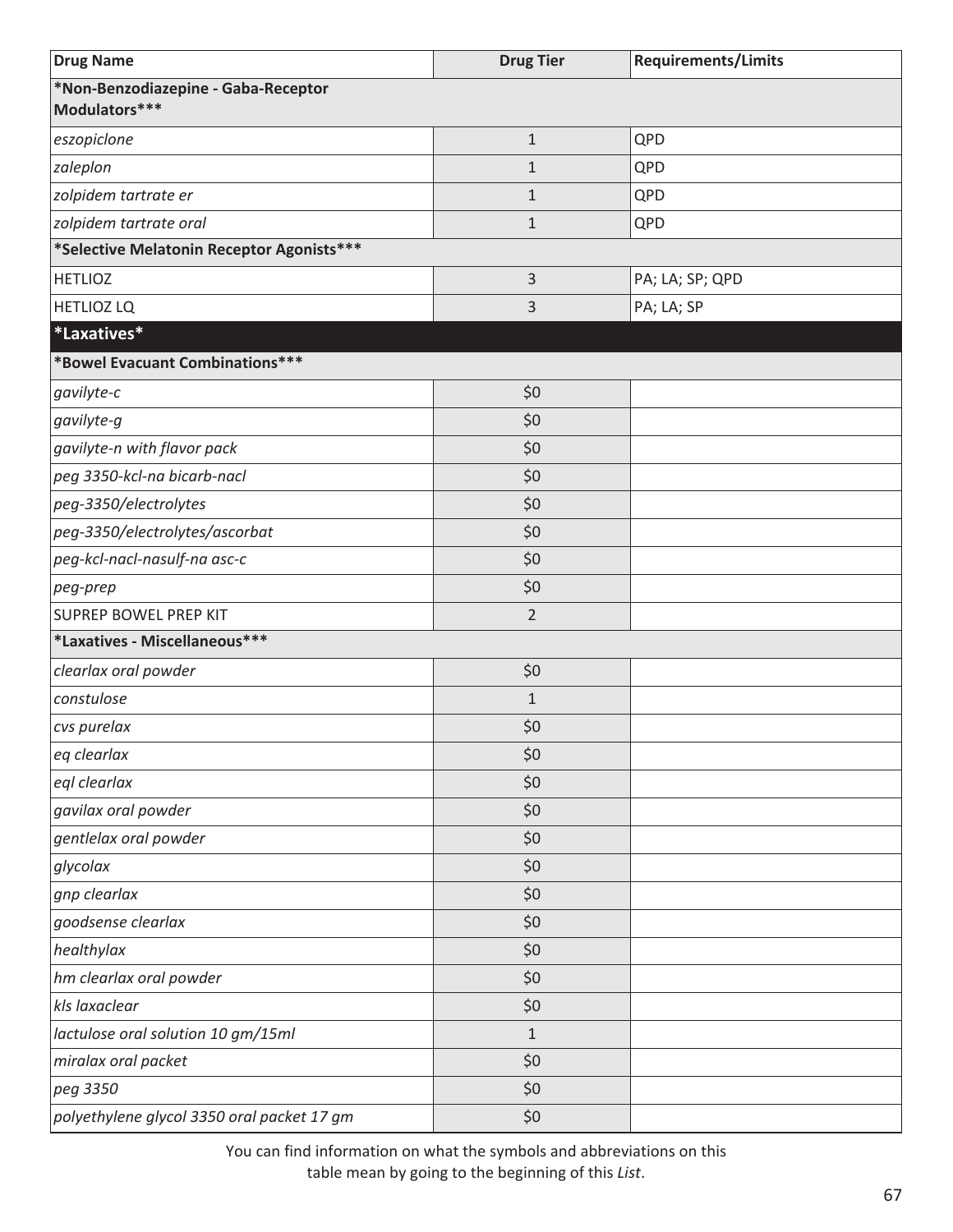| <b>Drug Name</b>                                                     | <b>Drug Tier</b> | <b>Requirements/Limits</b> |
|----------------------------------------------------------------------|------------------|----------------------------|
| polyethylene glycol 3350 oral powder                                 | \$0              |                            |
| qc natura-lax                                                        | \$0              |                            |
| ra laxative oral powder                                              | \$0              |                            |
| sb polyethylene glycol 3350                                          | \$0              |                            |
| sm clearlax                                                          | \$0              |                            |
| smooth lax                                                           | \$0              |                            |
| *Saline Laxatives***                                                 |                  |                            |
| citrate of magnesia oral solution                                    | \$0              |                            |
| citroma                                                              | \$0              |                            |
| cvs magnesium citrate oral solution                                  | \$0              |                            |
| cvs milk of magnesia                                                 | \$0              |                            |
| DULCOLAX ORAL SUSPENSION                                             | \$0              |                            |
| eq magnesium citrate                                                 | \$0              |                            |
| eql magnesium citrate                                                | \$0              |                            |
| eql milk of magnesia                                                 | \$0              |                            |
| gnp milk of magnesia                                                 | \$0              |                            |
| goodsense magnesium citrate                                          | \$0              |                            |
| hm magnesium citrate                                                 | \$0              |                            |
| hm milk of magnesia                                                  | \$0              |                            |
| magnesium citrate oral solution 1.745 gm/30ml                        | \$0              |                            |
| milk of magnesia concentrate                                         | \$0              |                            |
| milk of magnesia oral suspension 1200 mg/15ml, 400<br>mg/5ml, 7.75 % | \$0              |                            |
| px milk of magnesia                                                  | \$0              |                            |
| qc magnesium citrate                                                 | \$0              |                            |
| qc milk of magnesia                                                  | \$0              |                            |
| ra milk of magnesia oral suspension                                  | \$0              |                            |
| sb milk of magnesia                                                  | \$0              |                            |
| sm magnesium citrate                                                 | \$0              |                            |
| sm milk of magnesia oral suspension 1200 mg/15ml                     | \$0              |                            |
| *Stimulant Laxatives***                                              |                  |                            |
| alophen                                                              | \$0              |                            |
| bisacodyl ec                                                         | \$0              |                            |
| cvs gentle laxative oral                                             | \$0              |                            |
| cvs gentle laxative womens                                           | \$0              |                            |
| eq gentle laxative                                                   | \$0              |                            |
| eql gentle laxative                                                  | \$0              |                            |
| eql laxative oral tablet delayed release                             | \$0              |                            |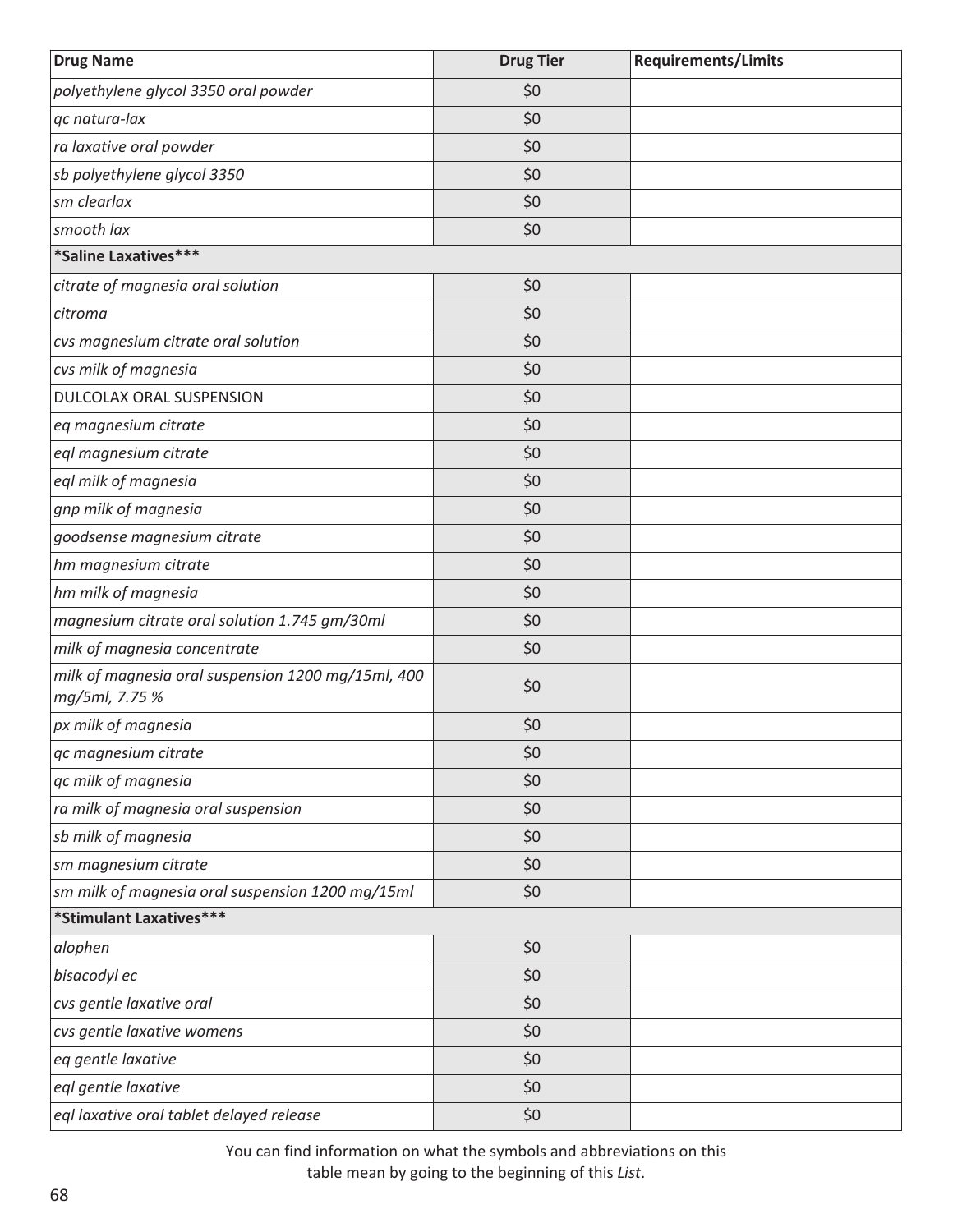| <b>Drug Name</b>                                                        | <b>Drug Tier</b> | <b>Requirements/Limits</b> |
|-------------------------------------------------------------------------|------------------|----------------------------|
| gentle laxative oral                                                    | \$0              |                            |
| gnp gentle laxative oral                                                | \$0              |                            |
| gnp womens gentle laxative                                              | \$0              |                            |
| goodsense bisacodyl ec                                                  | \$0              |                            |
| hm laxative oral                                                        | \$0              |                            |
| kp bisacodyl                                                            | \$0              |                            |
| laxative oral tablet delayed release                                    | \$0              |                            |
| px laxative                                                             | \$0              |                            |
| qc gentle laxative oral                                                 | \$0              |                            |
| ra laxative oral tablet delayed release                                 | \$0              |                            |
| ra womens laxative                                                      | \$0              |                            |
| sb bisacodyl laxative ec                                                | \$0              |                            |
| sm gentle laxative                                                      | \$0              |                            |
| womans laxative oral tablet delayed release                             | \$0              |                            |
| womens laxative                                                         | \$0              |                            |
| *Macrolides*                                                            |                  |                            |
| *Azithromycin***                                                        |                  |                            |
| azithromycin oral packet                                                | $\mathbf{1}$     |                            |
| azithromycin oral suspension reconstituted                              | $\mathbf{1}$     |                            |
| azithromycin oral tablet 250 mg, 500 mg, 600 mg                         | $\mathbf{1}$     |                            |
| *Clarithromycin***                                                      |                  |                            |
| clarithromycin er                                                       | $\mathbf{1}$     |                            |
| clarithromycin oral                                                     | $\mathbf{1}$     |                            |
| *Erythromycins***                                                       |                  |                            |
| e.e.s. 400 oral tablet                                                  | $\mathbf{1}$     |                            |
| ery-tab oral tablet delayed release 250 mg, 333 mg                      | $\mathbf{1}$     |                            |
| erythrocin stearate oral tablet 250 mg                                  | $\mathbf{1}$     |                            |
| erythromycin base oral capsule delayed release<br>particles             | 2                |                            |
| erythromycin base oral tablet                                           | $\overline{2}$   |                            |
| erythromycin base oral tablet delayed release 250<br>mg, 333 mg         | $\mathbf{1}$     |                            |
| erythromycin base oral tablet delayed release 500 mg                    | 3                |                            |
| erythromycin ethylsuccinate oral suspension<br>reconstituted 200 mg/5ml | $\overline{2}$   |                            |
| erythromycin ethylsuccinate oral suspension<br>reconstituted 400 mg/5ml | 3                |                            |
| erythromycin ethylsuccinate oral tablet                                 | $\mathbf{1}$     |                            |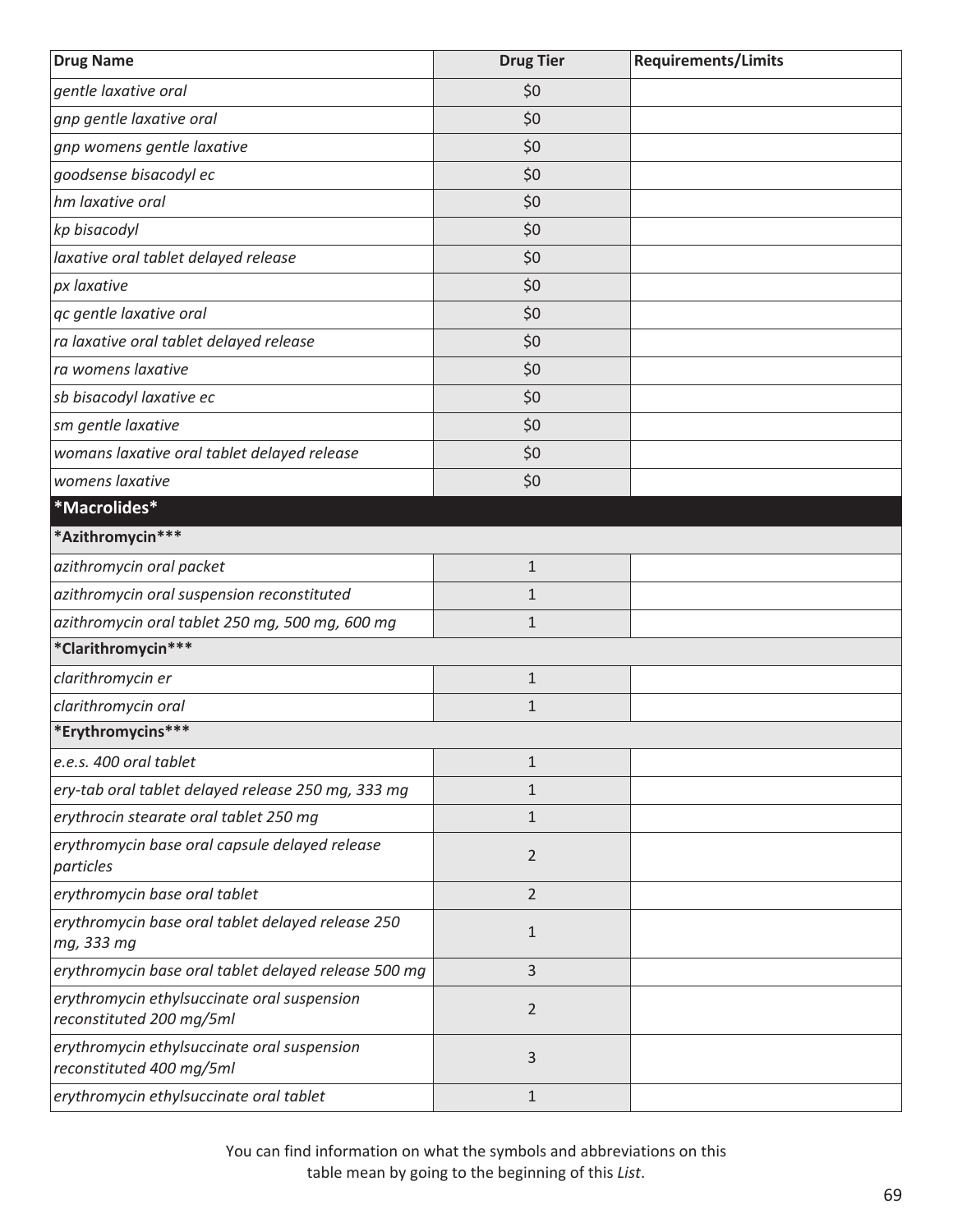| <b>Drug Name</b>                                                | <b>Drug Tier</b> | <b>Requirements/Limits</b> |
|-----------------------------------------------------------------|------------------|----------------------------|
| erythromycin oral tablet delayed release 250 mg, 333            | $\mathbf{1}$     |                            |
| mg                                                              |                  |                            |
| erythromycin oral tablet delayed release 500 mg                 | 3                |                            |
| *Fidaxomicin***                                                 |                  |                            |
| <b>DIFICID</b>                                                  | 3                | QPD                        |
| <b>*Medical Devices And Supplies*</b>                           |                  |                            |
| *Cervical Caps***                                               |                  |                            |
| <b>FEMCAP</b>                                                   | \$0              |                            |
| *Condoms - Female***                                            |                  |                            |
| fc female condom                                                | \$0              |                            |
| FC2 FEMALE CONDOM                                               | \$0              |                            |
| *Diaphragms***                                                  |                  |                            |
| CAYA                                                            | \$0              |                            |
| WIDE-SEAL DIAPHRAGM 60                                          | \$0              |                            |
| WIDE-SEAL DIAPHRAGM 65                                          | \$0              |                            |
| WIDE-SEAL DIAPHRAGM 70                                          | \$0              |                            |
| WIDE-SEAL DIAPHRAGM 75                                          | \$0              |                            |
| WIDE-SEAL DIAPHRAGM 80                                          | \$0              |                            |
| WIDE-SEAL DIAPHRAGM 85                                          | \$0              |                            |
| WIDE-SEAL DIAPHRAGM 90                                          | \$0              |                            |
| WIDE-SEAL DIAPHRAGM 95                                          | \$0              |                            |
| *Glucose Monitoring Test Supplies***                            |                  |                            |
| <b>DEXCOM G6 RECEIVER</b>                                       | $\overline{2}$   | PA; QPD                    |
| <b>DEXCOM G6 SENSOR</b>                                         | $\overline{2}$   | PA; QPD                    |
| <b>DEXCOM G6 TRANSMITTER</b>                                    | 2                | PA; QPD                    |
| <b>FREESTYLE LIBRE 14 DAY READER</b>                            | 3                | PA; QPD                    |
| <b>FREESTYLE LIBRE 14 DAY SENSOR</b>                            | 3                | PA; QPD                    |
| <b>FREESTYLE LIBRE 2 READER</b>                                 | 3                | PA; QPD                    |
| <b>FREESTYLE LIBRE 2 SENSOR</b>                                 | 3                | PA; QPD                    |
| <b>FREESTYLE LIBRE READER</b>                                   | 3                | PA; QPD                    |
| *Insulin Administration Supplies***                             |                  |                            |
| <b>OMNIPOD CLASSIC PDM (GEN 3)</b>                              | 3                | PA; QPD                    |
| <b>OMNIPOD CLASSIC PODS (GEN 3)</b>                             | 3                | PA; QPD                    |
| <b>OMNIPOD DASH PODS (GEN 4)</b>                                | 3                | PA; QPD                    |
| <b>*Migraine Products*</b>                                      |                  |                            |
| *Calcitonin Gene-Related Peptide Receptor Antag<br>$(Cgrp)$ *** |                  |                            |
| <b>NURTEC</b>                                                   | $\overline{2}$   | PA; QPD                    |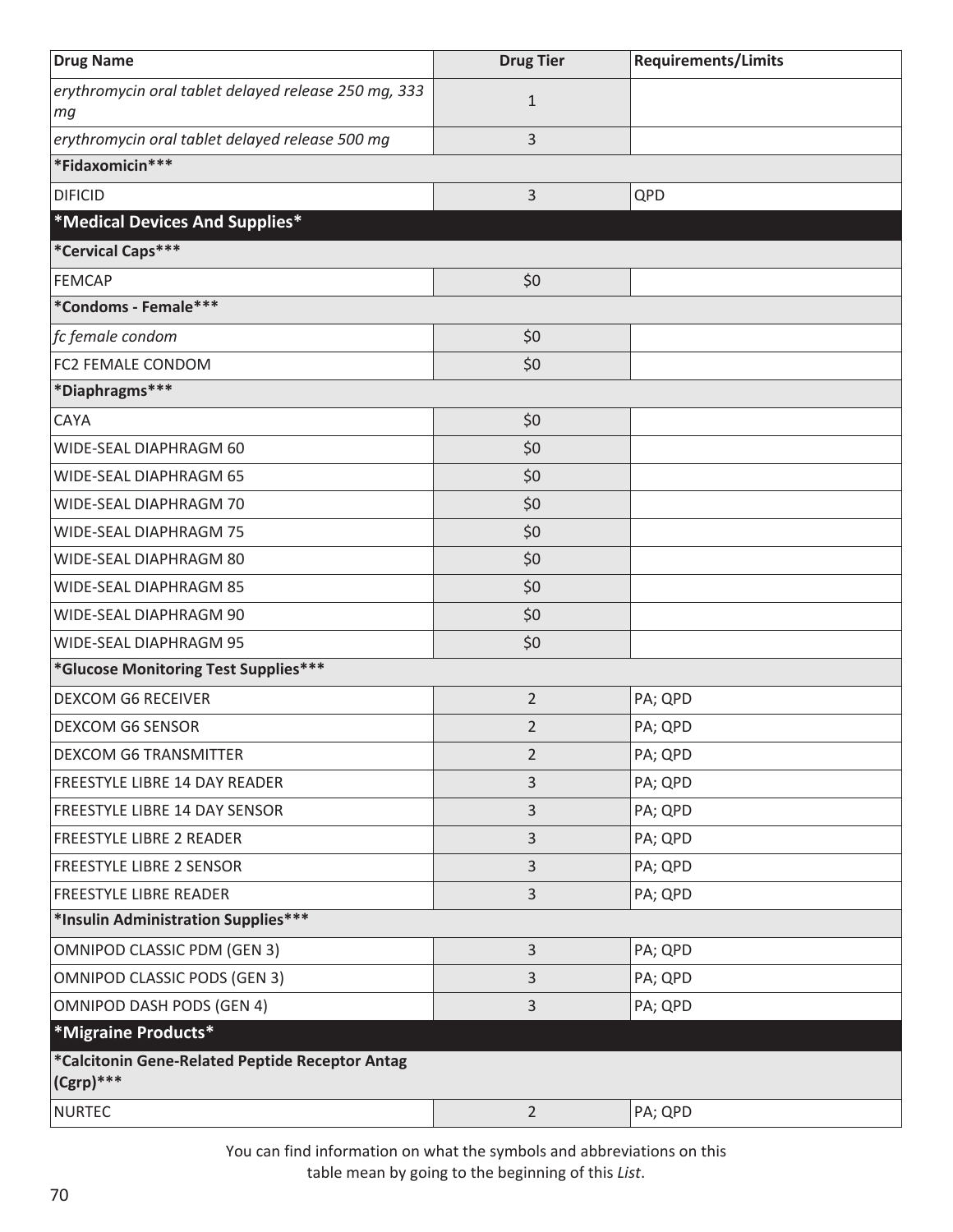| <b>Drug Name</b>                                                                     | <b>Drug Tier</b> | <b>Requirements/Limits</b> |  |
|--------------------------------------------------------------------------------------|------------------|----------------------------|--|
| <b>UBRELVY</b>                                                                       | $\overline{2}$   | PA; ST; QPD                |  |
| *Cgrp Receptor Antagonists - Monocolonal<br>Antibodies***                            |                  |                            |  |
| AIMOVIG                                                                              | $\overline{2}$   | PA; QPD                    |  |
| <b>AJOVY</b>                                                                         | $\overline{2}$   | PA; QPD                    |  |
| <b>EMGALITY</b>                                                                      | $\overline{2}$   | PA; QPD                    |  |
| <b>EMGALITY (300 MG DOSE)</b>                                                        | $\overline{2}$   | PA; QPD                    |  |
| *Ergot Combinations***                                                               |                  |                            |  |
| ergotamine-caffeine                                                                  | 3                | PA; QPD                    |  |
| migergot                                                                             | 3                | PA; QPD                    |  |
| *Migraine Products***                                                                |                  |                            |  |
| dihydroergotamine mesylate injection                                                 | 3                | PA; QPD                    |  |
| dihydroergotamine mesylate nasal                                                     | 3                | PA; QPD                    |  |
| <b>ERGOMAR</b>                                                                       | 3                | PA; QPD                    |  |
| *Selective Serotonin Agonists 5-Ht(1)***                                             |                  |                            |  |
| almotriptan malate                                                                   | $\mathbf 1$      | QPD                        |  |
| eletriptan hydrobromide                                                              | 3                | QPD                        |  |
| frovatriptan succinate                                                               | $\mathbf{1}$     | QPD                        |  |
| naratriptan hcl                                                                      | $\mathbf{1}$     | QPD                        |  |
| rizatriptan benzoate                                                                 | $\mathbf{1}$     | QPD                        |  |
| sumatriptan nasal                                                                    | 3                | QPD                        |  |
| sumatriptan succinate oral                                                           | $\mathbf{1}$     | QPD                        |  |
| sumatriptan succinate refill subcutaneous solution<br>cartridge                      | 3                | QPD                        |  |
| sumatriptan succinate subcutaneous solution 6<br>mg/0.5ml                            | 3                | QPD                        |  |
| sumatriptan succinate subcutaneous solution auto-<br>injector 4 mg/0.5ml, 6 mg/0.5ml | 3                | QPD                        |  |
| zolmitriptan nasal solution 5 mg                                                     | 3                | QPD                        |  |
| zolmitriptan oral                                                                    | $\mathbf{1}$     | QPD                        |  |
| <b>ZOMIG NASAL</b>                                                                   | 3                | QPD                        |  |
| *Selective Serotonin Agonists 5-Ht(1F)***                                            |                  |                            |  |
| <b>REYVOW</b>                                                                        | $\overline{2}$   | PA; ST; QPD                |  |
| *Minerals & Electrolytes*                                                            |                  |                            |  |
| *Fluoride***                                                                         |                  |                            |  |
| sodium fluoride oral solution                                                        | \$0              |                            |  |
| sodium fluoride oral tablet 1.1 (0.5 f) mg                                           | \$0              |                            |  |
| sodium fluoride oral tablet 2.2 (1 f) mg                                             | $\mathbf{1}$     |                            |  |
| sodium fluoride oral tablet chewable                                                 | \$0              |                            |  |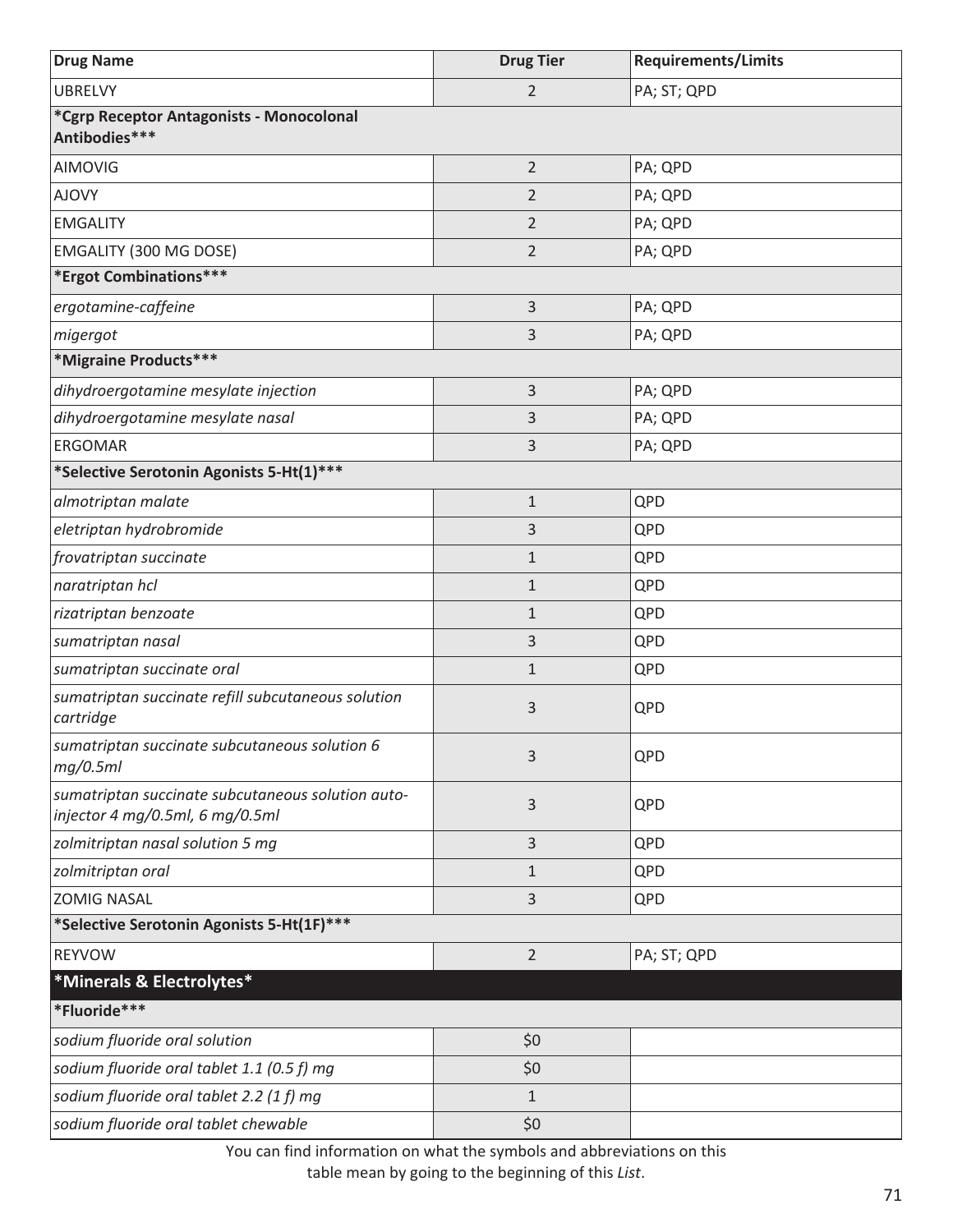| <b>Drug Name</b>                                                         | <b>Drug Tier</b> | <b>Requirements/Limits</b> |
|--------------------------------------------------------------------------|------------------|----------------------------|
| *Phosphate***                                                            |                  |                            |
| K-PHOS                                                                   | 3                |                            |
| *Potassium Combinations***                                               |                  |                            |
| EFFER-K ORAL TABLET EFFERVESCENT 10 MEQ, 20<br><b>MEQ</b>                | 3                |                            |
| *Potassium***                                                            |                  |                            |
| effer-k oral tablet effervescent 25 meg                                  | $\mathbf{1}$     |                            |
| klor-con 10                                                              | $\mathbf{1}$     |                            |
| klor-con m10                                                             | $\mathbf{1}$     |                            |
| klor-con m15                                                             | $\mathbf{1}$     |                            |
| klor-con m20                                                             | $\mathbf{1}$     |                            |
| klor-con oral tablet extended release                                    | $\mathbf{1}$     |                            |
| klor-con/ef                                                              | $\mathbf{1}$     |                            |
| k-tab oral tablet extended release 8 meq                                 | $\mathbf{1}$     |                            |
| potassium chloride crys er                                               | $\mathbf{1}$     |                            |
| potassium chloride er                                                    | $\mathbf{1}$     |                            |
| potassium chloride oral packet                                           | 3                |                            |
| potassium chloride oral solution 20 meq/15ml (10%),<br>40 meg/15ml (20%) | $\mathbf{1}$     |                            |
| *Zinc***                                                                 |                  |                            |
| <b>GALZIN</b>                                                            | 3                |                            |
| *Miscellaneous Therapeutic Classes*                                      |                  |                            |
| *Antileprotics***                                                        |                  |                            |
| THALOMID                                                                 | 3                | LA; SP                     |
| *B-Lymphocyte Stimulator (Blys)-Specific<br>Inhibitors***                |                  |                            |
| <b>BENLYSTA SUBCUTANEOUS</b>                                             | $\overline{3}$   | PA; LA; SP; QPD            |
| *Chelating Agents***                                                     |                  |                            |
| penicillamine oral tablet                                                | 3                | SP                         |
| *Cyclosporine Analogs***                                                 |                  |                            |
| cyclosporine modified                                                    | $1\,$            |                            |
| cyclosporine oral capsule                                                | $1\,$            |                            |
| gengraf oral capsule 100 mg, 25 mg                                       | $\mathbf{1}$     |                            |
| gengraf oral solution                                                    | $1\,$            |                            |
| SANDIMMUNE ORAL SOLUTION                                                 | 3                |                            |
| *Immunomodulators For Myelodysplastic<br>Syndromes***                    |                  |                            |
| lenalidomide                                                             | $\overline{2}$   | SP; QPD                    |
| REVLIMID                                                                 | $\overline{2}$   | LA; SP; QPD                |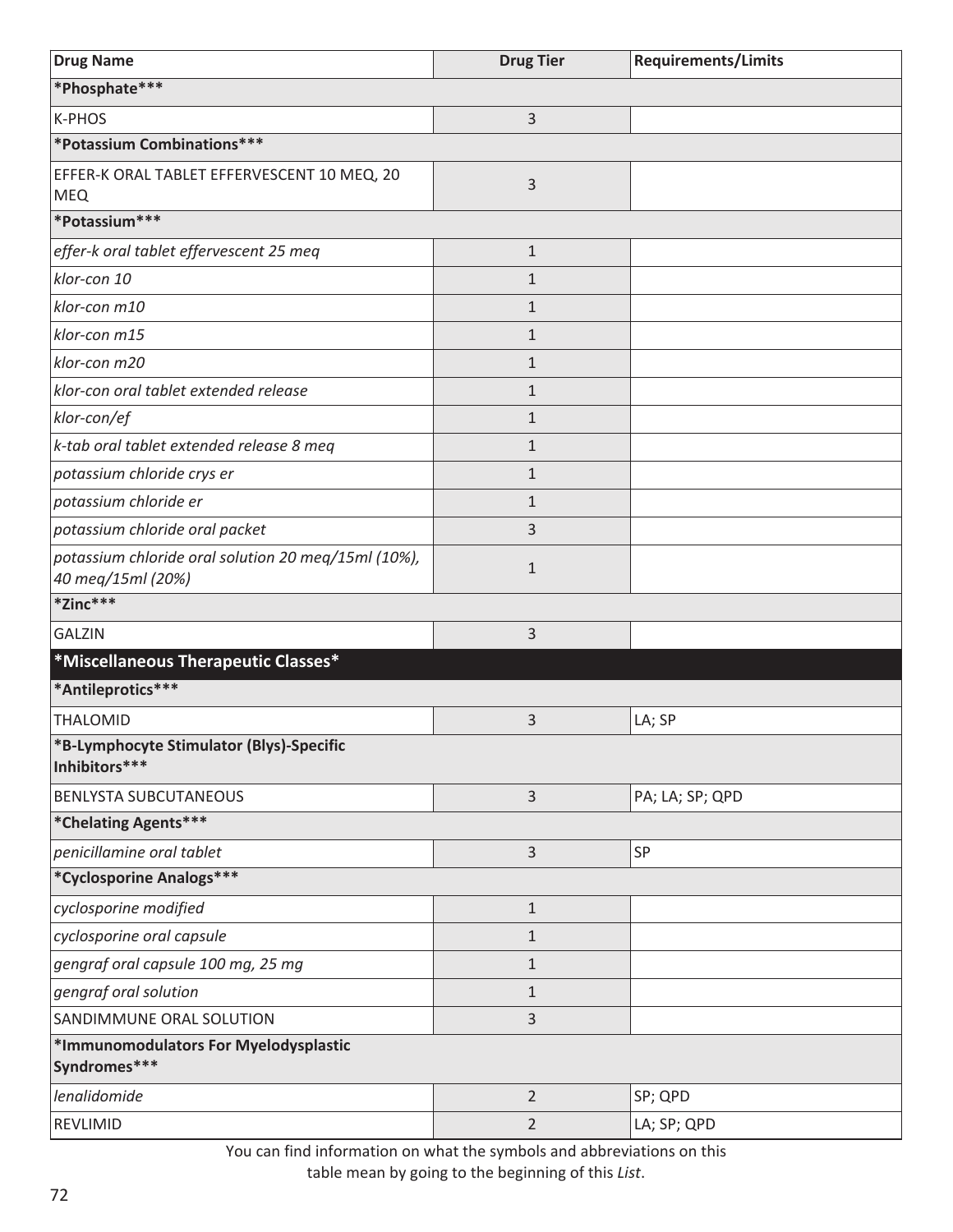| <b>Drug Name</b>                                      | <b>Drug Tier</b> | <b>Requirements/Limits</b> |
|-------------------------------------------------------|------------------|----------------------------|
| *Inosine Monophosphate Dehydrogenase<br>Inhibitors*** |                  |                            |
| mycophenolate mofetil oral                            | $\mathbf{1}$     |                            |
| mycophenolate sodium                                  | $\mathbf{1}$     |                            |
| *Irrigation Solutions***                              |                  |                            |
| lactated ringers irrigation                           | $\mathbf{1}$     |                            |
| ringers irrigation                                    | $\mathbf{1}$     |                            |
| sterile water for irrigation                          | $\mathbf{1}$     |                            |
| tis-u-sol                                             | $\mathbf{1}$     |                            |
| water for irrigation, sterile                         | $\mathbf{1}$     |                            |
| *Macrolide Immunosuppressants***                      |                  |                            |
| everolimus oral tablet 0.25 mg, 0.5 mg, 0.75 mg, 1 mg | 3                |                            |
| sirolimus oral                                        | $\mathbf{1}$     |                            |
| tacrolimus oral                                       | $\mathbf{1}$     |                            |
| ZORTRESS ORAL TABLET 1 MG                             | 3                |                            |
| *Monoclonal Antibodies***                             |                  |                            |
| <b>ENSPRYNG</b>                                       | 3                | PA; LA; SP; QPD            |
| *Potassium Removing Agents***                         |                  |                            |
| <b>LOKELMA</b>                                        | $\overline{2}$   | QPD                        |
| sodium polystyrene sulfonate oral powder              | $\mathbf{1}$     |                            |
| sps                                                   | $\mathbf{1}$     |                            |
| VELTASSA                                              | 3                | QPD                        |
| *Purine Analogs***                                    |                  |                            |
| azathioprine oral tablet 50 mg                        | $\mathbf{1}$     |                            |
| *Rock Inhibitors***                                   |                  |                            |
| <b>REZUROCK</b>                                       | 3                | SP; QPD                    |
| *Mouth/Throat/Dental Agents*                          |                  |                            |
| *Anesthetics Topical Oral ***                         |                  |                            |
| lidocaine viscous hcl                                 | $\mathbf{1}$     | QPD                        |
| *Anti-Infectives - Throat***                          |                  |                            |
| clotrimazole mouth/throat troche                      | $\mathbf{1}$     |                            |
| nystatin mouth/throat                                 | $\mathbf{1}$     |                            |
| <b>ORAVIG</b>                                         | 3                | PA                         |
| *Antiseptics - Mouth/Throat***                        |                  |                            |
| chlorhexidine gluconate mouth/throat                  | $\mathbf{1}$     |                            |
| paroex                                                | $\mathbf{1}$     |                            |
| periogard                                             | $\mathbf{1}$     |                            |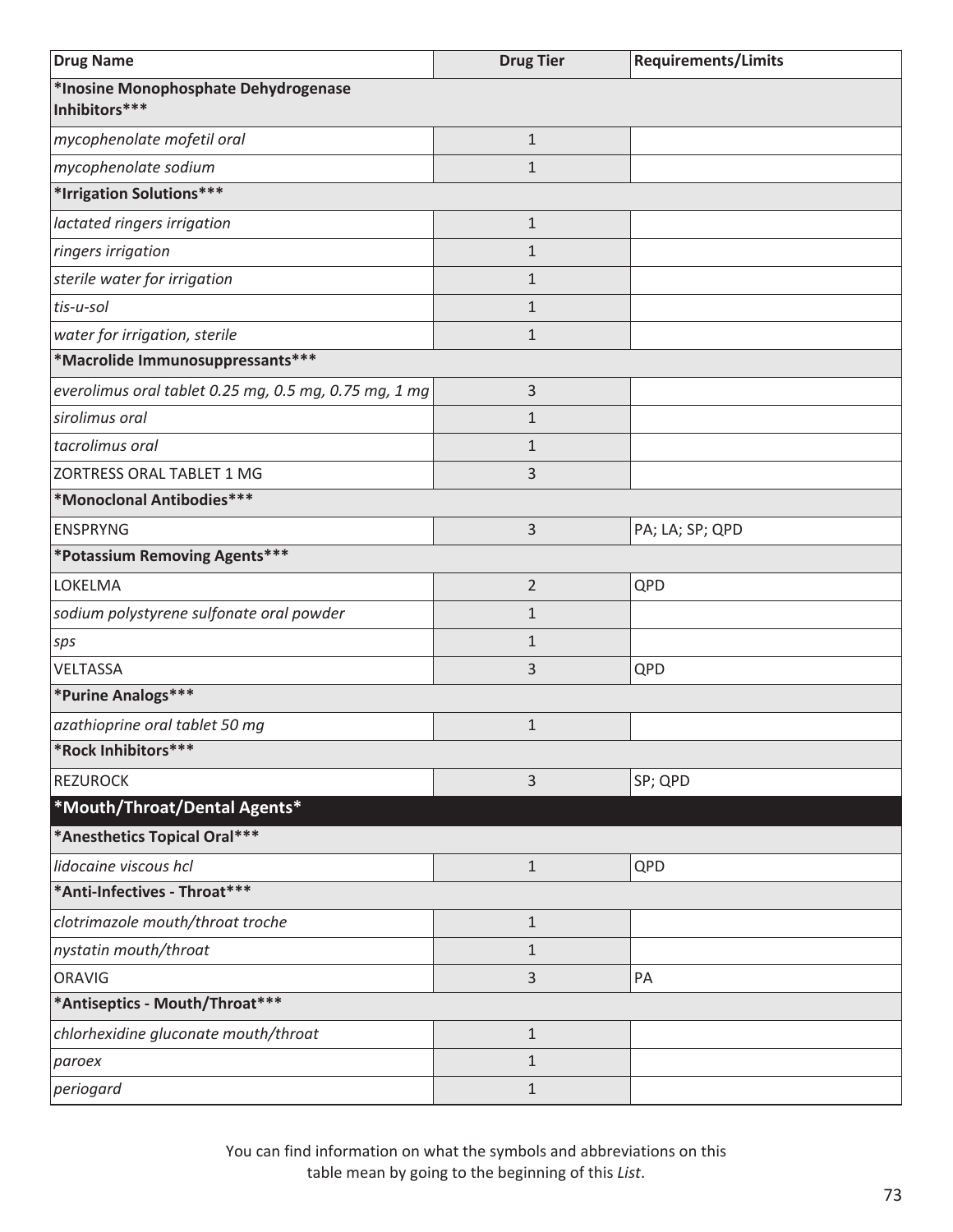| <b>Drug Name</b>                      | <b>Drug Tier</b> | <b>Requirements/Limits</b> |
|---------------------------------------|------------------|----------------------------|
| *Fluoride Dental Products***          |                  |                            |
| denta 5000 plus                       | $\mathbf{1}$     |                            |
| dentagel                              | $\mathbf{1}$     |                            |
| sf                                    | $\mathbf{1}$     |                            |
| sf 5000 plus                          | $\mathbf{1}$     |                            |
| sodium fluoride 5000 plus             | $\mathbf{1}$     |                            |
| sodium fluoride 5000 ppm dental cream | $\mathbf{1}$     |                            |
| sodium fluoride dental cream          | $\mathbf{1}$     |                            |
| sodium fluoride dental gel 1.1 %      | $\mathbf{1}$     |                            |
| *Saliva Stimulants***                 |                  |                            |
| cevimeline hcl                        | 3                |                            |
| pilocarpine hcl oral                  | 3                |                            |
| *Steroids - Mouth/Throat/Dental***    |                  |                            |
| oralone                               | 3                |                            |
| triamcinolone acetonide mouth/throat  | 3                |                            |
| *Multivitamins*                       |                  |                            |
| *B-Complex Vitamins***                |                  |                            |
| b-complex/b-12 oral                   | \$0              |                            |
| ra b-complex                          | \$0              |                            |
| ra b-complex with b-12                | \$0              |                            |
| vitamin b complex oral tablet         | \$0              |                            |
| vitamin b-complex                     | \$0              |                            |
| vitamin-b complex                     | \$0              |                            |
| *B-Complex W/ C & Folic Acid***       |                  |                            |
| b complex-c-folic acid                | \$0              |                            |
| b-complex balanced                    | \$0              |                            |
| b-complex/vitamin c                   | \$0              |                            |
| b-plex                                | $\mathbf 1$      |                            |
| dialyvite 800 oral tablet             | \$0              |                            |
| eql super b complex/vitamin c         | \$0              |                            |
| full spectrum b/vitamin c             | \$0              |                            |
| px b complex/vitamin c                | \$0              |                            |
| rena-vite                             | \$0              |                            |
| sm b super vitamin complex            | \$0              |                            |
| sm b-complex/vitamin c                | \$0              |                            |
| stress formula (folic acid)           | \$0              |                            |
| super b complex/fa/vit c              | \$0              |                            |
| super b-complex/vit c/fa              | \$0              |                            |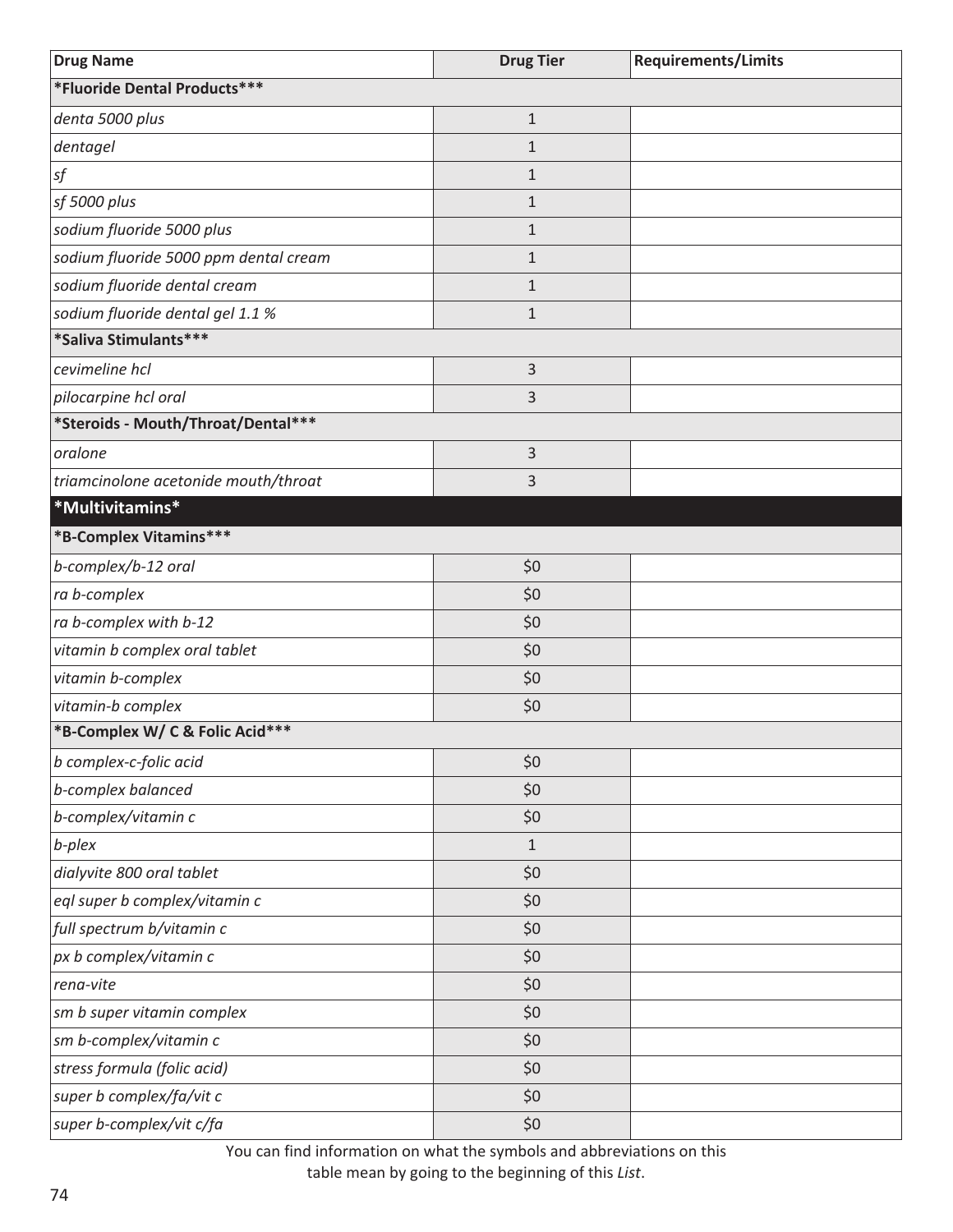| <b>Drug Name</b>                                                    | <b>Drug Tier</b> | <b>Requirements/Limits</b> |
|---------------------------------------------------------------------|------------------|----------------------------|
| *B-Complex W/ C***                                                  |                  |                            |
| b complex-c oral tablet                                             | \$0              |                            |
| b-complex-c oral tablet                                             | \$0              |                            |
| cvs b complex plus c                                                | \$0              |                            |
| cvs super b complex/c                                               | \$0              |                            |
| sm super b complex/c                                                | \$0              |                            |
| vitamin b complex-c                                                 | \$0              |                            |
| *B-Complex W/ C-Biotin-E & Folic Acid***                            |                  |                            |
| b complex-c-biotin-e-fa                                             | \$0              |                            |
| *B-Complex W/ Folic Acid***                                         |                  |                            |
| b complex formula 1 (w/fa)                                          | \$0              |                            |
| kobee                                                               | \$0              |                            |
| sm balanced b-100                                                   | \$0              |                            |
| sm balanced b-50                                                    | \$0              |                            |
| *B-Complex W/Biotin & Folic Acid***                                 |                  |                            |
| b-100 tr                                                            | \$0              |                            |
| b-50 complex oral tablet                                            | \$0              |                            |
| balance b-50 tablet oral                                            | \$0              |                            |
| balanced b-100 oral tablet extended release                         | \$0              |                            |
| b-complex oral tablet                                               | \$0              |                            |
| complex b-100                                                       | \$0              |                            |
| eql b complex 50 oral tablet                                        | \$0              |                            |
| eql b-100 complex                                                   | \$0              |                            |
| gnp b-100 complex                                                   | \$0              |                            |
| ra balanced b-100                                                   | \$0              |                            |
| ra balanced b-50                                                    | \$0              |                            |
| sm b100 complex                                                     | \$0              |                            |
| sm b-complex                                                        | \$0              |                            |
| super quints b-50                                                   | \$0              |                            |
| *Multiple Vitamins W/ Iron***                                       |                  |                            |
| stress formula/iron                                                 | \$0              |                            |
| *Multivitamins***                                                   |                  |                            |
| stress formula                                                      | \$0              |                            |
| *Ped Mv W/ Fluoride***                                              |                  |                            |
| multivitamin/fluoride oral solution                                 | \$0              |                            |
| multi-vitamin/fluoride oral solution                                | \$0              |                            |
| multivitamin/fluoride oral tablet chewable 0.25 mg,<br>0.5 mg, 1 mg | \$0              |                            |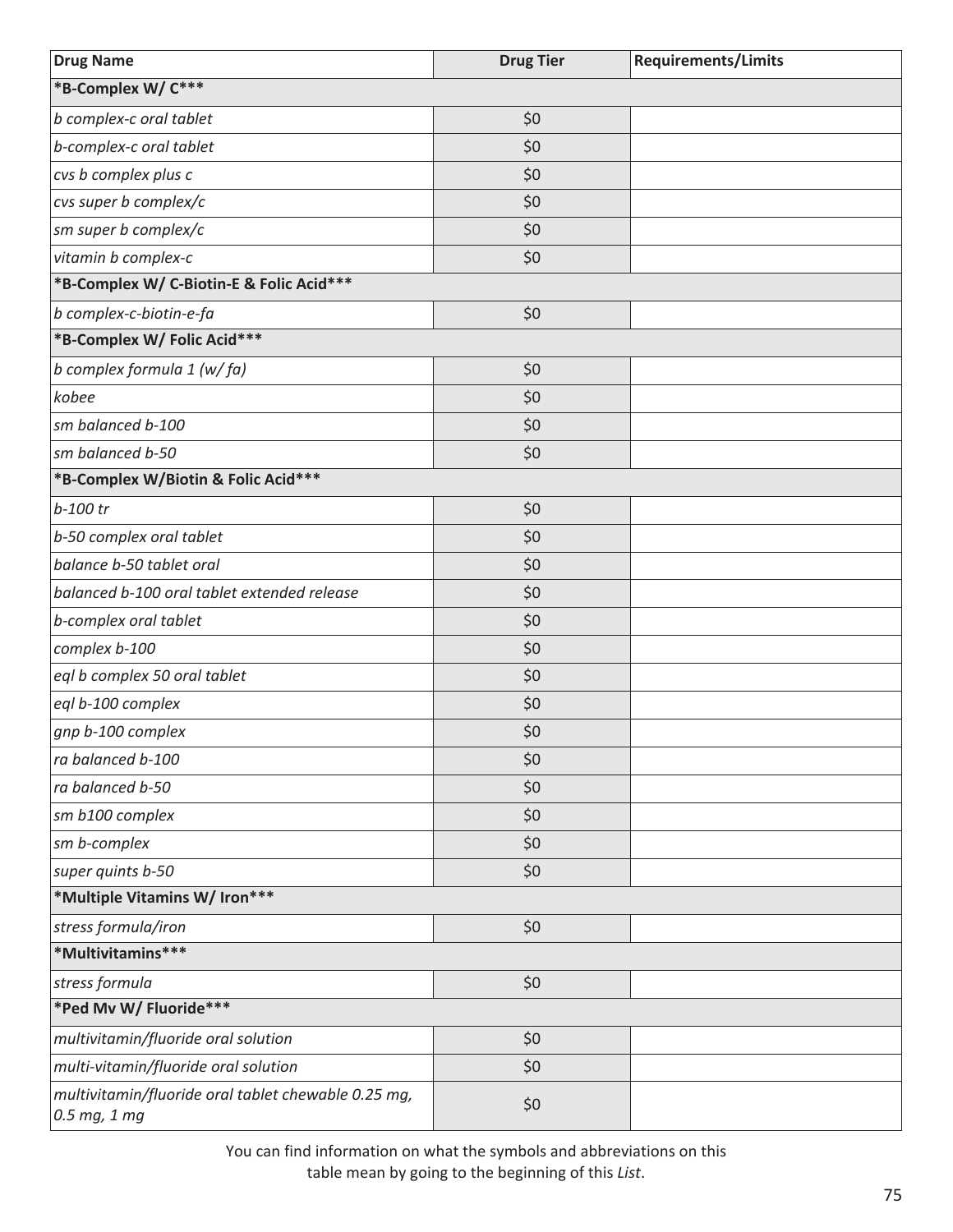| <b>Drug Name</b>                              | <b>Drug Tier</b> | <b>Requirements/Limits</b> |
|-----------------------------------------------|------------------|----------------------------|
| *Ped Vitamins Acd W/ Fluoride***              |                  |                            |
| adc/f(0.5mg/ml)                               | \$0              |                            |
| tri-vitamin/fluoride oral solution 0.25 mg/ml | \$0              |                            |
| tri-vite/fluoride                             | \$0              |                            |
| vitamins acd-fluoride                         | \$0              |                            |
| *Prenatal Mv & Min W/Fe-Fa***                 |                  |                            |
| classic prenatal                              | \$0              |                            |
| c-nate dha                                    | 1                |                            |
| cvs prenatal oral tablet 27-0.8 mg            | \$0              |                            |
| eql prenatal formula                          | \$0              |                            |
| folivane-ob oral capsule 85-1 mg              | $1\,$            |                            |
| gnp prenatal                                  | \$0              |                            |
| inatal gt                                     | $\mathbf{1}$     |                            |
| kp prenatal multivitamins                     | \$0              |                            |
| m-natal plus                                  | $1\,$            |                            |
| obstetrix dha                                 | $\mathbf{1}$     |                            |
| perry prenatal                                | \$0              |                            |
| pnv prenatal plus multivitamin                | $\mathbf{1}$     |                            |
| pnv-omega                                     | $\mathbf{1}$     |                            |
| pnv-select                                    | $\mathbf{1}$     |                            |
| prena1 pearl                                  | $\mathbf{1}$     |                            |
| prenatabs fa oral tablet 29-1 mg              | $\mathbf{1}$     |                            |
| prenatabs rx                                  | $\mathbf{1}$     |                            |
| prenatal (w/iron & fa)                        | \$0              |                            |
| prenatal complete                             | \$0              |                            |
| prenatal one daily                            | \$0              |                            |
| prenatal oral tablet 27-0.8 mg, 28-0.8 mg     | \$0              |                            |
| prenatal oral tablet 27-1 mg                  | $\mathbf{1}$     |                            |
| prenatal plus                                 | $\mathbf{1}$     |                            |
| prenatal vitamin and mineral                  | \$0              |                            |
| prenatal vitamin plus low iron                | $\mathbf{1}$     |                            |
| prenatal vitamins oral tablet 28-0.8 mg       | \$0              |                            |
| prenatal/iron oral tablet                     | \$0              |                            |
| prenatal-u                                    | $\mathbf{1}$     |                            |
| preplus                                       | $\mathbf{1}$     |                            |
| qc prenatal                                   | \$0              |                            |
| ra prenatal                                   | \$0              |                            |
| relnate dha                                   | $\mathbf{1}$     |                            |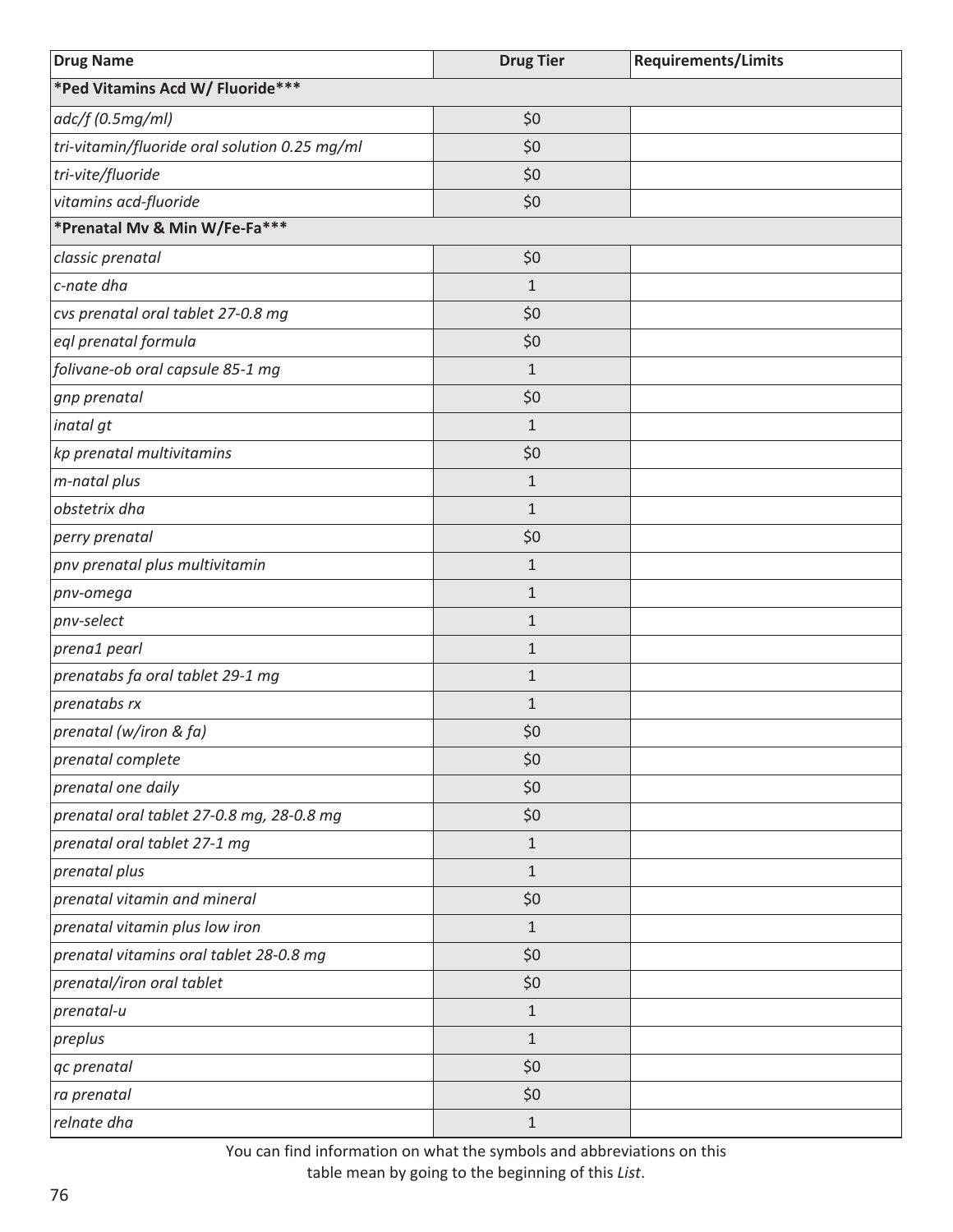| <b>Drug Name</b>                                       | <b>Drug Tier</b> | <b>Requirements/Limits</b> |
|--------------------------------------------------------|------------------|----------------------------|
| se-natal 19                                            | $\mathbf{1}$     |                            |
| sm prenatal vitamins                                   | \$0              |                            |
| taron-c dha oral capsule 35-1 mg                       | $\mathbf 1$      |                            |
| trinatal rx 1                                          | $\mathbf{1}$     |                            |
| trinate                                                | $\mathbf 1$      |                            |
| vinate ii                                              | $\mathbf{1}$     |                            |
| virt-c dha                                             | $\mathbf 1$      |                            |
| virt-nate dha                                          | $\mathbf 1$      |                            |
| *Prenatal Mv & Min W/Fe-Fa-Ca-Omega 3 Fish<br>$Oil***$ |                  |                            |
| complete natal dha oral 29-1-200 & 200 mg              | $\mathbf{1}$     |                            |
| *Prenatal Mv & Min W/Fe-Fa-Dha***                      |                  |                            |
| cvs prenatal multi+dha                                 | \$0              |                            |
| pnv-dha                                                | $\mathbf{1}$     |                            |
| pnv-dha+docusate                                       | $\mathbf{1}$     |                            |
| prena 1 true                                           | $\mathbf{1}$     |                            |
| prenaissance                                           | $\mathbf{1}$     |                            |
| prenaissance plus                                      | $\mathbf{1}$     |                            |
| prenatal multi +dha oral capsule 27-0.8-250 mg         | \$0              |                            |
| taron-prex                                             | $\mathbf{1}$     |                            |
| virt-pn dha                                            | $\mathbf{1}$     |                            |
| zatean-pn dha                                          | $\mathbf{1}$     |                            |
| *Prenatal Vitamins***                                  |                  |                            |
| prena1                                                 | $\mathbf 1$      |                            |
| *Vitamins W/ Lipotropics***                            |                  |                            |
| balance b-100                                          | \$0              |                            |
| balanced b-50 complex oral tablet                      | \$0              |                            |
| ultra b-100 complex                                    | \$0              |                            |
| *Musculoskeletal Therapy Agents*                       |                  |                            |
| *Central Muscle Relaxants***                           |                  |                            |
| baclofen oral tablet 10 mg, 20 mg                      | $\mathbf{1}$     |                            |
| carisoprodol oral tablet 350 mg                        | $\mathbf{1}$     | QPD                        |
| chlorzoxazone oral tablet 500 mg                       | $\mathbf{1}$     |                            |
| cyclobenzaprine hcl oral tablet 10 mg, 5 mg            | $\mathbf{1}$     |                            |
| metaxalone                                             | 3                |                            |
| methocarbamol oral                                     | $\mathbf{1}$     |                            |
| orphenadrine citrate er                                | $\mathbf{1}$     |                            |
| tizanidine hcl oral capsule                            | 3                |                            |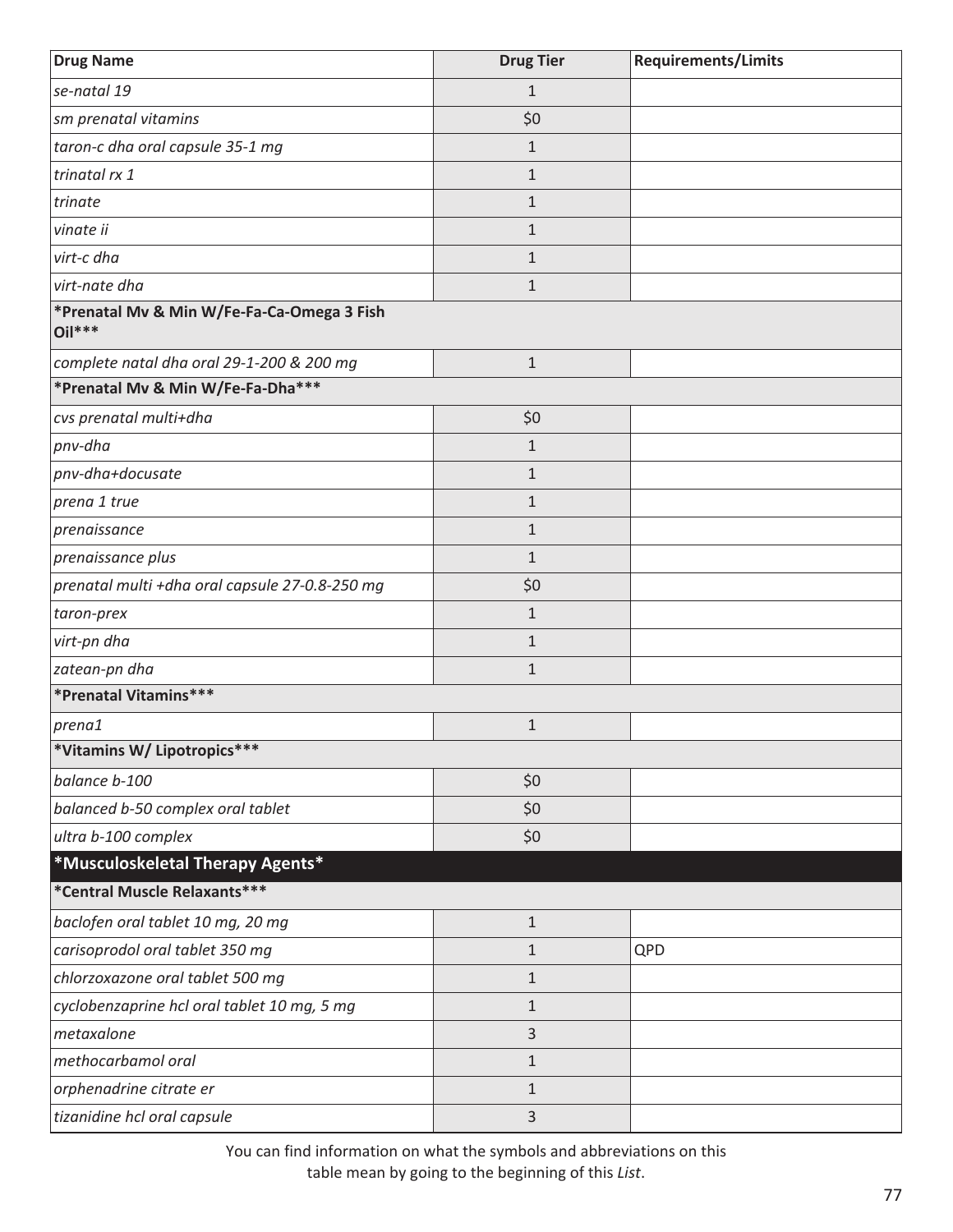| <b>Drug Name</b>                                                | <b>Drug Tier</b> | <b>Requirements/Limits</b> |
|-----------------------------------------------------------------|------------------|----------------------------|
| tizanidine hcl oral tablet                                      | $\mathbf{1}$     |                            |
| VANADOM                                                         | $\mathbf{1}$     | QPD                        |
| *Direct Muscle Relaxants***                                     |                  |                            |
| dantrolene sodium oral                                          | $\overline{3}$   |                            |
| *Muscle Relaxant Combinations***                                |                  |                            |
| carisoprodol-aspirin-codeine                                    | $\overline{3}$   | PA; QPD                    |
| *Nasal Agents - Systemic And Topical*                           |                  |                            |
| *Nasal Anticholinergics***                                      |                  |                            |
| ipratropium bromide nasal                                       | $1\,$            |                            |
| *Nasal Antihistamines***                                        |                  |                            |
| azelastine hcl nasal                                            | $\overline{3}$   | QPD                        |
| olopatadine hcl nasal                                           | 3                | QPD                        |
| *Nasal Steroids***                                              |                  |                            |
| budesonide nasal                                                | $\mathsf{3}$     | QPD                        |
| flunisolide nasal solution 25 mcg/act (0.025%)                  | $1\,$            | QPD                        |
| fluticasone propionate nasal                                    | $\mathbf{1}$     | QPD                        |
| mometasone furoate nasal                                        | 3                | QPD                        |
| triamcinolone acetonide nasal aerosol                           | 3                | QPD                        |
| *Neuromuscular Agents*                                          |                  |                            |
| *Benzathiazoles***                                              |                  |                            |
| riluzole                                                        | 3                |                            |
| *Ophthalmic Agents*                                             |                  |                            |
| *Alpha Adrenergic Agonist & Carbonic Anhydrase<br>Inhib Comb*** |                  |                            |
| SIMBRINZA                                                       | $\overline{3}$   |                            |
| *Artificial Tear Inserts***                                     |                  |                            |
| LACRISERT                                                       | $\overline{3}$   | QPD                        |
| *Beta-Blockers - Ophthalmic Combinations***                     |                  |                            |
| <b>COMBIGAN</b>                                                 | $\overline{2}$   |                            |
| dorzolamide hcl-timolol mal                                     | $1\,$            |                            |
| dorzolamide hcl-timolol mal pf                                  | $\overline{3}$   |                            |
| *Beta-Blockers - Ophthalmic***                                  |                  |                            |
| betaxolol hcl ophthalmic                                        | $1\,$            |                            |
| <b>BETIMOL</b>                                                  | $\overline{3}$   |                            |
| <b>BETOPTIC-S</b>                                               | 3                |                            |
| carteolol hcl                                                   | $\mathbf{1}$     |                            |
| levobunolol hcl ophthalmic solution 0.5 %                       | $\mathbf{1}$     |                            |
| timolol maleate (once-daily)                                    | 3                |                            |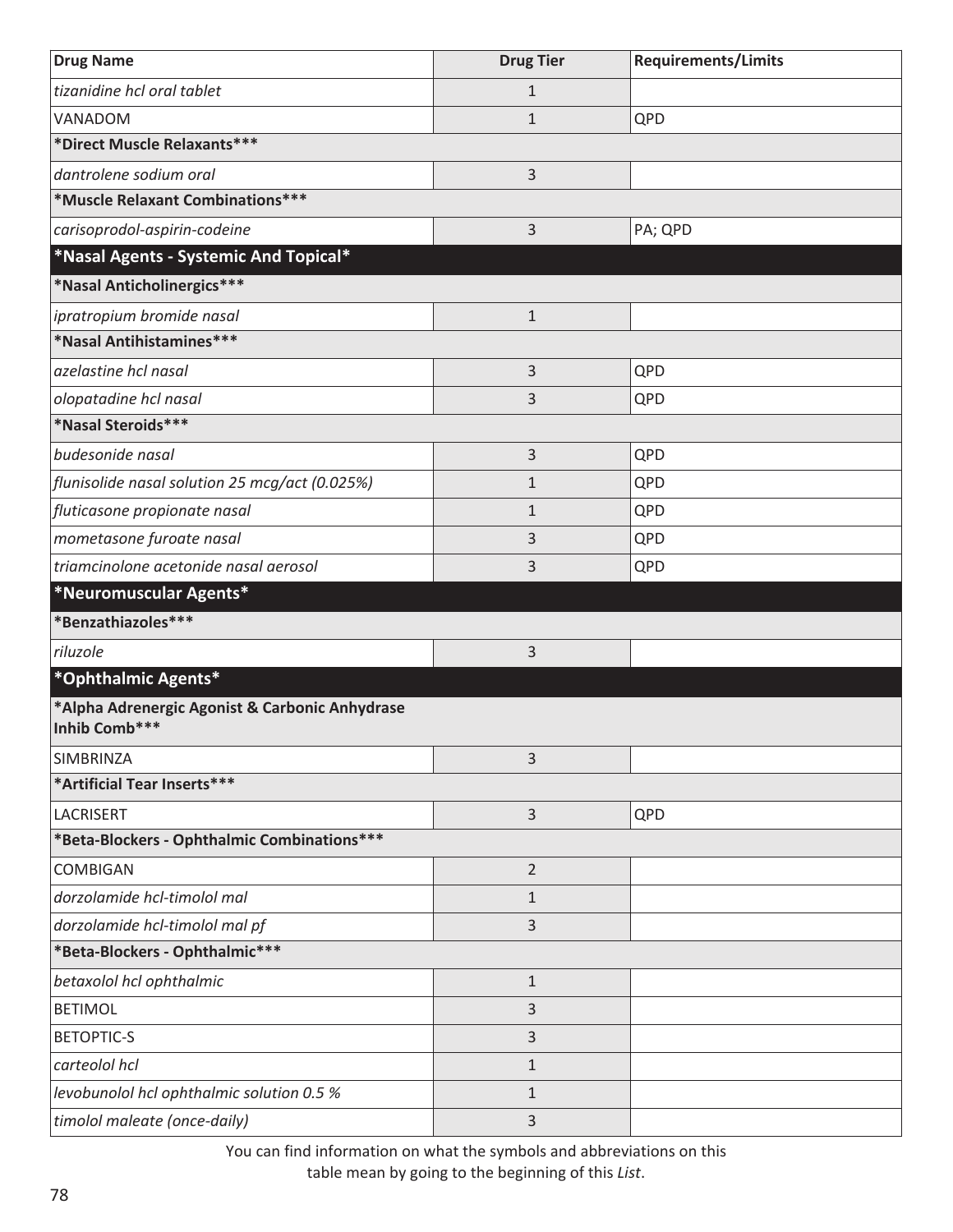| <b>Drug Name</b>                                              | <b>Drug Tier</b> | <b>Requirements/Limits</b> |
|---------------------------------------------------------------|------------------|----------------------------|
| timolol maleate ocudose                                       | 3                |                            |
| timolol maleate ophthalmic                                    | $\mathbf 1$      |                            |
| timolol maleate pf                                            | 3                |                            |
| TIMOPTIC OCUDOSE OPHTHALMIC SOLUTION 0.25 %                   | 3                |                            |
| *Cycloplegic Mydriatics***                                    |                  |                            |
| atropine sulfate ophthalmic solution 1 %                      | $1\,$            |                            |
| cyclopentolate hcl ophthalmic                                 | $\mathbf 1$      |                            |
| homatropaire                                                  | $\mathbf 1$      |                            |
| phenylephrine hcl ophthalmic solution 10 %, 2.5 %             | $\mathbf{1}$     |                            |
| *Lymphocyte Function-Associated Antigen-1 (Lfa-1)<br>Antag*** |                  |                            |
| <b>XIIDRA</b>                                                 | 3                | QPD                        |
| *Miotics - Direct Acting***                                   |                  |                            |
| pilocarpine hcl ophthalmic solution 1 %, 2 %, 4 %             | $\mathbf{1}$     |                            |
| *Ophthalmic Antiallergic***                                   |                  |                            |
| <b>ALOCRIL</b>                                                | 3                |                            |
| <b>ALOMIDE</b>                                                | 3                |                            |
| azelastine hcl ophthalmic                                     | $\mathbf 1$      |                            |
| bepotastine besilate                                          | 3                |                            |
| cromolyn sodium ophthalmic                                    | 3                |                            |
| epinastine hcl                                                | $\mathbf 1$      |                            |
| LASTACAFT                                                     | 3                |                            |
| olopatadine hcl ophthalmic                                    | 3                |                            |
| *Ophthalmic Antibiotics***                                    |                  |                            |
| <b>AZASITE</b>                                                | 3                |                            |
| bacitracin ophthalmic                                         | $\mathbf{1}$     |                            |
| <b>BESIVANCE</b>                                              | 3                |                            |
| CILOXAN OPHTHALMIC OINTMENT                                   | 3                |                            |
| ciprofloxacin hcl ophthalmic                                  | $\mathbf{1}$     |                            |
| erythromycin ophthalmic                                       | 1                |                            |
| gatifloxacin ophthalmic                                       | $\mathbf{1}$     |                            |
| gentak ophthalmic ointment                                    | 1                |                            |
| gentamicin sulfate ophthalmic solution                        | $1\,$            |                            |
| levofloxacin ophthalmic                                       | $\mathbf{1}$     |                            |
| moxifloxacin hcl (2x day)                                     | 3                |                            |
| moxifloxacin hcl ophthalmic solution                          | $\mathbf{1}$     |                            |
| ofloxacin ophthalmic                                          | $1\,$            |                            |
| tobramycin ophthalmic                                         | $1\,$            |                            |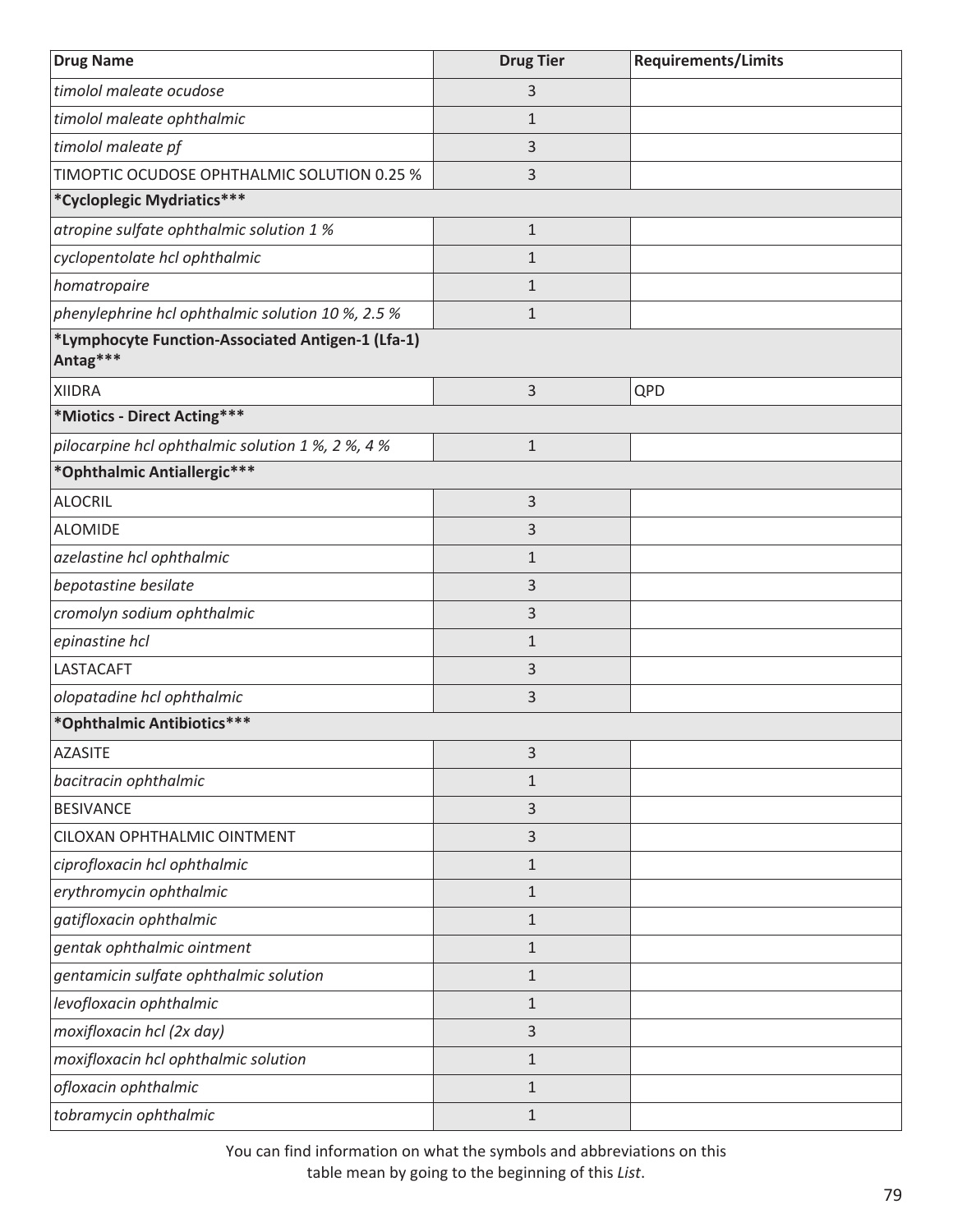| <b>Drug Name</b>                                                     | <b>Drug Tier</b> | <b>Requirements/Limits</b> |
|----------------------------------------------------------------------|------------------|----------------------------|
| TOBREX OPHTHALMIC OINTMENT                                           | 3                |                            |
| *Ophthalmic Antifungal***                                            |                  |                            |
| <b>NATACYN</b>                                                       | 3                |                            |
| *Ophthalmic Anti-Infective Combinations ***                          |                  |                            |
| ak-poly-bac                                                          | $\mathbf{1}$     |                            |
| bacitracin-polymyxin b ophthalmic ointment 500-<br>10000 unit/gm     | $\mathbf{1}$     |                            |
| neomycin-bacitracin zn-polymyx                                       | $\mathbf{1}$     |                            |
| neomycin-polymyxin-gramicidin ophthalmic solution<br>1.75-10000-.025 | $\mathbf{1}$     |                            |
| neo-polycin                                                          | $\mathbf{1}$     |                            |
| polycin                                                              | $\mathbf{1}$     |                            |
| polymyxin b-trimethoprim                                             | $\mathbf{1}$     |                            |
| *Ophthalmic Antivirals***                                            |                  |                            |
| trifluridine ophthalmic                                              | $\mathbf 1$      |                            |
| ZIRGAN                                                               | 3                |                            |
| *Ophthalmic Carbonic Anhydrase Inhibitors ***                        |                  |                            |
| brinzolamide                                                         | 3                |                            |
| dorzolamide hcl ophthalmic                                           | $\mathbf{1}$     |                            |
| *Ophthalmic Nerve Growth Factors***                                  |                  |                            |
| <b>OXERVATE</b>                                                      | 3                | PA; LA; SP; QPD            |
| *Ophthalmic Nonsteroidal Anti-Inflammatory<br>Agents***              |                  |                            |
| <b>ACUVAIL</b>                                                       | 3                |                            |
| bromfenac sodium (once-daily)                                        | 3                |                            |
| diclofenac sodium ophthalmic                                         | $\mathbf{1}$     |                            |
| flurbiprofen sodium                                                  | $\mathbf 1$      |                            |
| <b>ILEVRO</b>                                                        | 3                |                            |
| ketorolac tromethamine ophthalmic                                    | $\mathbf{1}$     |                            |
| <b>NEVANAC</b>                                                       | 3                |                            |
| <b>PROLENSA</b>                                                      | 3                |                            |
| *Ophthalmic Selective Alpha Adrenergic Agonists***                   |                  |                            |
| ALPHAGAN P OPHTHALMIC SOLUTION 0.1 %                                 | $\overline{2}$   |                            |
| apraclonidine hcl                                                    | $\mathbf{1}$     |                            |
| brimonidine tartrate ophthalmic                                      | $\mathbf{1}$     |                            |
| <b>IOPIDINE OPHTHALMIC SOLUTION 1 %</b>                              | 3                |                            |
| *Ophthalmic Steroid Combinations***                                  |                  |                            |
| bacitra-neomycin-polymyxin-hc                                        | $\mathbf{1}$     |                            |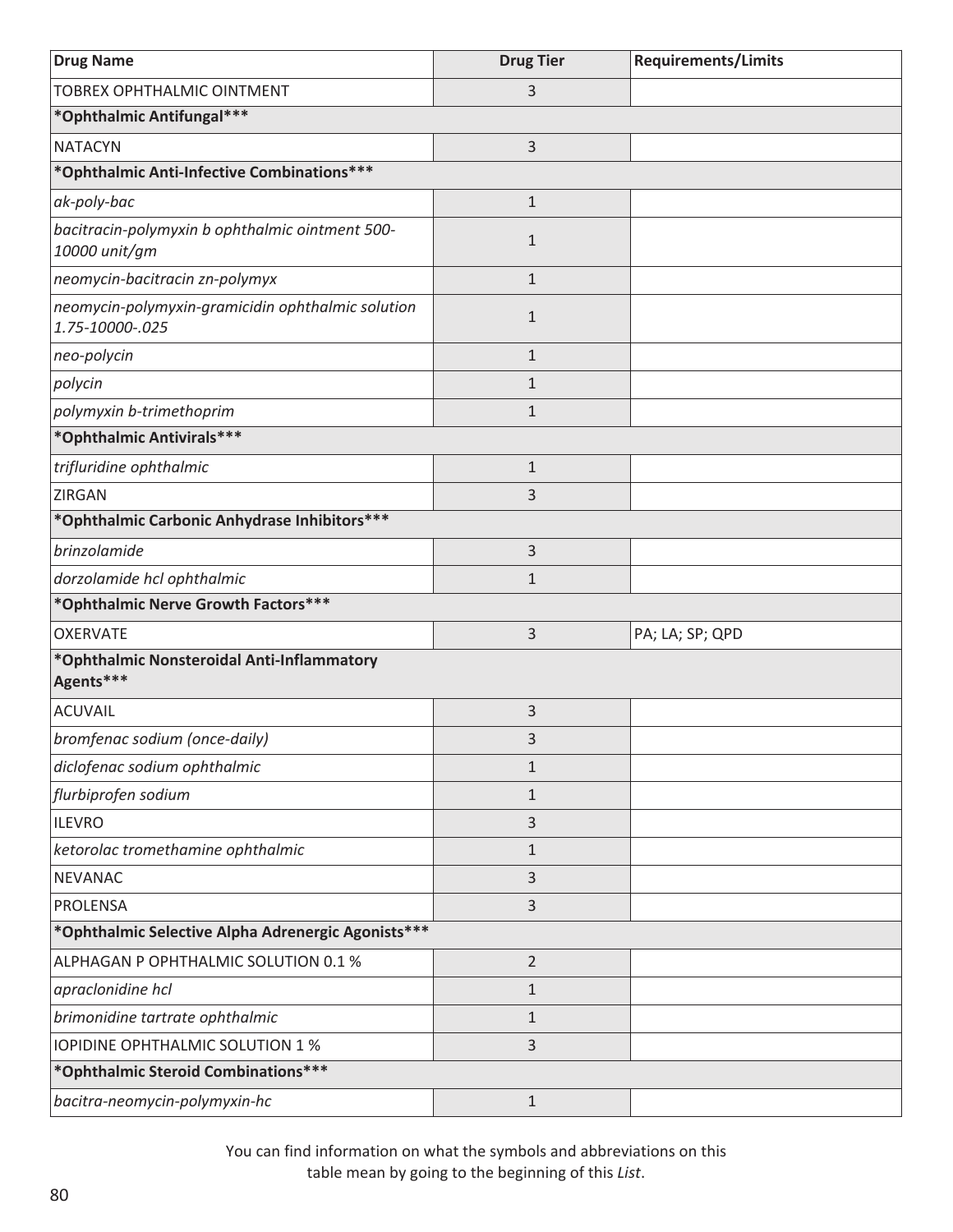| <b>Drug Name</b>                                                   | <b>Drug Tier</b> | <b>Requirements/Limits</b> |
|--------------------------------------------------------------------|------------------|----------------------------|
| <b>BLEPHAMIDE</b>                                                  | 3                |                            |
| BLEPHAMIDE S.O.P.                                                  | 3                |                            |
| neomycin-polymyxin-dexameth ophthalmic ointment                    | $\mathbf{1}$     |                            |
| neomycin-polymyxin-dexameth ophthalmic<br>suspension 3.5-10000-0.1 | $\mathbf{1}$     |                            |
| neomycin-polymyxin-hc ophthalmic suspension 3.5-<br>10000-1        | $\mathbf{1}$     |                            |
| neo-polycin hc                                                     | $\mathbf 1$      |                            |
| PRED-G                                                             | 3                |                            |
| PRED-G S.O.P.                                                      | 3                |                            |
| sulfacetamide-prednisolone ophthalmic solution                     | $\mathbf{1}$     |                            |
| TOBRADEX OPHTHALMIC OINTMENT                                       | 3                |                            |
| <b>TOBRADEX ST</b>                                                 | 3                |                            |
| tobramycin-dexamethasone                                           | $\mathbf{1}$     |                            |
| ZYLET                                                              | 3                |                            |
| *Ophthalmic Steroids***                                            |                  |                            |
| <b>ALREX</b>                                                       | 3                |                            |
| dexamethasone sodium phosphate ophthalmic                          | $\mathbf{1}$     |                            |
| difluprednate                                                      | 3                |                            |
| <b>DUREZOL</b>                                                     | 3                |                            |
| fluorometholone ophthalmic                                         | $\mathbf{1}$     |                            |
| <b>FML</b>                                                         | 3                |                            |
| <b>FML FORTE</b>                                                   | 3                |                            |
| LOTEMAX OPHTHALMIC OINTMENT                                        | 3                |                            |
| LOTEMAX SM                                                         | 3                |                            |
| loteprednol etabonate                                              | 3                |                            |
| PRED MILD                                                          | 3                |                            |
| prednisolone acetate ophthalmic                                    | $\mathbf{1}$     |                            |
| prednisolone sodium phosphate ophthalmic                           | $1\,$            |                            |
| *Ophthalmic Sulfonamides***                                        |                  |                            |
| sulfacetamide sodium ophthalmic                                    | $\mathbf 1$      |                            |
| *Ophthalmics - Cystinosis Agents**                                 |                  |                            |
| CYSTARAN                                                           | 3                | LA; SP                     |
| *Prostaglandins - Ophthalmic***                                    |                  |                            |
| bimatoprost ophthalmic                                             | $1\,$            |                            |
| latanoprost ophthalmic                                             | $\mathbf{1}$     |                            |
| travoprost (bak free)                                              | 3                |                            |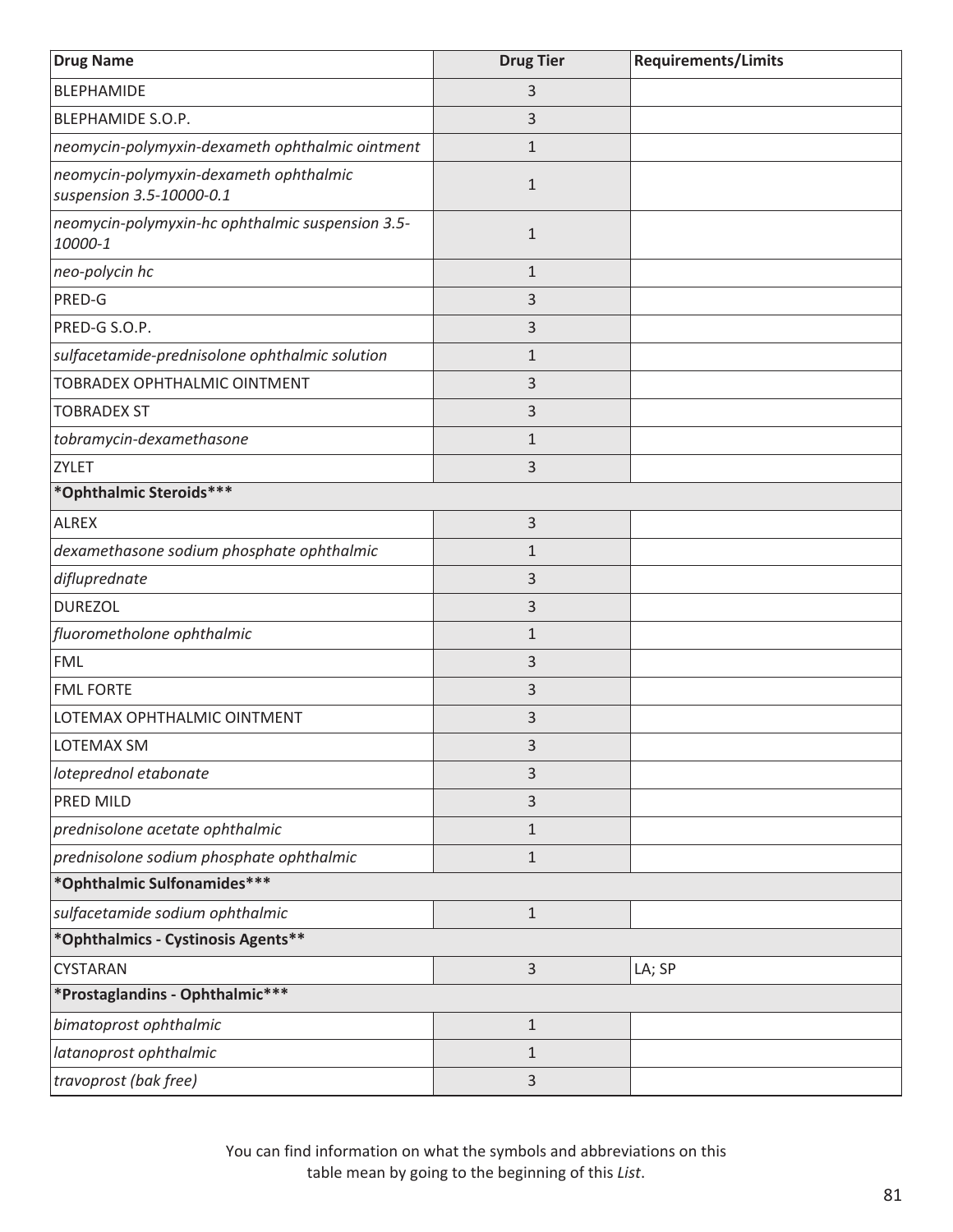| <b>Drug Name</b>                                | <b>Drug Tier</b> | <b>Requirements/Limits</b> |
|-------------------------------------------------|------------------|----------------------------|
| *Otic Agents*                                   |                  |                            |
| *Otic Agents - Miscellaneous***                 |                  |                            |
| acetic acid otic                                | $\mathbf{1}$     |                            |
| *Otic Anti-Infectives***                        |                  |                            |
| ciprofloxacin hcl otic                          | $\mathbf{1}$     |                            |
| ofloxacin otic                                  | 3                |                            |
| *Otic Steroid-Anti-Infective Combinations***    |                  |                            |
| <b>CIPRO HC</b>                                 | 3                |                            |
| ciprofloxacin-dexamethasone                     | 3                |                            |
| CORTISPORIN-TC                                  | 3                |                            |
| neomycin-polymyxin-hc otic                      | $\mathbf{1}$     |                            |
| *Otic Steroids***                               |                  |                            |
| acetasol hc                                     | $\mathbf{1}$     |                            |
| fluocinolone acetonide otic                     | $\mathbf{1}$     |                            |
| hydrocortisone-acetic acid                      | $\mathbf{1}$     |                            |
| *Oxytocics*                                     |                  |                            |
| *Oxytocics***                                   |                  |                            |
| methergine oral                                 | 3                | QPD                        |
| methylergonovine maleate oral                   | 3                | QPD                        |
| *Passive Immunizing And Treatment Agents*       |                  |                            |
| *Immune Serums***                               |                  |                            |
| VARIZIG INTRAMUSCULAR SOLUTION                  | \$0              |                            |
| *Penicillins*                                   |                  |                            |
| *Aminopenicillins***                            |                  |                            |
| amoxicillin oral capsule                        | $\mathbf{1}$     |                            |
| amoxicillin oral suspension reconstituted       | $\mathbf{1}$     |                            |
| amoxicillin oral tablet                         | $\mathbf{1}$     |                            |
| amoxicillin oral tablet chewable 125 mg, 250 mg | 1                |                            |
| ampicillin oral capsule 500 mg                  | $\mathbf{1}$     |                            |
| *Natural Penicillins***                         |                  |                            |
| penicillin v potassium                          | $\mathbf 1$      |                            |
| *Penicillin Combinations***                     |                  |                            |
| amoxicillin-pot clavulanate er                  | $\mathbf{1}$     |                            |
| amoxicillin-pot clavulanate oral                | $\mathbf{1}$     |                            |
| *Penicillinase-Resistant Penicillins***         |                  |                            |
| dicloxacillin sodium                            | $\mathbf{1}$     |                            |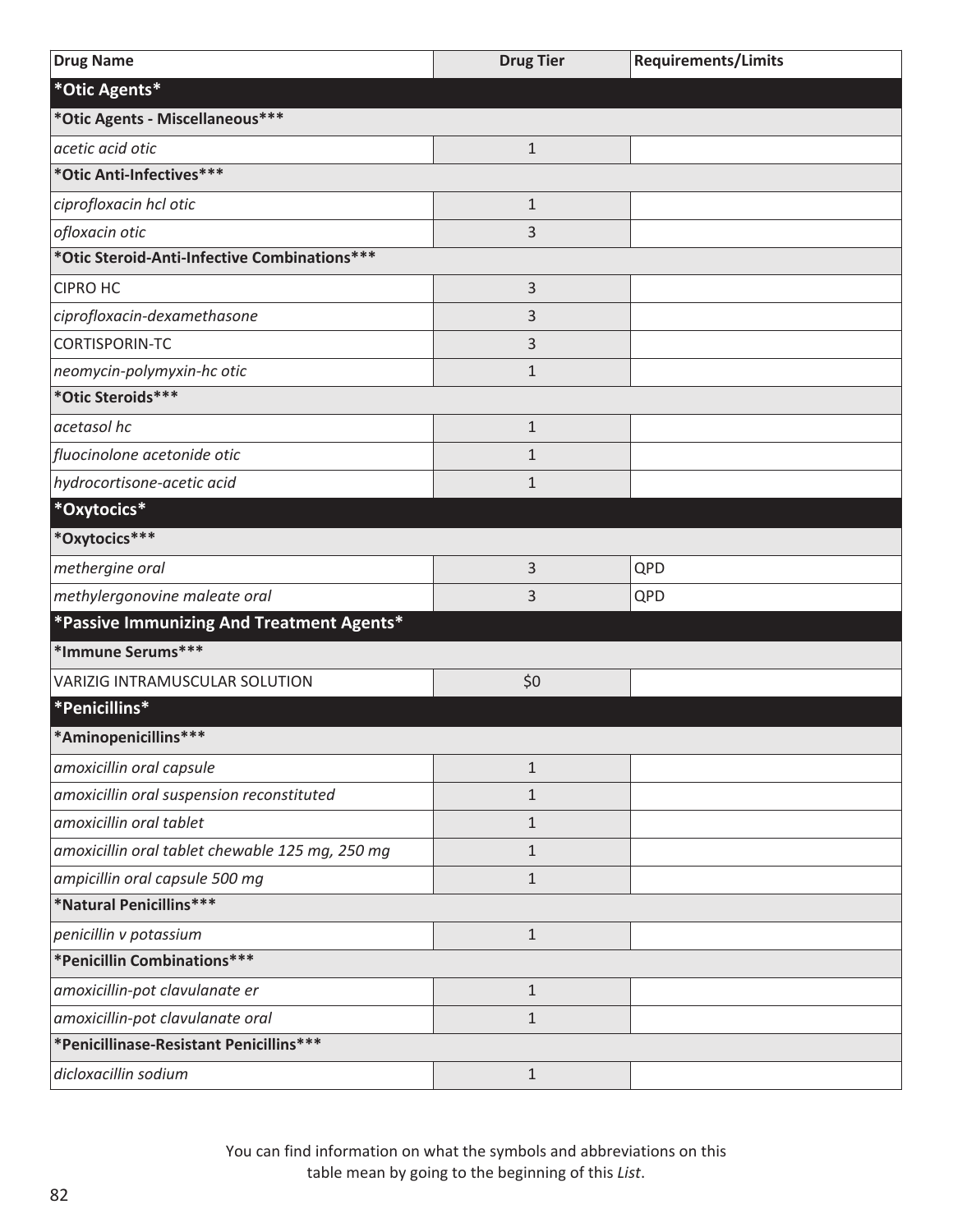| <b>Drug Name</b>                                       | <b>Drug Tier</b> | <b>Requirements/Limits</b> |
|--------------------------------------------------------|------------------|----------------------------|
| *Progestins*                                           |                  |                            |
| *Progestins***                                         |                  |                            |
| hydroxyprogesterone caproate intramuscular oil         | 3                | PA; SP; QPD                |
| <b>MAKENA SUBCUTANEOUS</b>                             | 3                | PA; SP; QPD                |
| medroxyprogesterone acetate oral                       | $\mathbf{1}$     |                            |
| norethindrone acetate oral                             | $\mathbf{1}$     |                            |
| progesterone oral                                      | $\mathbf{1}$     |                            |
| *Psychotherapeutic And Neurological Agents -<br>Misc.* |                  |                            |
| *Alcohol Deterrents***                                 |                  |                            |
| acamprosate calcium                                    | $\mathbf 1$      |                            |
| disulfiram oral                                        | 3                |                            |
| *Anti-Cataplectic Agents***                            |                  |                            |
| <b>XYREM</b>                                           | 3                | PA; LA; SP; QPD            |
| *Anti-Cataplectic Combinations***                      |                  |                            |
| <b>XYWAV</b>                                           | 3                | PA; LA; SP; QPD            |
| *Benzodiazepines & Tricyclic Agents***                 |                  |                            |
| chlordiazepoxide-amitriptyline                         | $\mathbf{1}$     |                            |
| *Cholinomimetics - Ache Inhibitors***                  |                  |                            |
| donepezil hcl                                          | $\mathbf{1}$     | QPD                        |
| galantamine hydrobromide                               | $\mathbf 1$      | QPD                        |
| galantamine hydrobromide er                            | $\mathbf{1}$     | QPD                        |
| rivastigmine                                           | 3                | QPD                        |
| rivastigmine tartrate                                  | 3                | QPD                        |
| *Fibromyalgia Agent - Snris***                         |                  |                            |
| SAVELLA                                                | 3                | QPD                        |
| <b>SAVELLA TITRATION PACK</b>                          | 3                | QPD                        |
| *Movement Disorder Drug Therapy***                     |                  |                            |
| <b>INGREZZA</b>                                        | $\overline{3}$   | PA; LA; SP; QPD            |
| tetrabenazine                                          | 3                | PA; SP                     |
| *Ms Agents - Pyrimidine Synthesis Inhibitors***        |                  |                            |
| <b>AUBAGIO</b>                                         | $\overline{3}$   | PA; LA; SP; QPD            |
| *Multiple Sclerosis Agents - Antimetabolites***        |                  |                            |
| MAVENCLAD (10 TABS)                                    | $\overline{2}$   | PA; LA; SP; QPD            |
| <b>MAVENCLAD (4 TABS)</b>                              | $\overline{2}$   | PA; LA; SP; QPD            |
| <b>MAVENCLAD (5 TABS)</b>                              | $\overline{2}$   | PA; LA; SP; QPD            |
| <b>MAVENCLAD (6 TABS)</b>                              | $\overline{2}$   | PA; LA; SP; QPD            |
| <b>MAVENCLAD (7 TABS)</b>                              | $\overline{2}$   | PA; LA; SP; QPD            |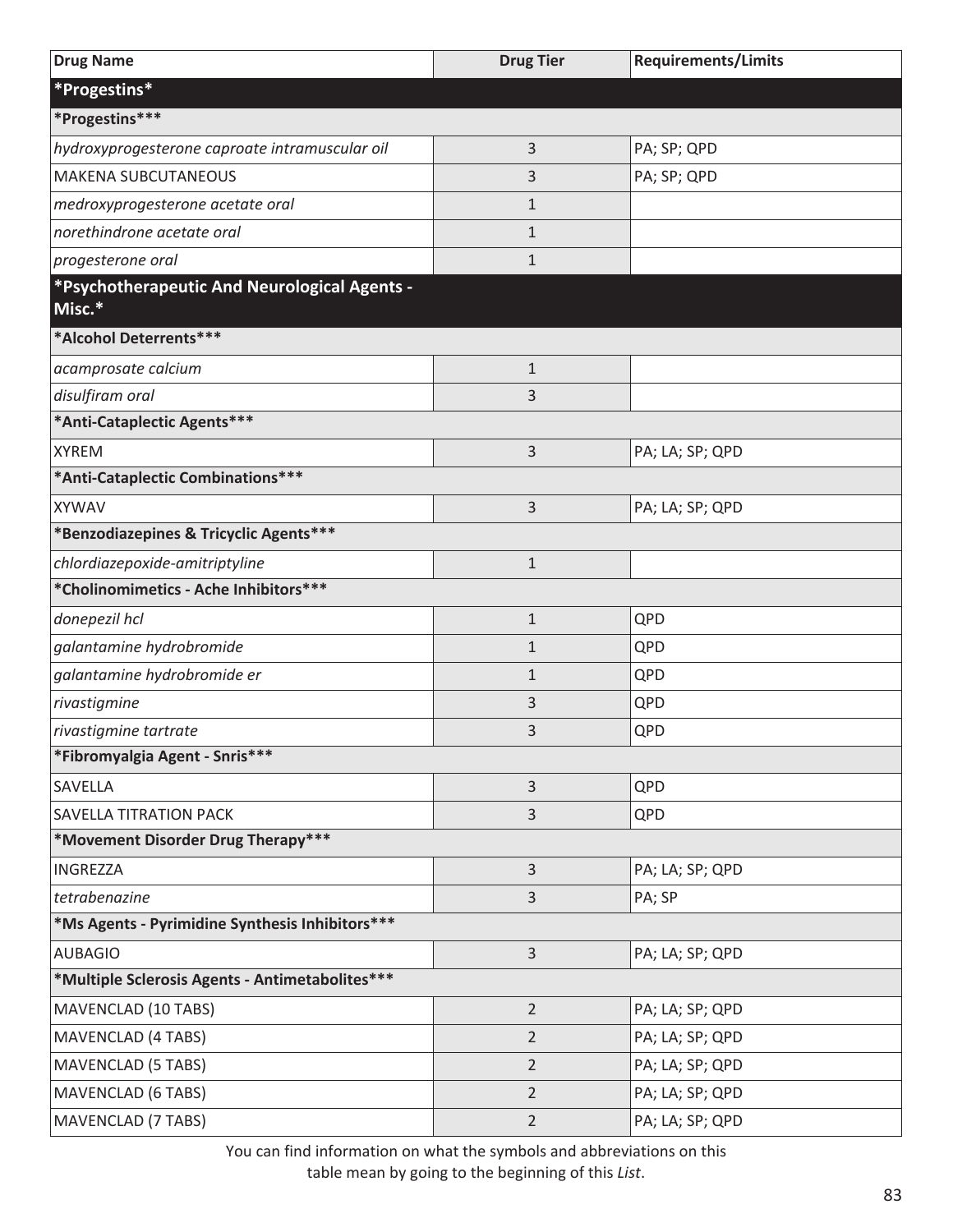| <b>Drug Name</b>                                                            | <b>Drug Tier</b> | <b>Requirements/Limits</b> |
|-----------------------------------------------------------------------------|------------------|----------------------------|
| MAVENCLAD (8 TABS)                                                          | $\overline{2}$   | PA; LA; SP; QPD            |
| <b>MAVENCLAD (9 TABS)</b>                                                   | $\overline{2}$   | PA; LA; SP; QPD            |
| *Multiple Sclerosis Agents - Interferons***                                 |                  |                            |
| AVONEX PEN INTRAMUSCULAR AUTO-INJECTOR KIT                                  | $\overline{2}$   | PA; SP; QPD                |
| AVONEX PREFILLED INTRAMUSCULAR PREFILLED<br><b>SYRINGE KIT</b>              | 2                | PA; SP; QPD                |
| <b>BETASERON SUBCUTANEOUS KIT</b>                                           | $\overline{2}$   | PA; SP; QPD                |
| <b>EXTAVIA SUBCUTANEOUS KIT</b>                                             | $\overline{2}$   | PA; SP; QPD                |
| PLEGRIDY                                                                    | 2                | PA; SP; QPD                |
| <b>PLEGRIDY STARTER PACK</b>                                                | 2                | PA; SP; QPD                |
| REBIF REBIDOSE SUBCUTANEOUS SOLUTION AUTO-<br><b>INJECTOR</b>               | $\overline{2}$   | PA; SP; QPD                |
| REBIF REBIDOSE TITRATION PACK SUBCUTANEOUS<br><b>SOLUTION AUTO-INJECTOR</b> | $\overline{2}$   | PA; SP; QPD                |
| REBIF SUBCUTANEOUS SOLUTION PREFILLED SYRINGE                               | $\overline{2}$   | PA; SP; QPD                |
| REBIF TITRATION PACK SUBCUTANEOUS SOLUTION<br><b>PREFILLED SYRINGE</b>      | $\overline{2}$   | PA; SP; QPD                |
| *Multiple Sclerosis Agents - Monoclonal<br>Antibodies***                    |                  |                            |
| <b>KESIMPTA</b>                                                             | $\overline{2}$   | PA; SP; QPD                |
| *Multiple Sclerosis Agents - Nrf2 Pathway<br>Activators***                  |                  |                            |
| dimethyl fumarate oral                                                      | 3                | SP; QPD                    |
| dimethyl fumarate starter pack                                              | 3                | SP; QPD                    |
| <b>VUMERITY</b>                                                             | 2                | PA; LA; SP; QPD            |
| *Multiple Sclerosis Agents - Potassium Channel<br>Blockers***               |                  |                            |
| dalfampridine er                                                            | 3                | PA; SP; QPD                |
| *Multiple Sclerosis Agents***                                               |                  |                            |
| glatiramer acetate                                                          | $\overline{2}$   | SP; QPD                    |
| glatopa                                                                     | $\overline{2}$   | SP; QPD                    |
| *N-Methyl-D-Aspartate (Nmda) Receptor<br>Antagonists***                     |                  |                            |
| memantine hcl er                                                            | 3                |                            |
| memantine hcl oral solution 2 mg/ml                                         | $\mathbf{1}$     |                            |
| memantine hcl oral tablet 10 mg, 5 mg                                       | $\mathbf{1}$     |                            |
| *Phenothiazines & Tricyclic Agents***                                       |                  |                            |
| perphenazine-amitriptyline                                                  | $\mathbf{1}$     |                            |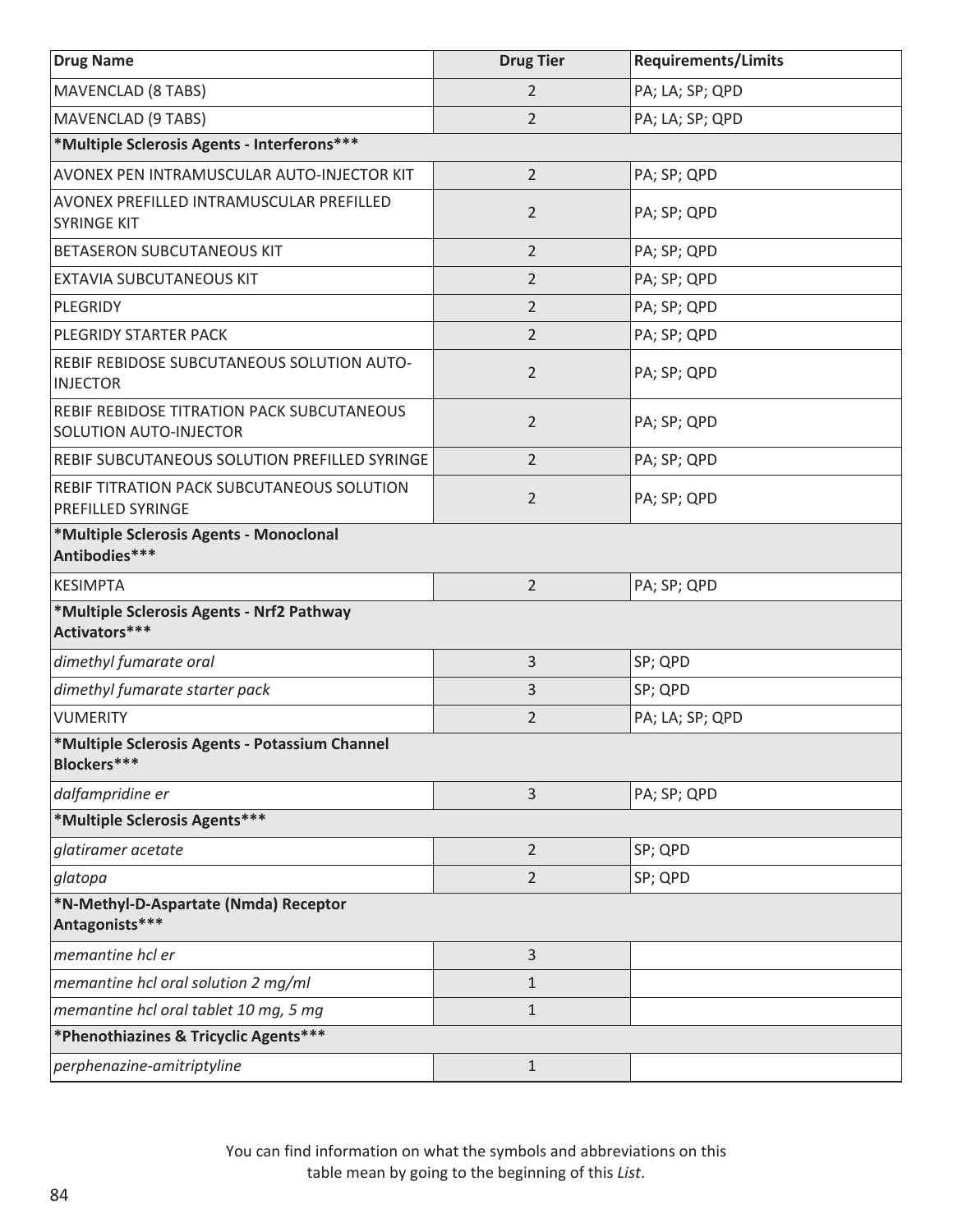| <b>Drug Name</b>                                                | <b>Drug Tier</b> | <b>Requirements/Limits</b> |
|-----------------------------------------------------------------|------------------|----------------------------|
| *Premenstrual Dysphoric Disorder (Pmdd) Agents -<br>Ssris***    |                  |                            |
| fluoxetine hcl (pmdd) oral tablet                               | $\mathbf{1}$     | QPD                        |
| *Pseudobulbar Affect Agent Combinations***                      |                  |                            |
| <b>NUEDEXTA</b>                                                 | 3                | PA; SP; QPD                |
| *Psychotherapeutic And Neurological Agents -<br>Misc.***        |                  |                            |
| ergoloid mesylates oral                                         | 3                |                            |
| pimozide                                                        | $\mathbf{1}$     |                            |
| *Smoking Deterrents***                                          |                  |                            |
| bupropion hcl er (smoking det)                                  | \$0              | QPD                        |
| cvs nicotine mouth/throat lozenge                               | \$0              |                            |
| cvs nicotine polacrilex                                         | \$0              |                            |
| cvs nicotine transdermal                                        | \$0              |                            |
| eq nicotine mouth/throat lozenge                                | \$0              |                            |
| eq nicotine polacrilex                                          | \$0              |                            |
| eq nicotine step 3                                              | \$0              |                            |
| eq nicotine transdermal patch 24 hour 14 mg/24hr,<br>21 mg/24hr | \$0              |                            |
| eql nicotine polacrilex mouth/throat lozenge                    | \$0              |                            |
| GNP NICOTINE MINI LOZENGE 2 MG MOUTH/THROAT                     | \$0              |                            |
| gnp nicotine mini mouth/throat lozenge 2 mg                     | \$0              |                            |
| gnp nicotine polacrilex                                         | \$0              |                            |
| gnp nicotine transdermal patch 24 hour 14 mg/24hr,<br>7 mg/24hr | \$0              |                            |
| goodsense nicotine                                              | \$0              |                            |
| hm nicotine                                                     | \$0              |                            |
| HM NICOTINE POLACRILEX LOZENGE 2 MG<br>MOUTH/THROAT             | \$0              |                            |
| HM NICOTINE POLACRILEX LOZENGE 4 MG<br>MOUTH/THROAT             | \$0              |                            |
| hm nicotine polacrilex mouth/throat gum                         | \$0              |                            |
| hm nicotine polacrilex mouth/throat lozenge 2 mg, 4<br>тg       | \$0              |                            |
| kls quit2                                                       | \$0              |                            |
| kls quit4                                                       | \$0              |                            |
| nicorelief mouth/throat gum 2 mg                                | \$0              |                            |
| NICORETTE MINI                                                  | \$0              |                            |
| NICORETTE MOUTH/THROAT LOZENGE                                  | \$0              |                            |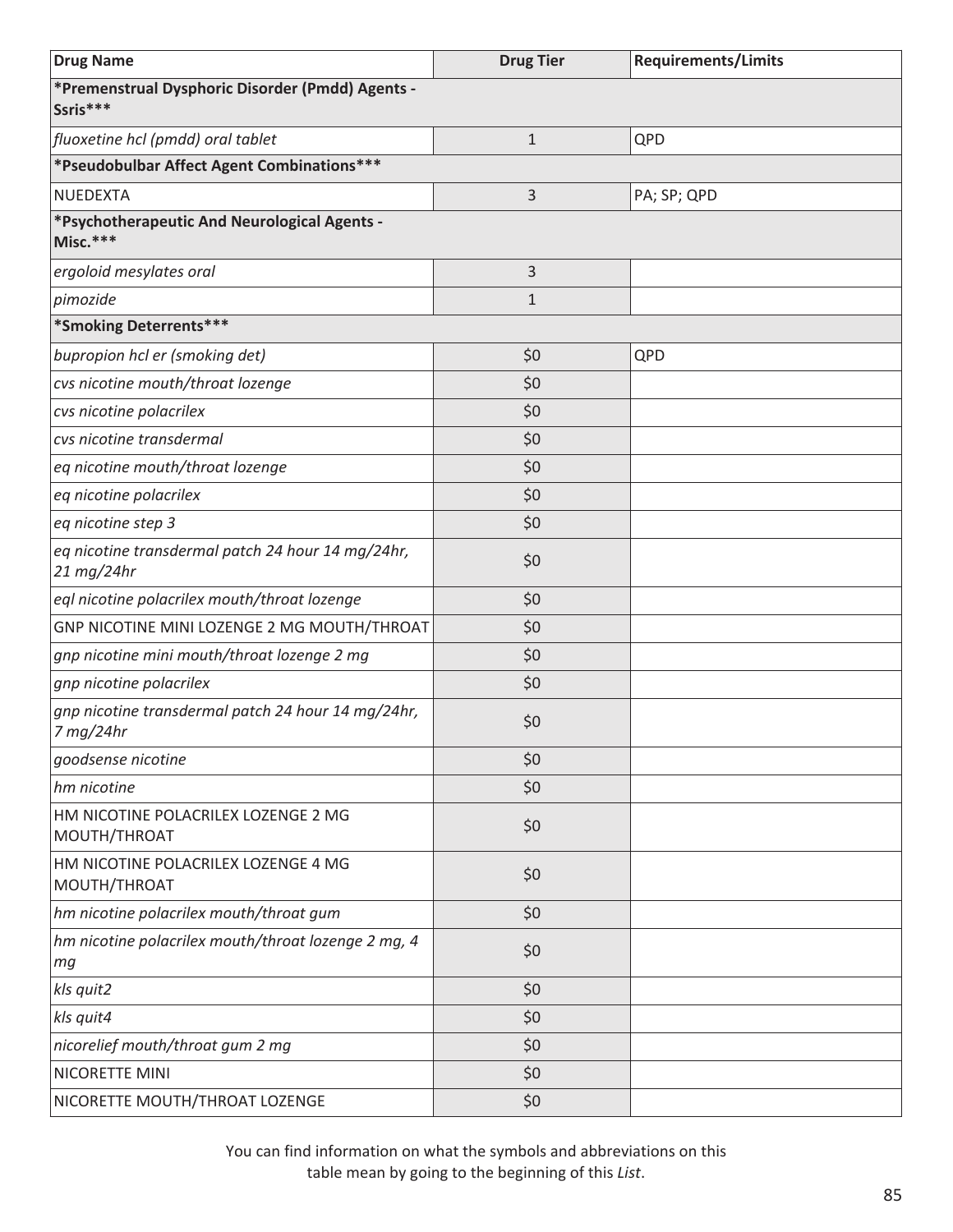| <b>Drug Name</b>                                                | <b>Drug Tier</b> | <b>Requirements/Limits</b> |
|-----------------------------------------------------------------|------------------|----------------------------|
| nicotine                                                        | \$0              |                            |
| nicotine mini                                                   | \$0              |                            |
| NICOTINE POLACRILEX LOZENGE 2 MG<br>MOUTH/THROAT                | \$0              |                            |
| NICOTINE POLACRILEX LOZENGE 4 MG<br>MOUTH/THROAT                | \$0              |                            |
| nicotine polacrilex mouth/throat gum                            | \$0              |                            |
| nicotine polacrilex mouth/throat lozenge 2 mg, 4 mg             | \$0              |                            |
| nicotine step 1                                                 | \$0              |                            |
| nicotine step 2                                                 | \$0              |                            |
| nicotine step 3                                                 | \$0              |                            |
| <b>NICOTROL</b>                                                 | \$0              |                            |
| NICOTROL NS                                                     | \$0              |                            |
| px stop smoking aid                                             | \$0              |                            |
| ra mini nicotine                                                | \$0              |                            |
| ra nicotine gum mouth/throat gum 2 mg, 4 mg                     | \$0              |                            |
| ra nicotine mouth/throat                                        | \$0              |                            |
| ra nicotine polacrilex mouth/throat lozenge                     | \$0              |                            |
| ra nicotine transdermal patch 24 hour 14 mg/24hr, 21<br>mg/24hr | \$0              |                            |
| sm nicotine                                                     | \$0              |                            |
| SM NICOTINE POLACRILEX LOZENGE 4 MG<br>MOUTH/THROAT             | \$0              |                            |
| sm nicotine polacrilex mouth/throat gum                         | \$0              |                            |
| sm nicotine polacrilex mouth/throat lozenge 4 mg                | \$0              |                            |
| varenicline tartrate oral tablet                                | \$0              |                            |
| *Sphingosine 1-Phosphate (S1p) Receptor<br>Modulators***        |                  |                            |
| GILENYA ORAL CAPSULE 0.5 MG                                     | $\overline{2}$   | PA; SP; QPD                |
| <b>MAYZENT</b>                                                  | $\overline{2}$   | PA; LA; SP; QPD            |
| <b>MAYZENT STARTER PACK</b>                                     | $\overline{2}$   | PA; LA; SP; QPD            |
| <b>PONVORY</b>                                                  | $\overline{2}$   | PA; LA; SP; QPD            |
| PONVORY STARTER PACK                                            | $\overline{2}$   | PA; LA; SP; QPD            |
| <b>ZEPOSIA</b>                                                  | $\overline{2}$   | PA; LA; SP; QPD            |
| ZEPOSIA 7-DAY STARTER PACK                                      | $\overline{2}$   | PA; LA; SP; QPD            |
| <b>ZEPOSIA STARTER KIT</b>                                      | $\overline{2}$   | PA; LA; SP; QPD            |
| *Respiratory Agents - Misc.*                                    |                  |                            |
| *Cftr Potentiators***                                           |                  |                            |
| KALYDECO                                                        | $\overline{3}$   | PA; LA; SP; QPD            |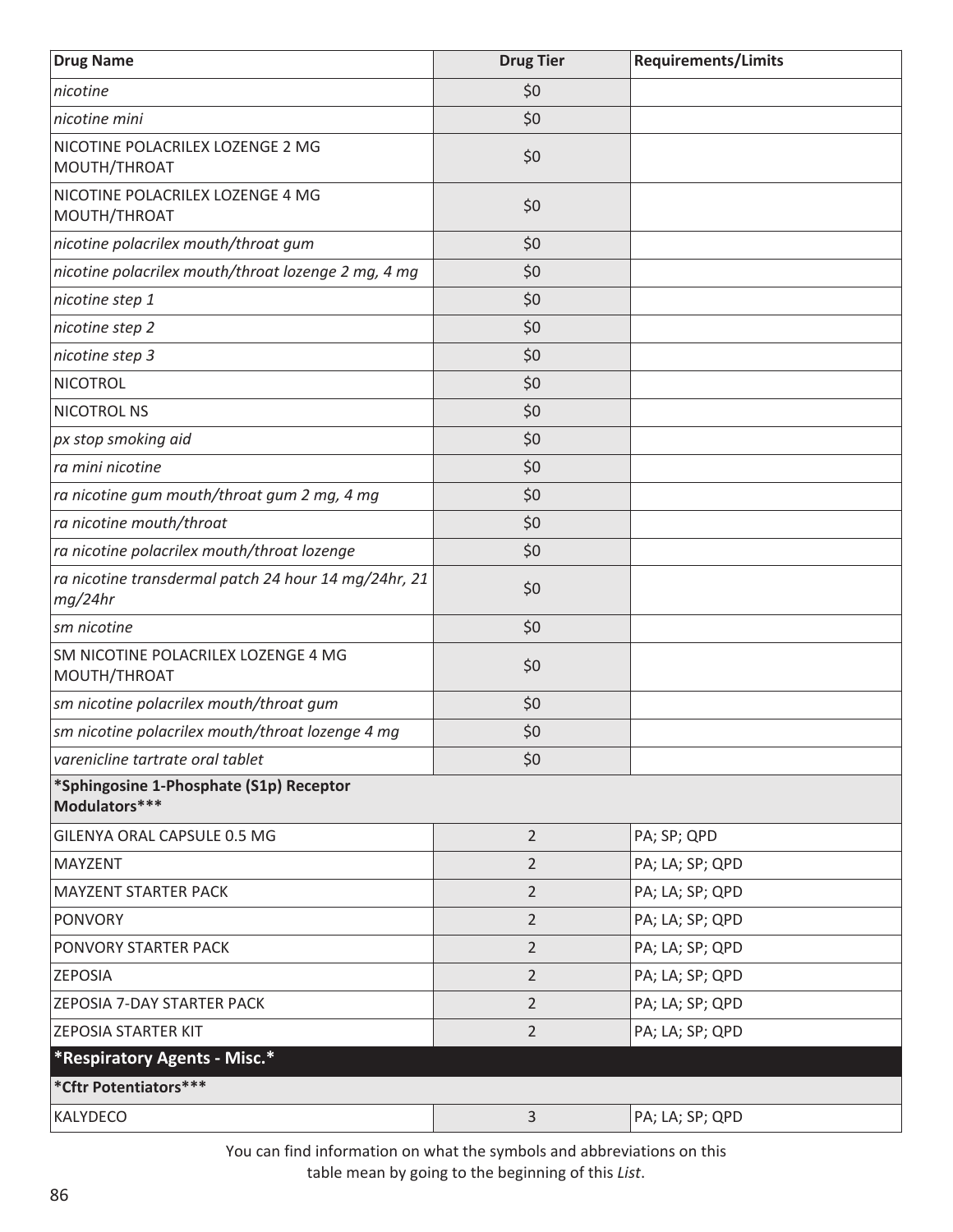| <b>Drug Name</b>                                         | <b>Drug Tier</b> | <b>Requirements/Limits</b> |
|----------------------------------------------------------|------------------|----------------------------|
| *Cystic Fibrosis Agent - Combinations***                 |                  |                            |
| <b>ORKAMBI</b>                                           | 3                | PA; LA; SP; QPD            |
| <b>SYMDEKO</b>                                           | 3                | PA; LA; SP; QPD            |
| <b>TRIKAFTA</b>                                          | 3                | PA; LA; SP; QPD            |
| *Hydrolytic Enzymes***                                   |                  |                            |
| PULMOZYME INHALATION SOLUTION 2.5 MG/2.5ML               | 3                | SP; QPD                    |
| *Pulmonary Fibrosis Agents - Kinase Inhibitors***        |                  |                            |
| <b>OFEV</b>                                              | 3                | PA; LA; SP                 |
| *Pulmonary Fibrosis Agents***                            |                  |                            |
| <b>ESBRIET</b>                                           | 3                | PA; LA; SP                 |
| *Sulfonamides*                                           |                  |                            |
| *Sulfonamides***                                         |                  |                            |
| sulfadiazine oral                                        | $\overline{2}$   |                            |
| *Tetracyclines*                                          |                  |                            |
| *Aminomethylcyclines***                                  |                  |                            |
| NUZYRA ORAL TABLET 150 MG                                | 3                | QPD                        |
| *Tetracyclines***                                        |                  |                            |
| avidoxy                                                  | $\mathbf{1}$     |                            |
| demeclocycline hcl oral                                  | 3                |                            |
| doxycycline hyclate oral capsule                         | $\mathbf{1}$     |                            |
| doxycycline hyclate oral tablet 100 mg, 20 mg            | $\mathbf{1}$     |                            |
| doxycycline monohydrate oral capsule 100 mg, 50 mg       | $\mathbf{1}$     | QPD                        |
| doxycycline monohydrate oral suspension<br>reconstituted | $\mathbf{1}$     |                            |
| doxycycline monohydrate oral tablet                      | $\mathbf{1}$     | QPD                        |
| minocycline hcl oral capsule                             | 1                |                            |
| mondoxyne nl oral capsule 100 mg                         | 1                | QPD                        |
| tetracycline hcl oral                                    | 3                |                            |
| *Thyroid Agents*                                         |                  |                            |
| *Antithyroid Agents***                                   |                  |                            |
| methimazole oral                                         | $\mathbf{1}$     |                            |
| propylthiouracil oral                                    | $\mathbf{1}$     |                            |
| *Thyroid Hormones***                                     |                  |                            |
| <b>ARMOUR THYROID</b>                                    | 3                |                            |
| <b>CYTOMEL</b>                                           | 3                |                            |
| <b>EUTHYROX</b>                                          | 3                |                            |
| LEVO-T                                                   | $\mathbf{1}$     |                            |
| levothyroxine sodium oral tablet                         | $\mathbf{1}$     |                            |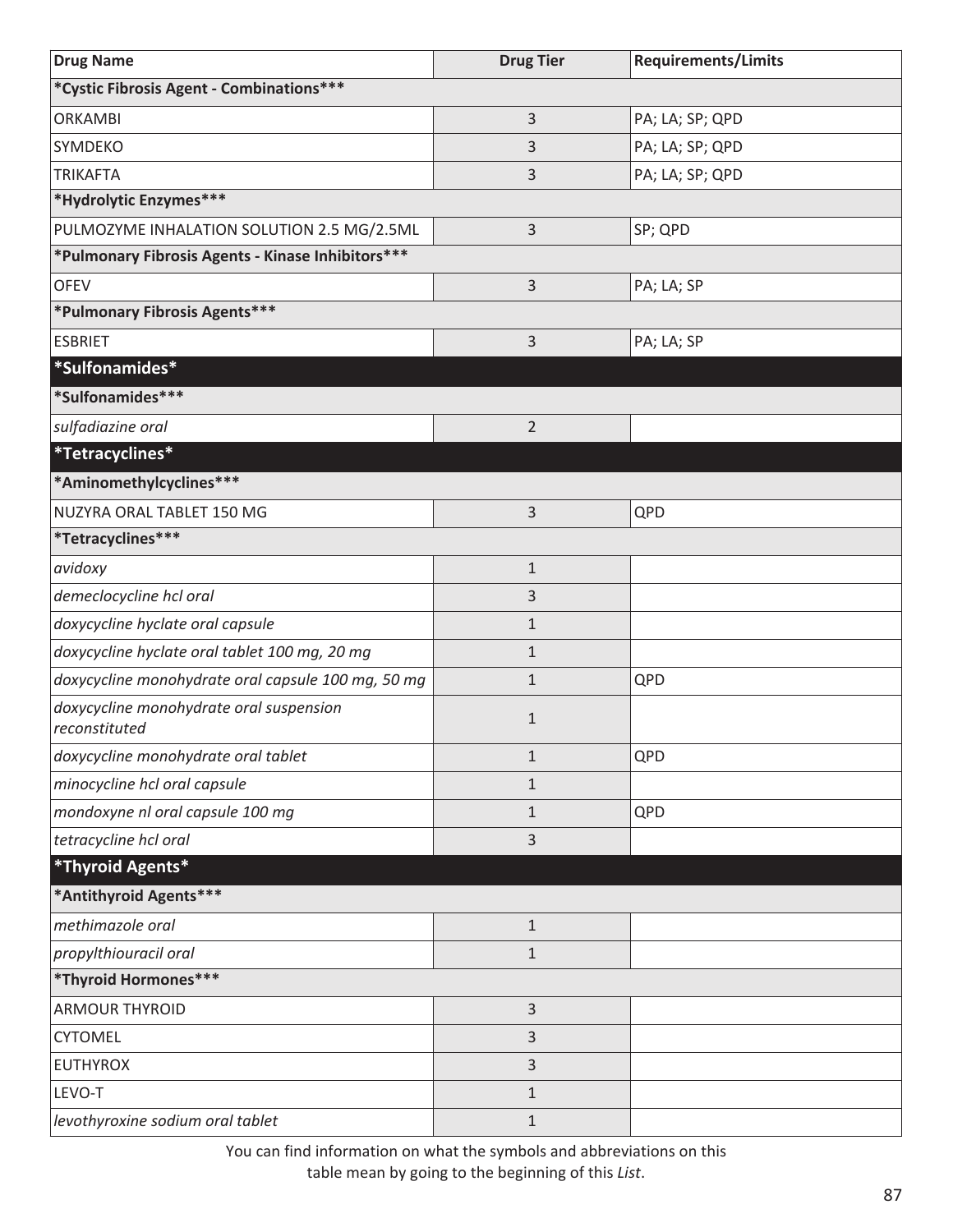| <b>Drug Name</b>                                                     | <b>Drug Tier</b> | <b>Requirements/Limits</b> |
|----------------------------------------------------------------------|------------------|----------------------------|
| levoxyl                                                              | $\mathbf{1}$     |                            |
| liothyronine sodium oral                                             | $\mathbf{1}$     |                            |
| np thyroid                                                           | $\mathbf{1}$     |                            |
| <b>SYNTHROID</b>                                                     | 3                |                            |
| <b>TIROSINT</b>                                                      | 3                | PA                         |
| unithroid                                                            | $\mathbf{1}$     |                            |
| *Toxoids*                                                            |                  |                            |
| *Toxoid Combinations***                                              |                  |                            |
| ADACEL INTRAMUSCULAR SUSPENSION 5-2-15.5 LF-<br>MCG/0.5              | \$0              |                            |
| <b>BOOSTRIX INTRAMUSCULAR SUSPENSION 5-2.5-18.5</b><br>LF-MCG/0.5    | \$0              |                            |
| <b>BOOSTRIX INTRAMUSCULAR SUSPENSION PREFILLED</b><br><b>SYRINGE</b> | \$0              |                            |
| DAPTACEL INTRAMUSCULAR SUSPENSION 23-15-5                            | \$0              |                            |
| DIPHTHERIA-TETANUS TOXOIDS DT                                        | \$0              |                            |
| <b>INFANRIX</b>                                                      | \$0              |                            |
| KINRIX INTRAMUSCULAR SUSPENSION PREFILLED<br>SYRINGE                 | \$0              |                            |
| PEDIARIX INTRAMUSCULAR SUSPENSION PREFILLED<br><b>SYRINGE</b>        | \$0              |                            |
| PENTACEL                                                             | \$0              |                            |
| QUADRACEL INTRAMUSCULAR SUSPENSION                                   | \$0              |                            |
| QUADRACEL INTRAMUSCULAR SUSPENSION<br><b>PREFILLED SYRINGE</b>       | \$0              |                            |
| <b>TDVAX</b>                                                         | \$0              |                            |
| <b>TENIVAC</b>                                                       | \$0              |                            |
| TETANUS-DIPHTHERIA TOXOIDS TD                                        | \$0              |                            |
| <b>VAXELIS</b>                                                       | \$0              |                            |
| *Ulcer Drugs/Antispasmodics/Anticholinergics*                        |                  |                            |
| *Anticholinergic Combinations***                                     |                  |                            |
| belladonna alkaloids-opium                                           | 3                | PA                         |
| chlordiazepoxide-clidinium                                           | 3                |                            |
| *Antispasmodics***                                                   |                  |                            |
| dicyclomine hcl oral                                                 | $\mathbf 1$      |                            |
| *Belladonna Alkaloids***                                             |                  |                            |
| anaspaz                                                              | $\mathbf{1}$     |                            |
| ed-spaz                                                              | $\mathbf{1}$     |                            |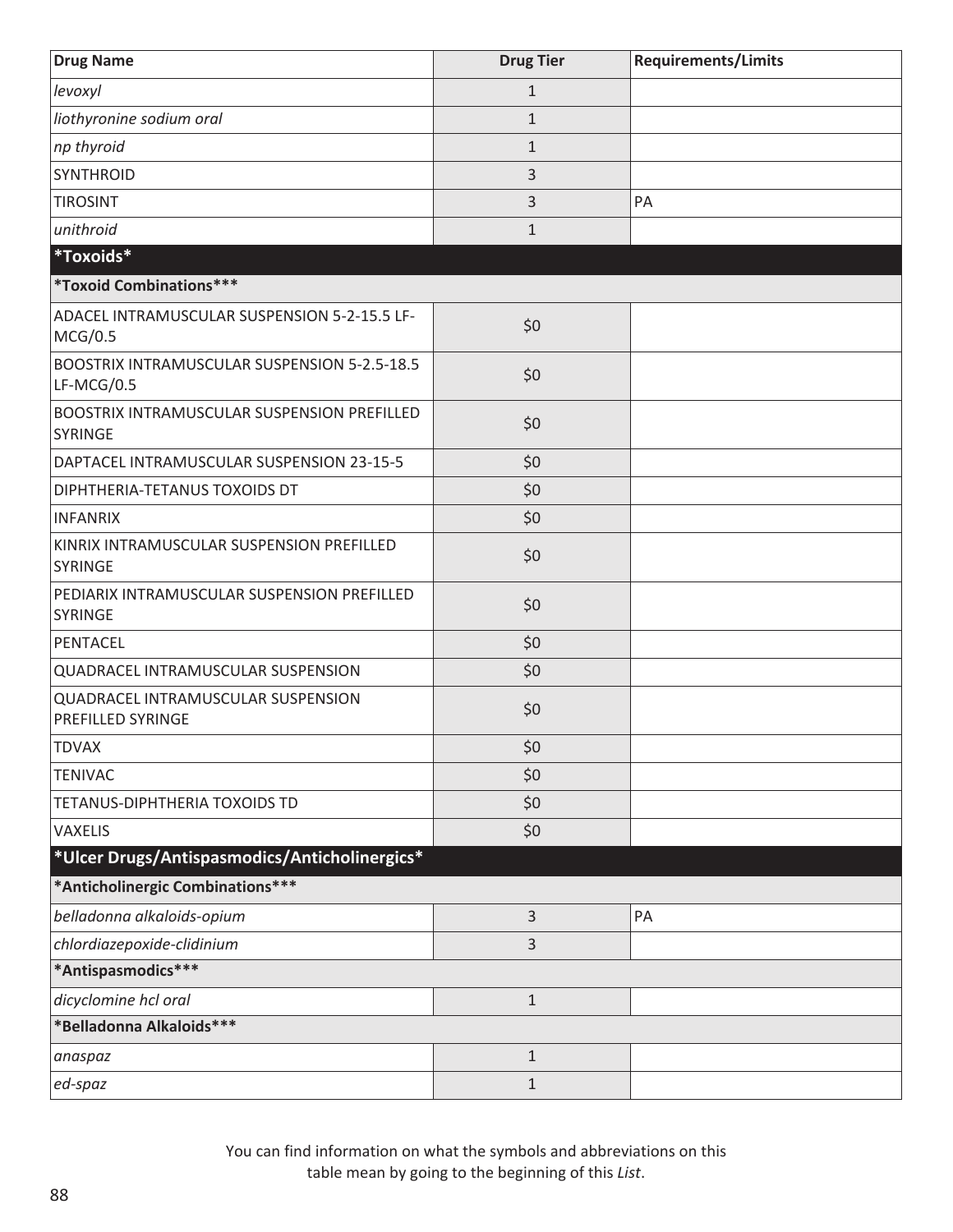| <b>Drug Name</b>                                               | <b>Drug Tier</b> | <b>Requirements/Limits</b> |
|----------------------------------------------------------------|------------------|----------------------------|
| hyoscyamine sulfate er oral tablet extended release<br>12 hour | $\mathbf 1$      |                            |
| hyoscyamine sulfate oral                                       | $\mathbf{1}$     |                            |
| hyoscyamine sulfate sl                                         | $\mathbf{1}$     |                            |
| hyoscyamine sulfate sublingual                                 | $\mathbf{1}$     |                            |
| hyosyne                                                        | $\mathbf{1}$     |                            |
| oscimin oral tablet                                            | $\mathbf{1}$     |                            |
| oscimin sublingual                                             | $\mathbf{1}$     |                            |
| *H-2 Antagonists***                                            |                  |                            |
| cimetidine hcl oral solution 300 mg/5ml                        | $\mathbf 1$      |                            |
| cimetidine oral                                                | $\mathbf{1}$     |                            |
| famotidine oral suspension reconstituted                       | $\mathbf{1}$     |                            |
| famotidine oral tablet 20 mg, 40 mg                            | $\mathbf{1}$     |                            |
| nizatidine                                                     | $\mathbf{1}$     |                            |
| *Misc. Anti-Ulcer***                                           |                  |                            |
| sucralfate oral suspension                                     | 3                |                            |
| sucralfate oral tablet                                         | $\mathbf{1}$     |                            |
| *Proton Pump Inhibitors***                                     |                  |                            |
| esomeprazole magnesium oral capsule delayed<br>release         | $\mathbf{1}$     | QPD                        |
| esomeprazole magnesium oral packet                             | 3                | QPD                        |
| lansoprazole oral capsule delayed release 30 mg                | $\mathbf{1}$     | QPD                        |
| NEXIUM ORAL PACKET 2.5 MG, 5 MG                                | 3                | QPD                        |
| omeprazole oral capsule delayed release                        | $\mathbf{1}$     | QPD                        |
| pantoprazole sodium oral tablet delayed release                | 1                | QPD                        |
| rabeprazole sodium oral tablet delayed release                 | $\mathbf{1}$     | QPD                        |
| *Quaternary Anticholinergics***                                |                  |                            |
| glycopyrrolate oral tablet 1 mg, 2 mg                          | $\mathbf{1}$     |                            |
| methscopolamine bromide oral                                   | $\mathbf{1}$     |                            |
| *Ulcer Anti-Infective W/ Bismuth Combinations***               |                  |                            |
| PYLERA                                                         | $\overline{2}$   |                            |
| *Ulcer Anti-Infective W/ Proton Pump Inhibitors ***            |                  |                            |
| amoxicill-clarithro-lansopraz                                  | $1\,$            |                            |
| OMECLAMOX-PAK                                                  | 3                |                            |
| <b>TALICIA</b>                                                 | 3                | QPD                        |
| *Ulcer Drugs - Prostaglandins***                               |                  |                            |
| misoprostol oral                                               | $\mathbf{1}$     |                            |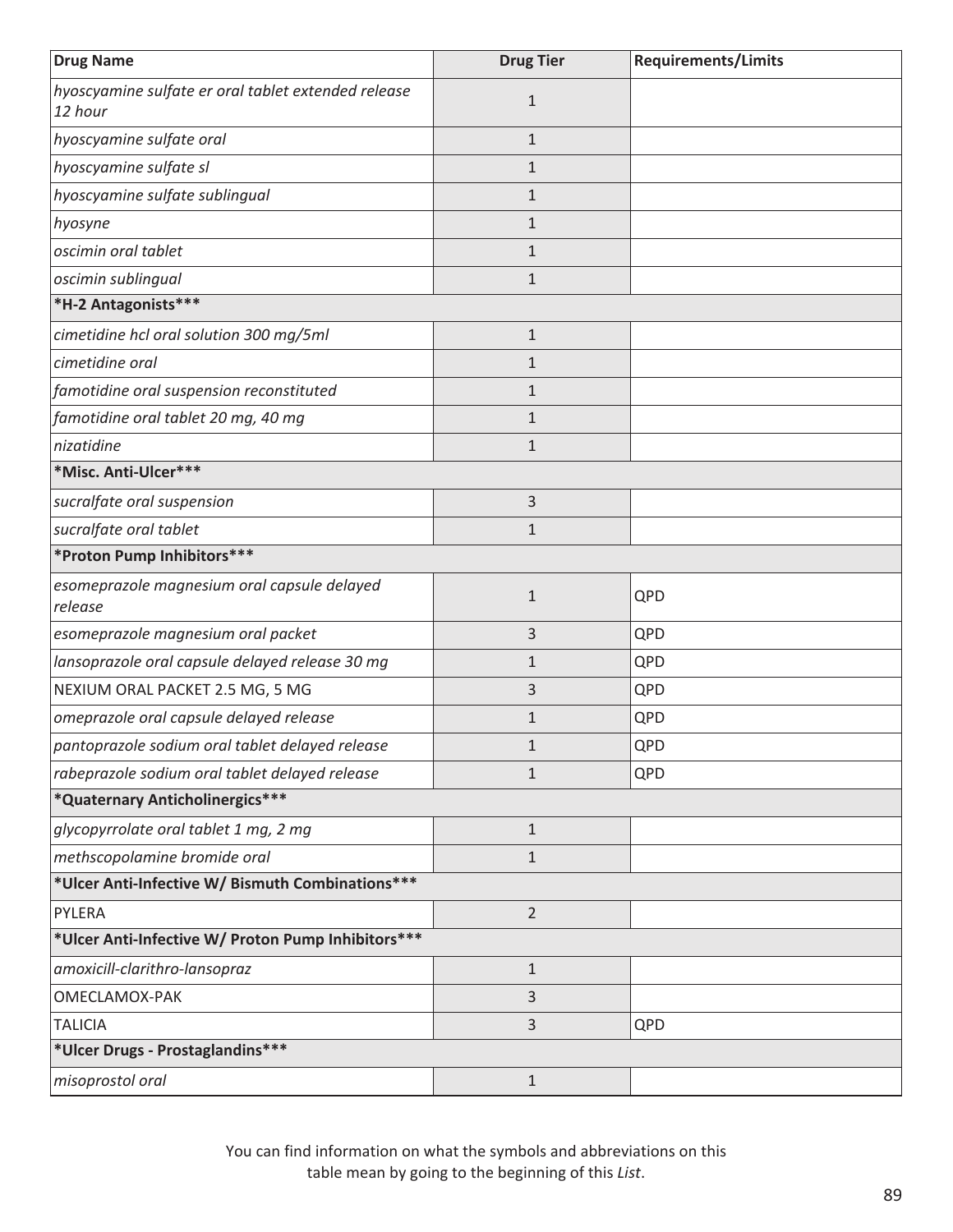| <b>Drug Name</b>                                                | <b>Drug Tier</b> | <b>Requirements/Limits</b> |
|-----------------------------------------------------------------|------------------|----------------------------|
| *Urinary Antispasmodics*                                        |                  |                            |
| *Urinary Antispasmodic - Antimuscarinic<br>(Anticholinergic)*** |                  |                            |
| darifenacin hydrobromide er                                     | 3                | QPD                        |
| oxybutynin chloride er                                          | $\mathbf{1}$     | QPD                        |
| oxybutynin chloride oral                                        | $\mathbf{1}$     | QPD                        |
| solifenacin succinate                                           | 3                | QPD                        |
| tolterodine tartrate                                            | 3                | QPD                        |
| tolterodine tartrate er                                         | 3                | QPD                        |
| <b>TOVIAZ</b>                                                   | 3                | ST; QPD                    |
| trospium chloride                                               | 3                | QPD                        |
| trospium chloride er                                            | 3                | QPD                        |
| *Urinary Antispasmodics - Beta-3 Adrenergic<br>Agonists***      |                  |                            |
| MYRBETRIQ ORAL TABLET EXTENDED RELEASE 24<br><b>HOUR</b>        | $\overline{2}$   | QPD                        |
| *Urinary Antispasmodics - Cholinergic Agonists***               |                  |                            |
| bethanechol chloride oral                                       | $\mathbf{1}$     |                            |
| *Urinary Antispasmodics - Direct Muscle<br>Relaxants***         |                  |                            |
| flavoxate hcl                                                   | $\mathbf{1}$     | QPD                        |
| *Vaccines*                                                      |                  |                            |
| *Bacterial Vaccines***                                          |                  |                            |
| <b>ACTHIB</b>                                                   | \$0              |                            |
| <b>BEXSERO</b>                                                  | \$0              |                            |
| <b>HIBERIX INJECTION</b>                                        | \$0              |                            |
| MENACTRA INTRAMUSCULAR SOLUTION                                 | \$0              |                            |
| MENQUADFI INTRAMUSCULAR SOLUTION                                | \$0              |                            |
| <b>MENVEO</b>                                                   | \$0              |                            |
| PEDVAX HIB INTRAMUSCULAR SUSPENSION                             | \$0              |                            |
| PNEUMOVAX 23                                                    | \$0              |                            |
| PREVNAR 13                                                      | \$0              |                            |
| PREVNAR 20                                                      | \$0              |                            |
| <b>TRUMENBA</b>                                                 | \$0              |                            |
| VAXNEUVANCE                                                     | \$0              |                            |
| *Viral Vaccine Combinations***                                  |                  |                            |
| M-M-R II INJECTION                                              | \$0              |                            |
| PROQUAD SUBCUTANEOUS SUSPENSION<br>RECONSTITUTED                | \$0              |                            |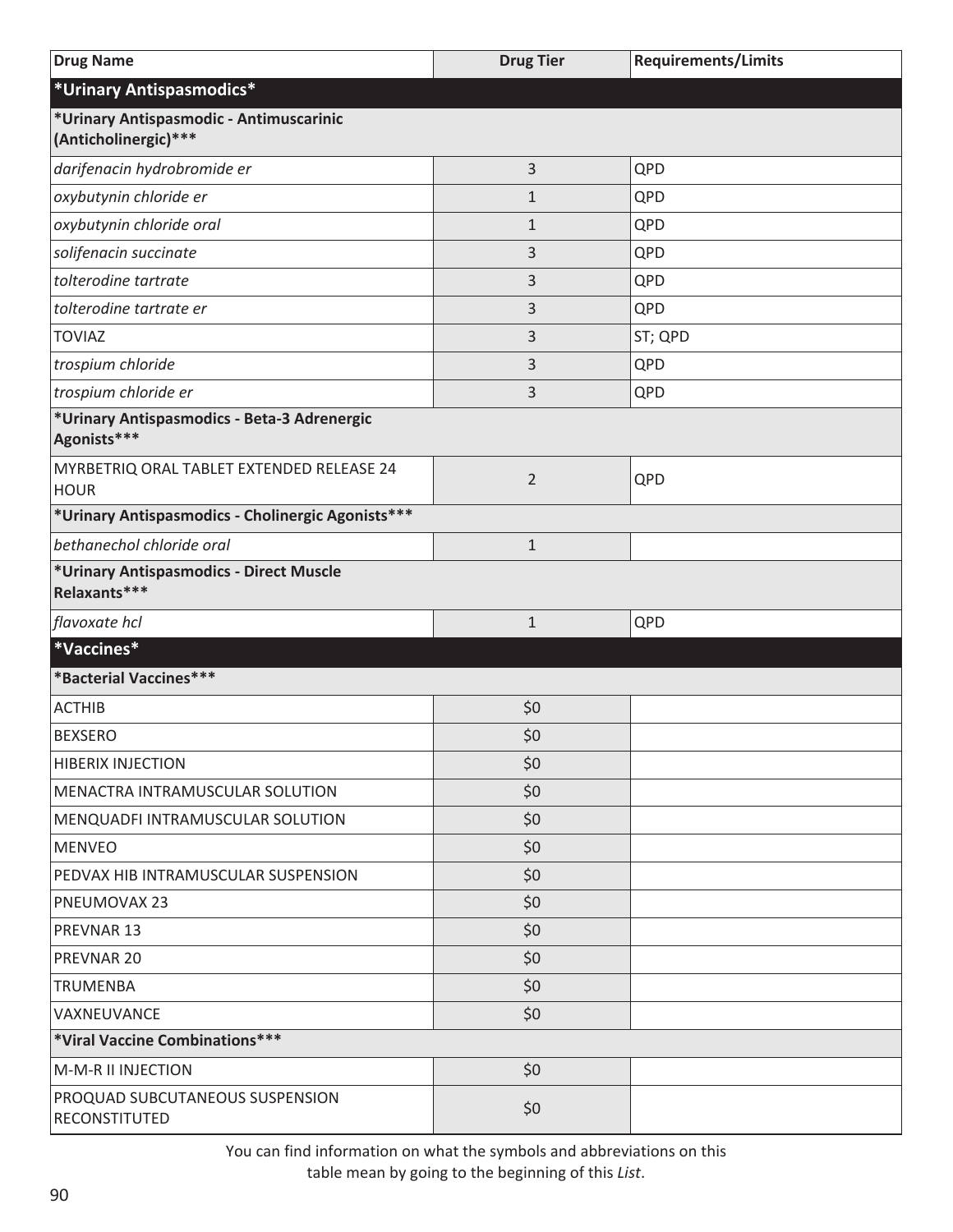| <b>Drug Name</b>                                                           | <b>Drug Tier</b> | <b>Requirements/Limits</b> |
|----------------------------------------------------------------------------|------------------|----------------------------|
| TWINRIX INTRAMUSCULAR SUSPENSION PREFILLED<br><b>SYRINGE</b>               | \$0              |                            |
| *Viral Vaccines***                                                         |                  |                            |
| AFLURIA QUADRIVALENT                                                       | \$0              |                            |
| ENGERIX-B INJECTION SUSPENSION 10 MCG/0.5ML,<br>20 MCG/ML                  | \$0              |                            |
| <b>FLUAD QUADRIVALENT</b>                                                  | \$0              |                            |
| FLUARIX QUADRIVALENT INTRAMUSCULAR<br><b>SUSPENSION PREFILLED SYRINGE</b>  | \$0              |                            |
| <b>FLUBLOK QUADRIVALENT</b>                                                | \$0              |                            |
| FLUCELVAX QUADRIVALENT                                                     | \$0              |                            |
| FLULAVAL QUADRIVALENT INTRAMUSCULAR<br><b>SUSPENSION PREFILLED SYRINGE</b> | \$0              |                            |
| FLUZONE HIGH-DOSE QUADRIVALENT                                             | \$0              |                            |
| FLUZONE QUADRIVALENT INTRAMUSCULAR<br>SUSPENSION , 0.5 ML                  | \$0              |                            |
| FLUZONE QUADRIVALENT INTRAMUSCULAR<br>SUSPENSION PREFILLED SYRINGE 0.5 ML  | \$0              |                            |
| <b>GARDASIL 9</b>                                                          | \$0              |                            |
| HAVRIX INTRAMUSCULAR SUSPENSION 1440 EL<br>U/ML, 720 EL U/0.5ML            | \$0              |                            |
| HEPLISAV-B INTRAMUSCULAR SOLUTION PREFILLED<br><b>SYRINGE</b>              | \$0              |                            |
| <b>IPOL INJECTION INJECTABLE</b>                                           | \$0              |                            |
| prehevbrio                                                                 | \$0              |                            |
| RECOMBIVAX HB INJECTION SUSPENSION 10<br>MCG/ML, 40 MCG/ML, 5 MCG/0.5ML    | \$0              |                            |
| ROTARIX                                                                    | \$0              |                            |
| <b>ROTATEQ ORAL SOLUTION</b>                                               | \$0              |                            |
| SHINGRIX INTRAMUSCULAR SUSPENSION<br>RECONSTITUTED 50 MCG/0.5ML            | \$0              |                            |
| VAQTA INTRAMUSCULAR SUSPENSION 25<br>UNIT/0.5ML, 50 UNIT/ML                | \$0              |                            |
| VARIVAX                                                                    | \$0              |                            |
| *Vaginal And Related Products*                                             |                  |                            |
| *Imidazole-Related Antifungals***                                          |                  |                            |
| GYNAZOLE-1                                                                 | $\overline{3}$   |                            |
| miconazole 3 vaginal suppository                                           | $\mathbf 1$      |                            |
| terconazole                                                                | $\mathbf{1}$     |                            |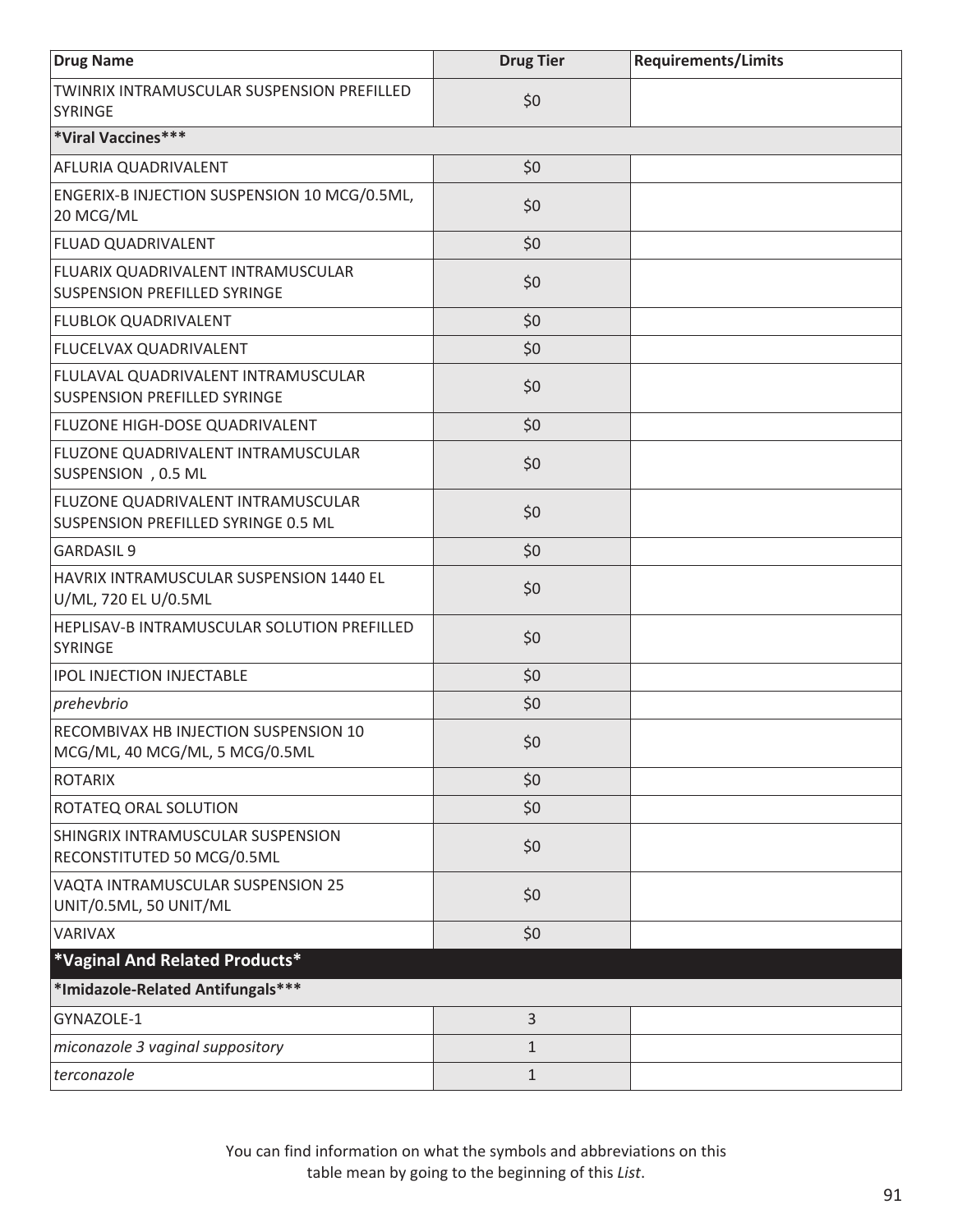| <b>Drug Name</b>                                                            | <b>Drug Tier</b> | <b>Requirements/Limits</b> |
|-----------------------------------------------------------------------------|------------------|----------------------------|
| *Miscellaneous Vaginal Combinations***                                      |                  |                            |
| fem ph                                                                      | $\mathbf{1}$     |                            |
| *Miscellaneous Vaginal Products***                                          |                  |                            |
| <b>INTRAROSA</b>                                                            | $\overline{2}$   | QPD                        |
| *Spermicides***                                                             |                  |                            |
| options gynol ii contraceptive                                              | \$0              |                            |
| <b>TODAY SPONGE</b>                                                         | \$0              |                            |
| vcf vaginal contraceptive vaginal foam                                      | \$0              |                            |
| *Vaginal Anti-Infectives ***                                                |                  |                            |
| <b>CLEOCIN VAGINAL SUPPOSITORY</b>                                          | 3                |                            |
| clindamycin phosphate vaginal                                               | $\mathbf 1$      |                            |
| <b>CLINDESSE</b>                                                            | 3                |                            |
| metronidazole vaginal                                                       | $\mathbf{1}$     |                            |
| <b>NUVESSA</b>                                                              | 3                |                            |
| vandazole                                                                   | $\mathbf{1}$     |                            |
| *Vaginal Estrogens***                                                       |                  |                            |
| estradiol vaginal                                                           | 3                |                            |
| <b>ESTRING</b>                                                              | 3                | QPD                        |
| <b>PREMARIN VAGINAL</b>                                                     | 3                |                            |
| yuvafem                                                                     | 3                |                            |
| *Vaginal Progestins***                                                      |                  |                            |
| <b>CRINONE VAGINAL GEL 4 %</b>                                              | $\overline{2}$   |                            |
| *Vasopressors*                                                              |                  |                            |
| *Anaphylaxis Therapy Agents***                                              |                  |                            |
| epinephrine injection solution auto-injector 0.15<br>mg/0.3ml, 0.3 mg/0.3ml | 3                | QPD                        |
| *Neurogenic Orthostatic Hypotension (Noh) -<br>Agents***                    |                  |                            |
| droxidopa                                                                   | 3                | PA; SP                     |
| *Vasopressors***                                                            |                  |                            |
| midodrine hcl                                                               | $\mathbf{1}$     |                            |
| *Vitamins*                                                                  |                  |                            |
| *Vitamin D***                                                               |                  |                            |
| ergocalciferol oral capsule                                                 | $\mathbf{1}$     |                            |
| vitamin d (ergocalciferol) oral capsule 1.25 mg (50000<br>ut)               | $\mathbf{1}$     |                            |
| *Vitamin K***                                                               |                  |                            |
| PHYTONADIONE INJECTION SOLUTION 1 MG/0.5ML                                  | 3                |                            |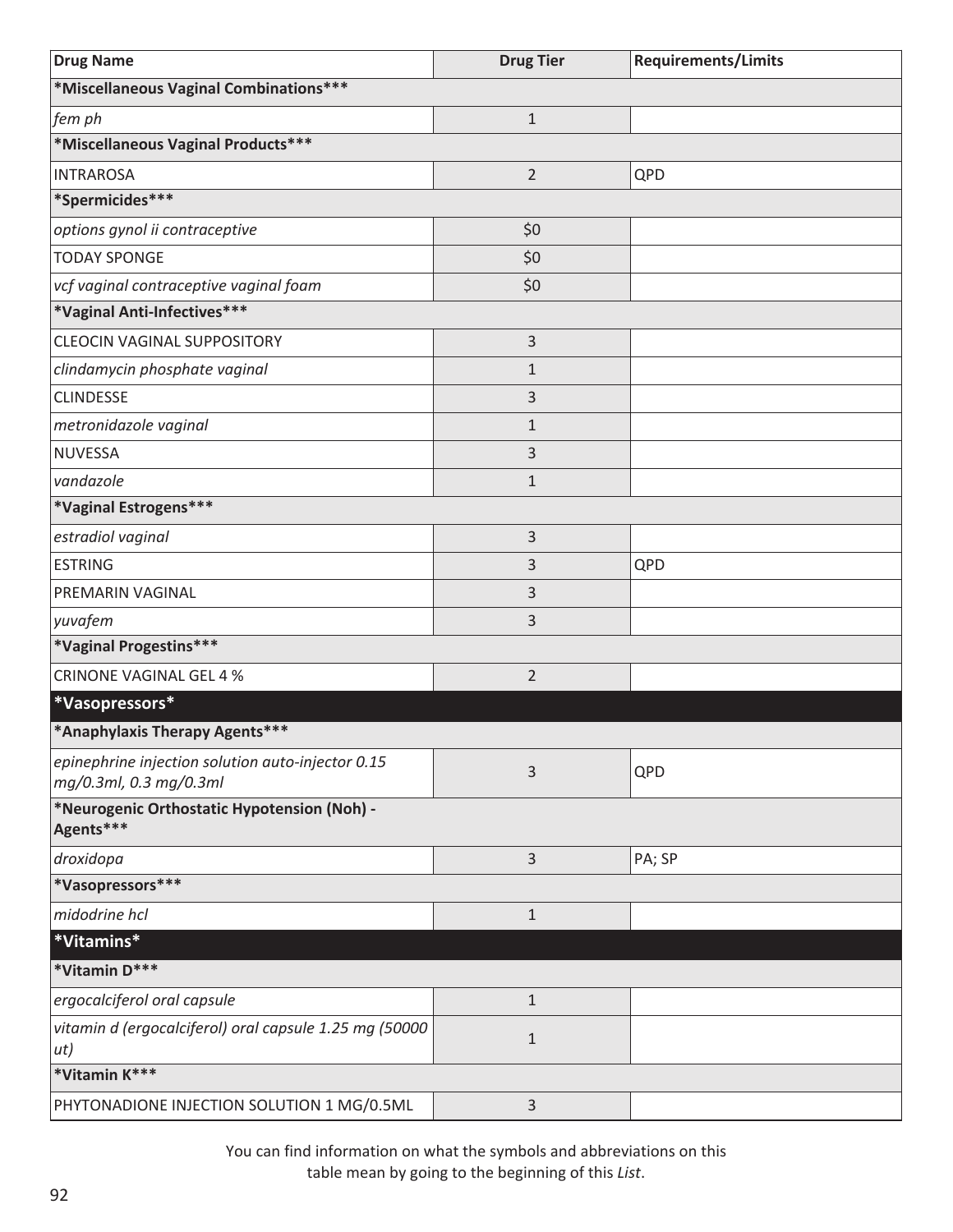| Drug Name         | <b>Drug Tier</b> | Requirements/Limits |
|-------------------|------------------|---------------------|
| phytonadione oral |                  |                     |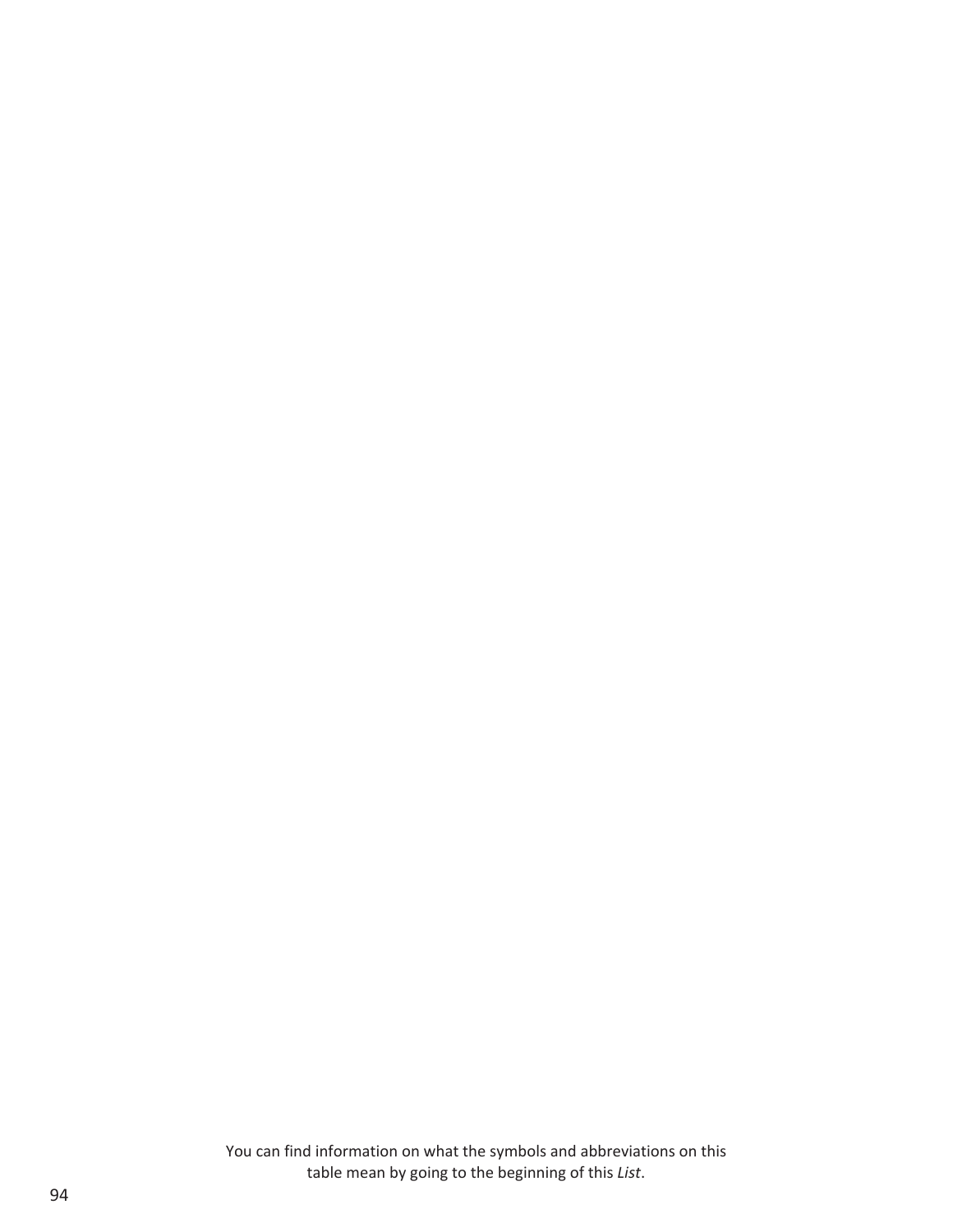## **Index**

| abacavir sulfate  40          |  |
|-------------------------------|--|
| abacavir sulfate-lamivudine38 |  |
| abiraterone acetate  30       |  |
|                               |  |
|                               |  |
| acamprosate calcium83         |  |
|                               |  |
|                               |  |
|                               |  |
| acetaminophen-codeine 8       |  |
| acetaminophen-codeine #2  8   |  |
| acetaminophen-codeine #3  8   |  |
| acetaminophen-codeine #4  8   |  |
|                               |  |
| acetazolamide58               |  |
| acetazolamide er 58           |  |
|                               |  |
|                               |  |
|                               |  |
|                               |  |
|                               |  |
|                               |  |
|                               |  |
|                               |  |
|                               |  |
|                               |  |
|                               |  |
|                               |  |
|                               |  |
|                               |  |
| adefovir dipivoxil41          |  |
|                               |  |
|                               |  |
| ADVAIR HFA 17                 |  |
|                               |  |
|                               |  |
|                               |  |
| AFINITOR DISPERZ33            |  |
|                               |  |
| AFLURIA QUADRIVALENT91        |  |
|                               |  |
|                               |  |
|                               |  |
|                               |  |
|                               |  |
|                               |  |
|                               |  |
|                               |  |
| albuterol sulfate 13          |  |
| albuterol sulfate hfa 13      |  |
| alclometasone dipropionate 55 |  |
|                               |  |

| alendronate sodium 59             |  |
|-----------------------------------|--|
|                                   |  |
|                                   |  |
| aliskiren fumarate 28             |  |
|                                   |  |
|                                   |  |
|                                   |  |
| ALOGLIPTIN BENZOATE19             |  |
|                                   |  |
|                                   |  |
|                                   |  |
|                                   |  |
|                                   |  |
|                                   |  |
|                                   |  |
| alprazolam intensol  11           |  |
|                                   |  |
|                                   |  |
|                                   |  |
|                                   |  |
|                                   |  |
|                                   |  |
|                                   |  |
|                                   |  |
|                                   |  |
|                                   |  |
| amantadine hcl  36                |  |
|                                   |  |
|                                   |  |
|                                   |  |
|                                   |  |
|                                   |  |
| amiloride-hydrochlorothiazide 58  |  |
| amiodarone hcl  12                |  |
|                                   |  |
|                                   |  |
| amitriptyline hcl  18             |  |
| amlodipine besy-benazepril hcl26  |  |
| amlodipine besylate 42            |  |
| amlodipine besylate-valsartan27   |  |
| amlodipine-atorvastatin  43       |  |
| amlodipine-olmesartan27           |  |
|                                   |  |
|                                   |  |
| amoxicill-clarithro-lansopraz  89 |  |
|                                   |  |
| amoxicillin-pot clavulanate 82    |  |
| amoxicillin-pot clavulanate er 82 |  |
| amphetamine-dextroamphet er 3     |  |
| amphetamine-dextroamphetamine3    |  |
|                                   |  |
|                                   |  |
|                                   |  |
|                                   |  |

| ANORO ELLIPTA 12                |  |
|---------------------------------|--|
|                                 |  |
|                                 |  |
| APIDRA SOLOSTAR 20              |  |
|                                 |  |
|                                 |  |
|                                 |  |
|                                 |  |
|                                 |  |
|                                 |  |
|                                 |  |
| arformoterol tartrate13         |  |
|                                 |  |
|                                 |  |
|                                 |  |
| ARMOUR THYROID 87               |  |
|                                 |  |
| ARNUITY ELLIPTA 13              |  |
|                                 |  |
| asenapine maleate 38            |  |
|                                 |  |
| ASMANEX (120 METERED DOSES) 13  |  |
| ASMANEX (14 METERED DOSES) 14   |  |
| ASMANEX (30 METERED DOSES) 14   |  |
| ASMANEX (60 METERED DOSES) 14   |  |
| ASMANEX HFA 14                  |  |
|                                 |  |
|                                 |  |
|                                 |  |
|                                 |  |
| aspirin adult low strength 6    |  |
|                                 |  |
|                                 |  |
| aspirin ec adult low strength 6 |  |
|                                 |  |
|                                 |  |
|                                 |  |
|                                 |  |
|                                 |  |
| aspirin-dipyridamole er 65      |  |
|                                 |  |
| atazanavir sulfate  39          |  |
|                                 |  |
| atenolol-chlorthalidone 27      |  |
|                                 |  |
| atorvastatin calcium  25        |  |
|                                 |  |
| atovaquone-proguanil hcl 29     |  |
|                                 |  |
| ATROVENT HFA 13                 |  |
|                                 |  |
|                                 |  |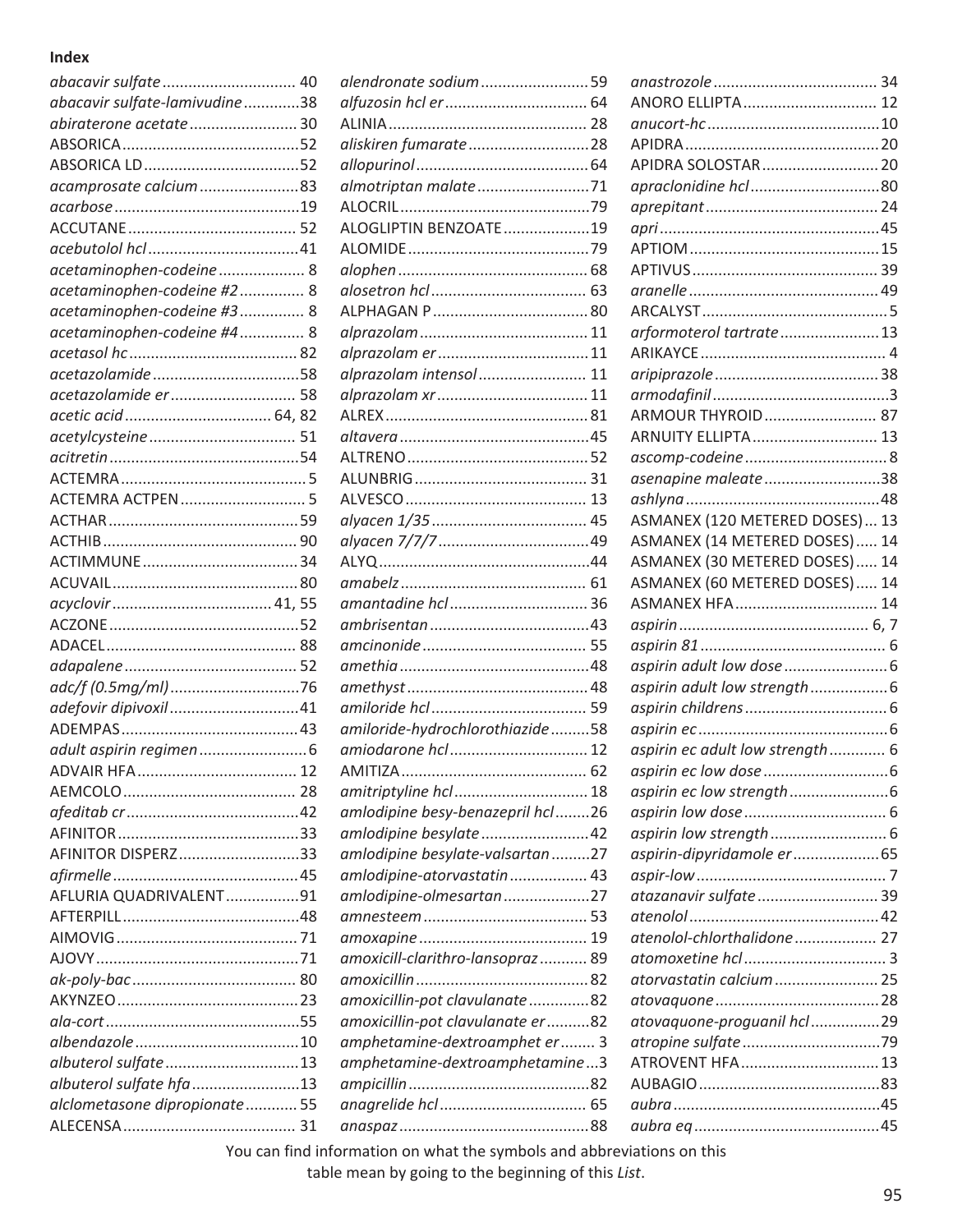| aurovela fe 1.5/3045                               |  |
|----------------------------------------------------|--|
|                                                    |  |
|                                                    |  |
|                                                    |  |
|                                                    |  |
|                                                    |  |
| AVONEX PREFILLED84                                 |  |
|                                                    |  |
|                                                    |  |
|                                                    |  |
|                                                    |  |
|                                                    |  |
|                                                    |  |
|                                                    |  |
|                                                    |  |
| b complex formula $1 (w / fa)$ 75                  |  |
|                                                    |  |
| b complex-c-biotin-e-fa 75                         |  |
| b complex-c-folic acid  74                         |  |
|                                                    |  |
|                                                    |  |
|                                                    |  |
|                                                    |  |
| bacitracin-polymyxin b80                           |  |
|                                                    |  |
|                                                    |  |
| bacitra-neomycin-polymyxin-hc80                    |  |
|                                                    |  |
|                                                    |  |
|                                                    |  |
|                                                    |  |
| balanced b-50 complex77<br>balsalazide disodium 63 |  |
|                                                    |  |
|                                                    |  |
|                                                    |  |
|                                                    |  |
| BAQSIMI ONE PACK 19                                |  |
| BAQSIMI TWO PACK 19                                |  |
|                                                    |  |
| BASAGLAR KWIKPEN20                                 |  |
|                                                    |  |
| bayer aspirin ec low dose 7                        |  |
|                                                    |  |
|                                                    |  |
| b-complex balanced74                               |  |
|                                                    |  |
| b-complex/vitamin c  74                            |  |
|                                                    |  |
| BD HEPARIN POSIFLUSH 14                            |  |
| belladonna alkaloids-opium88                       |  |

| benazepril-hydrochlorothiazide 26 |  |
|-----------------------------------|--|
|                                   |  |
|                                   |  |
| benzoyl peroxide-erythromycin52   |  |
| benztropine mesylate36            |  |
|                                   |  |
|                                   |  |
|                                   |  |
|                                   |  |
| betamethasone dipropionate  55    |  |
| betamethasone dipropionate aug 55 |  |
| betamethasone valerate55          |  |
|                                   |  |
| betaxolol hcl42, 78               |  |
| bethanechol chloride 90           |  |
|                                   |  |
|                                   |  |
| BEVESPI AEROSPHERE12              |  |
|                                   |  |
|                                   |  |
|                                   |  |
|                                   |  |
|                                   |  |
| bimatoprost 57, 81                |  |
|                                   |  |
| bisoprolol fumarate  42           |  |
| bisoprolol-hydrochlorothiazide 27 |  |
|                                   |  |
| BLEPHAMIDE S.O.P.  81             |  |
|                                   |  |
|                                   |  |
|                                   |  |
|                                   |  |
|                                   |  |
|                                   |  |
|                                   |  |
|                                   |  |
|                                   |  |
|                                   |  |
|                                   |  |
|                                   |  |
| brimonidine tartrate  80          |  |
|                                   |  |
| bromfenac sodium (once-daily) 80  |  |
| bromocriptine mesylate36          |  |
|                                   |  |
| budesonide14, 50, 78              |  |
|                                   |  |
|                                   |  |
|                                   |  |
| buprenorphine hcl-naloxone hcl 9  |  |
|                                   |  |

| bupropion hcl er (smoking det)85  |  |
|-----------------------------------|--|
| bupropion hcl er (sr)17           |  |
| bupropion hcl er (xl) 17          |  |
|                                   |  |
| butalbital-acetaminophen 6        |  |
| butalbital-apap-caff-cod 8        |  |
| butalbital-apap-caffeine 6        |  |
| butalbital-asa-caff-codeine8      |  |
|                                   |  |
| butalbital-aspirin-caffeine 6     |  |
| butorphanol tartrate9             |  |
| BYDUREON BCISE21                  |  |
| BYETTA 10 MCG PEN21               |  |
| BYETTA 5 MCG PEN21                |  |
|                                   |  |
|                                   |  |
|                                   |  |
|                                   |  |
| calcipotriene-betameth diprop  57 |  |
| calcitonin (salmon)59             |  |
|                                   |  |
|                                   |  |
|                                   |  |
|                                   |  |
| calcium acetate (phos binder)63   |  |
|                                   |  |
|                                   |  |
|                                   |  |
|                                   |  |
| candesartan cilexetil 27          |  |
| candesartan cilexetil-hctz 27     |  |
|                                   |  |
|                                   |  |
|                                   |  |
|                                   |  |
| carbamazepine 15                  |  |
| carbamazepine er 15               |  |
|                                   |  |
|                                   |  |
| carbidopa-levodopa37              |  |
| carbidopa-levodopa er37           |  |
| carbidopa-levodopa-entacapone37   |  |
| carbinoxamine maleate 24          |  |
|                                   |  |
| carisoprodol-aspirin-codeine  78  |  |
|                                   |  |
|                                   |  |
|                                   |  |
|                                   |  |
| carvedilol phosphate er41         |  |
|                                   |  |
|                                   |  |
|                                   |  |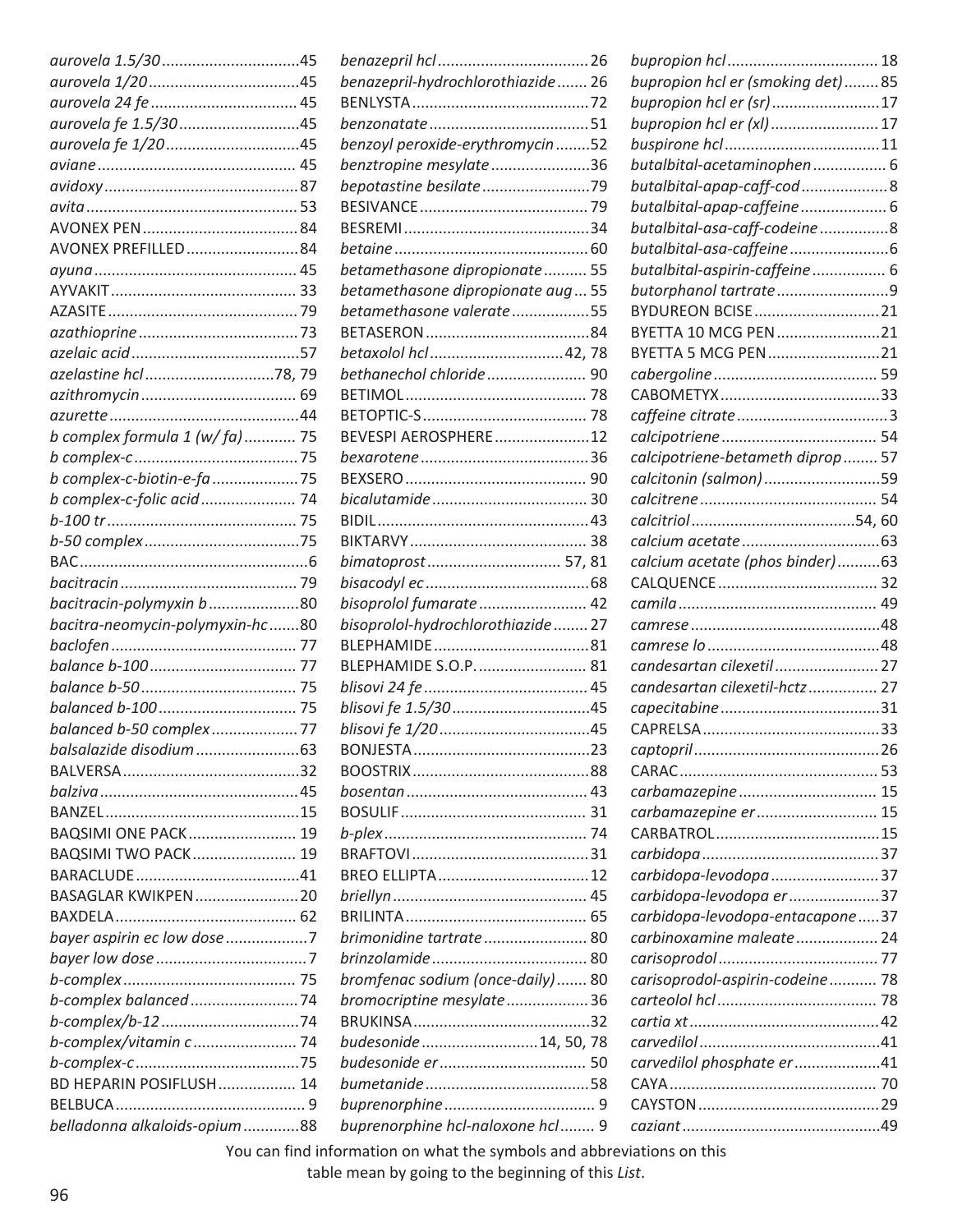|                                   |                                    | CORTISPORIN-TC82                  |  |
|-----------------------------------|------------------------------------|-----------------------------------|--|
|                                   | clemastine fumarate 24             |                                   |  |
|                                   |                                    | COSENTYX (300 MG DOSE) 54         |  |
|                                   |                                    | COSENTYX SENSOREADY (300 MG)54    |  |
|                                   |                                    | <b>COSENTYX SENSOREADY PEN 54</b> |  |
| cefpodoxime proxetil 44           |                                    |                                   |  |
|                                   | clindamycin palmitate hcl  28      |                                   |  |
| cefuroxime axetil44               | clindamycin phos-benzoyl perox 52  |                                   |  |
|                                   | clindamycin phosphate  52, 92      |                                   |  |
|                                   | clindamycin-tretinoin52            |                                   |  |
|                                   |                                    |                                   |  |
|                                   |                                    | cromolyn sodium 13, 62, 79        |  |
|                                   | clobetasol prop emollient base  55 |                                   |  |
|                                   | clobetasol propionate 55           |                                   |  |
|                                   | clobetasol propionate e  55        | cvs aspirin adult low dose  7     |  |
|                                   | clobetasol propionate emulsion55   | cvs aspirin adult low strength7   |  |
|                                   |                                    |                                   |  |
|                                   | clomipramine hcl 19                |                                   |  |
|                                   |                                    |                                   |  |
| chlordiazepoxide hcl 11           |                                    |                                   |  |
| chlordiazepoxide-amitriptyline 83 |                                    |                                   |  |
| chlordiazepoxide-clidinium 88     |                                    |                                   |  |
| chlorhexidine gluconate 73        | clopidogrel bisulfate 65           | cvs gentle laxative womens 68     |  |
| chloroquine phosphate 29          | clorazepate dipotassium 11         | cvs magnesium citrate 68          |  |
| chlorpromazine hcl38              | clotrimazole  56, 73               |                                   |  |
|                                   | clotrimazole-betamethasone53       |                                   |  |
|                                   |                                    | cvs nicotine polacrilex 85        |  |
|                                   |                                    |                                   |  |
| cholestyramine25                  |                                    | cvs prenatal multi+dha  77        |  |
| cholestyramine light 25           |                                    |                                   |  |
|                                   |                                    | cvs super b complex/c  75         |  |
|                                   |                                    |                                   |  |
| ciclopirox olamine53              |                                    |                                   |  |
|                                   | colchicine-probenecid 64           |                                   |  |
|                                   |                                    | cyclobenzaprine hcl 77            |  |
|                                   |                                    |                                   |  |
|                                   |                                    |                                   |  |
|                                   |                                    | cyclophosphamide 35               |  |
|                                   | COMBIVENT RESPIMAT12               | CYCLOPHOSPHAMIDE 35               |  |
|                                   |                                    |                                   |  |
| CIMZIA STARTER KIT 64             | COMETRIQ (100 MG DAILY DOSE) 33    |                                   |  |
|                                   | COMETRIQ (140 MG DAILY DOSE) 33    |                                   |  |
|                                   | COMETRIQ (60 MG DAILY DOSE) 33     | cyclosporine modified 72          |  |
|                                   |                                    | cyproheptadine hcl25              |  |
| ciprofloxacin hcl  62, 79, 82     | complete natal dha 77              |                                   |  |
| ciprofloxacin-dexamethasone82     |                                    |                                   |  |
| citalopram hydrobromide 18        |                                    |                                   |  |
|                                   |                                    |                                   |  |
|                                   | CONTOUR NEXT TEST58                |                                   |  |
|                                   |                                    |                                   |  |
|                                   |                                    |                                   |  |
|                                   |                                    |                                   |  |
|                                   |                                    |                                   |  |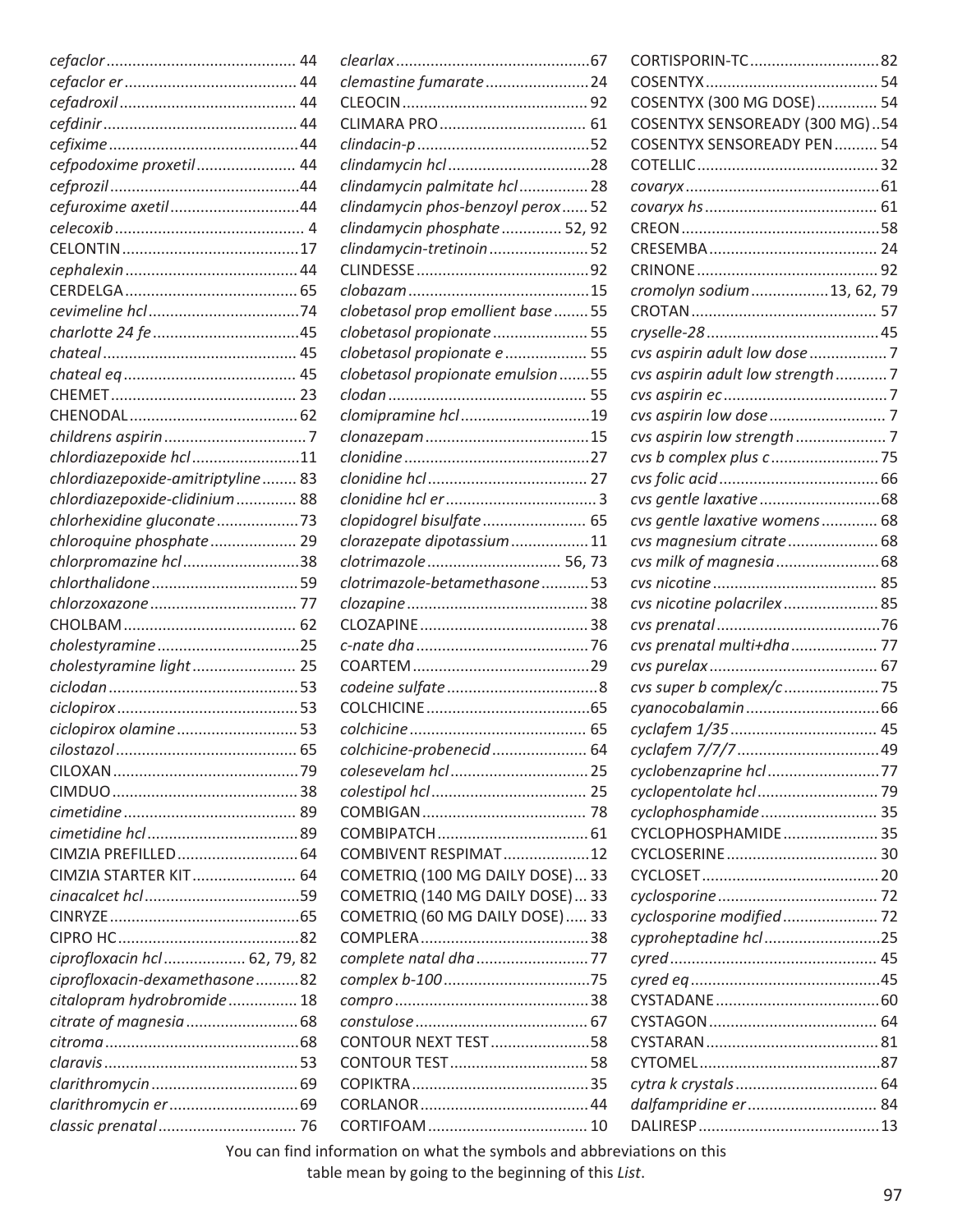|                                     |    | diclofenac sodium  5, 53, 54, 80                                                                               |       |                                  |    |
|-------------------------------------|----|----------------------------------------------------------------------------------------------------------------|-------|----------------------------------|----|
|                                     |    | diclofenac sodium er5                                                                                          |       |                                  |    |
|                                     |    | diclofenac-misoprostol5                                                                                        |       |                                  |    |
|                                     |    | dicloxacillin sodium82                                                                                         |       |                                  |    |
| darifenacin hydrobromide er  90     |    |                                                                                                                |       |                                  |    |
|                                     |    |                                                                                                                |       |                                  |    |
|                                     |    | diflorasone diacetate  55                                                                                      |       |                                  |    |
|                                     |    |                                                                                                                |       | dutasteride-tamsulosin hcl  64   |    |
|                                     |    |                                                                                                                |       |                                  |    |
|                                     |    |                                                                                                                |       | econazole nitrate  56            |    |
|                                     |    |                                                                                                                |       |                                  |    |
|                                     |    |                                                                                                                |       |                                  |    |
| deferasirox granules 23             |    | dihydroergotamine mesylate 71                                                                                  |       | ecotrin low strength7            |    |
|                                     |    |                                                                                                                |       |                                  |    |
|                                     |    | DILANTIN INFATABS 17                                                                                           |       |                                  |    |
|                                     |    |                                                                                                                |       |                                  |    |
|                                     |    |                                                                                                                |       |                                  |    |
| demeclocycline hcl  87              |    | diltiazem hcl er beads 42                                                                                      |       |                                  |    |
|                                     |    | diltiazem hcl er coated beads 42                                                                               |       | efavirenz-emtricitab-tenofovir39 |    |
|                                     |    |                                                                                                                |       | efavirenz-lamivudine-tenofovir39 |    |
|                                     |    | dimethyl fumarate 84                                                                                           |       |                                  |    |
|                                     |    | dimethyl fumarate starter pack84                                                                               |       |                                  |    |
|                                     |    |                                                                                                                |       |                                  |    |
| DEPAKOTE SPRINKLES 17               |    | diphenhydramine hcl 24                                                                                         |       |                                  |    |
|                                     |    |                                                                                                                |       |                                  |    |
|                                     |    | diphenoxylate-atropine23                                                                                       |       | eletriptan hydrobromide71        |    |
|                                     |    | DIPHTHERIA-TETANUS TOXOIDS DT 88                                                                               |       |                                  |    |
|                                     |    |                                                                                                                |       |                                  |    |
|                                     |    | disopyramide phosphate 11                                                                                      |       | ELIQUIS DVT/PE STARTER PACK14    |    |
| desmopressin ace spray refrig 61    |    |                                                                                                                |       |                                  |    |
| desmopressin acetate 61             |    |                                                                                                                |       |                                  |    |
| desmopressin acetate spray 61       |    | divalproex sodium 17                                                                                           |       |                                  |    |
| desogestrel-ethinyl estradiol44, 45 |    | divalproex sodium er17                                                                                         |       |                                  |    |
|                                     |    |                                                                                                                |       |                                  |    |
| desoximetasone                      | 55 |                                                                                                                | $-12$ | EMGALITY                         | 71 |
| desvenlafaxine succinate er  18     |    |                                                                                                                |       | EMGALITY (300 MG DOSE)71         |    |
|                                     |    |                                                                                                                |       |                                  |    |
| dexamethasone intensol50            |    |                                                                                                                |       |                                  |    |
| dexamethasone sodium phosphate.81   |    | dorzolamide hcl-timolol mal 78                                                                                 |       |                                  |    |
| DEXCOM G6 RECEIVER70                |    | dorzolamide hcl-timolol mal pf 78                                                                              |       | emtricitabine-tenofovir df39     |    |
|                                     |    |                                                                                                                |       |                                  |    |
| DEXCOM G6 TRANSMITTER 70            |    |                                                                                                                |       |                                  |    |
| dexmethylphenidate hcl 3            |    | doxazosin mesylate27                                                                                           |       |                                  |    |
| dexmethylphenidate hcl er3          |    |                                                                                                                |       | enalapril-hydrochlorothiazide26  |    |
| dextroamphetamine sulfate 3         |    |                                                                                                                |       |                                  |    |
| dextroamphetamine sulfate er  3     |    | doxycycline hyclate  87                                                                                        |       |                                  |    |
|                                     |    | doxycycline monohydrate 87                                                                                     |       |                                  |    |
| DIASTAT ACUDIAL 15                  |    | doxylamine-pyridoxine24                                                                                        |       |                                  |    |
| DIASTAT PEDIATRIC15                 |    |                                                                                                                |       |                                  |    |
|                                     |    | drospiren-eth estrad-levomefol 45                                                                              |       | enoxaparin sodium 14             |    |
| diazepam intensol11                 |    | drospirenone-ethinyl estradiol 45                                                                              |       |                                  |    |
|                                     |    |                                                                                                                |       |                                  |    |
| diclofenac potassium 5              |    |                                                                                                                |       |                                  |    |
|                                     |    | the problem of the contract of the contract of the contract of the contract of the contract of the contract of |       |                                  |    |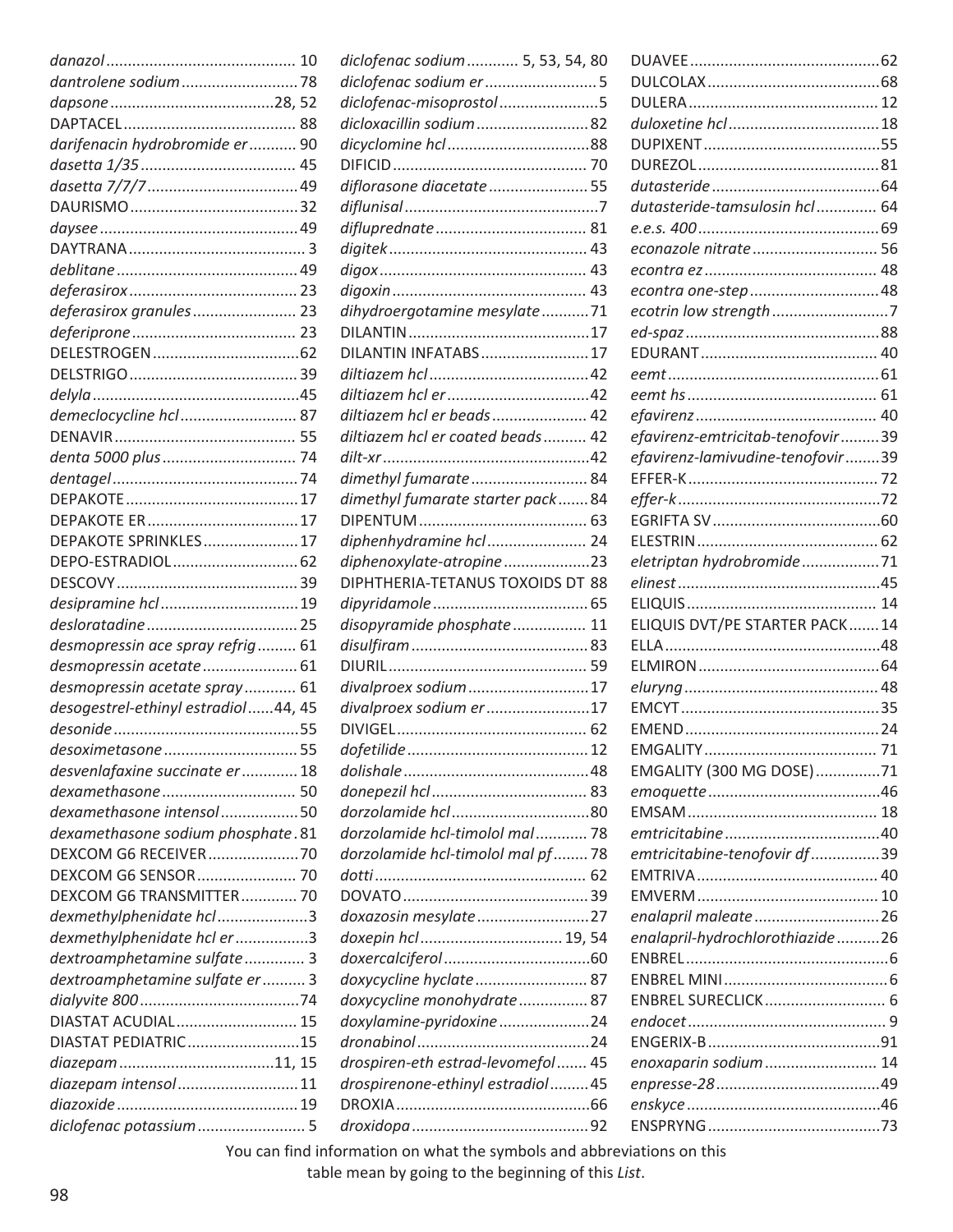|                                   | est estrogens-methyltest 61      | FERRIPROX TWICE-A-DAY 23        |  |
|-----------------------------------|----------------------------------|---------------------------------|--|
|                                   | est estrogens-methyltest ds  61  |                                 |  |
|                                   | est estrogens-methyltest hs 61   | <b>FETZIMA TITRATION</b> 18     |  |
|                                   |                                  |                                 |  |
|                                   |                                  | FIASP FLEXTOUCH  20             |  |
|                                   |                                  |                                 |  |
|                                   |                                  |                                 |  |
|                                   | estradiol-norethindrone acet 61  |                                 |  |
|                                   |                                  |                                 |  |
|                                   |                                  |                                 |  |
|                                   | ethacrynic acid58                | flecainide acetate12            |  |
|                                   |                                  | FLOVENT DISKUS14                |  |
|                                   |                                  |                                 |  |
|                                   | ethynodiol diac-eth estradiol 46 | FLUAD QUADRIVALENT91            |  |
|                                   |                                  | FLUARIX QUADRIVALENT 91         |  |
|                                   |                                  | FLUBLOK QUADRIVALENT 91         |  |
|                                   | etonogestrel-ethinyl estradiol48 | FLUCELVAX QUADRIVALENT 91       |  |
| eq magnesium citrate 68           |                                  |                                 |  |
|                                   |                                  |                                 |  |
| eq nicotine polacrilex 85         |                                  | fludrocortisone acetate51       |  |
| eq nicotine step 385              |                                  | FLULAVAL QUADRIVALENT 91        |  |
|                                   |                                  |                                 |  |
|                                   |                                  | fluocinolone acetonide55, 82    |  |
|                                   |                                  | fluocinolone acetonide body55   |  |
|                                   |                                  | fluocinolone acetonide scalp 55 |  |
|                                   |                                  |                                 |  |
|                                   |                                  | fluocinonide emulsified base55  |  |
| eql magnesium citrate 68          |                                  | fluorometholone 81              |  |
|                                   | ezetimibe-simvastatin26          |                                 |  |
| eql nicotine polacrilex 85        |                                  |                                 |  |
| eql prenatal formula  76          |                                  | fluoxetine hcl (pmdd) 85        |  |
| eql super b complex/vitamin c  74 |                                  | fluphenazine hcl38              |  |
|                                   |                                  |                                 |  |
|                                   | FANAPT TITRATION PACK 37         |                                 |  |
| ergoloid mesylates85              |                                  | flurbiprofen sodium 80          |  |
|                                   |                                  |                                 |  |
| ergotamine-caffeine 71            |                                  | fluticasone propionate  55, 78  |  |
|                                   |                                  | fluticasone-salmeterol 12       |  |
|                                   | FC2 FEMALE CONDOM 70             | FLUTICASONE-SALMETEROL 12       |  |
|                                   |                                  | fluvastatin sodium 25           |  |
|                                   |                                  | fluvastatin sodium er 25        |  |
|                                   |                                  | fluvoxamine maleate 18          |  |
|                                   |                                  | fluvoxamine maleate er 18       |  |
|                                   |                                  | <b>FLUZONE HIGH-DOSE</b>        |  |
|                                   |                                  |                                 |  |
|                                   |                                  | FLUZONE QUADRIVALENT 91         |  |
|                                   |                                  |                                 |  |
| erythromycin52, 70, 79            |                                  |                                 |  |
| erythromycin base 69              | fenofibrate micronized25         |                                 |  |
| erythromycin ethylsuccinate 69    |                                  |                                 |  |
|                                   |                                  |                                 |  |
| escitalopram oxalate 18           |                                  |                                 |  |
| esomeprazole magnesium  89        |                                  |                                 |  |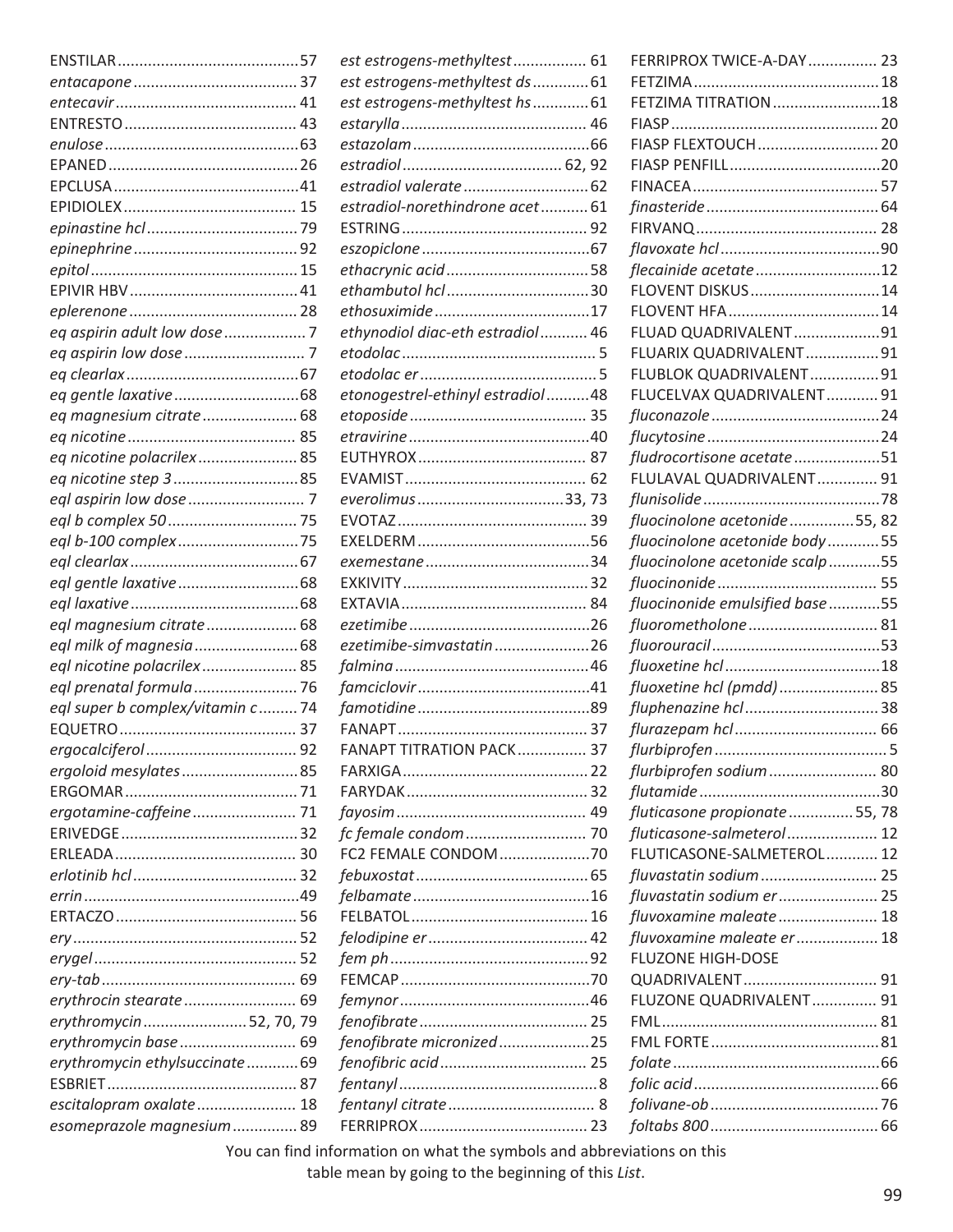| glipizide-metformin hcl  22<br>formoterol fumarate13<br>fosamprenavir calcium39<br>GLUCAGEN HYPOKIT 19<br>fosfomycin tromethamine29<br>glucagon emergency19<br>fosinopril sodium26<br>glyburide micronized22<br>fosinopril sodium-hctz26<br>heparin lock flush  14<br>glyburide-metformin22<br>heparin sodium (porcine) 14<br>FREESTYLE LIBRE 14 DAY READER70<br>heparin sodium (porcine) pf14<br>FREESTYLE LIBRE 14 DAY SENSOR70<br>heparin sodium lock flush  14<br>FREESTYLE LIBRE 2 READER 70<br>FREESTYLE LIBRE 2 SENSOR  70<br>gnp adult aspirin low strength 7<br>FREESTYLE LIBRE READER 70<br>frovatriptan succinate71<br>full spectrum b/vitamin c74<br>hm aspirin ec low dose 7<br>gnp b-100 complex75<br>gnp gentle laxative 69<br>HM NICOTINE POLACRILEX 85<br>gnp nicotine mini 85<br>galantamine hydrobromide 83<br>hm nicotine polacrilex85<br>gnp nicotine polacrilex85<br>galantamine hydrobromide er 83<br>gnp womens gentle laxative  69<br>HUMALOG JUNIOR KWIKPEN  20<br>HUMALOG KWIKPEN20<br>goodsense aspirin low dose  7<br>HUMALOG MIX 50/5020<br>goodsense bisacodyl ec69<br>HUMALOG MIX 50/50 KWIKPEN 20<br>goodsense magnesium citrate 68<br>HUMALOG MIX 75/25 20<br>goodsense nicotine 85<br>HUMALOG MIX 75/25 KWIKPEN 20<br>gavilyte-n with flavor pack67<br>griseofulvin microsize 24<br>HUMIRA PEDIATRIC CROHNS<br>griseofulvin ultramicrosize24<br>HUMIRA PEN-CD/UC/HS STARTER 4<br>guaifenesin-codeine51<br>HUMIRA PEN-PEDIATRIC UC START 4<br>HUMIRA PEN-PS/UV/ADOL HS<br>guanfacine hcl er3<br>gentamicin sulfate  53, 79<br>HUMIRA PEN-PSOR/UVEIT<br>GVOKE HYPOPEN 1-PACK19<br>GVOKE HYPOPEN 2-PACK19<br>HUMULIN R U-500<br>(CONCENTRATED) 20<br>HUMULIN R U-500 KWIKPEN 20<br>glatiramer acetate 84<br>hydrochlorothiazide 59<br>HAILEY FE 1.5/3046<br>hydrocod polst-cpm polst er  52<br>hydrocodone bitartrate er 8<br>halobetasol propionate 55, 56<br>hydrocodone bit-homatrop mbr  51<br>hydrocodone-acetaminophen8<br>Now you find information on what the complete also and abbreviations on this | fondaparinux sodium 15 |  | haloperidol lactate 37 |  |
|-----------------------------------------------------------------------------------------------------------------------------------------------------------------------------------------------------------------------------------------------------------------------------------------------------------------------------------------------------------------------------------------------------------------------------------------------------------------------------------------------------------------------------------------------------------------------------------------------------------------------------------------------------------------------------------------------------------------------------------------------------------------------------------------------------------------------------------------------------------------------------------------------------------------------------------------------------------------------------------------------------------------------------------------------------------------------------------------------------------------------------------------------------------------------------------------------------------------------------------------------------------------------------------------------------------------------------------------------------------------------------------------------------------------------------------------------------------------------------------------------------------------------------------------------------------------------------------------------------------------------------------------------------------------------------------------------------------------------------------------------------------------------------------------------------------------------------------------------------------------------------------------------------------------------------------------------------------------------------------------------------------------------------------------------|------------------------|--|------------------------|--|
|                                                                                                                                                                                                                                                                                                                                                                                                                                                                                                                                                                                                                                                                                                                                                                                                                                                                                                                                                                                                                                                                                                                                                                                                                                                                                                                                                                                                                                                                                                                                                                                                                                                                                                                                                                                                                                                                                                                                                                                                                                               |                        |  |                        |  |
|                                                                                                                                                                                                                                                                                                                                                                                                                                                                                                                                                                                                                                                                                                                                                                                                                                                                                                                                                                                                                                                                                                                                                                                                                                                                                                                                                                                                                                                                                                                                                                                                                                                                                                                                                                                                                                                                                                                                                                                                                                               |                        |  |                        |  |
|                                                                                                                                                                                                                                                                                                                                                                                                                                                                                                                                                                                                                                                                                                                                                                                                                                                                                                                                                                                                                                                                                                                                                                                                                                                                                                                                                                                                                                                                                                                                                                                                                                                                                                                                                                                                                                                                                                                                                                                                                                               |                        |  |                        |  |
|                                                                                                                                                                                                                                                                                                                                                                                                                                                                                                                                                                                                                                                                                                                                                                                                                                                                                                                                                                                                                                                                                                                                                                                                                                                                                                                                                                                                                                                                                                                                                                                                                                                                                                                                                                                                                                                                                                                                                                                                                                               |                        |  |                        |  |
|                                                                                                                                                                                                                                                                                                                                                                                                                                                                                                                                                                                                                                                                                                                                                                                                                                                                                                                                                                                                                                                                                                                                                                                                                                                                                                                                                                                                                                                                                                                                                                                                                                                                                                                                                                                                                                                                                                                                                                                                                                               |                        |  |                        |  |
|                                                                                                                                                                                                                                                                                                                                                                                                                                                                                                                                                                                                                                                                                                                                                                                                                                                                                                                                                                                                                                                                                                                                                                                                                                                                                                                                                                                                                                                                                                                                                                                                                                                                                                                                                                                                                                                                                                                                                                                                                                               |                        |  |                        |  |
|                                                                                                                                                                                                                                                                                                                                                                                                                                                                                                                                                                                                                                                                                                                                                                                                                                                                                                                                                                                                                                                                                                                                                                                                                                                                                                                                                                                                                                                                                                                                                                                                                                                                                                                                                                                                                                                                                                                                                                                                                                               |                        |  |                        |  |
|                                                                                                                                                                                                                                                                                                                                                                                                                                                                                                                                                                                                                                                                                                                                                                                                                                                                                                                                                                                                                                                                                                                                                                                                                                                                                                                                                                                                                                                                                                                                                                                                                                                                                                                                                                                                                                                                                                                                                                                                                                               |                        |  |                        |  |
|                                                                                                                                                                                                                                                                                                                                                                                                                                                                                                                                                                                                                                                                                                                                                                                                                                                                                                                                                                                                                                                                                                                                                                                                                                                                                                                                                                                                                                                                                                                                                                                                                                                                                                                                                                                                                                                                                                                                                                                                                                               |                        |  |                        |  |
|                                                                                                                                                                                                                                                                                                                                                                                                                                                                                                                                                                                                                                                                                                                                                                                                                                                                                                                                                                                                                                                                                                                                                                                                                                                                                                                                                                                                                                                                                                                                                                                                                                                                                                                                                                                                                                                                                                                                                                                                                                               |                        |  |                        |  |
|                                                                                                                                                                                                                                                                                                                                                                                                                                                                                                                                                                                                                                                                                                                                                                                                                                                                                                                                                                                                                                                                                                                                                                                                                                                                                                                                                                                                                                                                                                                                                                                                                                                                                                                                                                                                                                                                                                                                                                                                                                               |                        |  |                        |  |
|                                                                                                                                                                                                                                                                                                                                                                                                                                                                                                                                                                                                                                                                                                                                                                                                                                                                                                                                                                                                                                                                                                                                                                                                                                                                                                                                                                                                                                                                                                                                                                                                                                                                                                                                                                                                                                                                                                                                                                                                                                               |                        |  |                        |  |
|                                                                                                                                                                                                                                                                                                                                                                                                                                                                                                                                                                                                                                                                                                                                                                                                                                                                                                                                                                                                                                                                                                                                                                                                                                                                                                                                                                                                                                                                                                                                                                                                                                                                                                                                                                                                                                                                                                                                                                                                                                               |                        |  |                        |  |
|                                                                                                                                                                                                                                                                                                                                                                                                                                                                                                                                                                                                                                                                                                                                                                                                                                                                                                                                                                                                                                                                                                                                                                                                                                                                                                                                                                                                                                                                                                                                                                                                                                                                                                                                                                                                                                                                                                                                                                                                                                               |                        |  |                        |  |
|                                                                                                                                                                                                                                                                                                                                                                                                                                                                                                                                                                                                                                                                                                                                                                                                                                                                                                                                                                                                                                                                                                                                                                                                                                                                                                                                                                                                                                                                                                                                                                                                                                                                                                                                                                                                                                                                                                                                                                                                                                               |                        |  |                        |  |
|                                                                                                                                                                                                                                                                                                                                                                                                                                                                                                                                                                                                                                                                                                                                                                                                                                                                                                                                                                                                                                                                                                                                                                                                                                                                                                                                                                                                                                                                                                                                                                                                                                                                                                                                                                                                                                                                                                                                                                                                                                               |                        |  |                        |  |
|                                                                                                                                                                                                                                                                                                                                                                                                                                                                                                                                                                                                                                                                                                                                                                                                                                                                                                                                                                                                                                                                                                                                                                                                                                                                                                                                                                                                                                                                                                                                                                                                                                                                                                                                                                                                                                                                                                                                                                                                                                               |                        |  |                        |  |
|                                                                                                                                                                                                                                                                                                                                                                                                                                                                                                                                                                                                                                                                                                                                                                                                                                                                                                                                                                                                                                                                                                                                                                                                                                                                                                                                                                                                                                                                                                                                                                                                                                                                                                                                                                                                                                                                                                                                                                                                                                               |                        |  |                        |  |
|                                                                                                                                                                                                                                                                                                                                                                                                                                                                                                                                                                                                                                                                                                                                                                                                                                                                                                                                                                                                                                                                                                                                                                                                                                                                                                                                                                                                                                                                                                                                                                                                                                                                                                                                                                                                                                                                                                                                                                                                                                               |                        |  |                        |  |
|                                                                                                                                                                                                                                                                                                                                                                                                                                                                                                                                                                                                                                                                                                                                                                                                                                                                                                                                                                                                                                                                                                                                                                                                                                                                                                                                                                                                                                                                                                                                                                                                                                                                                                                                                                                                                                                                                                                                                                                                                                               |                        |  |                        |  |
|                                                                                                                                                                                                                                                                                                                                                                                                                                                                                                                                                                                                                                                                                                                                                                                                                                                                                                                                                                                                                                                                                                                                                                                                                                                                                                                                                                                                                                                                                                                                                                                                                                                                                                                                                                                                                                                                                                                                                                                                                                               |                        |  |                        |  |
|                                                                                                                                                                                                                                                                                                                                                                                                                                                                                                                                                                                                                                                                                                                                                                                                                                                                                                                                                                                                                                                                                                                                                                                                                                                                                                                                                                                                                                                                                                                                                                                                                                                                                                                                                                                                                                                                                                                                                                                                                                               |                        |  |                        |  |
|                                                                                                                                                                                                                                                                                                                                                                                                                                                                                                                                                                                                                                                                                                                                                                                                                                                                                                                                                                                                                                                                                                                                                                                                                                                                                                                                                                                                                                                                                                                                                                                                                                                                                                                                                                                                                                                                                                                                                                                                                                               |                        |  |                        |  |
|                                                                                                                                                                                                                                                                                                                                                                                                                                                                                                                                                                                                                                                                                                                                                                                                                                                                                                                                                                                                                                                                                                                                                                                                                                                                                                                                                                                                                                                                                                                                                                                                                                                                                                                                                                                                                                                                                                                                                                                                                                               |                        |  |                        |  |
|                                                                                                                                                                                                                                                                                                                                                                                                                                                                                                                                                                                                                                                                                                                                                                                                                                                                                                                                                                                                                                                                                                                                                                                                                                                                                                                                                                                                                                                                                                                                                                                                                                                                                                                                                                                                                                                                                                                                                                                                                                               |                        |  |                        |  |
|                                                                                                                                                                                                                                                                                                                                                                                                                                                                                                                                                                                                                                                                                                                                                                                                                                                                                                                                                                                                                                                                                                                                                                                                                                                                                                                                                                                                                                                                                                                                                                                                                                                                                                                                                                                                                                                                                                                                                                                                                                               |                        |  |                        |  |
|                                                                                                                                                                                                                                                                                                                                                                                                                                                                                                                                                                                                                                                                                                                                                                                                                                                                                                                                                                                                                                                                                                                                                                                                                                                                                                                                                                                                                                                                                                                                                                                                                                                                                                                                                                                                                                                                                                                                                                                                                                               |                        |  |                        |  |
|                                                                                                                                                                                                                                                                                                                                                                                                                                                                                                                                                                                                                                                                                                                                                                                                                                                                                                                                                                                                                                                                                                                                                                                                                                                                                                                                                                                                                                                                                                                                                                                                                                                                                                                                                                                                                                                                                                                                                                                                                                               |                        |  |                        |  |
|                                                                                                                                                                                                                                                                                                                                                                                                                                                                                                                                                                                                                                                                                                                                                                                                                                                                                                                                                                                                                                                                                                                                                                                                                                                                                                                                                                                                                                                                                                                                                                                                                                                                                                                                                                                                                                                                                                                                                                                                                                               |                        |  |                        |  |
|                                                                                                                                                                                                                                                                                                                                                                                                                                                                                                                                                                                                                                                                                                                                                                                                                                                                                                                                                                                                                                                                                                                                                                                                                                                                                                                                                                                                                                                                                                                                                                                                                                                                                                                                                                                                                                                                                                                                                                                                                                               |                        |  |                        |  |
|                                                                                                                                                                                                                                                                                                                                                                                                                                                                                                                                                                                                                                                                                                                                                                                                                                                                                                                                                                                                                                                                                                                                                                                                                                                                                                                                                                                                                                                                                                                                                                                                                                                                                                                                                                                                                                                                                                                                                                                                                                               |                        |  |                        |  |
|                                                                                                                                                                                                                                                                                                                                                                                                                                                                                                                                                                                                                                                                                                                                                                                                                                                                                                                                                                                                                                                                                                                                                                                                                                                                                                                                                                                                                                                                                                                                                                                                                                                                                                                                                                                                                                                                                                                                                                                                                                               |                        |  |                        |  |
|                                                                                                                                                                                                                                                                                                                                                                                                                                                                                                                                                                                                                                                                                                                                                                                                                                                                                                                                                                                                                                                                                                                                                                                                                                                                                                                                                                                                                                                                                                                                                                                                                                                                                                                                                                                                                                                                                                                                                                                                                                               |                        |  |                        |  |
|                                                                                                                                                                                                                                                                                                                                                                                                                                                                                                                                                                                                                                                                                                                                                                                                                                                                                                                                                                                                                                                                                                                                                                                                                                                                                                                                                                                                                                                                                                                                                                                                                                                                                                                                                                                                                                                                                                                                                                                                                                               |                        |  |                        |  |
|                                                                                                                                                                                                                                                                                                                                                                                                                                                                                                                                                                                                                                                                                                                                                                                                                                                                                                                                                                                                                                                                                                                                                                                                                                                                                                                                                                                                                                                                                                                                                                                                                                                                                                                                                                                                                                                                                                                                                                                                                                               |                        |  |                        |  |
|                                                                                                                                                                                                                                                                                                                                                                                                                                                                                                                                                                                                                                                                                                                                                                                                                                                                                                                                                                                                                                                                                                                                                                                                                                                                                                                                                                                                                                                                                                                                                                                                                                                                                                                                                                                                                                                                                                                                                                                                                                               |                        |  |                        |  |
|                                                                                                                                                                                                                                                                                                                                                                                                                                                                                                                                                                                                                                                                                                                                                                                                                                                                                                                                                                                                                                                                                                                                                                                                                                                                                                                                                                                                                                                                                                                                                                                                                                                                                                                                                                                                                                                                                                                                                                                                                                               |                        |  |                        |  |
|                                                                                                                                                                                                                                                                                                                                                                                                                                                                                                                                                                                                                                                                                                                                                                                                                                                                                                                                                                                                                                                                                                                                                                                                                                                                                                                                                                                                                                                                                                                                                                                                                                                                                                                                                                                                                                                                                                                                                                                                                                               |                        |  |                        |  |
|                                                                                                                                                                                                                                                                                                                                                                                                                                                                                                                                                                                                                                                                                                                                                                                                                                                                                                                                                                                                                                                                                                                                                                                                                                                                                                                                                                                                                                                                                                                                                                                                                                                                                                                                                                                                                                                                                                                                                                                                                                               |                        |  |                        |  |
|                                                                                                                                                                                                                                                                                                                                                                                                                                                                                                                                                                                                                                                                                                                                                                                                                                                                                                                                                                                                                                                                                                                                                                                                                                                                                                                                                                                                                                                                                                                                                                                                                                                                                                                                                                                                                                                                                                                                                                                                                                               |                        |  |                        |  |
|                                                                                                                                                                                                                                                                                                                                                                                                                                                                                                                                                                                                                                                                                                                                                                                                                                                                                                                                                                                                                                                                                                                                                                                                                                                                                                                                                                                                                                                                                                                                                                                                                                                                                                                                                                                                                                                                                                                                                                                                                                               |                        |  |                        |  |
|                                                                                                                                                                                                                                                                                                                                                                                                                                                                                                                                                                                                                                                                                                                                                                                                                                                                                                                                                                                                                                                                                                                                                                                                                                                                                                                                                                                                                                                                                                                                                                                                                                                                                                                                                                                                                                                                                                                                                                                                                                               |                        |  |                        |  |
|                                                                                                                                                                                                                                                                                                                                                                                                                                                                                                                                                                                                                                                                                                                                                                                                                                                                                                                                                                                                                                                                                                                                                                                                                                                                                                                                                                                                                                                                                                                                                                                                                                                                                                                                                                                                                                                                                                                                                                                                                                               |                        |  |                        |  |
|                                                                                                                                                                                                                                                                                                                                                                                                                                                                                                                                                                                                                                                                                                                                                                                                                                                                                                                                                                                                                                                                                                                                                                                                                                                                                                                                                                                                                                                                                                                                                                                                                                                                                                                                                                                                                                                                                                                                                                                                                                               |                        |  |                        |  |
|                                                                                                                                                                                                                                                                                                                                                                                                                                                                                                                                                                                                                                                                                                                                                                                                                                                                                                                                                                                                                                                                                                                                                                                                                                                                                                                                                                                                                                                                                                                                                                                                                                                                                                                                                                                                                                                                                                                                                                                                                                               |                        |  |                        |  |
|                                                                                                                                                                                                                                                                                                                                                                                                                                                                                                                                                                                                                                                                                                                                                                                                                                                                                                                                                                                                                                                                                                                                                                                                                                                                                                                                                                                                                                                                                                                                                                                                                                                                                                                                                                                                                                                                                                                                                                                                                                               |                        |  |                        |  |
|                                                                                                                                                                                                                                                                                                                                                                                                                                                                                                                                                                                                                                                                                                                                                                                                                                                                                                                                                                                                                                                                                                                                                                                                                                                                                                                                                                                                                                                                                                                                                                                                                                                                                                                                                                                                                                                                                                                                                                                                                                               |                        |  |                        |  |
|                                                                                                                                                                                                                                                                                                                                                                                                                                                                                                                                                                                                                                                                                                                                                                                                                                                                                                                                                                                                                                                                                                                                                                                                                                                                                                                                                                                                                                                                                                                                                                                                                                                                                                                                                                                                                                                                                                                                                                                                                                               |                        |  |                        |  |
|                                                                                                                                                                                                                                                                                                                                                                                                                                                                                                                                                                                                                                                                                                                                                                                                                                                                                                                                                                                                                                                                                                                                                                                                                                                                                                                                                                                                                                                                                                                                                                                                                                                                                                                                                                                                                                                                                                                                                                                                                                               |                        |  |                        |  |
|                                                                                                                                                                                                                                                                                                                                                                                                                                                                                                                                                                                                                                                                                                                                                                                                                                                                                                                                                                                                                                                                                                                                                                                                                                                                                                                                                                                                                                                                                                                                                                                                                                                                                                                                                                                                                                                                                                                                                                                                                                               |                        |  |                        |  |
|                                                                                                                                                                                                                                                                                                                                                                                                                                                                                                                                                                                                                                                                                                                                                                                                                                                                                                                                                                                                                                                                                                                                                                                                                                                                                                                                                                                                                                                                                                                                                                                                                                                                                                                                                                                                                                                                                                                                                                                                                                               |                        |  |                        |  |
|                                                                                                                                                                                                                                                                                                                                                                                                                                                                                                                                                                                                                                                                                                                                                                                                                                                                                                                                                                                                                                                                                                                                                                                                                                                                                                                                                                                                                                                                                                                                                                                                                                                                                                                                                                                                                                                                                                                                                                                                                                               |                        |  |                        |  |
|                                                                                                                                                                                                                                                                                                                                                                                                                                                                                                                                                                                                                                                                                                                                                                                                                                                                                                                                                                                                                                                                                                                                                                                                                                                                                                                                                                                                                                                                                                                                                                                                                                                                                                                                                                                                                                                                                                                                                                                                                                               |                        |  |                        |  |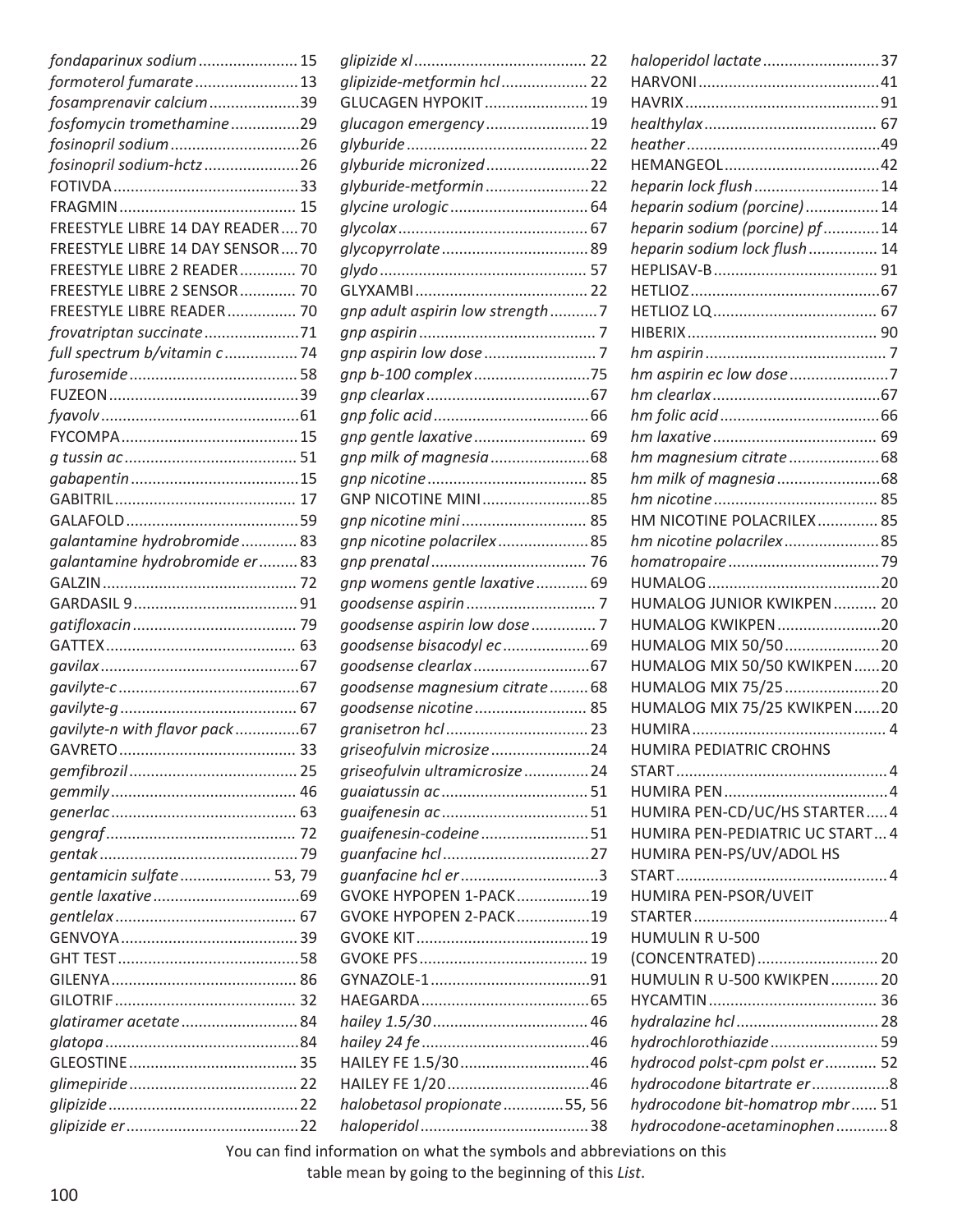| hydrocodone-ibuprofen 8              |                                   |     |                                 |  |
|--------------------------------------|-----------------------------------|-----|---------------------------------|--|
| hydrocortisone  10, 50, 56           |                                   |     |                                 |  |
| hydrocortisone (perianal)10          |                                   |     | KISQALI (200 MG DOSE)34         |  |
| hydrocortisone ace-pramoxine  10, 57 | ipratropium bromide13, 78         |     | KISQALI (400 MG DOSE) 34        |  |
| hydrocortisone acetate 10            | ipratropium-albuterol 12          |     | KISQALI (600 MG DOSE)34         |  |
| hydrocortisone butyr lipo base  56   |                                   | .27 | KISQALI FEMARA (400 MG DOSE)34  |  |
| hydrocortisone butyrate 56           | irbesartan-hydrochlorothiazide 27 |     | KISQALI FEMARA (600 MG DOSE) 34 |  |
| hydrocortisone valerate56            |                                   |     | KISQALI FEMARA(200 MG DOSE)34   |  |
| hydrocortisone-acetic acid82         |                                   |     |                                 |  |
|                                      |                                   |     |                                 |  |
| hydromorphone hcl8                   |                                   |     |                                 |  |
| hydromorphone hcl er8                |                                   |     |                                 |  |
| hydroxocobalamin acetate 66          | isosorbide dinitrate 11           |     |                                 |  |
| hydroxychloroquine sulfate29         | isosorbide mononitrate11          |     |                                 |  |
| hydroxyprogesterone caproate83       | isosorbide mononitrate er 11      |     |                                 |  |
|                                      |                                   |     |                                 |  |
| hydroxyzine hcl 11                   |                                   |     |                                 |  |
| hydroxyzine pamoate11                |                                   |     |                                 |  |
| hyoscyamine sulfate 89               | ivermectin 10, 57                 |     |                                 |  |
| hyoscyamine sulfate er 89            |                                   |     |                                 |  |
| hyoscyamine sulfate sl 89            |                                   |     |                                 |  |
|                                      |                                   |     |                                 |  |
|                                      |                                   |     |                                 |  |
| ibandronate sodium59                 |                                   |     |                                 |  |
|                                      |                                   |     |                                 |  |
|                                      |                                   |     | kp prenatal multivitamins76     |  |
|                                      |                                   |     |                                 |  |
|                                      |                                   |     |                                 |  |
|                                      |                                   |     |                                 |  |
| 31                                   | JENTADUETO XR20                   |     |                                 |  |
|                                      |                                   |     |                                 |  |
|                                      |                                   |     |                                 |  |
|                                      |                                   |     |                                 |  |
| imatinib mesylate 31                 |                                   |     |                                 |  |
|                                      |                                   |     |                                 |  |
|                                      |                                   |     | lactulose encephalopathy  63    |  |
| imipramine pamoate 19                |                                   |     |                                 |  |
|                                      |                                   |     | LAMICTAL ODT 16                 |  |
|                                      |                                   |     |                                 |  |
|                                      |                                   |     |                                 |  |
|                                      |                                   |     | lamivudine-zidovudine39         |  |
| INCRUSE ELLIPTA13                    |                                   |     |                                 |  |
|                                      |                                   |     |                                 |  |
|                                      |                                   |     |                                 |  |
|                                      |                                   |     |                                 |  |
|                                      |                                   |     |                                 |  |
|                                      |                                   |     | LANTUS SOLOSTAR 20              |  |
|                                      |                                   |     | lapatinib ditosylate 33         |  |
|                                      |                                   |     |                                 |  |
|                                      | ketoconazole  24, 56              |     |                                 |  |
|                                      | ketorolac tromethamine 5, 80      |     |                                 |  |
|                                      |                                   |     |                                 |  |
|                                      |                                   |     |                                 |  |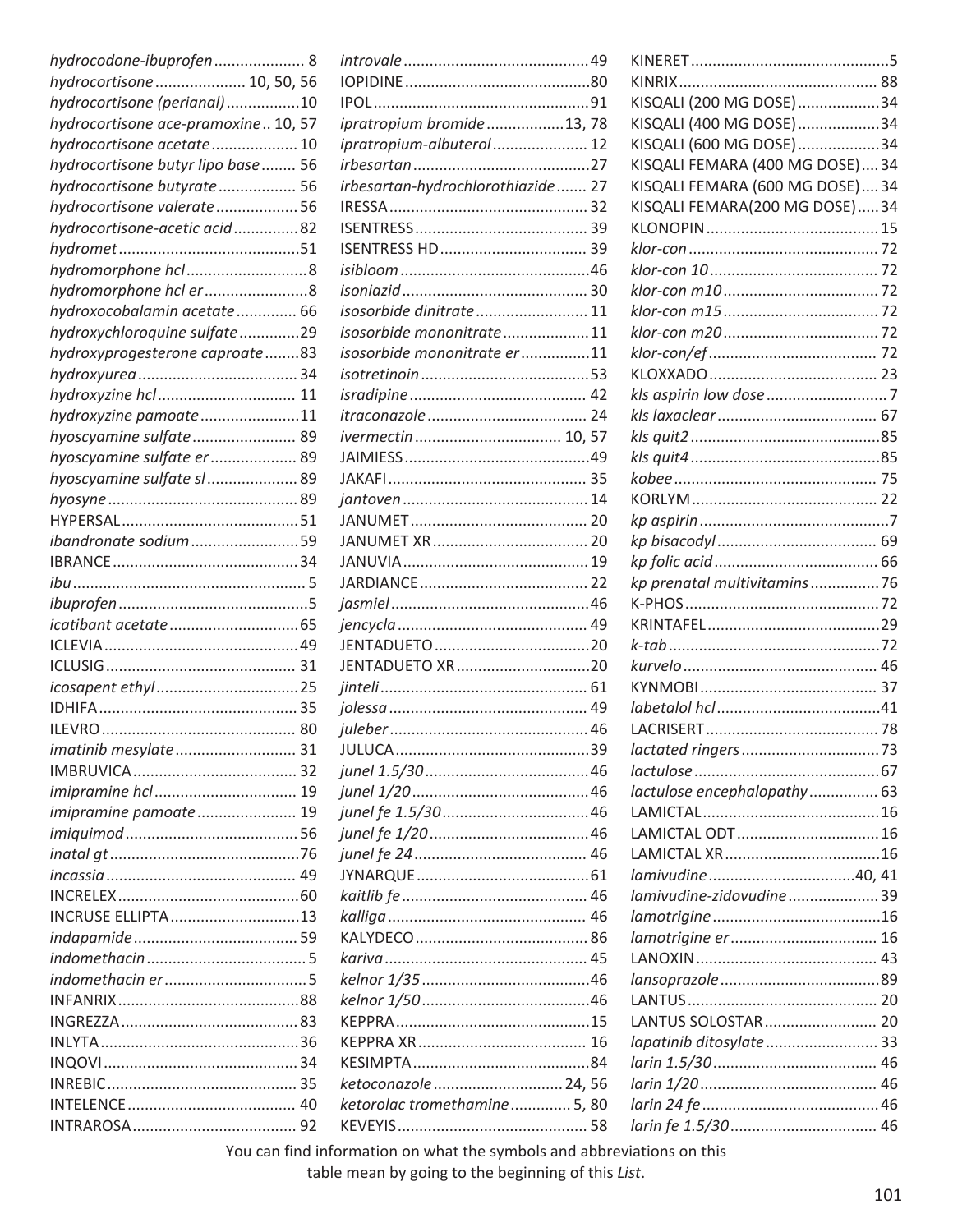|                                      | liothyronine sodium 88             | MAYZENT STARTER PACK86            |  |
|--------------------------------------|------------------------------------|-----------------------------------|--|
|                                      |                                    |                                   |  |
|                                      | lisinopril-hydrochlorothiazide  26 | me/naphos/mb/hyo129               |  |
|                                      | lithium carbonate37                |                                   |  |
|                                      | lithium carbonate er 37            | meclofenamate sodium 5            |  |
|                                      |                                    | medroxyprogesterone acetate49, 83 |  |
|                                      |                                    |                                   |  |
|                                      |                                    |                                   |  |
|                                      |                                    | megestrol acetate36               |  |
| LENVIMA (10 MG DAILY DOSE)36         |                                    |                                   |  |
| LENVIMA (12 MG DAILY DOSE)36         |                                    |                                   |  |
| LENVIMA (14 MG DAILY DOSE)36         | lopinavir-ritonavir 39             |                                   |  |
| LENVIMA (18 MG DAILY DOSE)36         |                                    |                                   |  |
| LENVIMA (20 MG DAILY DOSE)36         | lorazepam intensol 11              |                                   |  |
| LENVIMA (24 MG DAILY DOSE)36         |                                    |                                   |  |
| LENVIMA (4 MG DAILY DOSE)36          |                                    |                                   |  |
| LENVIMA (8 MG DAILY DOSE)36          | losartan potassium  27             |                                   |  |
|                                      | losartan potassium-hctz27          |                                   |  |
|                                      |                                    |                                   |  |
| leucovorin calcium 35                |                                    |                                   |  |
|                                      | loteprednol etabonate 81           |                                   |  |
|                                      |                                    |                                   |  |
| LEVALBUTEROL TARTRATE13              |                                    | mercaptopurine 31                 |  |
|                                      | loxapine succinate38               |                                   |  |
| LEVEMIR FLEXTOUCH20                  |                                    |                                   |  |
|                                      |                                    |                                   |  |
| levetiracetam er16                   |                                    |                                   |  |
|                                      |                                    |                                   |  |
|                                      |                                    |                                   |  |
|                                      |                                    | metformin hcl er  19              |  |
|                                      |                                    |                                   |  |
| levonorgest-eth est & eth est49      |                                    | methadone hcl intensol8           |  |
| levonorgest-eth estrad 91-day 49     |                                    |                                   |  |
|                                      | mafenide acetate55                 | methadose sugar-free8             |  |
| levonorgestrel-ethinyl estrad 46, 48 |                                    | methamphetamine hcl 3             |  |
| levonorg-eth estrad triphasic50      |                                    | methazolamide 58                  |  |
| levora 0.15/30 (28) 46               |                                    | methenamine hippurate 29          |  |
| levorphanol tartrate 8               |                                    | methenamine mandelate29           |  |
|                                      |                                    |                                   |  |
| levothyroxine sodium87               | MAR-COF CG EXPECTORANT 51          |                                   |  |
|                                      |                                    |                                   |  |
|                                      |                                    |                                   |  |
|                                      |                                    |                                   |  |
|                                      | MAVENCLAD (10 TABS)83              | methotrexate sodium31             |  |
| lidocaine hcl urethral/mucosal 57    | MAVENCLAD (4 TABS)83               | methotrexate sodium (pf)31        |  |
|                                      | MAVENCLAD (5 TABS)83               | methoxsalen rapid 54              |  |
| lidocaine-hydrocort (perianal) 10    | MAVENCLAD (6 TABS)83               | methscopolamine bromide 89        |  |
| lidocaine-prilocaine57               | MAVENCLAD (7 TABS)83               |                                   |  |
|                                      | MAVENCLAD (8 TABS)84               | methylergonovine maleate82        |  |
|                                      | MAVENCLAD (9 TABS)84               | methylphenidate hcl  3            |  |
|                                      |                                    | methylphenidate hcl er  3         |  |
|                                      |                                    |                                   |  |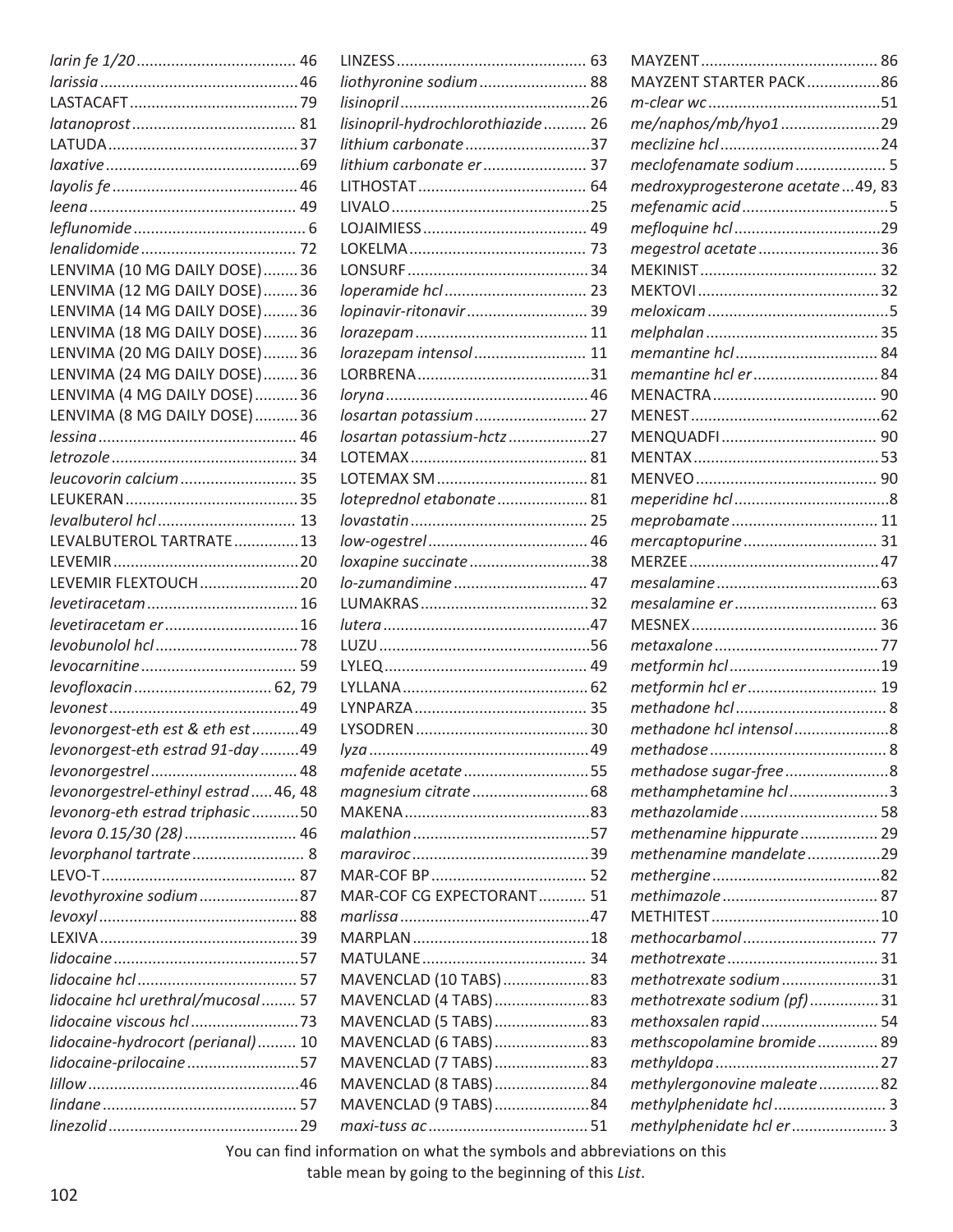| methylphenidate hcl er (cd)3       |
|------------------------------------|
| methylphenidate hcl er (la)3       |
| methylprednisolone 50              |
| metoclopramide hcl 63              |
|                                    |
|                                    |
| metoprolol succinate er  42        |
| metoprolol tartrate 42             |
| metoprolol-hydrochlorothiazide  28 |
| metronidazole  28, 57, 92          |
|                                    |
|                                    |
|                                    |
| microgestin 1.5/3047               |
| microgestin 1/2047                 |
| microgestin fe 1.5/3047            |
| microgestin fe 1/2047              |
|                                    |
|                                    |
|                                    |
|                                    |
|                                    |
|                                    |
| milk of magnesia concentrate68     |
|                                    |
|                                    |
|                                    |
|                                    |
|                                    |
|                                    |
|                                    |
|                                    |
|                                    |
|                                    |
|                                    |
|                                    |
|                                    |
| mometasone furoate  56, 78         |
|                                    |
|                                    |
| montelukast sodium 13              |
|                                    |
| morphine sulfate (concentrate) 9   |
| morphine sulfate er9               |
| morphine sulfate er beads 9        |
|                                    |
| moxifloxacin hcl  62, 79           |
| moxifloxacin hcl (2x day)79        |
|                                    |
|                                    |
| multivitamin/fluoride75            |
| multi-vitamin/fluoride75           |
|                                    |

| mycophenolate mofetil73           |  |
|-----------------------------------|--|
| mycophenolate sodium73            |  |
|                                   |  |
|                                   |  |
|                                   |  |
|                                   |  |
|                                   |  |
|                                   |  |
|                                   |  |
|                                   |  |
|                                   |  |
|                                   |  |
|                                   |  |
|                                   |  |
|                                   |  |
|                                   |  |
|                                   |  |
|                                   |  |
|                                   |  |
|                                   |  |
|                                   |  |
|                                   |  |
|                                   |  |
|                                   |  |
| necon 0.5/35 (28)47               |  |
|                                   |  |
|                                   |  |
| neomycin sulfate 4                |  |
| neomycin-bacitracin zn-polymyx 80 |  |
| neomycin-polymyxin-dexameth81     |  |
| neomycin-polymyxin-gramicidin 80  |  |
| neomycin-polymyxin-hc 81, 82      |  |
|                                   |  |
|                                   |  |
|                                   |  |
|                                   |  |
|                                   |  |
|                                   |  |
|                                   |  |
|                                   |  |
|                                   |  |
|                                   |  |
|                                   |  |
| niacin er (antihyperlipidemic) 26 |  |
|                                   |  |
|                                   |  |
|                                   |  |
|                                   |  |

| NICOTINE POLACRILEX86             |  |
|-----------------------------------|--|
| nicotine polacrilex86             |  |
|                                   |  |
|                                   |  |
|                                   |  |
|                                   |  |
|                                   |  |
|                                   |  |
|                                   |  |
| nifedipine er osmotic release  42 |  |
|                                   |  |
|                                   |  |
|                                   |  |
|                                   |  |
|                                   |  |
|                                   |  |
|                                   |  |
|                                   |  |
|                                   |  |
| nitrofurantoin macrocrystal29     |  |
| nitrofurantoin monohyd macro  29  |  |
|                                   |  |
| nitroglycerin er11                |  |
|                                   |  |
|                                   |  |
|                                   |  |
|                                   |  |
| NORDITROPIN FLEXPRO  60           |  |
| norethin ace-eth estrad-fe  47    |  |
|                                   |  |
| norethindrone acetate 83          |  |
| norethindrone acet-ethinyl est47  |  |
| norethindrone-eth estradiol61     |  |
| norethin-eth estradiol-fe 47      |  |
| norgestimate-eth estradiol 47     |  |
| norgestim-eth estrad triphasic50  |  |
|                                   |  |
|                                   |  |
|                                   |  |
| nortrel 0.5/35 (28) 47            |  |
| nortrel 1/35 (21)  47             |  |
| nortrel 1/35 (28)  47             |  |
|                                   |  |
| nortriptyline hcl 19              |  |
|                                   |  |
|                                   |  |
| NOVOLIN 70/30 FLEXPEN  20         |  |
| NOVOLIN 70/30 FLEXPEN RELION 20   |  |
| NOVOLIN 70/30 RELION 20           |  |
|                                   |  |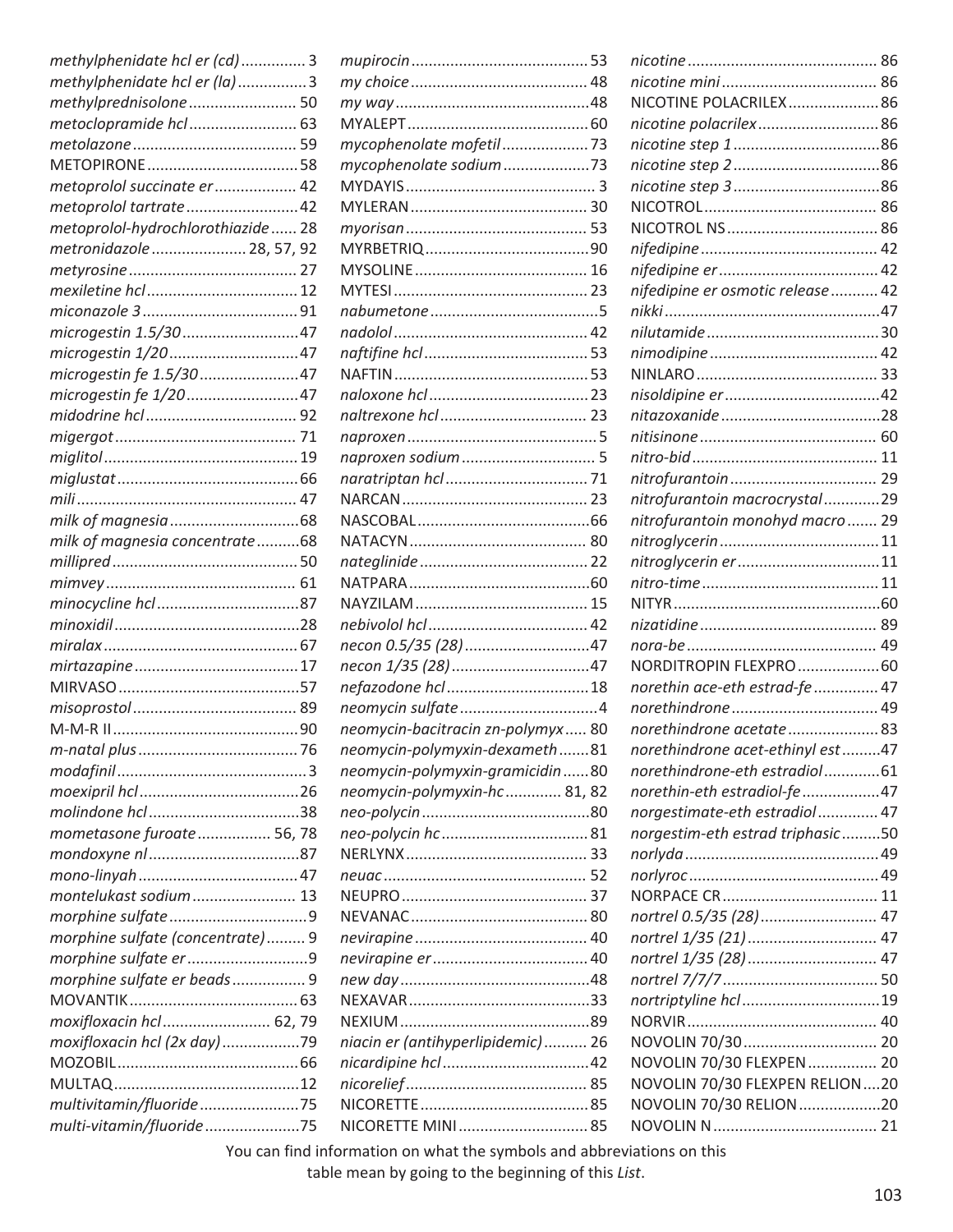| NOVOLIN N FLEXPEN 21           |
|--------------------------------|
| NOVOLIN N FLEXPEN RELION21     |
| NOVOLIN N RELION 21            |
|                                |
| NOVOLIN R FLEXPEN 21           |
| NOVOLIN R FLEXPEN RELION 21    |
| NOVOLIN R RELION  21           |
|                                |
| NOVOLOG 70/30 FLEXPEN RELION21 |
| NOVOLOG FLEXPEN  21            |
| NOVOLOG FLEXPEN RELION  21     |
| NOVOLOG MIX 70/30 21           |
|                                |
| NOVOLOG MIX 70/30 FLEXPEN 21   |
| NOVOLOG MIX 70/30 RELION 21    |
| NOVOLOG PENFILL21              |
| NOVOLOG RELION 21              |
|                                |
|                                |
|                                |
|                                |
|                                |
|                                |
|                                |
|                                |
|                                |
|                                |
|                                |
|                                |
|                                |
|                                |
| nystatin 24, 53, 73            |
| nystatin-triamcinolone53       |
|                                |
|                                |
|                                |
|                                |
|                                |
|                                |
|                                |
|                                |
| ofloxacin62, 79, 82            |
|                                |
| olmesartan medoxomil 27        |
| olmesartan medoxomil-hctz 27   |
| olmesartan-amlodipine-hctz27   |
| olopatadine hcl  78, 79        |
| OMECLAMOX-PAK 89               |
| omega-3-acid ethyl esters25    |
|                                |
| OMNIPOD CLASSIC PDM (GEN 3)70  |
| OMNIPOD CLASSIC PODS (GEN 3)70 |
| OMNIPOD DASH PODS (GEN 4) 70   |
|                                |
|                                |

| opcicon one-step 48               |  |
|-----------------------------------|--|
|                                   |  |
|                                   |  |
|                                   |  |
| options gynol ii contraceptive 92 |  |
|                                   |  |
|                                   |  |
|                                   |  |
|                                   |  |
|                                   |  |
|                                   |  |
|                                   |  |
|                                   |  |
|                                   |  |
|                                   |  |
|                                   |  |
| orphenadrine citrate er 77        |  |
|                                   |  |
|                                   |  |
| oseltamivir phosphate  41         |  |
|                                   |  |
|                                   |  |
|                                   |  |
|                                   |  |
|                                   |  |
| oxcarbazepine  16                 |  |
|                                   |  |
| oxiconazole nitrate  56           |  |
|                                   |  |
| oxybutynin chloride90             |  |
|                                   |  |
| oxybutynin chloride er 90         |  |
| oxycodone-acetaminophen9          |  |
|                                   |  |
|                                   |  |
|                                   |  |
|                                   |  |
| OZEMPIC (0.25 OR 0.5 MG/DOSE) 21  |  |
| OZEMPIC (1 MG/DOSE)21             |  |
| OZEMPIC (2 MG/DOSE)21             |  |
|                                   |  |
|                                   |  |
|                                   |  |
| pantoprazole sodium  89           |  |
|                                   |  |
|                                   |  |
| paromomycin sulfate  4            |  |
|                                   |  |
| paroxetine hcl er  18             |  |
|                                   |  |
|                                   |  |

| peg 3350-kcl-na bicarb-nacl67      |  |
|------------------------------------|--|
| peg-3350/electrolytes67            |  |
| peg-3350/electrolytes/ascorbat  67 |  |
|                                    |  |
| peg-kcl-nacl-nasulf-na asc-c 67    |  |
|                                    |  |
|                                    |  |
|                                    |  |
| penicillin v potassium 82          |  |
|                                    |  |
| pentamidine isethionate 28         |  |
|                                    |  |
| pentazocine-naloxone hcl 9         |  |
| pentoxifylline er  65              |  |
| perindopril erbumine 26            |  |
|                                    |  |
|                                    |  |
|                                    |  |
| perphenazine-amitriptyline84       |  |
|                                    |  |
| phenazopyridine hcl 64             |  |
| phenelzine sulfate 18              |  |
|                                    |  |
| phenoxybenzamine hcl27             |  |
|                                    |  |
|                                    |  |
|                                    |  |
| phenytoin infatabs 17              |  |
| phenytoin sodium extended17        |  |
|                                    |  |
|                                    |  |
|                                    |  |
| PHYTONADIONE92                     |  |
|                                    |  |
|                                    |  |
| pilocarpine hcl74, 79              |  |
|                                    |  |
|                                    |  |
|                                    |  |
|                                    |  |
|                                    |  |
| pioglitazone hcl-glimepiride22     |  |
| pioglitazone hcl-metformin hcl  22 |  |
| PIQRAY (200 MG DAILY DOSE)35       |  |
| PIQRAY (250 MG DAILY DOSE)  35     |  |
| PIQRAY (300 MG DAILY DOSE)35       |  |
|                                    |  |
|                                    |  |
|                                    |  |
|                                    |  |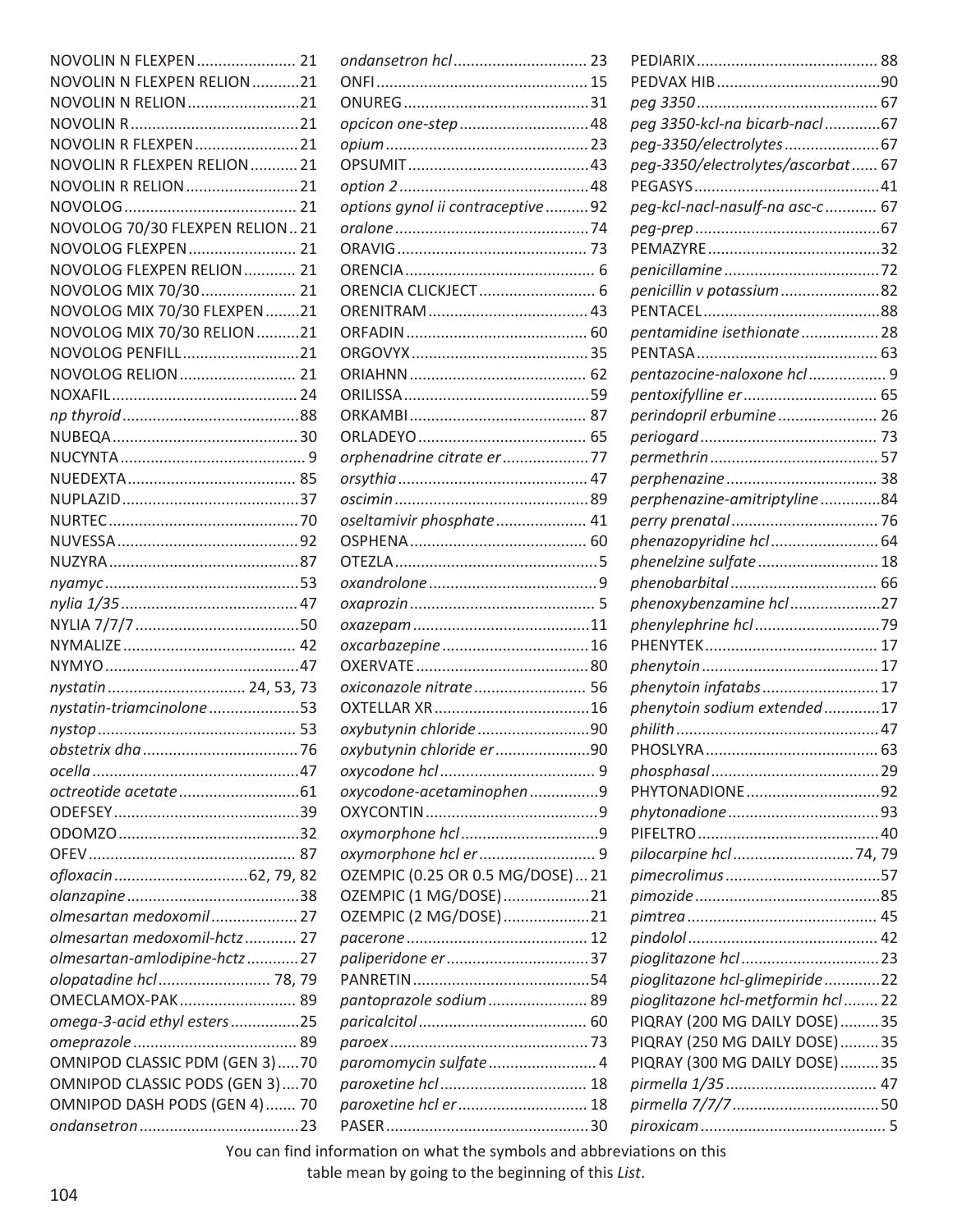| PLEGRIDY STARTER PACK84              |                                                                                | px b complex/vitamin c74        |  |
|--------------------------------------|--------------------------------------------------------------------------------|---------------------------------|--|
|                                      |                                                                                |                                 |  |
| pnv prenatal plus multivitamin  76   | prenatal vitamin and mineral 76                                                |                                 |  |
|                                      | prenatal vitamin plus low iron  76                                             | px milk of magnesia 68          |  |
|                                      |                                                                                | px stop smoking aid 86          |  |
|                                      |                                                                                |                                 |  |
|                                      |                                                                                |                                 |  |
|                                      |                                                                                | pyridostigmine bromide30        |  |
|                                      |                                                                                | pyridostigmine bromide er30     |  |
| polyethylene glycol 335067, 68       |                                                                                | pyrimethamine30                 |  |
| polymyxin b-trimethoprim 80          |                                                                                |                                 |  |
|                                      |                                                                                |                                 |  |
|                                      |                                                                                |                                 |  |
| PONVORY STARTER PACK 86              |                                                                                |                                 |  |
|                                      |                                                                                |                                 |  |
|                                      |                                                                                | qc magnesium citrate  68        |  |
| potassium chloride72                 |                                                                                | qc milk of magnesia 68          |  |
| potassium chloride crys er  72       | primaquine phosphate29                                                         |                                 |  |
| potassium chloride er 72             | PRIMAQUINE PHOSPHATE30                                                         |                                 |  |
|                                      |                                                                                |                                 |  |
|                                      | PROAIR RESPICLICK 13                                                           |                                 |  |
| pramipexole dihydrochloride  37      |                                                                                |                                 |  |
| pramipexole dihydrochloride er  37   | prochlorperazine38                                                             |                                 |  |
|                                      |                                                                                |                                 |  |
|                                      | prochlorperazine maleate38                                                     | quetiapine fumarate38           |  |
| pravastatin sodium 25                | PROCTO-MED HC 10                                                               | quetiapine fumarate er 38       |  |
|                                      |                                                                                |                                 |  |
|                                      | PROCTOSOL HC 10                                                                |                                 |  |
|                                      | PROCTOZONE-HC 10                                                               | quinapril-hydrochlorothiazide26 |  |
|                                      |                                                                                | quinidine gluconate er  11      |  |
|                                      |                                                                                | quinidine sulfate  12           |  |
|                                      |                                                                                |                                 |  |
|                                      |                                                                                | QVAR REDIHALER14                |  |
| prednisolone acetate  81             | promethazine hcl  25                                                           | ra aspirin adult low dose 7     |  |
| prednisolone sodium phosphate 50, 81 | promethazine vc51                                                              | ra aspirin adult low strength7  |  |
|                                      | promethazine vc/codeine 52                                                     |                                 |  |
| prednisone intensol51                | promethazine-codeine52                                                         |                                 |  |
|                                      | promethazine-dm  51                                                            | ra aspirin ec adult low st7     |  |
|                                      | promethazine-phenyleph-codeine 52                                              |                                 |  |
|                                      | promethazine-phenylephrine51                                                   |                                 |  |
|                                      |                                                                                |                                 |  |
|                                      | propafenone hcl  12                                                            | ra b-complex with b-1274        |  |
|                                      | propafenone hcl er12                                                           |                                 |  |
|                                      |                                                                                |                                 |  |
|                                      |                                                                                | ra milk of magnesia 68          |  |
|                                      |                                                                                |                                 |  |
| prenaissance plus77                  |                                                                                |                                 |  |
|                                      |                                                                                |                                 |  |
|                                      |                                                                                | ra nicotine polacrilex86        |  |
|                                      | pseudoeph-bromphen-dm  51                                                      |                                 |  |
| prenatal (w/iron & fa)76             | PULMICORT FLEXHALER14                                                          |                                 |  |
| prenatal complete 76                 |                                                                                | rabeprazole sodium  89          |  |
|                                      | More again, fixed information, on what the countries and abbreviations and his |                                 |  |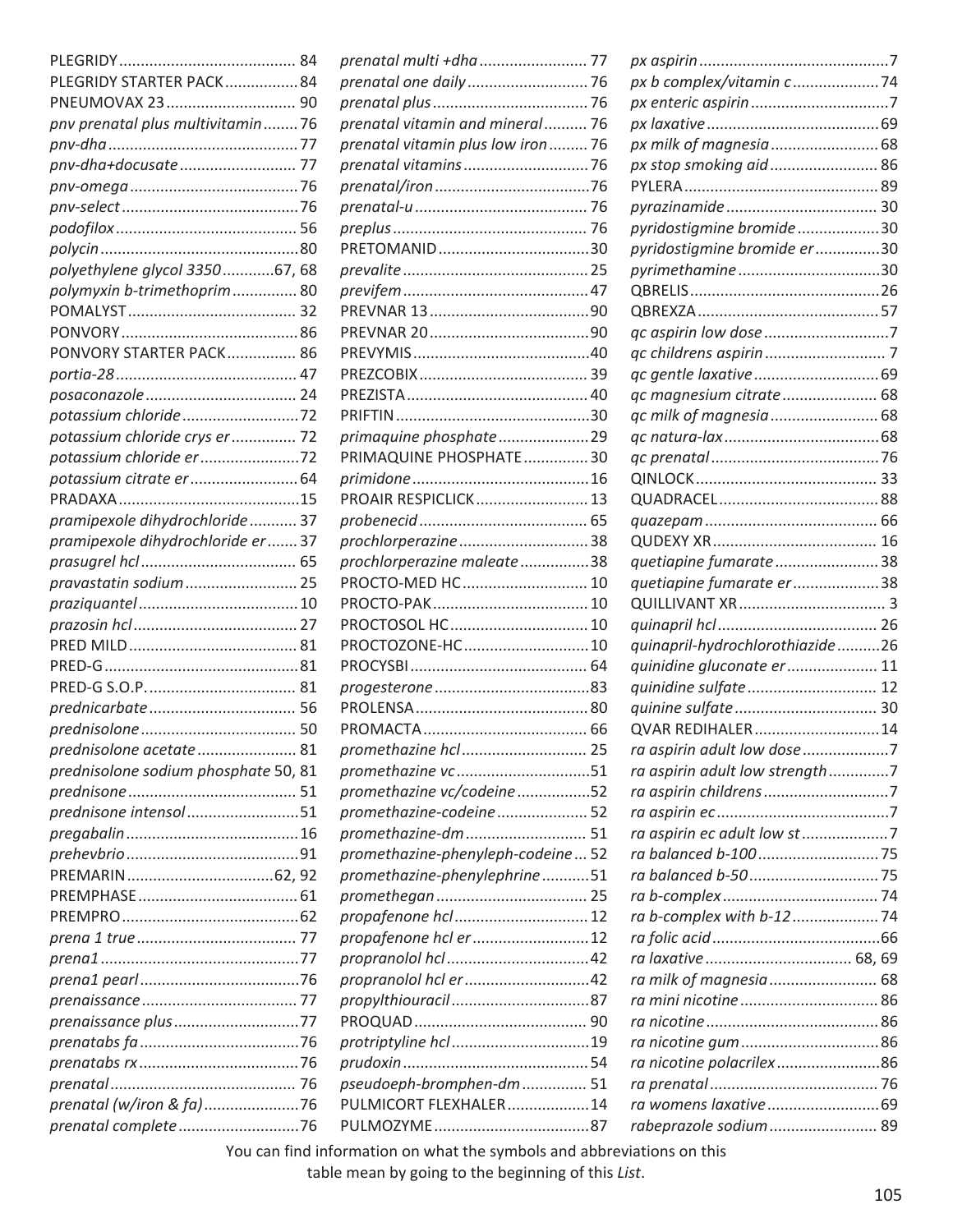|                                  |    |                                | sm aspirin adult low strength  7 |  |
|----------------------------------|----|--------------------------------|----------------------------------|--|
|                                  |    |                                | sm aspirin ec low strength  7    |  |
| rasagiline mesylate36            |    |                                | sm aspirin low dose 8            |  |
|                                  |    |                                | sm b super vitamin complex 74    |  |
|                                  |    |                                | sm b100 complex 75               |  |
|                                  |    |                                |                                  |  |
|                                  |    |                                |                                  |  |
|                                  |    |                                |                                  |  |
| REBIF REBIDOSE TITRATION PACK 84 |    |                                | sm b-complex/vitamin c74         |  |
| REBIF TITRATION PACK 84          |    |                                | sm childrens aspirin  8          |  |
|                                  |    |                                |                                  |  |
| RECOMBIVAX HB91                  |    |                                |                                  |  |
|                                  |    |                                |                                  |  |
|                                  |    |                                | sm gentle laxative  69           |  |
|                                  |    | sapropterin dihydrochloride60  | sm magnesium citrate  68         |  |
| RELENZA DISKHALER 41             |    |                                | sm milk of magnesia  68          |  |
|                                  |    |                                |                                  |  |
|                                  |    | SAVELLA TITRATION PACK 83      | SM NICOTINE POLACRILEX86         |  |
|                                  |    | sb bisacodyl laxative ec69     | sm nicotine polacrilex 86        |  |
|                                  |    |                                | sm prenatal vitamins 77          |  |
|                                  |    |                                | sm super b complex/c  75         |  |
| REPATHA PUSHTRONEX SYSTEM 26     |    | sb milk of magnesia 68         |                                  |  |
| REPATHA SURECLICK26              |    | sb polyethylene glycol 3350 68 | sodium chloride51, 64            |  |
|                                  |    |                                | sodium fluoride  71, 74          |  |
|                                  |    |                                | sodium fluoride 5000 plus 74     |  |
|                                  |    |                                | sodium fluoride 5000 ppm  74     |  |
|                                  |    |                                | sodium phenylbutyrate 61         |  |
|                                  |    | selenium sulfide 54            | sodium polystyrene sulfonate  73 |  |
|                                  |    |                                | sodium sulfacetamide54           |  |
|                                  |    |                                | solifenacin succinate  90        |  |
|                                  |    | SEREVENT DISKUS 13             |                                  |  |
|                                  |    |                                |                                  |  |
|                                  |    |                                |                                  |  |
|                                  |    | sevelamer carbonate 63         |                                  |  |
|                                  |    |                                |                                  |  |
|                                  |    |                                |                                  |  |
|                                  |    |                                |                                  |  |
|                                  |    |                                | SPIRIVA HANDIHALER 13            |  |
| risedronate sodium59             |    |                                | SPIRIVA RESPIMAT 13              |  |
|                                  |    | sildenafil citrate  44         |                                  |  |
|                                  |    |                                | spironolactone-hctz 58           |  |
|                                  |    |                                |                                  |  |
| rivastigmine tartrate83          |    | silver sulfadiazine 55         |                                  |  |
|                                  |    |                                |                                  |  |
|                                  |    |                                |                                  |  |
| rizatriptan benzoate 71          |    |                                |                                  |  |
|                                  | 37 |                                |                                  |  |
| ropinirole hcl er37              |    |                                | SSD (SILVER SULFADIAZINE)55      |  |
|                                  |    |                                |                                  |  |
| rosuvastatin calcium  25         |    |                                | st joseph low dose 8             |  |
|                                  |    |                                |                                  |  |
|                                  |    |                                |                                  |  |
|                                  |    | SKYRIZI (150 MG DOSE) 54       |                                  |  |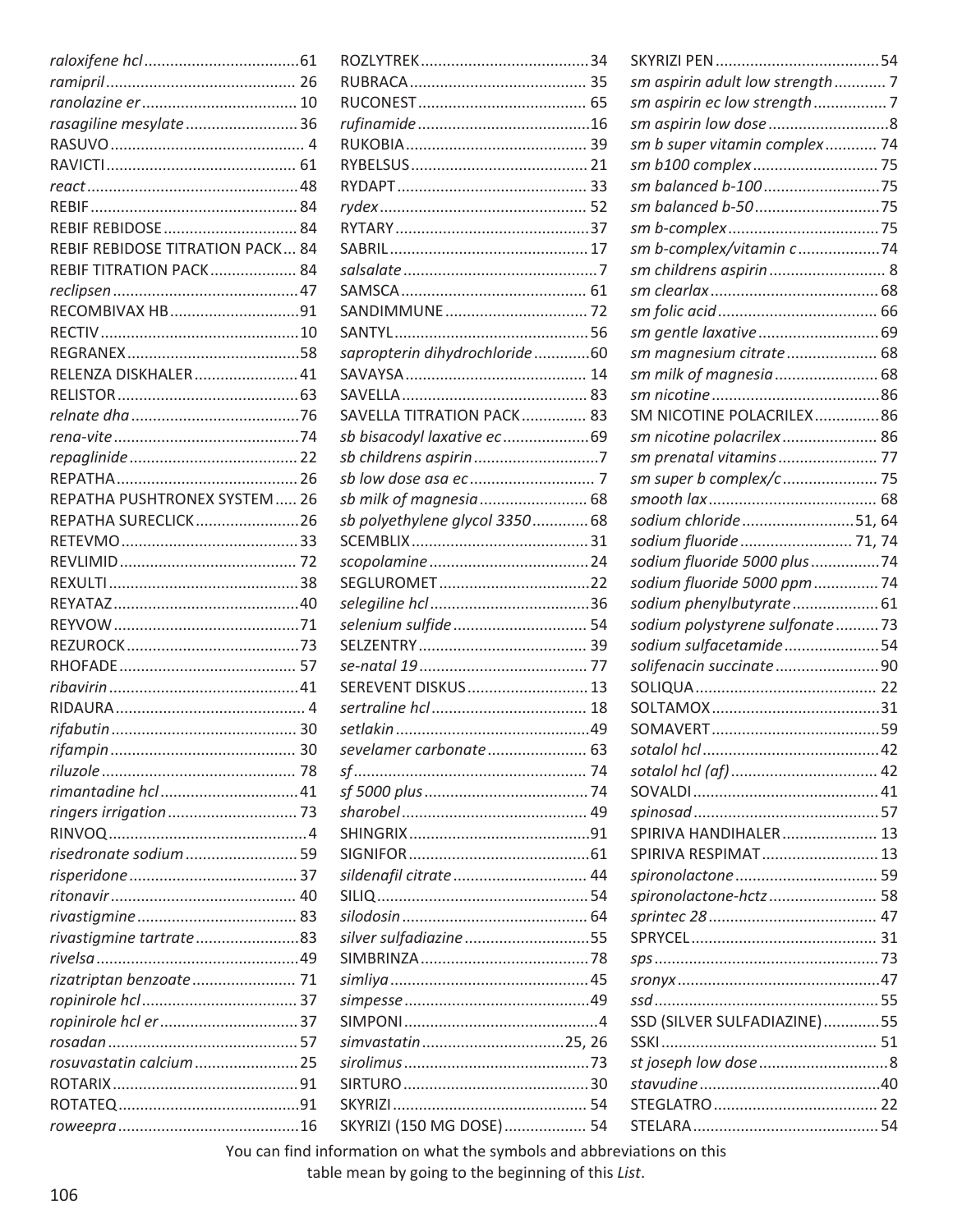| sterile water for irrigation 73   |                                   |  |
|-----------------------------------|-----------------------------------|--|
|                                   |                                   |  |
| STIOLTO RESPIMAT 12               |                                   |  |
|                                   | tamoxifen citrate 31              |  |
|                                   |                                   |  |
|                                   |                                   |  |
| stress formula (folic acid)74     |                                   |  |
| stress formula/iron  75           |                                   |  |
|                                   |                                   |  |
| STRIVERDI RESPIMAT 13             |                                   |  |
|                                   |                                   |  |
|                                   |                                   |  |
| sulfacetamide sodium54, 81        |                                   |  |
| sulfacetamide sodium (acne)52     |                                   |  |
| sulfacetamide sodium (cleans) 54  |                                   |  |
| sulfacetamide-prednisolone81      |                                   |  |
|                                   |                                   |  |
| sulfamethoxazole-trimethoprim  28 |                                   |  |
|                                   |                                   |  |
|                                   |                                   |  |
| sulfatrim pediatric28             | <b>TEKTURNA HCT 28</b>            |  |
|                                   |                                   |  |
|                                   | telmisartan-amlodipine 27         |  |
| sumatriptan succinate  71         | telmisartan-hctz27                |  |
| sumatriptan succinate refill 71   |                                   |  |
| sunitinib malate  33              |                                   |  |
| super b complex/fa/vit c  74      |                                   |  |
| super b-complex/vit c/fa 74       |                                   |  |
| super quints b-50 75              |                                   |  |
|                                   | tenofovir disoproxil fumarate  40 |  |
| SUPREP BOWEL PREP KIT 67          |                                   |  |
|                                   |                                   |  |
|                                   |                                   |  |
|                                   | terbutaline sulfate  13           |  |
|                                   |                                   |  |
| SYMLINPEN 120  19                 |                                   |  |
|                                   | testosterone cypionate 10         |  |
|                                   | testosterone enanthate 10         |  |
|                                   | TETANUS-DIPHTHERIA TOXOIDS TD 88  |  |
|                                   |                                   |  |
|                                   |                                   |  |
|                                   |                                   |  |
|                                   |                                   |  |
|                                   |                                   |  |
|                                   | theophylline er 14                |  |
|                                   |                                   |  |
|                                   |                                   |  |
|                                   | thioridazine hcl38                |  |
|                                   |                                   |  |
|                                   |                                   |  |
|                                   |                                   |  |
|                                   |                                   |  |
|                                   |                                   |  |

| timolol maleate 42, 79            |  |
|-----------------------------------|--|
| timolol maleate (once-daily)78    |  |
| timolol maleate ocudose 79        |  |
|                                   |  |
| TIMOPTIC OCUDOSE  79              |  |
|                                   |  |
|                                   |  |
|                                   |  |
|                                   |  |
|                                   |  |
|                                   |  |
| tizanidine hcl  77, 78            |  |
|                                   |  |
|                                   |  |
|                                   |  |
|                                   |  |
| tobramycin-dexamethasone81        |  |
|                                   |  |
|                                   |  |
|                                   |  |
|                                   |  |
| tolterodine tartrate90            |  |
| tolterodine tartrate er90         |  |
|                                   |  |
|                                   |  |
|                                   |  |
| TOPAMAX SPRINKLE 16               |  |
|                                   |  |
|                                   |  |
| toremifene citrate31              |  |
|                                   |  |
| TOUJEO MAX SOLOSTAR21             |  |
| TOUJEO SOLOSTAR 21                |  |
|                                   |  |
|                                   |  |
|                                   |  |
|                                   |  |
|                                   |  |
|                                   |  |
| tramadol hcl er (biphasic)9       |  |
| tramadol-acetaminophen9           |  |
|                                   |  |
| trandolapril-verapamil hcl er  26 |  |
| tranexamic acid 66                |  |
| tranylcypromine sulfate 18        |  |
| travoprost (bak free)81           |  |
|                                   |  |
|                                   |  |
| TRELEGY ELLIPTA12                 |  |
|                                   |  |
|                                   |  |
| TRESIBA FLEXTOUCH21               |  |
|                                   |  |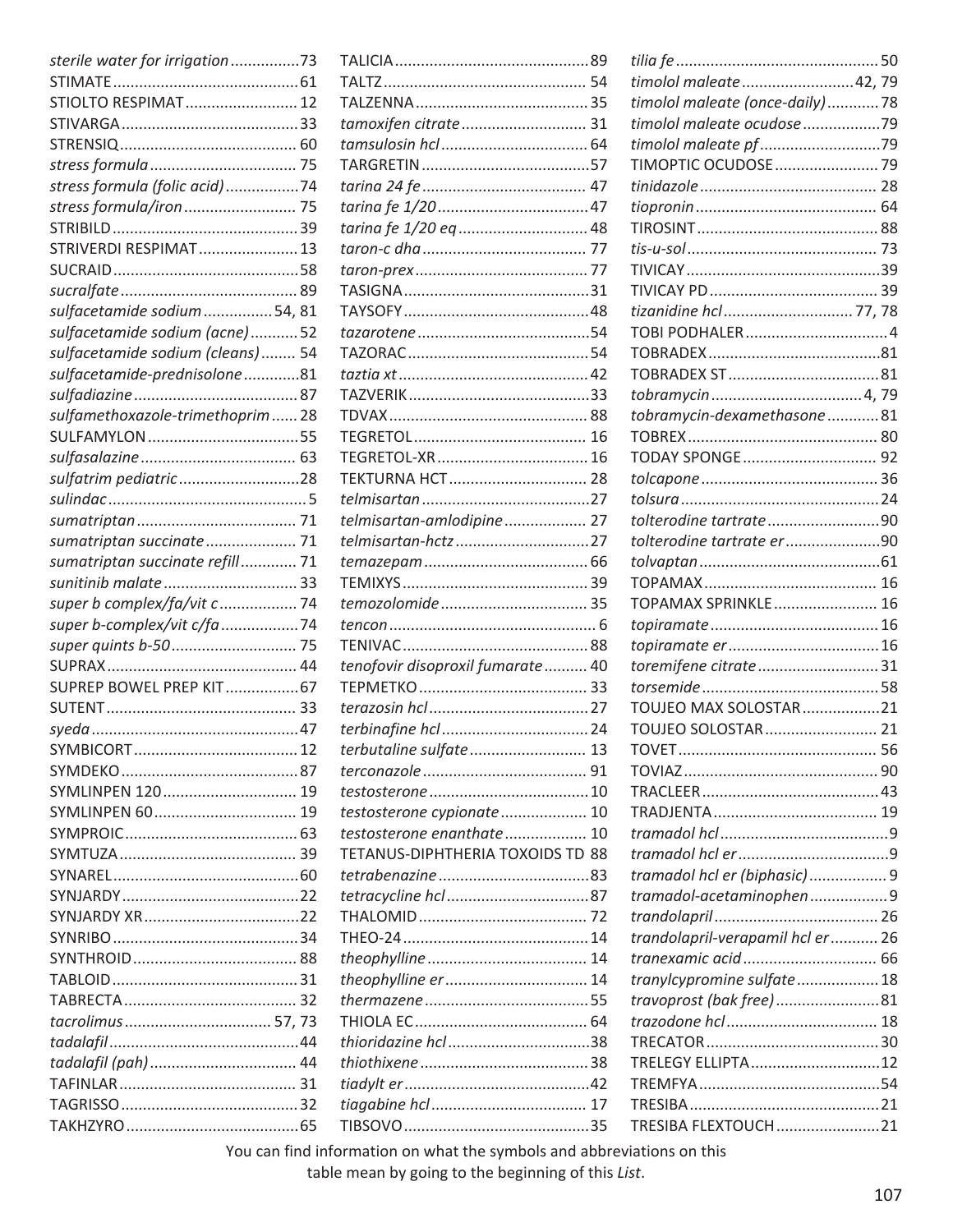| tretinoin microsphere53             |  |
|-------------------------------------|--|
| tretinoin microsphere pump 53       |  |
|                                     |  |
| triamcinolone acetonide  56, 74, 78 |  |
|                                     |  |
| triamterene-hctz  58                |  |
|                                     |  |
|                                     |  |
|                                     |  |
| trifluoperazine hcl  38             |  |
|                                     |  |
|                                     |  |
| trihexyphenidyl hcl  36             |  |
|                                     |  |
|                                     |  |
|                                     |  |
|                                     |  |
|                                     |  |
|                                     |  |
|                                     |  |
|                                     |  |
|                                     |  |
| trimethobenzamide hcl  24           |  |
|                                     |  |
|                                     |  |
| trimipramine maleate19              |  |
|                                     |  |
|                                     |  |
|                                     |  |
|                                     |  |
|                                     |  |
|                                     |  |
|                                     |  |
|                                     |  |
| tri-vitamin/fluoride  76            |  |
| tri-vite/fluoride 76                |  |
|                                     |  |
|                                     |  |
|                                     |  |
|                                     |  |
| trospium chloride 90                |  |
| trospium chloride er 90             |  |
| TRUE METRIX BLOOD GLUCOSE           |  |
|                                     |  |
|                                     |  |
| TRUETRACK TEST 58                   |  |
|                                     |  |
|                                     |  |
| TRUSELTIQ (100MG DAILY DOSE) 32     |  |
| TRUSELTIQ (125MG DAILY DOSE) 32     |  |
| TRUSELTIQ (50MG DAILY DOSE) 32      |  |
| TRUSELTIQ (75MG DAILY DOSE) 32      |  |
| TUDORZA PRESSAIR 13                 |  |
|                                     |  |

| TYVASO STARTER 43               |  |
|---------------------------------|--|
|                                 |  |
|                                 |  |
|                                 |  |
|                                 |  |
|                                 |  |
|                                 |  |
|                                 |  |
|                                 |  |
|                                 |  |
|                                 |  |
|                                 |  |
|                                 |  |
|                                 |  |
|                                 |  |
|                                 |  |
| valganciclovir hcl40            |  |
|                                 |  |
|                                 |  |
| valsartan-hydrochlorothiazide27 |  |
| VALTOCO 10 MG DOSE  15          |  |
| VALTOCO 15 MG DOSE  15          |  |
| VALTOCO 20 MG DOSE  15          |  |
| VALTOCO 5 MG DOSE  15           |  |
|                                 |  |
|                                 |  |
|                                 |  |
|                                 |  |
|                                 |  |
| varenicline tartrate 86         |  |
|                                 |  |
|                                 |  |
|                                 |  |
|                                 |  |
|                                 |  |
| vcf vaginal contraceptive  92   |  |
|                                 |  |
|                                 |  |
|                                 |  |
|                                 |  |
|                                 |  |
| VENCLEXTA STARTING PACK31       |  |
|                                 |  |

| venlafaxine hcl er 18           |  |
|---------------------------------|--|
|                                 |  |
| <b>VENTOLIN HFA 13</b>          |  |
|                                 |  |
| verapamil hcl er 43             |  |
|                                 |  |
|                                 |  |
|                                 |  |
|                                 |  |
|                                 |  |
|                                 |  |
|                                 |  |
|                                 |  |
| VIIBRYD STARTER PACK18          |  |
|                                 |  |
|                                 |  |
|                                 |  |
|                                 |  |
|                                 |  |
|                                 |  |
|                                 |  |
|                                 |  |
|                                 |  |
|                                 |  |
|                                 |  |
|                                 |  |
|                                 |  |
|                                 |  |
| vitamin b complex-c 75          |  |
| vitamin b-complex 74            |  |
| vitamin d (ergocalciferol)92    |  |
| vitamin-b complex 74            |  |
| vitamins acd-fluoride 76        |  |
|                                 |  |
|                                 |  |
|                                 |  |
|                                 |  |
|                                 |  |
|                                 |  |
|                                 |  |
|                                 |  |
|                                 |  |
|                                 |  |
|                                 |  |
|                                 |  |
| warfarin sodium14               |  |
| water for irrigation, sterile73 |  |
|                                 |  |
|                                 |  |
| WIDE-SEAL DIAPHRAGM 6070        |  |
| WIDE-SEAL DIAPHRAGM 65 70       |  |
|                                 |  |
| WIDE-SEAL DIAPHRAGM 7070        |  |
| WIDE-SEAL DIAPHRAGM 7570        |  |